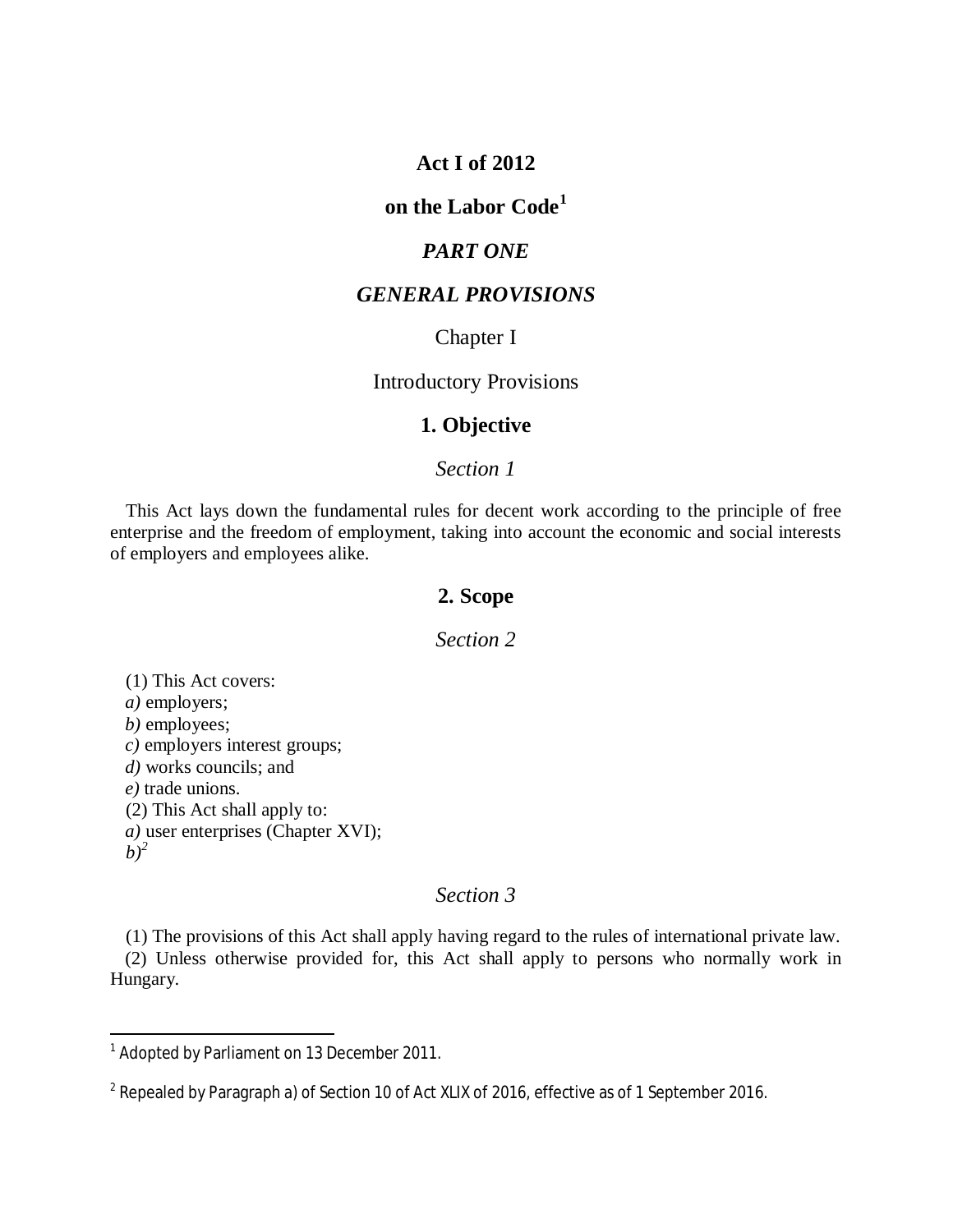(3) Chapters XIX and XX of this Act shall apply if the employer's registered office or independent establishment is located in the territory of Hungary.

# *Section 4*

The provisions of this Act pertaining to young workers shall also apply mutatis mutandis to the employment of persons under the age of eighteen within a non-employment relationship.

### **3. Interpretation principles**

### *Section 5*

(1) The provisions of this Act shall be interpreted in accordance with the legislation of Hungary and the European Union.

(2) Agreements which waive or restrict the rights of a person cannot be broadly construed.

# **4. Common rules of conduct**

#### *Section 6*

 $(1)^3$ Employment contracts shall be executed as it might normally be expected in the given circumstances, unless any legal provision exists to the contrary. A person may not rely, in support of his claim, on an unlawful act he has committed. A person who himself engaged in an unlawful act may rely on the wrongful act committed by others.

 $(2)^4$ In exercising rights and discharging obligations, the parties involved shall act in the manner consistent with the principle of good faith and fair dealing, they shall be required to cooperate with one another, and they shall not engage in any conduct to breach the rights or legitimate interests of the other party. The requirements of good faith and fair dealing shall be considered breached where a party's exercise of rights is contradictory to his previous actions which the other party had reason to rely on.

(3) Employers shall take into account the interests of employees under the principle of equitable assessment; where the mode of performance is defined by unilateral act, it shall be done so as not to cause unreasonable disadvantage to the employee affected.

(4) The parties falling within the scope of this Act shall inform each other concerning all facts, information and circumstances, and any changes therein, which are considered essential from the point of view of employment relationships and exercising rights and discharging obligations as defined in this Act.

# *Section [7](#page-1-2)<sup>5</sup>*

<span id="page-1-0"></span> $^3$  Established by Subsection (1) of Section 175 of Act CCLII of 2013, effective as of 15 March 2014.

<span id="page-1-1"></span><sup>&</sup>lt;sup>4</sup> Established by Subsection (1) of Section 175 of Act CCLII of 2013, effective as of 15 March 2014.

<span id="page-1-2"></span> $^5$  Established by Subsection (2) of Section 175 of Act CCLII of 2013, effective as of 15 March 2014.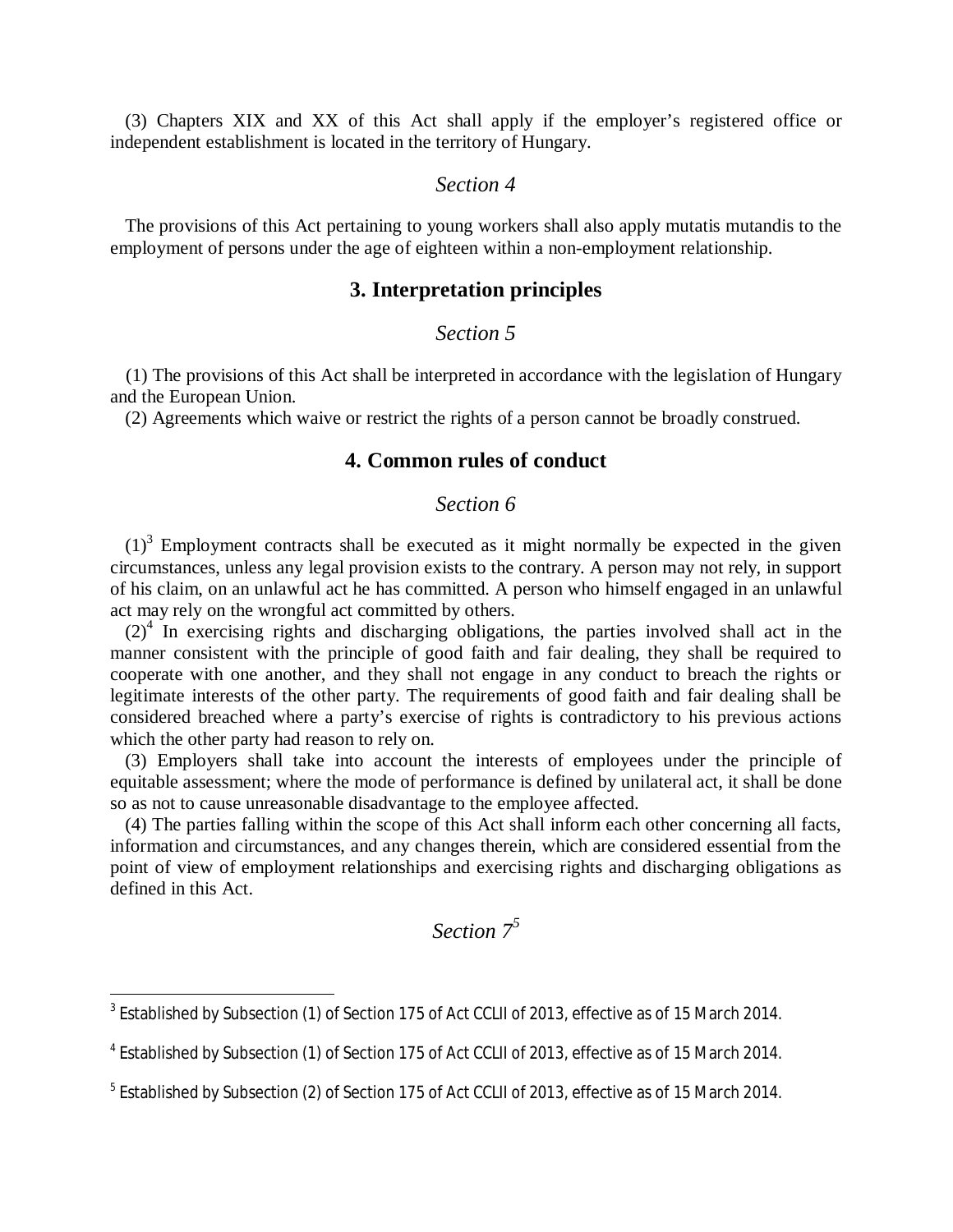(1) Abuse of rights is prohibited. For the purposes of this Act 'abuse of rights' means, in particular, any act that is intended for or leads to the injury of the legitimate interests of others, restrictions on the enforcement of their interests, harassment, or the suppression of their opinion.

(2) Where the abuse of a right is manifested in the repudiation of a legal statement required under employment regulations and this conduct does injury to an overriding public interest or an interest of the other party in cases of exceptional circumstances, the court is entitled to substitute its judgment for the party's legal statement, provided there is no other way of averting the injury.

### *Section 8*

(1) During the life of the employment relationship, employees shall not engage in any conduct by which to jeopardize the legitimate economic interests of the employer, unless so authorized by the relevant legislation.

(2) Employees may not engage in any conduct during or outside their paid working hours that stemming from the employee's job or position in the employer's hierarchy - directly and factually has the potential to damage the employer's reputation, legitimate economic interest or the intended purpose of the employment relationship. The actions of employees may be controlled as defined in Subsection (2) of Section 9. When exercising such control, the employees affected shall be informed in writing in advance.

(3) Employees may not exercise the right to express their opinion in a way where it may lead to causing serious harm or damage to the employer's reputation or legitimate economic and organizational interests.

(4) Employees shall maintain confidentiality in relation to business secrets obtained in the course of their work. Moreover, employees shall not disclose to unauthorized persons any data learned in connection with their activities that, if revealed, would result in detrimental consequences for the employer or other persons. The requirement of confidentiality shall not apply to any information that is declared by specific other legislation to be treated as information of public interest or public information and as such is rendered subject to disclosure requirement.

# **5. Protection of rights relating to personality<sup>6</sup>**

### *Section 9*

 $(1)<sup>7</sup>$  [U](#page-2-0)nless otherwise provided for in this Act, the provisions of Sections 2:42-2:54 of Act V of 2013 of the Civil Code (hereinafter referred to as "Civil Code") shall apply to the protection of the personality rights of employees and employers, with the proviso that in the application of Subsections (2) and (3) of Section 2:52 and Section 2:53 of the Civil Code the provisions of this Act relating to liability for damages shall be applicable.

 $(2)^8$ The rights relating to personality of employees may be restricted if deemed strictly necessary for reasons directly related to the intended purpose of the employment relationship and

 $^6$  Established by Subsection (3) of Section 175 of Act CCLII of 2013, effective as of 15 March 2014.

<span id="page-2-0"></span> $^7$  Established by Subsection (4) of Section 175 of Act CCLII of 2013, effective as of 15 March 2014.

<span id="page-2-1"></span> $^8$  Amended by Paragraph a) of Subsection (34) of Section 175 of Act CCLII of 2013.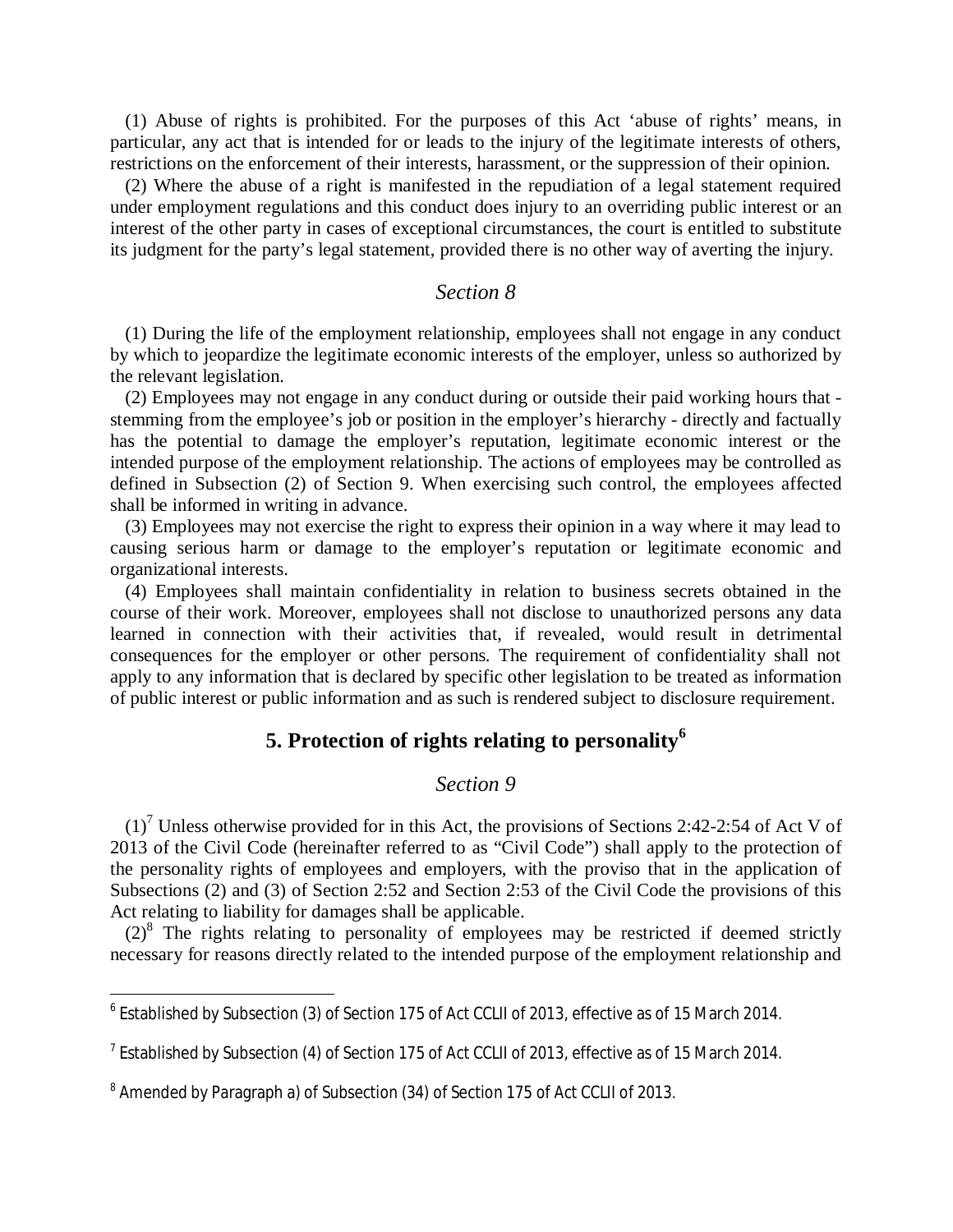if proportionate for achieving its objective. The means and conditions for any restriction of rights relating to personality, and the expected duration shall be communicated to the employees affected in advance.

 $(3)$ <sup>9</sup>On general principle, employee may not waive their rights relating to personality in advance. Any legal statement concerned with the rights relating to personality of an employee shall be formally valid if made in writing.

### *Section 10*

 $(1)^{10}$  $(1)^{10}$  $(1)^{10}$  An employee may be requested to make a statement or to disclose certain information only if it does not violate his rights relating to personality, and if deemed necessary for the conclusion, fulfillment or termination of the employment relationship. An employee may be requested to take an aptitude test if one is prescribed by employment regulations, or if deemed necessary with a view to exercising rights and discharging obligations in accordance with employment regulations.

(2) Employers shall inform their employees concerning the processing of their personal data. Employers shall be permitted to disclose facts, data and opinions concerning an employee to third persons in the cases specified by law or upon the employee's consent.

(3) In the interest of fulfillment of obligations stemming from an employment relationship, the employer shall be authorized to disclose the personal data of an employee to a data controller as prescribed by law, indicating the purpose of disclosure, of which the affected employee shall be notified in advance.

(4) Data pertaining to employees may be used without their consent for statistical purposes and may be disclosed for statistical use in a manner that precludes identification of the employees to whom they pertain.

### *Section 11*

(1) Employers shall be allowed to monitor the behavior of employees only to the extent pertaining to the employment relationship. The employers' actions of control, and the means and methods used, may not be at the expense of human dignity. The private life of employees may not be monitored.

(2) Employers shall inform their employees in advance concerning the technical means used for the surveillance of employees.

### **6. Principle of equal treatment**

### *Section 12*

(1) In connection with employment relationships, such as the remuneration of work, the principle of equal treatment must be strictly observed. Remedying the consequences of any

<span id="page-3-0"></span> $^9$  Amended by Paragraph b) of Subsection (34) of Section 175 of Act CCLII of 2013.

<span id="page-3-1"></span><sup>&</sup>lt;sup>10</sup> Amended by Paragraph c) of Subsection (34) of Section 175 of Act CCLII of 2013.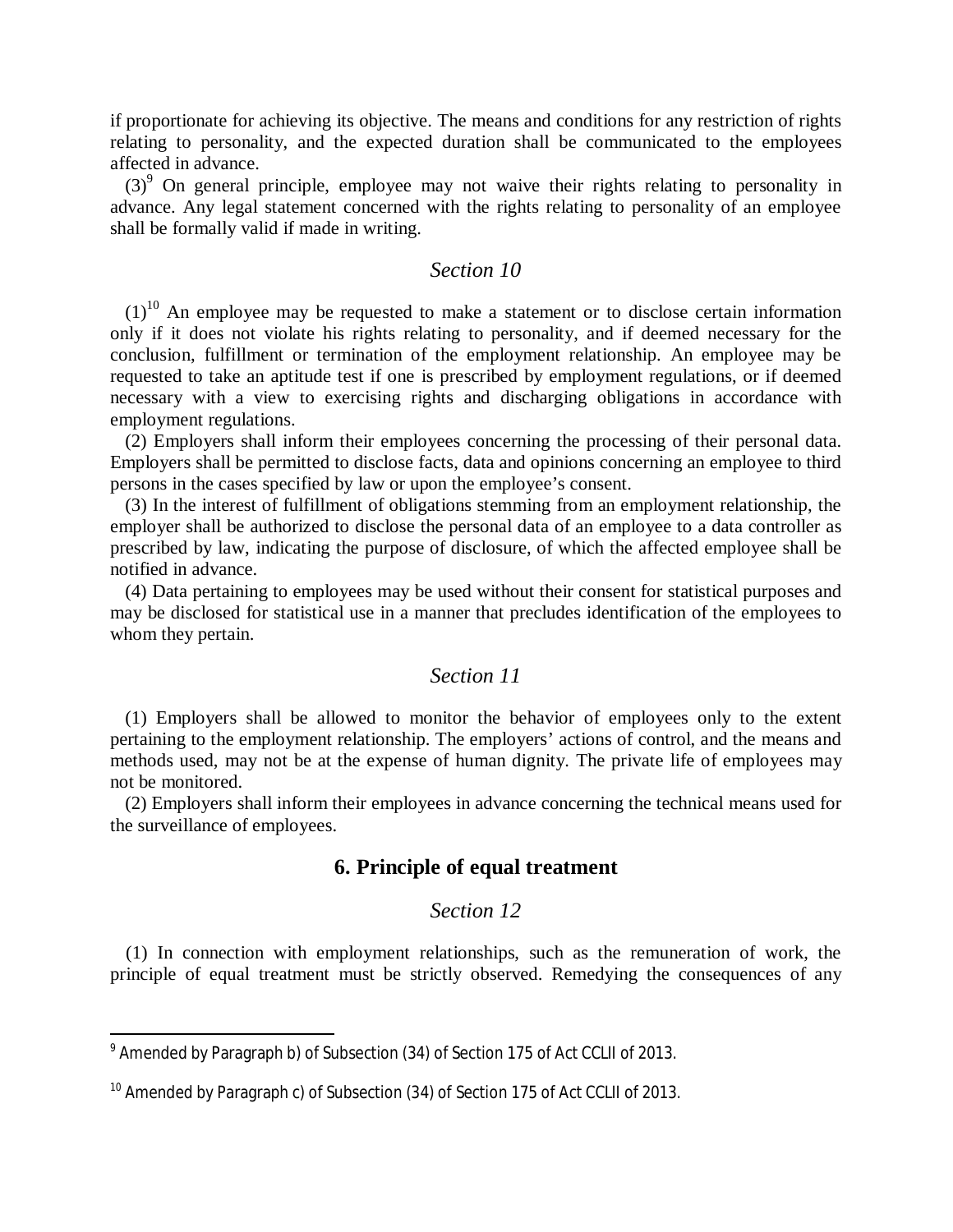breach of this requirement may not result in any violation of, or harm to, the rights of other employees.

(2) For the purposes of Subsection (1), 'wage' shall mean any remuneration provided directly or indirectly in cash or in kind, based on the employment relationship.

(3) The equal value of work for the purposes of the principle of equal treatment shall be determined - in particular - based on the nature of the work performed, its quality and quantity, working conditions, the required vocational training, physical or intellectual efforts expended, experience, responsibilities and labor market conditions.

#### **7. Employment regulations**

#### *Section 13*

For the purposes of this Act, 'employment regulations' shall mean legislation, collective agreements and works agreements, and the binding decisions of the conciliation committee adopted according to Section 293.

#### Chapter II

### Legal Statements

### **8. Agreements**

#### *Section 14*

Contracts concluded under this Act constitute the outcome of an agreement resting on mutual consent of the parties.

# **9. Unilateral acts, statements**

# *Section 15*

(1) Rights or obligations may derive from unilateral acts only in cases defined by employment regulations.

(2) Exercising the right of withdrawal as provided for in employment regulations or by agreement of the parties shall terminate the agreement retroactively to the date of conclusion. In the event of withdrawal the parties shall settle accounts.

(3) The provisions on agreements shall also apply to unilateral acts.

(4) A unilateral act shall take effect upon delivery to the recipient and - unless otherwise provided for in this Act - it may be amended or withdrawn only upon the recipient's consent.

(5) As regards any statement made in the execution of the agreement, other than legal statements, and employer's acts relating to the management of work processes, these shall be governed by the provisions of Sections 20-26.

## **10. Commitments**

*Section 16*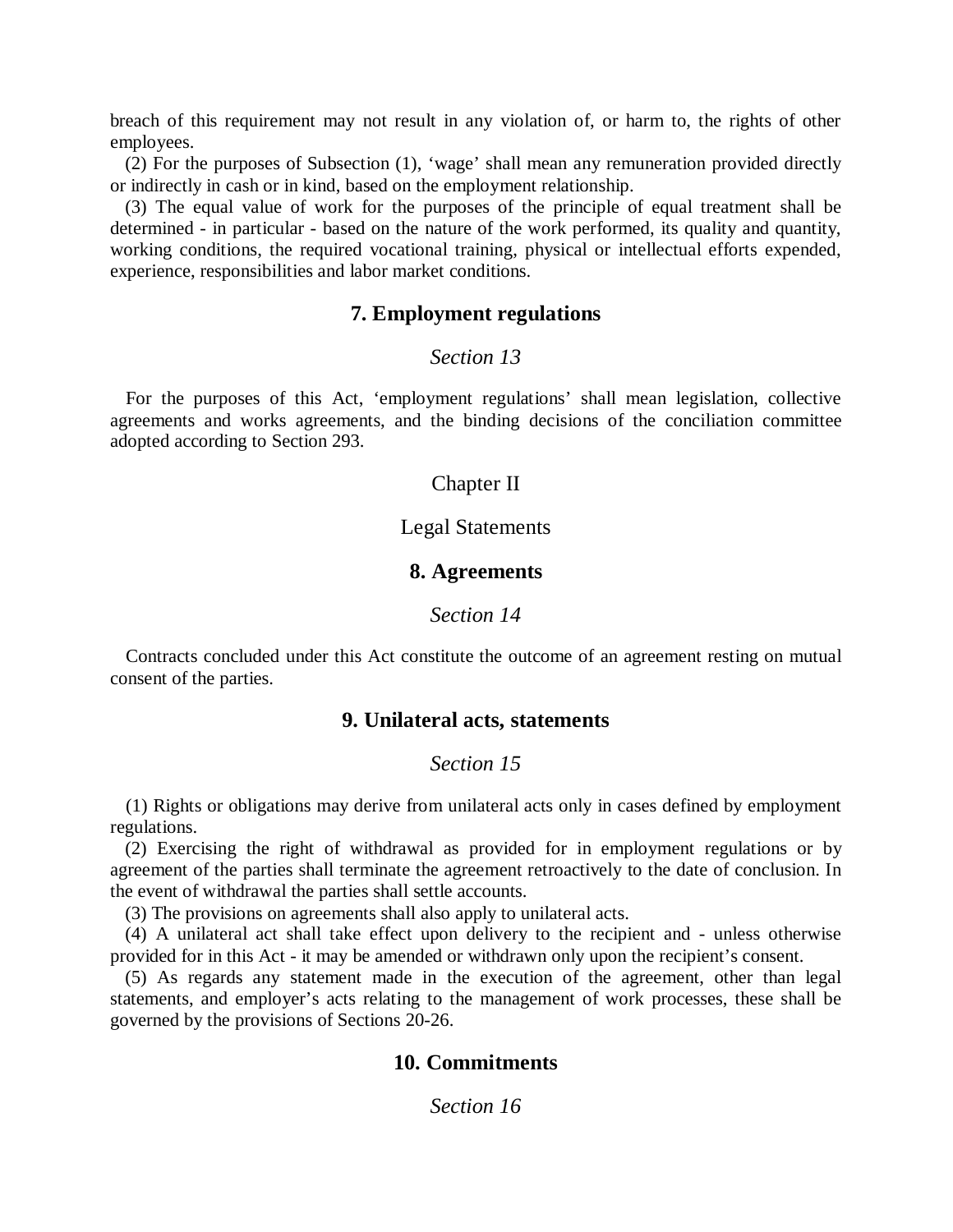(1) Under unilateral commitments (hereinafter referred to as "commitment") the carrying out of the commitments entered into may be demanded irrespective of the beneficiary's acceptance. Employees shall be allowed to validly undertake a statement of commitment only where expressly provided for by employment regulations.

(2) A commitment may be amended to the beneficiary's detriment, or may be terminated effective immediately in the event of subsequent major changes in the circumstances of the person making the commitment whereby carrying out the commitment is no longer possible or it would result in unreasonable hardship.

(3) Furthermore, the provisions governing unilateral acts shall also apply to commitments, with the exception that the obligor shall not claim invalidity of his legal statement, alleging that it was not served upon the beneficiary or that it was served improperly.

#### **11. Employer's internal policy**

### *Section 17*

(1) Employers shall be able to implement the legal statements referred to in Sections 15-16 by means of internal rules established of its own accord or by way of a procedure formulated unilaterally (hereinafter referred to as "employer's internal policy").

(2) The employer's internal policy shall be considered delivered if published by means considered customary for, and commonly known in, the area.

### **12. Information**

#### *Section 18*

(1) The provisions on legal statements shall apply where the obligation to provide information is prescribed by employment regulations upon either of the parties. Unless otherwise provided for by employment regulations, information shall be provided at a time and in a manner to permit the exercise of rights and the fulfillment of obligations.

(2) Information shall be considered provided if published by means considered customary for, and commonly known in, the area.

### **13. Conditions**

#### *Section 19*

(1) The parties may render the conclusion, amendment or termination of the agreement contingent upon certain future, uncertain events (conditions). Any condition that would alter the employment relationship to the disadvantage of employees, or that would bring about the termination of the employment relationship may not be applied.

(2) Any condition that is contradictory, impossible or unintelligible shall be considered invalid, in which case the agreement shall be treated as if the condition in question was not stipulated by the parties.

(3) As long as a condition is pending, the parties shall refrain from taking any action that would impair the other party's right that is contingent upon that condition. Neither of the parties may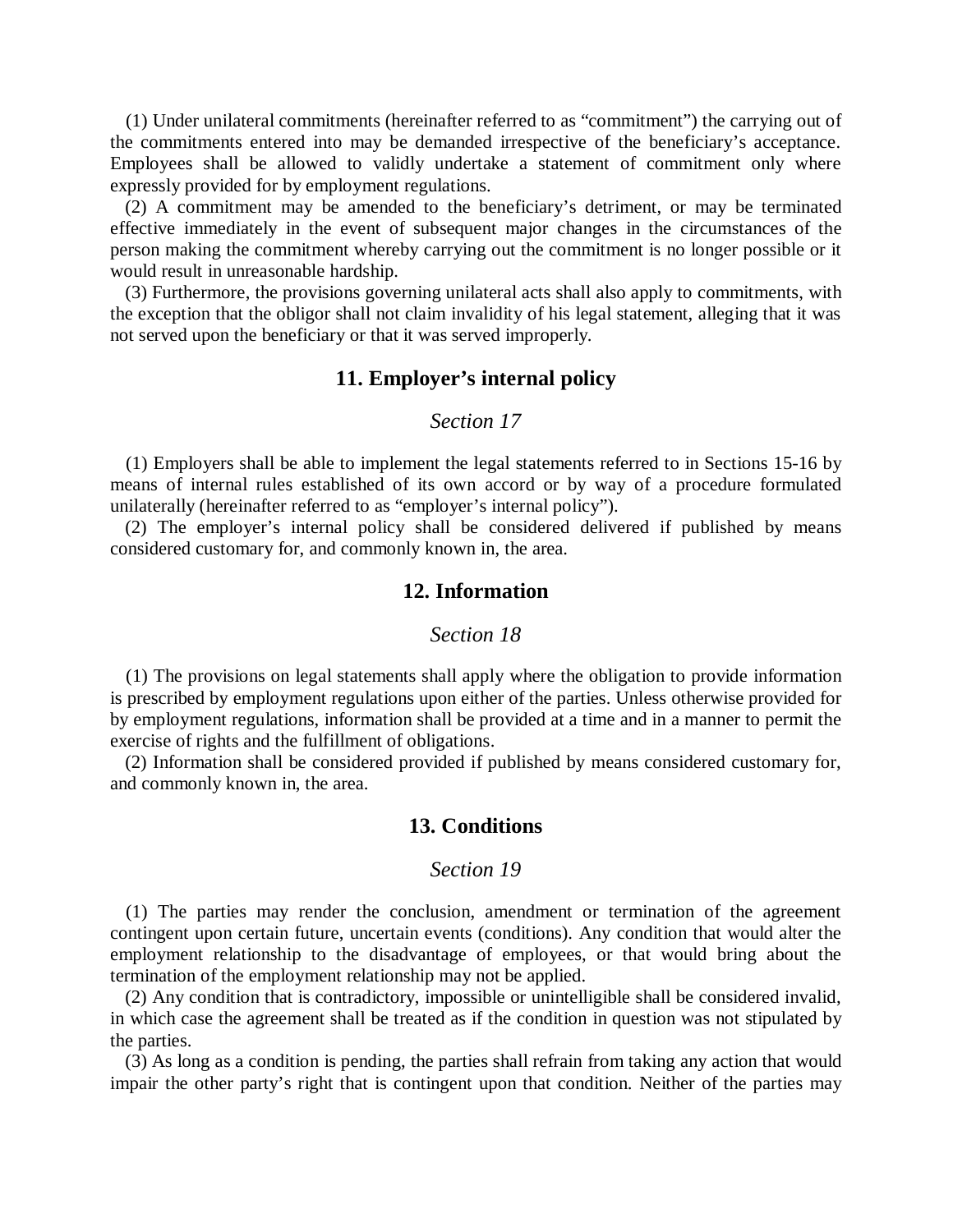allege the realization or frustration of the condition if it results from the party's wrongful conduct.

### Chapter III

### Means of Legal Statements

#### **14. Representation**

# *Section 20*

(1) The person exercising employer's rights shall be entitled to make legal statements on the employer's behalf.

(2) The rules for exercising employer's rights shall be laid down - within the framework of law - by the employer.

(3) If employer's rights are exercised by a person (body, organ) other than the one authorized thereto, his actions shall be deemed null and void, unless the person upon whom such rights are vested approved the legal statement. A legal statement shall be considered valid in the absence of approval if the employee concerned could reasonably infer from the circumstances as to the authority of the acting person.

(4) An employer may allege that its representative exceeded his vested competencies if the employee concerned could not reasonably infer from the circumstances as to the authority of the acting person.

#### *Section 21*

(1) Employees shall make legal statements in person. However, employees shall be entitled to make legal statements also through an authorized representative by means of a power of attorney made out in writing. No power of attorney is required if an employee is represented by his close relative insofar that the employee is unable to execute the legal statement in person. In case of dispute the reason for the employee's absence shall be verified.

(2) The employer shall proceed according to the legal statement made by the employee if there is any discrepancy between the legal statements made by the employee and by his representative referred to in Subsection (1).

(3) An employee, unless the scope of representation is clearly defined as to limits, may not allege that his representative exceeded his vested competencies.

 $(4)^{11}$  $(4)^{11}$  $(4)^{11}$  The consent of the legal representative is required for the validity of the legal statements of young workers or persons whose legal capacity has been partially limited having regard to employment relating to the conclusion, amendment or termination of an employment contract, or to undertaking commitments.

(5) Legal statements on behalf of incompetent persons shall be made by the legal representatives.

### **15. Formal requirements**

<span id="page-6-0"></span><sup>&</sup>lt;sup>11</sup> Established by Subsection (5) of Section 175 of Act CCLII of 2013, effective as of 15 March 2014.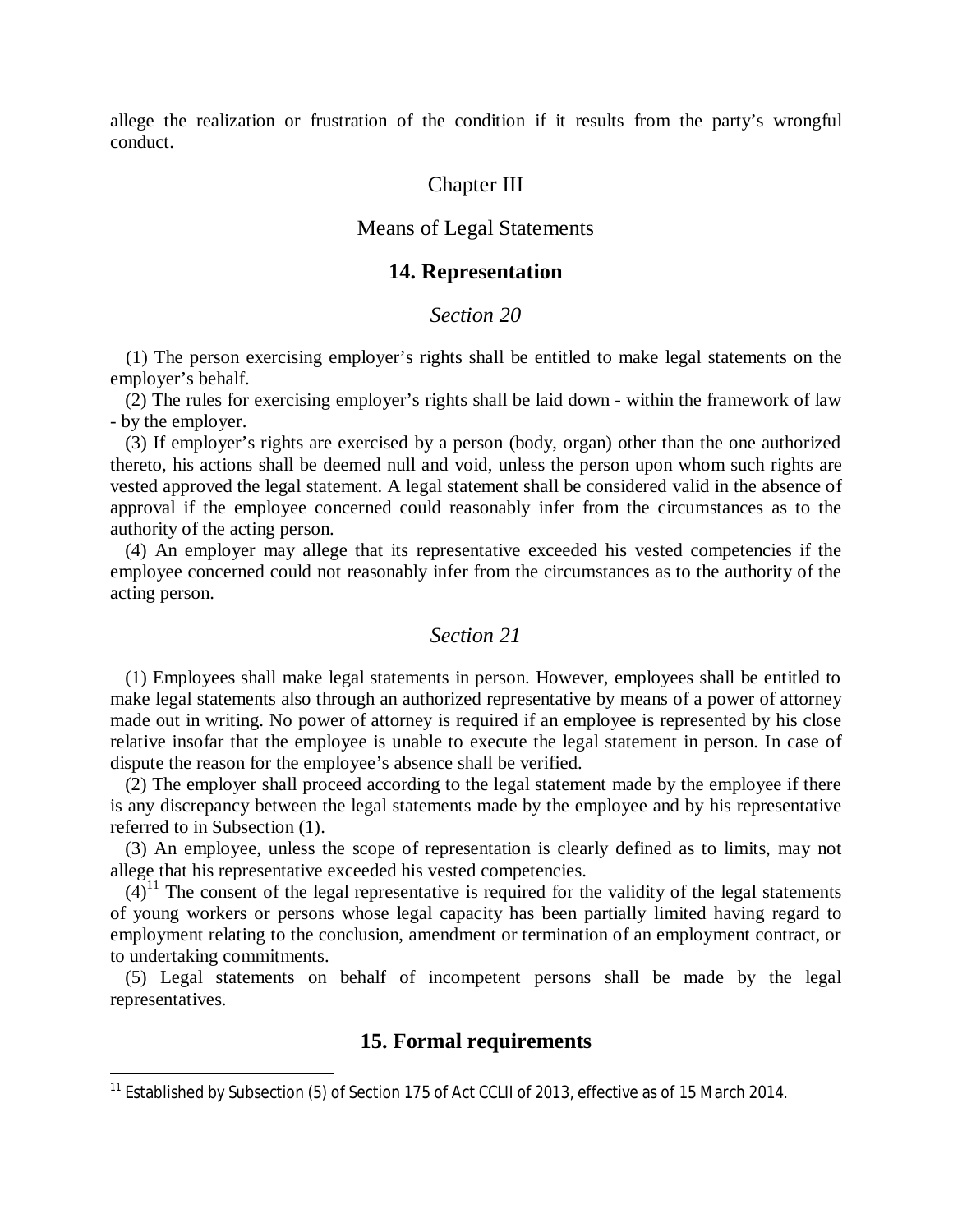### *Section 22*

(1) Legal statements may be made without particular formal requirements, unless otherwise provided for by employment regulations or by agreement of the parties. Upon the employee's request, legal statements shall be made in writing by the employer where this is not otherwise mandatory.

 $(2)^{12}$  $(2)^{12}$  $(2)^{12}$  A legal statement shall be construed to have been made in writing:

*a)* if executed by means of an electronic document with facilities for retrieving the information contained in the legal statement unaltered, and for identifying the person making the legal statement and the time when it was made (hereinafter referred to as "electronic document");

*b)* in the cases provided for in Subsection (4) of Section 93, Subsection (4) of Section 97, Subsection (1) of Section 108, Subsections (5) and (6) of Section 110, Subsection (4) of Section 138, and Subsection (2) of Section 193, also if published by means considered customary for, and commonly known in, the area.

(3) Where an agreement had to be made in writing, any amendment thereto and termination thereof shall also be executed in writing.

(4) Unless otherwise provided for in this Act, any legal statement made in violation of formal requirements shall be construed invalid. The legal consequences of invalidity shall not apply to any legal statement that has been executed upon the parties' mutual consent.

(5) As regards the unilateral acts of employers the reasons must be provided in writing in cases defined by this Act, and employees affected shall be properly informed concerning the means of enforcement of a claim and also of the time limit available, if shorter than the term of limitation. In the event of failure to provide information as to the time limit, the claim may not be enforced after a period of six months.

 $(6)^{13}$  $(6)^{13}$  $(6)^{13}$  A written legal statement made by a person who is illiterate or incapable of writing shall be considered valid if executed in an authentic instrument or private deed representing conclusive evidence,

*a)* where the signature or initial of that person is certified by a court or notary public,

*b)* that is countersigned by a lawyer or witnessed by two witnesses to verify that the person making the statement signed or initialed the document that was drafted by another person before them, or

*c)* where the person making the statement acknowledged before them the signature or initial on the documents as his own.

 $(7)^{14}$  $(7)^{14}$  $(7)^{14}$  If the issuer of a document containing his statement cannot read, or he does not understand the language in which the document is made out, the written legal statement shall be considered valid only if the document contains any evidence to suggest that the document was read to the issuer and the issuer was educated as to its contents by either of the witnesses or the counter-signatory.

# *Section 23*

<span id="page-7-0"></span><sup>&</sup>lt;sup>12</sup> Established by Subsection (6) of Section 175 of Act CCLII of 2013, effective as of 15 March 2014.

<span id="page-7-1"></span><sup>&</sup>lt;sup>13</sup> Established by Subsection (7) of Section 175 of Act CCLII of 2013, effective as of 15 March 2014.

<span id="page-7-2"></span><sup>&</sup>lt;sup>14</sup> Enacted by Subsection (7) of Section 175 of Act CCLII of 2013, effective as of 15 March 2014.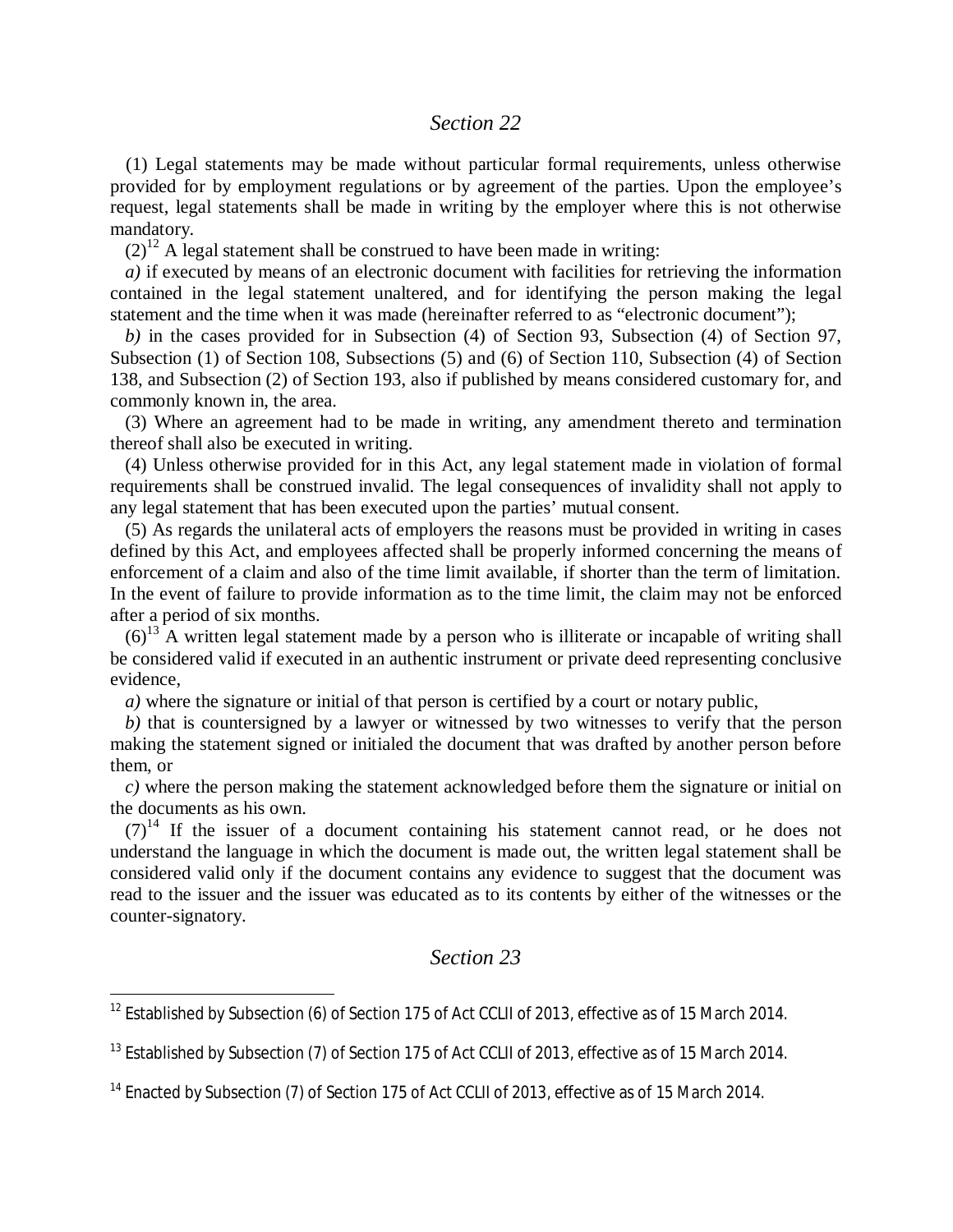(1) The agreement shall be concluded in writing, which shall be provided for by the employer, a copy of which shall be given to the employee affected.

(2) The agreement shall indicate the names of the parties and their particulars of import from the point of view of the performance of the agreement.

# **16. Delivery of legal statements**

### *Section 24*

 $(1)$ <sup>[15](#page-8-0)</sup> A legal statement made in writing shall be considered served upon delivery to the person concerned or the person authorized to receive it, or at the time when access to the electronic document is provided, and - as regards the legal statements made under Paragraph *b)* of Subsection (2) of Section 22 - if published by means considered customary for, and commonly known in, the area. An electronic document is considered accessible when the person concerned or the person authorized to receive it is given the opportunity to acquaint himself with its content. The legal statement shall also be considered served if the person concerned or the authorized recipient refuses to receive it or intentionally prevents delivery.

(2) In addition to what is contained in Subsection (1), where a legal statement is dispatched in the form of certified mail with certified delivery according to the legislation on postal services, it shall be considered served:

*a)* if the person concerned or the authorized recipient refused to receive the consignment, or if delivery to the address provided by the person concerned failed and the consignment is returned marked addressee unavailable or address unknown, on the day when delivery was attempted;

*b)* in all other cases, on the fifth working day following the day when delivery was attempted without success or following the day when the notice was posted.

 $(3)^{16}$  $(3)^{16}$  $(3)^{16}$  With respect to any legal statement that may be subject to court proceedings under this Act, a demurrer to service may be lodged before the court to challenge the fiction of service provided for in Subsection (2) simultaneously with bringing action, within fifteen days from the time of receiving information concerning the fiction of service taking effect, or within three months from the effective date of the fiction of service at the latest. Furthermore, the relevant provisions of the Code of Civil Procedure shall apply mutatis mutandis to demurrers to service. If the decision is in favor of the demurrer to service the time limit for initiating court proceedings shall be considered met.

(4) In case of dispute the burden of proof for having the service of process executed properly lies with the person making the legal statement.

# **17. Deadlines and calculation of time limits**

*Section 25*

<span id="page-8-0"></span><sup>&</sup>lt;sup>15</sup> Established by Subsection (8) of Section 175 of Act CCLII of 2013, effective as of 15 March 2014.

<span id="page-8-1"></span><sup>&</sup>lt;sup>16</sup> Established by Section 105 of Act CXXX of 2017, effective as of 1 January 2018.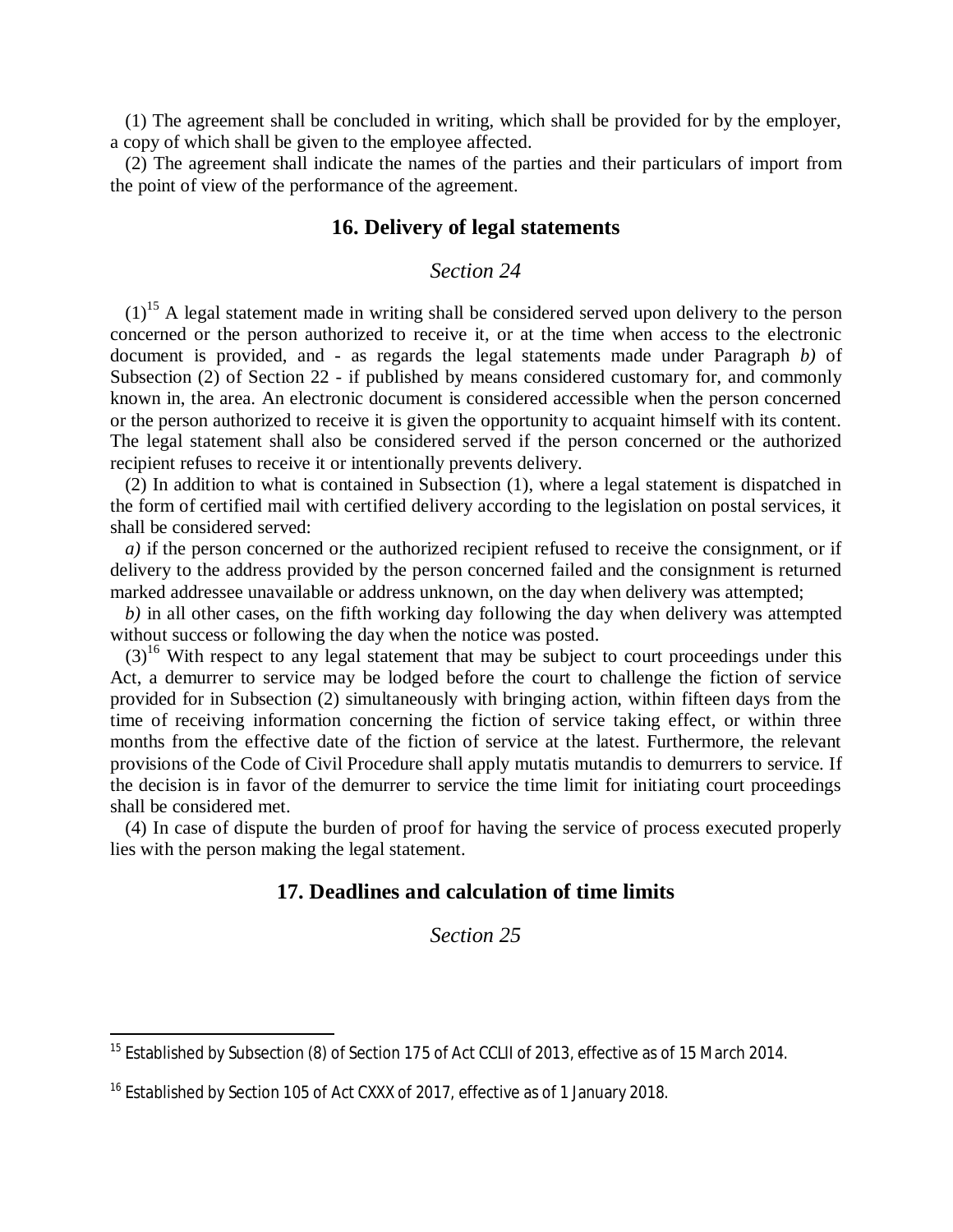(1) Where a time limit is prescribed by employment regulations or by agreement of the parties for making specific legal statements or to do or not to do certain other acts, the relevant time limit shall be calculated according to Subsections (2)-(6).

(2) Unless otherwise prescribed by employment regulations, a day shall be construed as a calendar day.

(3) A time limit shall be calculated from the day following the day on which the action (event) giving rise to the time limit occurred.

(4) A time limit specified in weeks shall expire on the day that, by definition, corresponds to the day of initiation. The day of expiration of a deadline specified in months or years shall be that day the numbering of which corresponds with the day of initiation, or the last day of the month if such day is not available in the month of expiration.

(5) A time limit shall be considered to have elapsed at the end of the final day. A time limit shall be considered to have elapsed at the end of the next working day of the standard work pattern, if the last day is a dedicated weekly rest day or public holiday.

(6) Unless otherwise provided for in this Act, a time limit shall be considered met if the legal statement is delivered by the end of the last day or certain other actions are carried out by such time.

(7) Failure to meet a deadline shall be excusable if expressly permitted by the employment regulations by which it is prescribed.

(8) A legal statement or other action shall be made or carried out without delay, by advancing the costs that should be covered by a party other than the obligor if necessary, where the party is liable to make the legal statement or carry out the other action without delay in accordance with the relevant employment regulations.

### *Section 26*

Subsections (4)-(8) of Section 25 shall not apply to calculating any time period, other than time limits, specified by employment regulations or by agreement of the parties; such time periods shall be calculated by the calendar.

#### Chapter IV

#### Invalidity

#### **18. Nullity**

#### *Section 27*

 $(1)^{17}$  $(1)^{17}$  $(1)^{17}$  Any agreement that infringes upon any employment regulation, or that is entered into by way of circumvention of any employment regulation or that is manifestly in contradiction to good morals shall be null and void.

(2) Artificial agreements shall be null and void, and if such agreement is intended to disguise another agreement, it shall be judged on the basis of the disguised agreement.

<span id="page-9-0"></span><sup>&</sup>lt;sup>17</sup> Established by Subsection (9) of Section 175 of Act CCLII of 2013, effective as of 15 March 2014.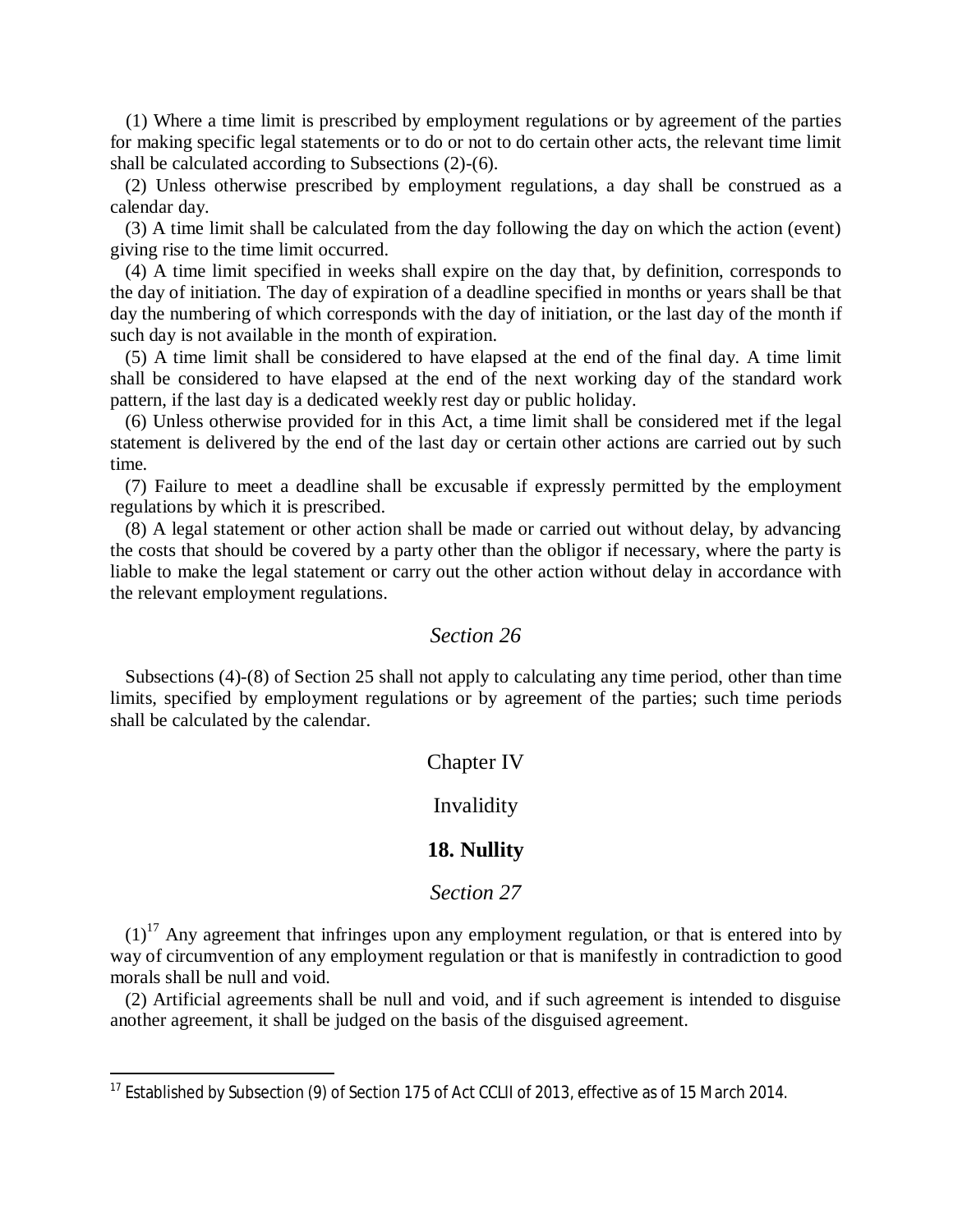(3) An agreement if annulled shall be considered void, unless the relevant employment regulation stipulates another legal consequence. The party concerned may allege the nullity of an agreement without a time limit; the court observes the nullity of the agreement of its own motion.

### **19. Avoidance**

# *Section 28<sup>18</sup>*

(1) An agreement may be avoided if either party was acting under a misapprehension regarding any material fact or circumstance at the time of its conclusion, if his mistake had been caused or could have been recognized by the other party. An agreement may be avoided by either of the parties if they had the same mistaken assumption regarding any material circumstance at the time it was concluded. The mistake shall be considered to impact a material circumstance if the party, but for the mistake, would not have concluded the contract or would have done so only on fundamentally different contract terms.

(2) The contract may not be avoided by a party who knew or could be expected to have known the mistake, or if he assumed the risk of the mistake.

(3) A person who has been persuaded to conclude a contract by misrepresentation or fraud by the other party shall be entitled to contest the agreement made as a consequence of such misrepresentation.

(4) A person who has been persuaded to conclude an agreement by the other party's use of threat shall be entitled to contest the agreement.

(5) The provisions under Subsections (3) and (4) shall apply if misrepresentation or threat was committed by a third person and the other party had or should have had knowledge of such conduct.

(6) Disguised stipulations and concealed motives shall be immaterial with regard to the validity of the agreement.

(7) The time limit for bringing action for avoidance shall be thirty days, commencing upon recognition of the error or upon cessation of duress. The statute of limitations shall apply mutatis mutandis to the time limit for bringing action for avoidance, with the exception that the right to avoidance shall terminate after six months.

(8) The other party shall be notified in writing regarding the execution of a legal statement for contestation within the time limit specified in Subsection (7).

(9) An agreement if successfully challenged shall be void.

### **20. Legal consequences of invalidity**

#### *Section 29*

(1) Rights and obligations arising from or in connection with an invalid agreement shall be treated as if they existed under a valid agreement. Unless otherwise provided for in this Act, employers shall terminate - with immediate effect - any legal relationships created on the basis of an invalid agreement, if the parties fail to abolish the cause of invalidity.

<sup>&</sup>lt;sup>18</sup> Established by Subsection (10) of Section 175 of Act CCLII of 2013, effective as of 15 March 2014.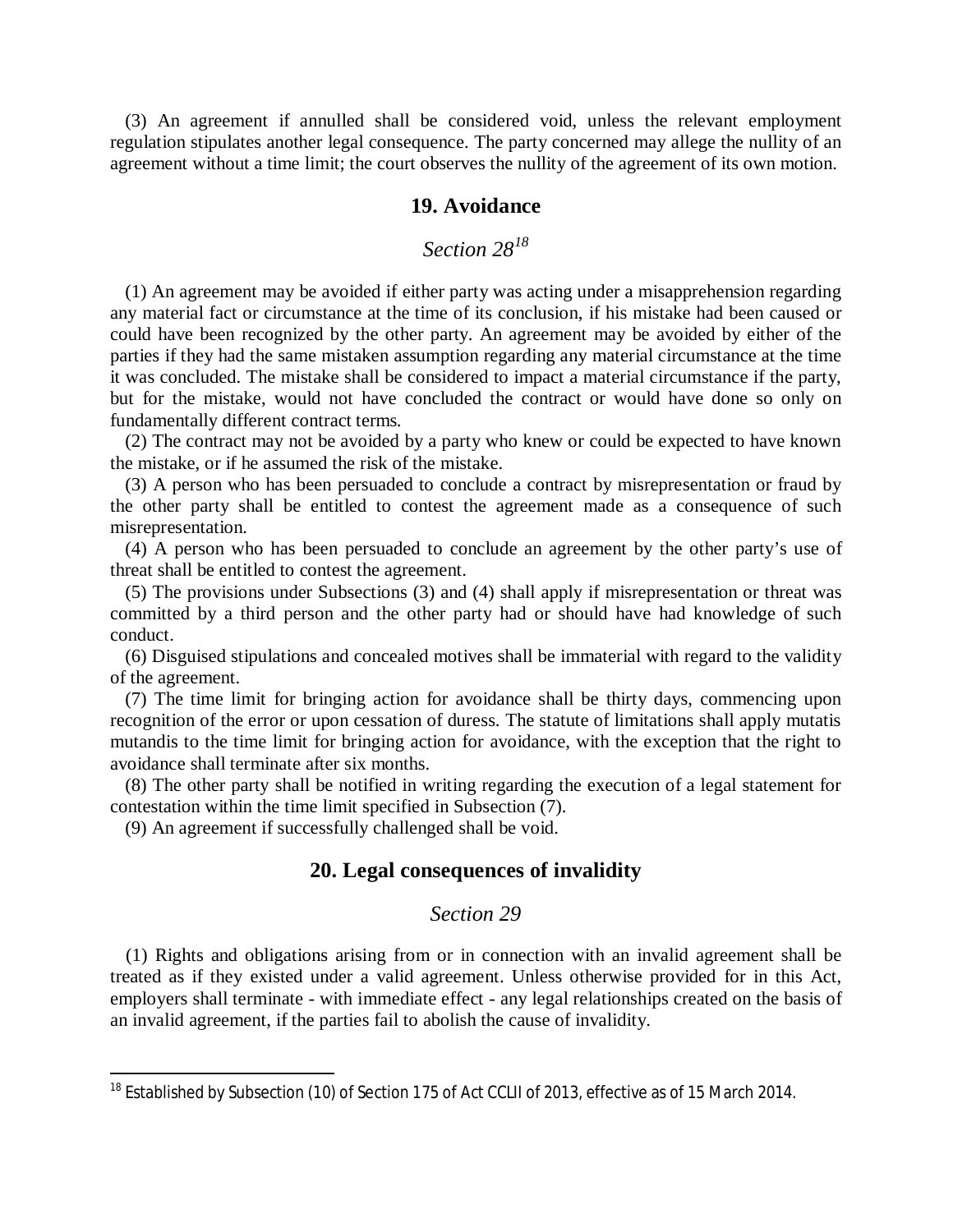(2) Employers shall be liable to pay their employees absentee pay covering a period otherwise due in the event of dismissal by the employer, furthermore, the rules on severance pay shall also apply if the employment contract is declared invalid for reasons attributable to the employer and it has to be terminated pursuant to Subsection (1).

(3) If any part of an agreement is deemed invalid, the relevant employment regulations shall be applied instead, unless the parties would otherwise not have concluded the agreement without the invalid part.

(4) As regards the invalidity of unilateral acts, no rights and obligations shall arise from or in connection with such legal statements.

(5) In the case of invalidity of a legal statement made for the termination of an employment relationship, the provisions of Sections 82-84 shall apply mutatis mutandis, except where the employer's own legal statement was successfully contested.

### *Section 30[19](#page-11-0)*

In the event that the invalidity of an agreement results in damages, the relevant provisions of this Act shall apply.

# **21. Application of civil law**

# *Section 31<sup>20</sup>*

Furthermore, legal statements shall be governed by Sections 6:4 and 6:5, Section 6:8, Section 6:11, Section 6:13, Sections 6:15-6:17, Sections 6:26 and 6:27, Section 6:42, Sections 6:46-6:56, Section 6:62, Subsections (1)-(3) of Section 6:63, Sections 6:64-6:70, Section 6:73, Sections 6:77 and 6:78, Sections 6:80 and 6:81, Sections 6:86 and 6:87, Section 6:102, Section 6:107, Sections 6:116-6:119, Sections 6:193-6:201, Sections 6:203-6:207, and Section 6:587 of the Civil Code, unless otherwise provided for in this Act.

# *PART TWO*

# *EMPLOYMENT RELATIONSHIP*

#### Chapter V

#### Parties to Employment Relationships

#### *Section 32*

The parties to an employment relationship are the employer and the employee.

### *Section 33*

<span id="page-11-0"></span><sup>&</sup>lt;sup>19</sup> Established by Subsection (11) of Section 175 of Act CCLII of 2013, effective as of 15 March 2014.

 $^{20}$  Established by Subsection (12) of Section 175 of Act CCLII of 2013, effective as of 15 March 2014.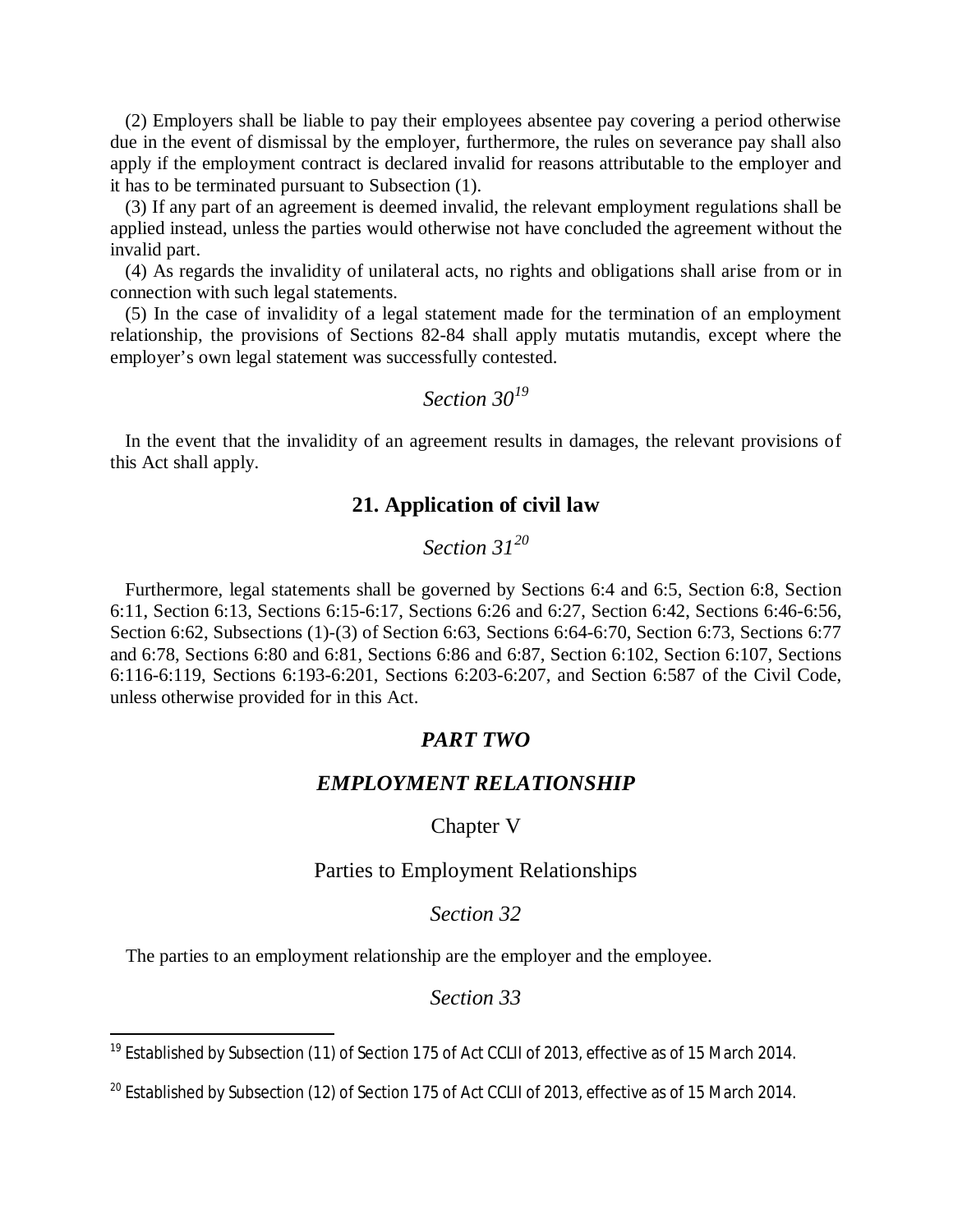'Employer' means any person having the capacity to perform legal acts who is party to employment contracts with employees.

# *Section 34*

(1) 'Employee' means any natural person who works under an employment contract.

(2) Employees must be at least sixteen years of age. By way of derogation from the above, any person of at least fifteen years of age receiving full-time school education may enter into an employment relationship during school holidays.

(3) By authorization of the guardian authority, young persons under sixteen years of age may be employed for the purposes of performance in cultural, artistic, sports or advertising activities.

#### **22. Derogating agreement**

#### *Section 35*

No deviation from the provision of Sections 32-34 shall be permitted.

### Chapter VI

#### Transfer of Employment Contracts Upon the Transfer of Enterprise

### *Section 36*

(1) Rights and obligations arising from employment relationships, existing at the time of transfer of an economic entity (organized grouping of material or other resources) by way of a legal transaction are transferred to the transferee employer.

 $(2)^{21}$  $(2)^{21}$  $(2)^{21}$  In liquidation proceedings the provisions of:

*a)* Subsection (1) of this Section;

*b)* Section 37;

*c)* Subsection (1) of Section 38;

*d)* Sections 39-40;

*e)* Subsection (3) of Section 66;

*f)* Subsection (4) of Section 228;

*g)* Subsection (4) of Section 229; and

*h)* Section 282;

shall not apply.

#### *Section 37*

Before the time of transfer the transferring employer shall inform the receiving employer concerning the employment relationships involved, and also on the rights and obligations arising from non-competition agreements and study contracts. Failure to provide the information shall

<span id="page-12-0"></span> $21$  Established: by paragraph (1) Section 8 of Act CIII of 2013. In force: as of 1.08. 2013.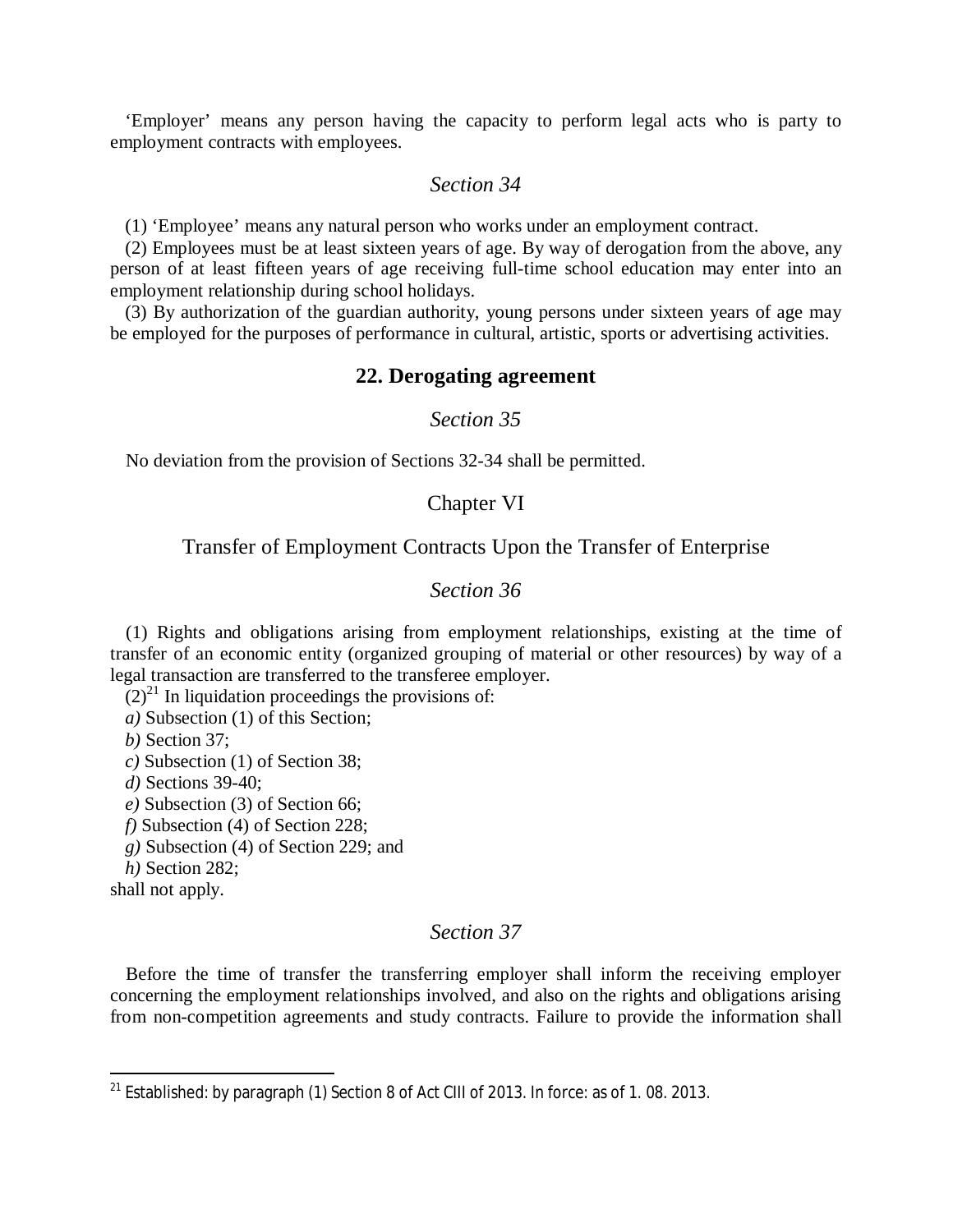have no bearing as to the enforcement of rights arising from such covenants on the receiving employer's part.

# *Section 38*

(1) Within fifteen days following the time of transfer, the receiving employer shall inform in writing the employees affected concerning the transfer of employment upon the transfer of enterprise, disclosing the employer's identification data, and on changes in working conditions under Subsection (1) of Section 46.

(2) If the transferring employer has no works council - due to lacking the number of employees specified in Subsection (1) of Section 236 - and no shop steward had been elected either, the transferring or - if so agreed by the employers - the receiving employer shall inform in writing the employees concerned not more than fifteen days before the date of transfer of the following:

*a)* the date or proposed date of the transfer;

*b)* the reason for the transfer;

*c)* the legal, economic and social implications of the transfer for the employees; and

*d)* any measures envisaged in relation to the employees.

### *Section 39*

The transferring and the receiving employer shall be jointly and severally liable in respect of obligations towards employees which arose before the date of transfer, if the employee submits the claim within one year from the date of transfer.

### *Section 40*

(1) The provisions contained in Section 70 and Section 77 shall apply *mutatis mutandis* if the employee terminates his employment relationship by giving notice because the transfer of employment upon the transfer of enterprise involves a substantial change in working conditions to the detriment of the employee, and in consequence maintaining the employment relationship would entail unreasonable disadvantage or would be impossible.

(2) In accordance with Subsection (2) of Section 67, the employee shall provide the reasons for giving notice of termination as referred to in Subsection (1).

(3) Employees may exercise the right of notice as per Subsection (1) within thirty days from the date of transfer of employment upon the transfer of enterprise.

#### **23. Derogating agreement**

## *Section 41*

Derogations from Sections 36-40 in the collective agreement are allowed only to the benefit of employees.

### Chapter VII

#### Commencement of an Employment Relationship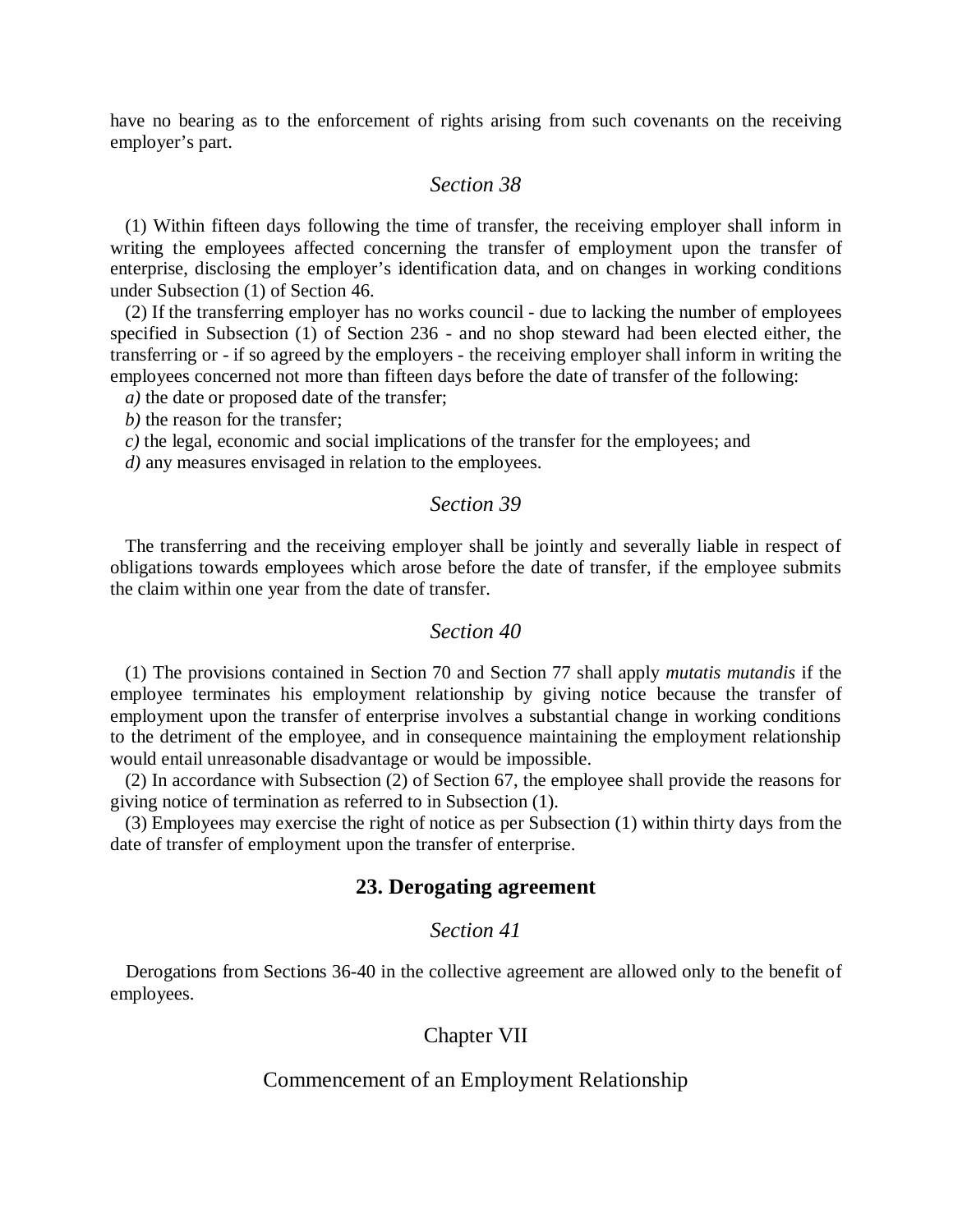# **24. Employment contracts**

#### *Section 42*

(1) An employment relationship is deemed established by entering into an employment contract.

(2) Under an employment contract:

*a)* the employee is required to work as instructed by the employer;

*b)* the employer is required to provide work for the employee and to pay wages.

# *Section 43*

(1) Unless otherwise provided for by law, the employment contract may derogate from the provisions of Part Two and from employment regulations to the benefit of the employee.

(2) Such derogations shall be adjudged by comparative assessment of related regulations.

 $(3)^{22}$  $(3)^{22}$  $(3)^{22}$  The provisions on employment contracts shall also apply to the rights and obligations of the parties arising from the employment relationship subject to the derogations set out in Subsection (4).

 $(4)^{23}$  $(4)^{23}$  $(4)^{23}$  The agreement referred to in Subsection (3) shall be executed in writing where so provided by employment regulations.

# *Section 44*

Employment contracts may only be concluded in writing. Invalidity on the grounds of failure to set the contract in writing may only be alleged by the employee within a period of thirty days from the first day on which he commences work.

# **24/A[.](#page-14-2)<sup>24</sup> Specific conditions for entering into an employment relationship**

# *Section 44/A<sup>25</sup>*

(1) An employer pursuing activities carrying out the responsibility for providing care, custody, guidance or medical treatment to a person under the age of eighteen years may not enter into an employment relationship with any person:

*a)* who is in the register of convicted criminals for:

*aa)* homicide [Act IV of 1978 on the Criminal Code (hereinafter referred to as "Act IV/1978"), Paragraph *i*) of Subsection (2) of Section 166], aiding and abetting suicide [Act IV/1978, Subsection (2) of Section 168], violation of personal freedom [Act IV/1978, Paragraph *e)* of

<span id="page-14-0"></span><sup>&</sup>lt;sup>22</sup> Enacted by Subsection (13) of Section 175 of Act CCLII of 2013, effective as of 15 March 2014.

<span id="page-14-1"></span> $^{23}$  Enacted by Subsection (13) of Section 175 of Act CCLII of 2013, effective as of 15 March 2014.

<span id="page-14-2"></span><sup>&</sup>lt;sup>24</sup> Enacted by Subsection (1) of Section 71 of Act CCXLV of 2013, effective as of 1 July 2014.

 $25$  Enacted by Subsection (1) of Section 71 of Act CCXLV of 2013, effective as of 1 July 2014.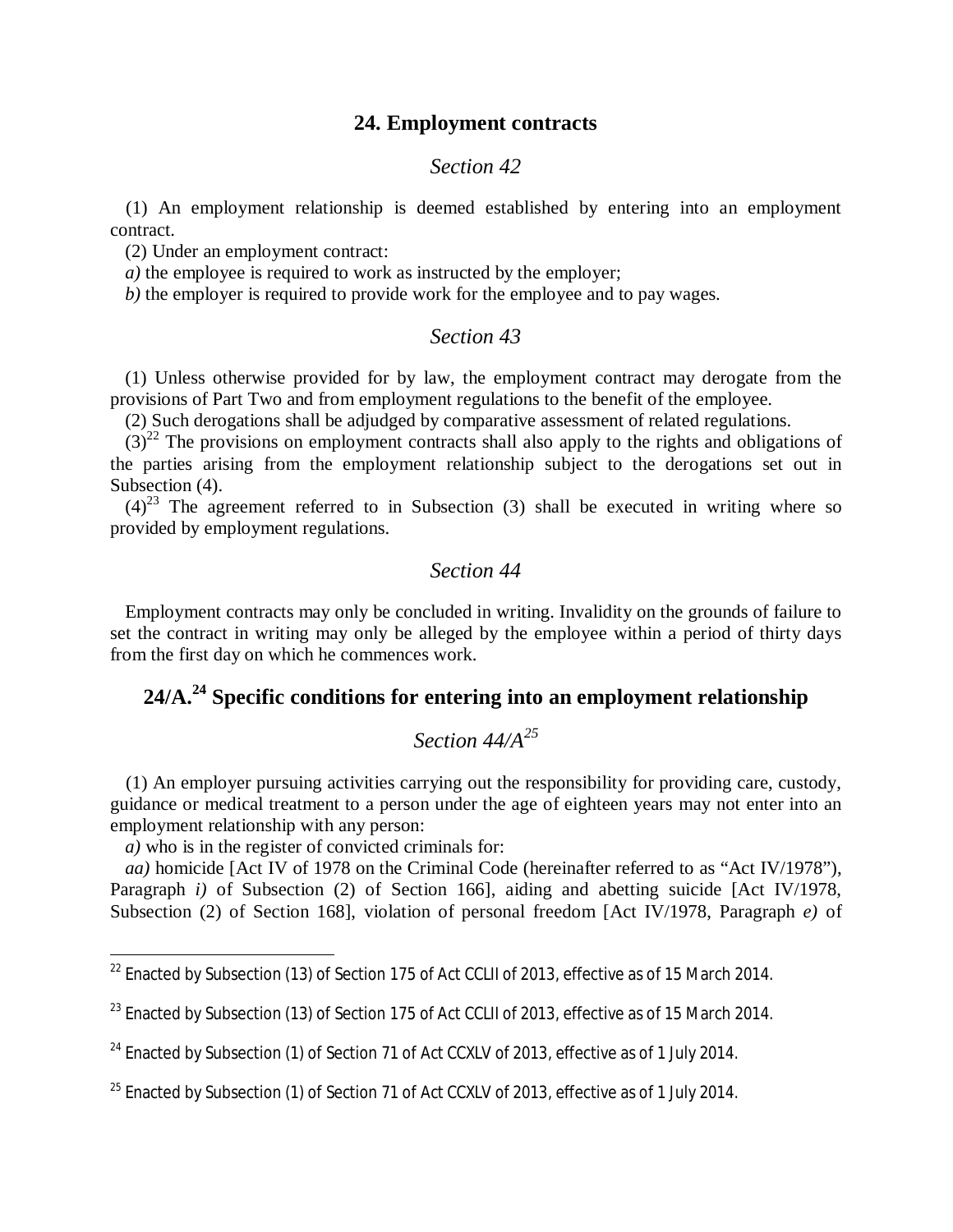Subsection (3) of Section 175], trafficking in human beings [Act IV/1978, Paragraph *a)* of Subsection (2) and Subsection (5) of Section 175/B], changing of family status [Act IV/1978, Paragraph *b*) of Subsection (2) of Section 193], abuse of a minor [Act IV/1978, Subsections (1)-(3) of Section 195], rape [Act IV/1978, Paragraph *a)* of Subsection (2) and Subsection (3) of Section 197], sexual assault [Act IV/1978, Paragraph *a)* of Subsection (2) and Subsection (3) of Section 198], sexual abuse of children (Act IV/1978, Sections 201-202/A), crimes with illegal pornographic material (Act IV/1978, Section 204), promotion of prostitution [Act IV/1978, Paragraph *a*) of Subsection (3) of Section 205], criminal misuse of narcotic drugs [Act IV/1978, Subsection (1), Paragraphs *a)* and *c)* of Subsection (2) of Section 282/B, Subsection (5) and Paragraph *a*) of Subsection (7) of Section 282/B], in force until 30 June 2013,

*ab)* illegal recruitment [Act C of 2012 on the Criminal Code (hereinafter referred to as "Criminal Code"), Subsection (3) of Section 146], homicide [Criminal Code, Paragraph *i)* of Subsection (2) of Section 160], aiding and abetting suicide [Criminal Code, Subsection (2) of Section 162], illegal use of human body [Criminal Code, Paragraph *a)* of Subsection (3) of Section 175], unlawful drug trafficking [Criminal Code, Paragraphs *a)* and *b)* of Subsection (1) of Section 177], possession of narcotic drugs [Criminal Code, Paragraph *a)* of Subsection (1) and Subsection (2) of Section 179], inciting substance abuse (Criminal Code, Section 181), criminal offenses with performance enhancers [Criminal Code, Subsections (3) and (5) of Section 185], kidnapping [Criminal Code, Paragraph *a)* of Subsection (2) and Paragraph *a)* of Subsection (3) of Section 190], trafficking in human beings [Criminal Code, Paragraph *a)* of Subsection (4) and Subsections (5) and (6) of Section 192], forced labor [Criminal Code, Paragraph *c)* of Subsection (2) of Section 193], illegal restraint [Criminal Code, Paragraph *a)* of Subsection (2) and Subsection (3) of Section 194], sexual exploitation [Criminal Code, Paragraph *a)* of Subsection (2) and Subsection (3) of Section 196], sexual violence [Criminal Code, Subsection (2), Paragraph *a*) of Subsection (3) and Subsection (4) of Section 197], sexual abuse (Criminal Code, Section 198), pandering [Criminal Code, Subsection (2) and Paragraph *a)* of Subsection (4) of Section 200], procuring for prostitution or sexual act [Criminal Code, Paragraph *c)* of Subsection (1) and Subsection (2) of Section 201], exploitation of child prostitution (Criminal Code, Section 203), child pornography (Criminal Code, Section 204), indecent exposure [Criminal Code, Subsection (2) of Section 205], abuse of a minor (Criminal Code, Section 208), child labor (Criminal Code, Section 209), violation of family status [Criminal Code, Paragraph *b)* of Subsection (2) of Section 213];

*b)* who is implicated in a criminal proceeding for the commission of either of the crimes specified under Paragraph *a)* on substantial grounds, until the final and binding conclusion of the criminal proceedings;

*c)* who is restrained by court order under Subsection (3) of Section 52 of the Criminal Code from exercising his profession; or

*d)* who is undergoing mandatory medical treatment for the commission of either of the crimes specified under Paragraph *a).*

(2) No employment may be given to any person who was sentenced for the intentional commission of either of the crimes specified under Paragraph *a)* of Subsection (1):

*a)* to an executable term of imprisonment,

*aa)* for a period of five years from the effective time of exoneration in case of imprisonment of less then five years,

*ab)* for a period of eight years from the effective time of exoneration in case of imprisonment of five years or more;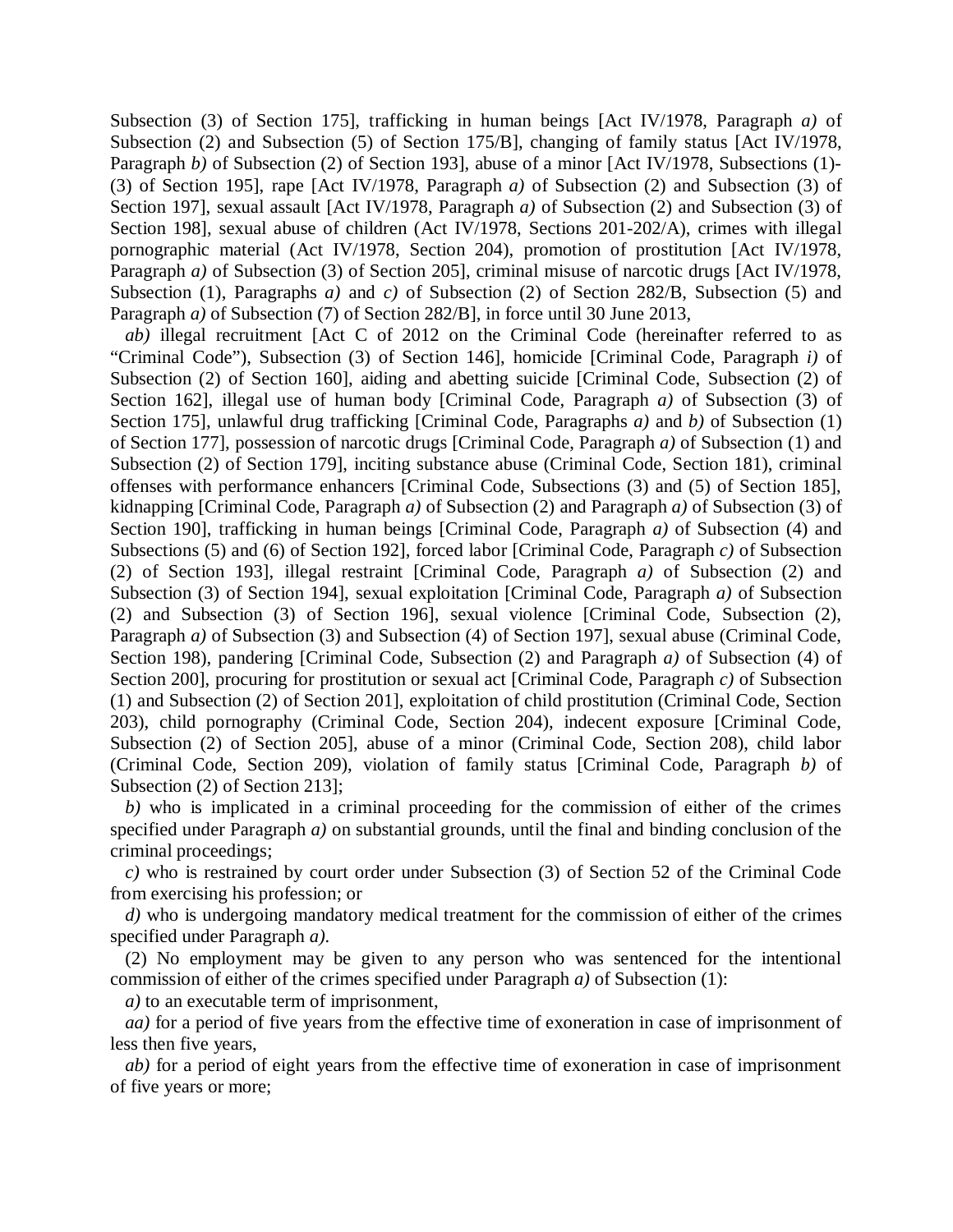*b)* community service work or a fine, for a period of two years from the effective time of exoneration;

*c)* for a suspended term of imprisonment, for a period of three years from the effective time of exoneration.

(3) The person seeking employment shall produce an official certificate to verify that he/she meets the conditions set out in Subsections (1)-(2):

*a)* before the employment relationship is concluded; or

*b)* during the time of employment upon the employer's written request, within fifteen working days of such request, or if this is not possible for reasons beyond the employee's control, immediately when the said reason is eliminated.

(4) If the employee verifies that he/she meets the conditions set out in Subsections (1)-(2), the employer shall reimburse the administrative service fee the employee has paid for the procedure to obtain the official certificate from the body operating the penal register for the purpose of verification.

(5) If:

*a)* the employee is unable to obtain an official certificate from the body operating the penal register so as to verify his/her compliance with the conditions set out in Subsections (1)-(2), or

*b)* the employer learns about the grounds for exclusion under Subsections (1)-(2) by other means,

the provisions of Subsection (1) of Section 29 shall apply.

(6) In order to verify the employee's compliance with the conditions set out in Subsections (1)- (2), the employer shall process the personal data:

*a)* of the person applying for employment,

*b)* of the employee,

contained in the official certificate made out by the body operating the penal register for this purpose.

(7) The employer shall be authorized to process the personal data obtained under Subsections (1)-(3) until the time the decision in connection with entering into an employment relationship is adopted, or - if yes - until the employment is terminated.

# **25. Contents of employment contracts**

#### *Section 45*

(1) The parties must specify in the employment contract the employee's personal base wage and job function.

(2) The term of the employment relationship shall be defined in the employment contract. Failing this the employment relationship is concluded for an indefinite duration.

(3) The workplace of the employee shall be defined in the employment contract. Failing this, the place where work is normally carried out shall be considered the workplace.

(4) In the absence of an agreement to the contrary, all employment relations are concluded on general principle for full-time daily employment.

(5) In the employment contract the parties may stipulate a probationary period of not more than three months from the date of commencement of the employment relationship. In the event that a shorter probationary period has been stipulated the parties may extend the probationary period once. In either case, the duration of the probationary period may not exceed three months.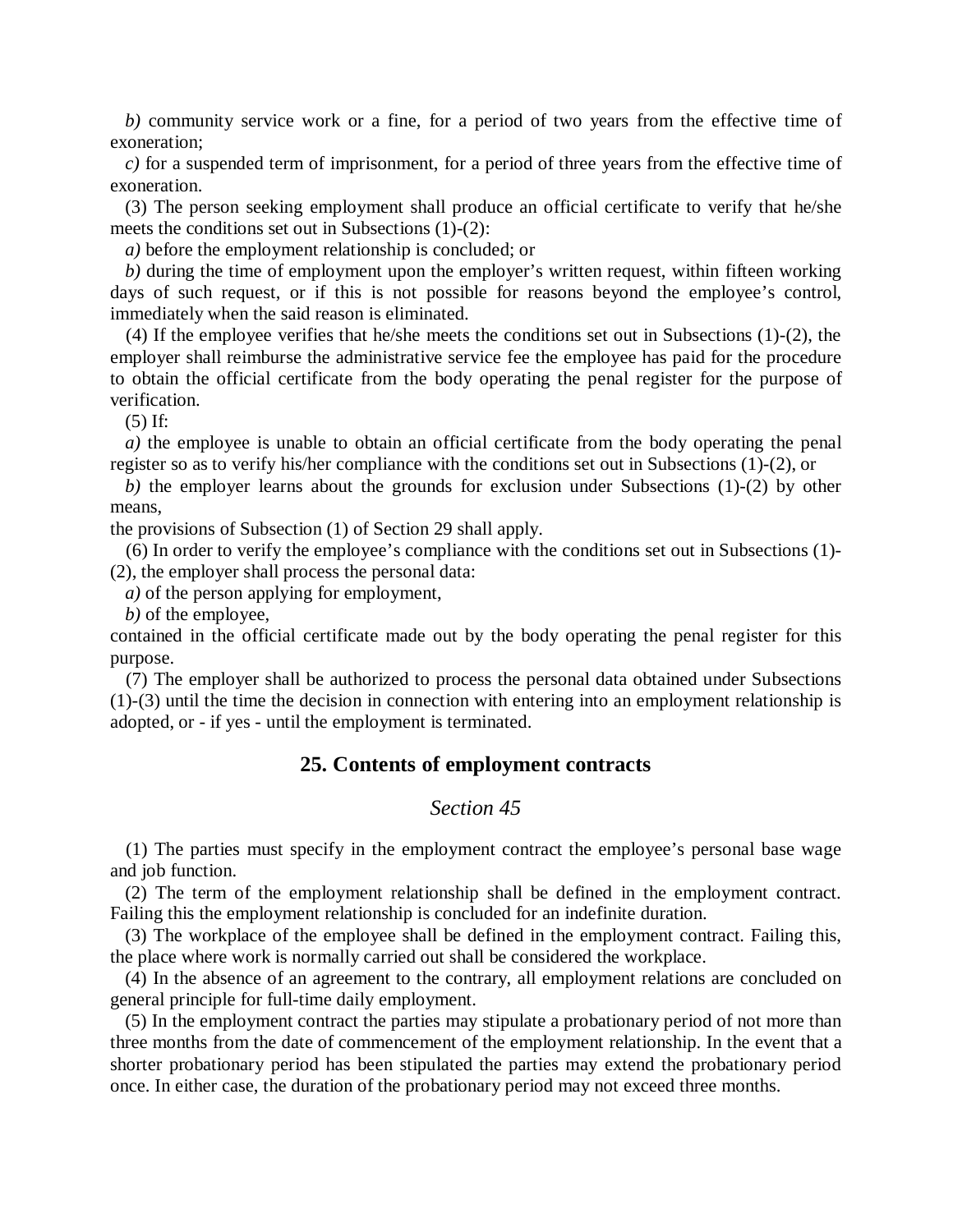# **26. Employer's obligation to provide information in writing**

### *Section 46*

(1) The employer shall inform the employee in writing within fifteen days at the latest from the date of commencement of the employment relationship concerning:

*a)* the daily working time;

*b)* wages above the base wage, and other benefits;

*c)* payroll accounting, the frequency of payment of wages, and the day of payment;

*d)* the functions of the job;

*e)* the number of days of leave and the procedures for allocating and determining such leave; and

*f*) the rules governing the periods of notice to be observed by the employer and the employee; furthermore

*g)* whether a collective agreement applies to the employer; and

*h)* the person exercising employer's rights.

(2) The information referred to in Paragraphs *a)-c)* and *e)-f)* of Subsection (1) hereof may also be given in the form of a reference to the relevant employment regulations.

(3) If the employment relationship is terminated before the fifteen-day period lapses, the employer shall perform the obligation referred to in Subsection (1) at the time specified in Subsection (2) of Section 80.

(4) Employees shall be informed of any change in the name or other major particulars of the employer, or in the details referred to in Subsection (1) in writing within fifteen days of the effective date of the change in question.

(5) The employer's obligation to provide information, except for Paragraph *h)* of Subsection (1), shall not apply if, by virtue of the employment contract:

*a)* the term of the employment relationship does not exceed one month; or

*b)* the working time does not exceed eight hours per week.

# *Section 47*

In the case of work to be performed abroad for a period of more than fifteen days the employee must be informed in writing at least seven days before the date of departure of the following, in addition to what is contained in Section 46:

*a)* the place and duration of the work abroad;

*b)* the benefits in cash or in kind;

*c)* the currency to be used for the payment of remuneration and other payments; and

*d)* the conditions governing the employee's repatriation.

# **27. Commencement of the employment relationship**

# *Section 48*

The date of commencement of the employment relationship shall be defined in the employment contract. Failing this, the day following the conclusion of the employment contract shall be construed as the date of commencement of the employment relationship.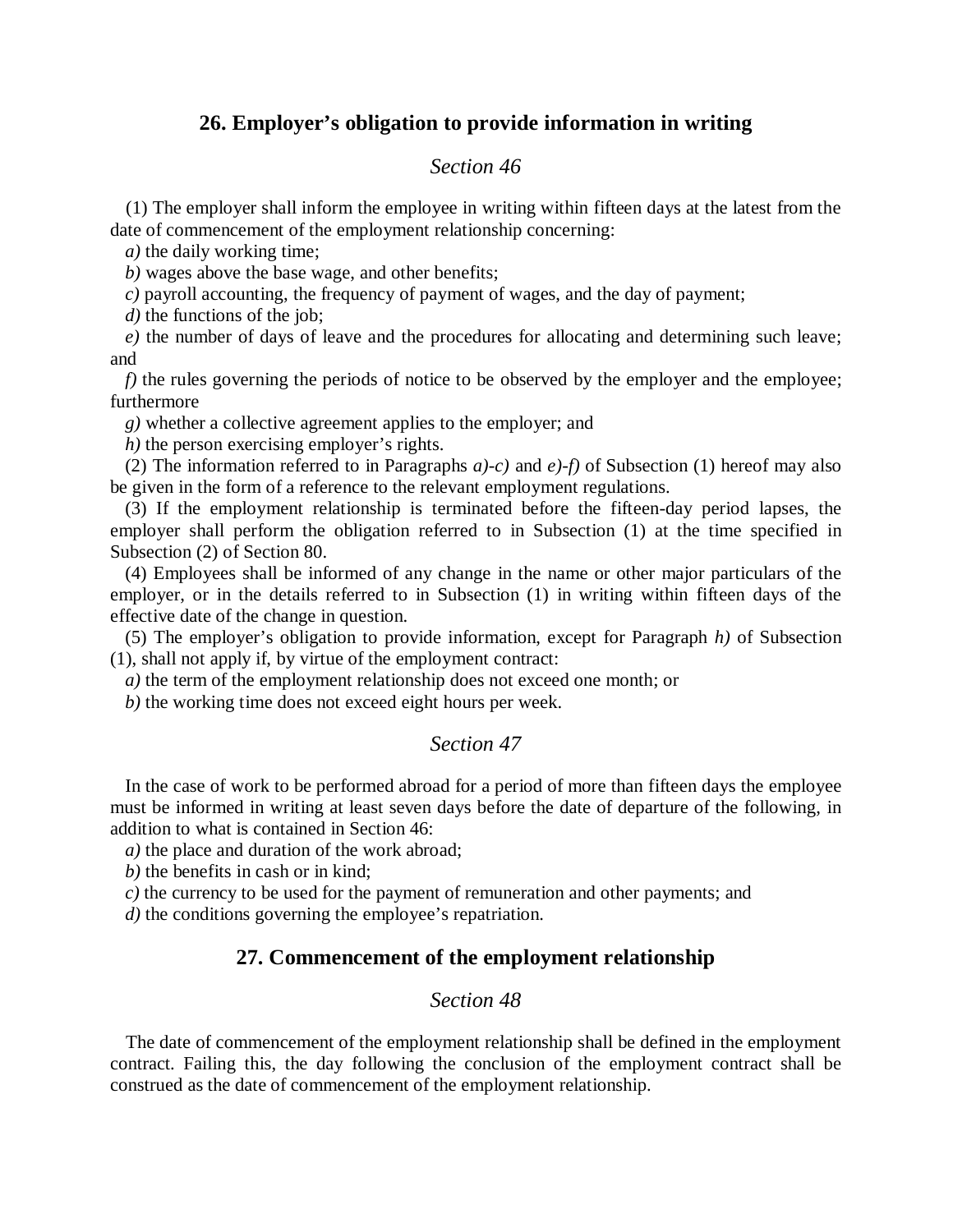#### *Section 49*

(1) During the period between the day on which the employment contract is concluded and the date of commencement of the employment relationship the parties may not engage in any conduct to defeat the employment relationship.

(2) During the period referred to in Subsection (1) either party shall be entitled to withdraw from the employment contract in the event of material changes taking place in his circumstances following the date of conclusion of the employment contract whereby carrying out the employment relationship is no longer possible or it would result in unreasonable hardship.

# **28. Derogating agreement**

*Section 50*

 $(1)^{26}$  $(1)^{26}$  $(1)^{26}$  In the agreement of the parties no derogation is allowed:

*a)* from Sections 42-44;

*b)* from Section 44/A;

*c)* from Subsection (1) of Section 45.

 $(2)^{27}$  $(2)^{27}$  $(2)^{27}$  In the collective agreement no derogation is allowed:

*a)* from Sections 42-44;

*b)* from Section 44/A;

*c)* from Subsections (1)-(4) of Section 45.

(3) Derogations from Sections 46-47 in the collective agreement are allowed only to the benefit of employees.

(4) The term of the probationary period may not exceed six months as provided for in the collective agreement.

#### Chapter VIII

### Performance of Employment Contracts

### **29. Fundamental obligations**

### *Section 51*

(1) Employers shall employ their employees in accordance with the rules and regulations pertaining to contracts of employment and employment regulations and - unless otherwise agreed by the parties - provide the necessary working conditions.

(2) Employers shall be liable to compensate their employees for justified expenses incurred in connection with fulfillment of the employment relationship.

(3) Employees shall be employed for work of such nature which is not considered harmful with a view to their physical condition or development.

<span id="page-18-0"></span><sup>&</sup>lt;sup>26</sup> Established by Subsection (2) of Section 71 of Act CCXLV of 2013, effective as of 1 July 2014.

<span id="page-18-1"></span> $^{27}$  Established by Subsection (2) of Section 71 of Act CCXLV of 2013, effective as of 1 July 2014.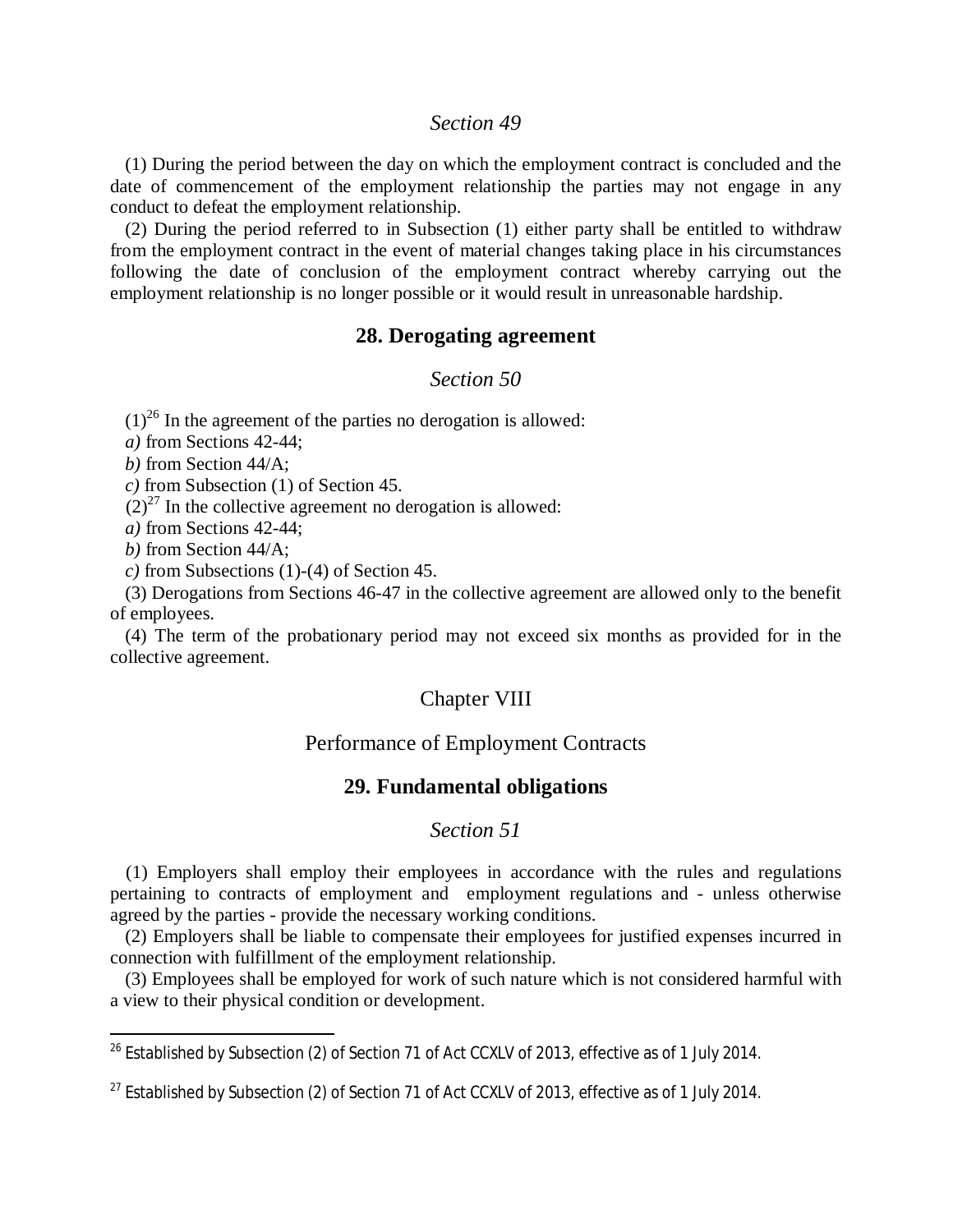(4) The responsibility for the implementation of occupational safety and occupational health requirements lies with the employers. The employee's fitness for the job for which he is being considered shall be examined free of charge before taking up work and on a regular basis during the life of the employment relationship.

(5) In the employment of persons with disabilities appropriate steps shall be taken to ensure that reasonable accommodation is provided.

(6) The Government is hereby authorized to decree the regulations for the compensation of the justified expenses of employees incurred in connection with fulfillment of the employment relationship.

# *Section 52*

(1) Employees shall:

*a)* appear at the place and time specified by the employer, in a condition fit for work;

*b)* be at the employer's disposal in a condition fit for work during their working time for the purpose of performing work;

*c)* perform work in person, with the level of professional expertise and workmanship that can be reasonably expected, in accordance with the relevant regulations, requirements, instructions and customs;

*d)* perform work in such a way that demonstrates the trust vested in him for the job in question;

*e)* cooperate with their co-workers.

(2) Employees may not accept and may not lay claim to any remuneration from third parties in connection with their activities performed with the employment relationship without the employer's prior consent.

(3) The employee's wages fixed in the employment contract or by employment regulations may not be reduced on account of the employee having received any remuneration under Subsection (2) upon the employer's prior consent.

(4) The remuneration referred to in Subsection (2) shall cover all forms of valuable consideration provided by a third party to the employee in addition to the payment otherwise due to the employer.

#### **30. Derogation from the employment contract**

### *Section 53*

(1) Employers shall be entitled to temporarily reassign their employees to jobs and workplaces other than what is contained in the employment contracts, or to another employer.

(2) The duration of employment as referred to in Subsection (1) may not exceed a total of fortyfour working days or three hundred and fifty-two scheduled hours during a calendar year. This shall proportionately apply if the employment relationship commenced during the year, if it was entered into for a fixed term or in the case of irregular daily working time and part-time work. The employee affected shall be informed of the expected duration of work in derogation from the employment contract.

(3) An employee may not be transferred to work at another location without the employee's consent:

*a)* from the time her pregnancy is diagnosed until her child reaches three years of age;

*b)* until the child reaches sixteen years of age, if a single parent; and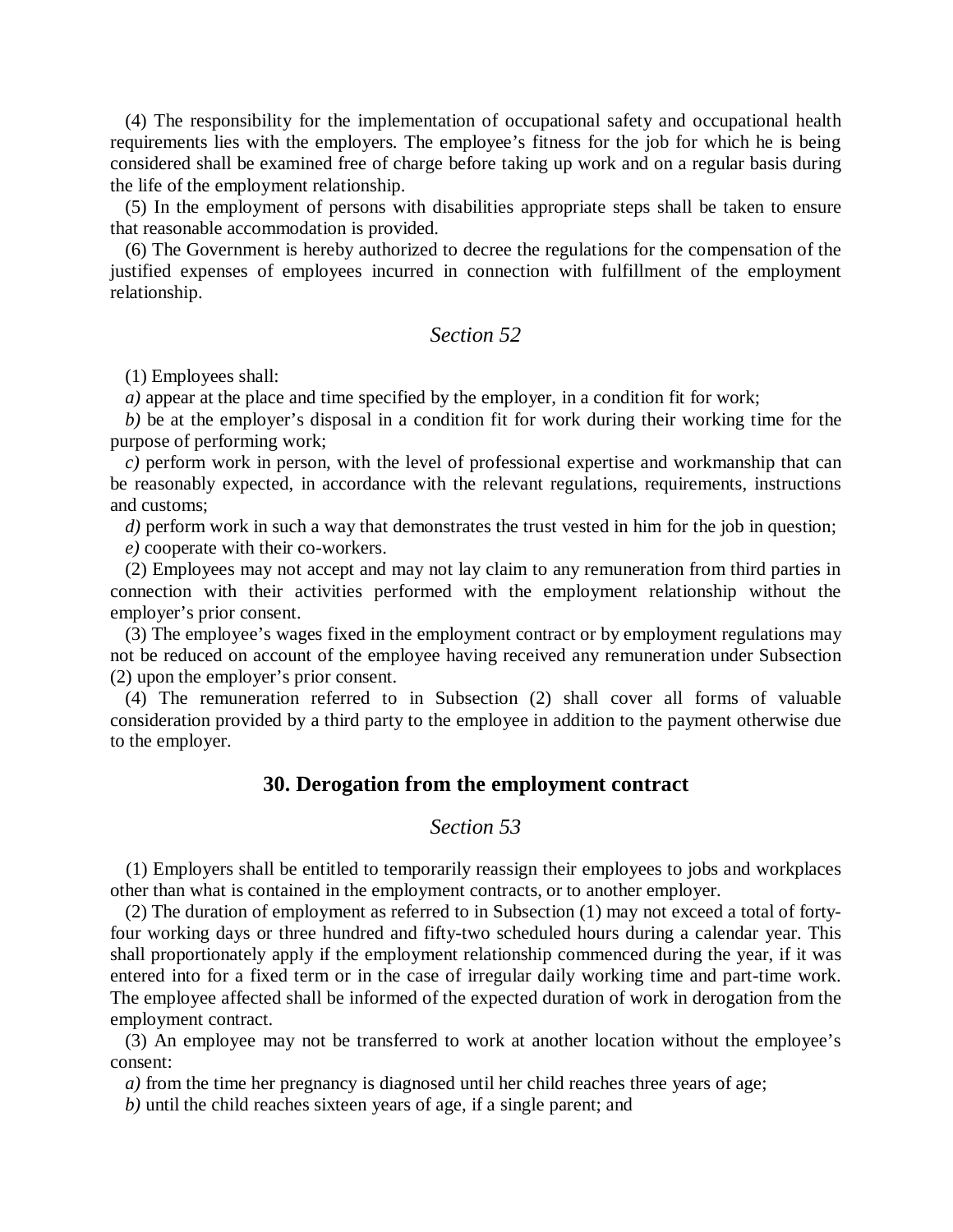*c)* if providing long-term care for a close relative in person; furthermore

*d)* if having suffered a degree of health impairment of at least fifty per cent as diagnosed by the body of rehabilitation experts.

(4) As regards Paragraph *c)* of Subsection (3) the provision of Subsection (2) of Section 131 shall also apply.

(5) In the case of employment under Subsection (1) the employee shall be entitled to the wage prescribed for the job in question, or at least to the base wage fixed in the employment contract.

#### **31. Disobeying instructions**

# *Section 54*

(1) Employees shall refuse to carry out an instruction if it would result in direct and grave risk to the health of others or to the environment.

(2) Employees may refuse to carry out an instruction if it violates the provisions of employment regulations, or it would result in direct and grave risk to the life, physical integrity or health of the employee.

(3) In the event of refusal to carry out an instruction the employee shall be available nonetheless.

(4) Employees may disobey the employer's instruction to the extent absolutely necessary to protect the employer from suffering losses, and the employer cannot be warned in time. The employer shall be notified thereof as soon as possible.

#### **32. Exemption from work duty**

### *Section 55*

(1) Employees shall be exempted from the requirement of availability and from work duty:

*a)* if unfit for work;

*b)* if receiving treatment in a healthcare institution related to a human reproduction procedure, as specified in the relevant legislation; and

*c)* for the duration of mandatory medical examination; furthermore

*d*) for the length of time required for donating blood, for a period of at least four hours;

*e)* if they are nursing mothers, for one hour twice daily, or two hours twice daily in the case of twins during the first six months of breastfeeding, and thereafter for one hour daily, or two hours daily in the case of twins until the end of the ninth month;

*f)* for two working days upon the death of a relative;

*g)* for the duration of classes in the case of employees pursuing elementary school studies, for the duration of training if participating in initial and continuing training by agreement of the parties;

*h)* for the duration of being engaged in fire fighting operations in a voluntary or industrial fire brigade;

*i*) when called upon by the court or an authority, or for the duration of participating in proceedings in person;

*j)* for any duration of absence due to personal or family reasons deserving special consideration, or as justified by unavoidable external reasons; furthermore

*k)* for any duration specified by employment regulations.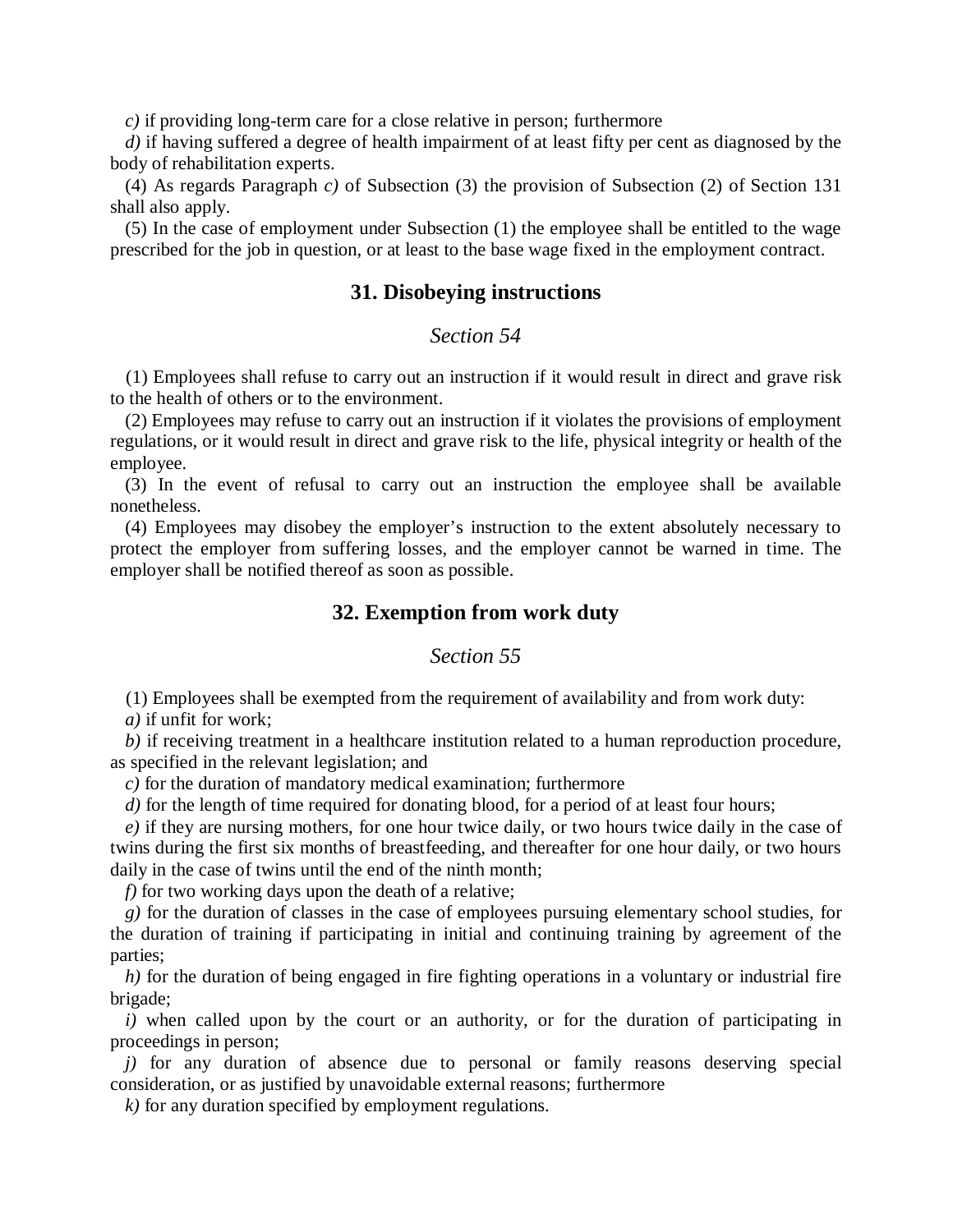(2) The employer, if so required for investigating the circumstances of an employee's breach of obligations, may exempt the employee from the requirement of availability and from work duty for the period required for the inquiry, in any case for up to thirty days.

### **33. Legal consequences for the employee's wrongful breach of duty**

# *Section 56*

(1) In the event of any infringement of obligations arising from an employment relationship the collective agreement or - if the employer or the employee is not covered by the collective agreement - the employment contract may prescribe detrimental legal consequences consistent with the gravity of the infringement.

 $(2)^{28}$  $(2)^{28}$  $(2)^{28}$  The detrimental legal consequence aforementioned may be a sanction related to the employment relationship, altering its terms and conditions for a fixed period, which shall not violate the employee's rights relating to personality and dignity. Where the sanction is of a financial nature, it may not - on the whole - exceed the employee's monthly base wage in effect at the time when the sanction is imposed.

(3) In connection with detrimental legal consequences Subsection (2) of Section 78 shall also apply.

(4) An infringement may not be sanctioned by detrimental legal consequences if the employer has already stated it as the reason for termination of the employment relationship.

(5) The measure imposing detrimental legal consequences shall be put in writing, with reasons provided.

### **34. Derogating agreement**

### *Section 57*

(1) In the agreement of the parties or in the collective agreement no derogation is allowed:

*a)* from Subsection (3) of Section 52;

*b)* from Subsections (3)-(4) of Section 53;

*c)* from Subsection (1) of Section 54;

*d)* from Subsections (2)-(5) of Section 56.

(2) Derogations from Subsection (1) of Section 55 in the collective agreement are allowed only to the benefit of employees.

### Chapter IX

### Amendment of the Employment Contract

# *Section 58*

Parties shall be entitled to amend employment contracts by mutual consent. The provisions on the conclusion of employment contracts shall be duly applied for the amendment thereof.

<span id="page-21-0"></span><sup>&</sup>lt;sup>28</sup> Amended by Paragraph c) of Subsection (34) of Section 175 of Act CCLII of 2013.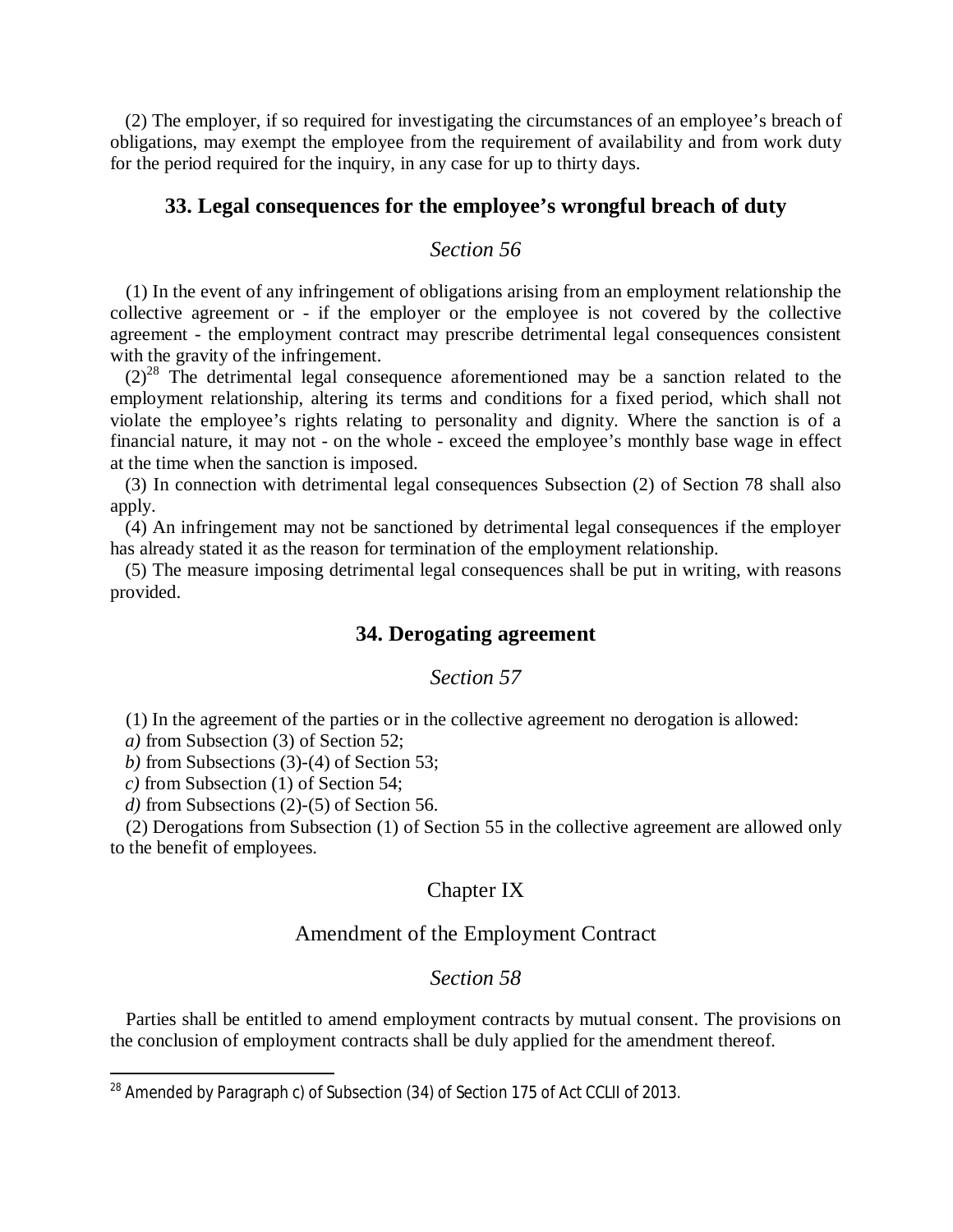# *Section 59[29](#page-22-0)*

Following the end of the leave of absence defined in Sections 127-132, the employer shall make an offer to the employee for having his wages adjusted, taking into consideration the average annual wage improvement implemented in the meantime by the employer for employees in the same position. In the absence of such employees, the rate of actual annual wage improvements implemented by the employer shall be applied.

### *Section 60*

(1) An employee shall be offered a job fitting for her state of health if considered unable to work in her original position according to a medical opinion from the time her pregnancy is diagnosed until her child reaches one year of age. The pregnant employee shall be discharged from work duty if no position appropriate for her medical condition is available.

(2) The employee shall be given the base wage normally paid for the job offered, which may not be less than her base wage fixed in the employment contract. The base wage shall be payable for the duration of discharge, except if the job offered is refused without good reason.

### *Section 61*

(1) Employers shall inform their employees concerning the following opportunities, indicating the jobs in which they are available:

*a)* full or part-time work,

*b)* teleworking, and

*c)* permanent employment relationships.

(2) Employers shall respond to the proposition of employees for the amendment of their employment contracts within fifteen days in writing.

 $(3)^{30}$  $(3)^{30}$  $(3)^{30}$  Employers shall amend the employment contract based on the employee's proposition to part-time work covering half of the regular daily working time until the child reaches the age of three, or the age of five in the case of parents with three or more children.

# **35. Derogating agreement**

### *Section 62*

(1) In the agreement of the parties or in the collective agreement no derogation is allowed from Section 58.

(2) Derogations from Sections 59-61 in the collective agreement are allowed only to the benefit of employees.

# Chapter X

<span id="page-22-0"></span><sup>&</sup>lt;sup>29</sup> Amended by Paragraph d) of Subsection (34) of Section 175 of Act CCLII of 2013.

<span id="page-22-1"></span><sup>&</sup>lt;sup>30</sup> Established by Section 389 of Act XCIX of 2014, effective as of 1 January 2015.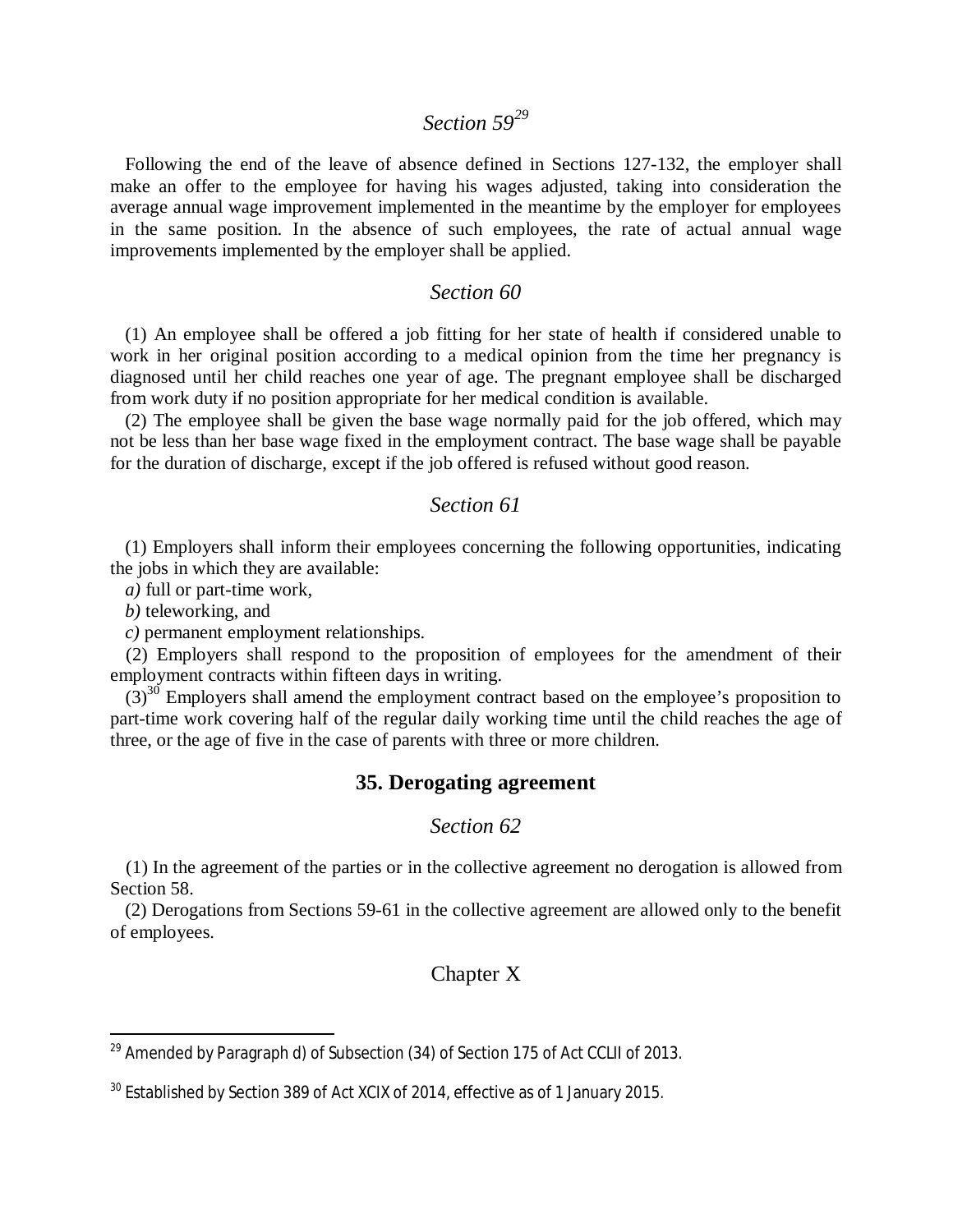Cessation and Termination of Employment Relationships

# **36. Cessation of an employment relationship**

### *Section 63*

(1) An employment relationship shall terminate:

*a)* upon the employee's death;

*b)* upon the dissolution of the employer without succession;

*c)* upon the expiration of the fixed term;

*d*) in the case defined in Subsection (3) hereof;

*e)* in other cases defined by law.

(2) Where employment is terminated by the employer the employee shall be entitled to a sum equal to the absentee pay due for the period when exempted from work duty if the employment relationship terminates under Paragraph *b)* or *d)* of Subsection (1), except if the employee is not entitled to his wages for the period of exemption, or if otherwise provided for by statutory provisions.

(3) The employment relationship shall terminate if the employer taking over the economic entity under the legal transaction referred to in Subsection (1) of Section 36 or on the strength of law is not covered by this Act.

(4) In the case defined in Subsection (3), the transferor shall inform the employees affected in writing, at the latest fifteen days before the termination of their employment relationship concerning the actual or proposed date of termination, and on the reasons.

# **37. Termination of employment**

#### *Section 64*

(1) An employment relationship may be terminated:

*a)* by mutual consent;

*b)* by notice;

*c)* by dismissal without notice.

(2) The reasoning shall clearly specify the grounds for termination. The burden of proof to verify the authenticity and substantiality of the grounds of the act of termination shall lie with the party making the legal statement.

# **38. Termination by notice**

### *Section 65*

(1) An employment relationship may be terminated either by the employee or the employer by notice.

(2) If so agreed by the parties, the employment relationship may not be terminated by notice for a period of up to one year from the date of commencement of the employment relationship.

(3) The employer may not terminate the employment relationship by notice:

*a)* during pregnancy;

*b)* during maternity leave;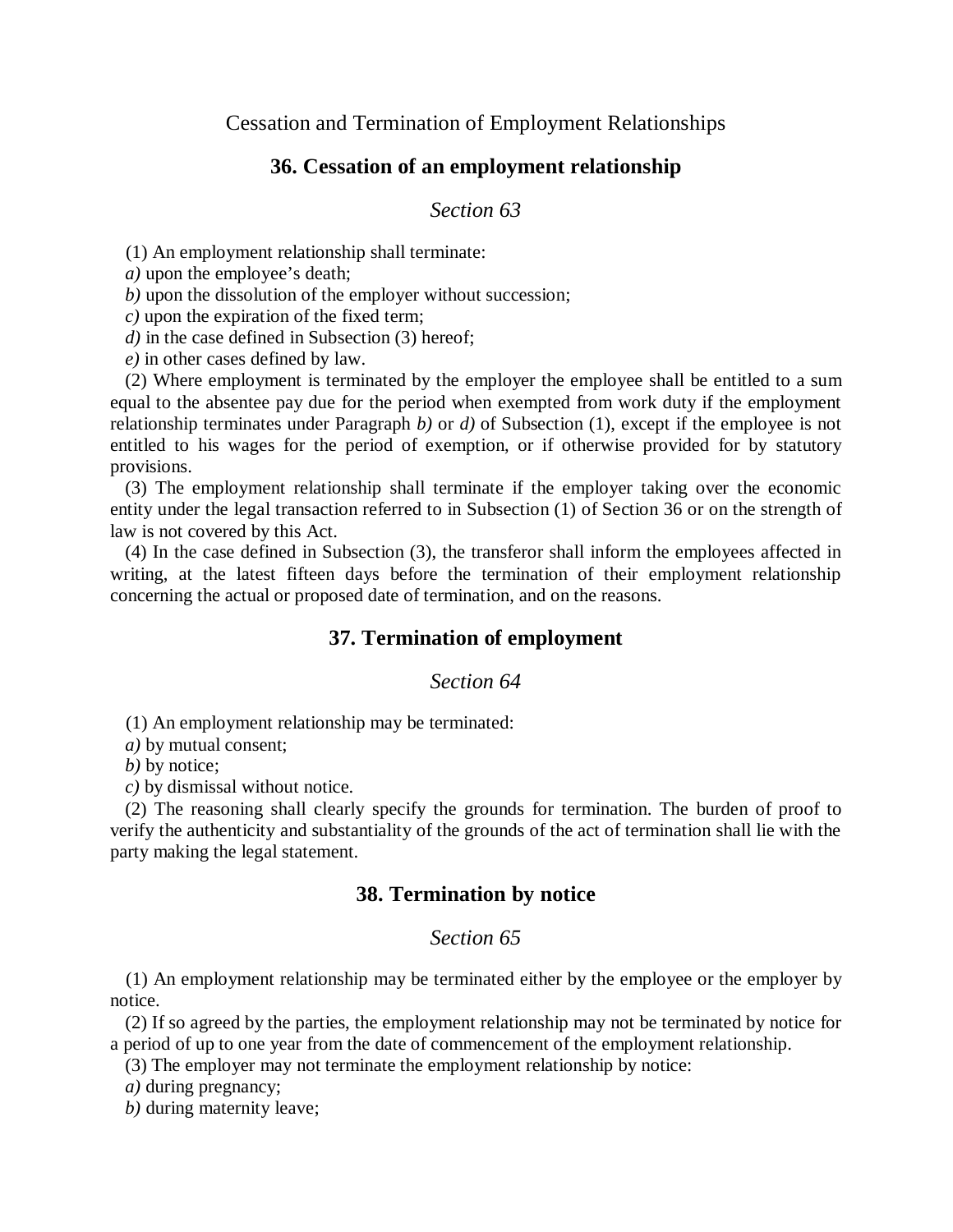*c)* during a leave of absence taken without pay for caring for a child (Sections 128 and 130);

*d)* during any period of actual voluntary reserve military service; and

*e)* in the case of women, while receiving treatment related to a human reproduction procedure, for up to six months from the beginning of such treatment.

(4) For the purposes of the protection set out in Subsection (3) hereof, the date of giving notice of the dismissal, and in the case of collective redundancies the date of notification referred to in Subsection (1) of Section 75 shall be taken into account.

 $(5)^{31}$  $(5)^{31}$  $(5)^{31}$  The provisions of Paragraphs *a)* and *e)* of Subsection (3) hereof shall apply only if the employee has informed the employer thereof. If the employee supplied said information after giving notice, the employer may withdraw the notice of termination in writing within fifteen days upon receipt thereof.

 $(6)^{32}$  $(6)^{32}$  $(6)^{32}$  If the notice is withdrawn, Subsections (2)-(4) of Section 83 shall apply.

# *Section 66*

(1) Employers are required to justify their dismissals.

(2) An employee may be dismissed only for reasons in connection with his/her behavior in relation to the employment relationship, with his/her ability or in connection with the employer's operations.

 $(3)^{33}$  $(3)^{33}$  $(3)^{33}$  The

*a)* transfer of employment upon the transfer of enterprise,

*b)* employee's withdrawal from the agreement under Subsection (3) of Section 99 or Subsection (4) of Section 135,

may not in itself serve as grounds for termination.

(4) The employer shall be permitted to terminate the employment relationship of employees, other than pensioners, concluded for an indefinite duration inside the five-year period before the date when the employee reaches the age limit for old-age pension on the grounds of the employees' behavior in relation to the employment relationship only for the reason defined in Subsection (1) of Section 78.

(5) The employment relationship of the employees referred to in Subsection (4) hereof may be terminated in connection with the employees' ability or for reasons in connection with the employer's operations if the employer has no vacant position available at the workplace referred to in Subsection (3) of Section 45 suitable for the employee affected in terms of skills, education, experience required for his/her previous job, or if the employee refuses the offer made for his/her employment in that job.

(6) Where the employment relationship of a mother or a single father is terminated by notice Subsections (4)-(5) shall apply until the child reaches the age of three, if the employee is not taking up maternity leave or leave of absence without pay for the purpose of caring for the child (Section 128).

<span id="page-24-0"></span> $31$  Established by Section 122 of Act LXVII of 2016, effective as of 18 June 2016.

<span id="page-24-1"></span> $32$  Established by Section 122 of Act LXVII of 2016, effective as of 18 June 2016.

<span id="page-24-2"></span> $33$  Established: by paragraph (2) Section 8 of Act CIII of 2013. In force: as of 1.08. 2013.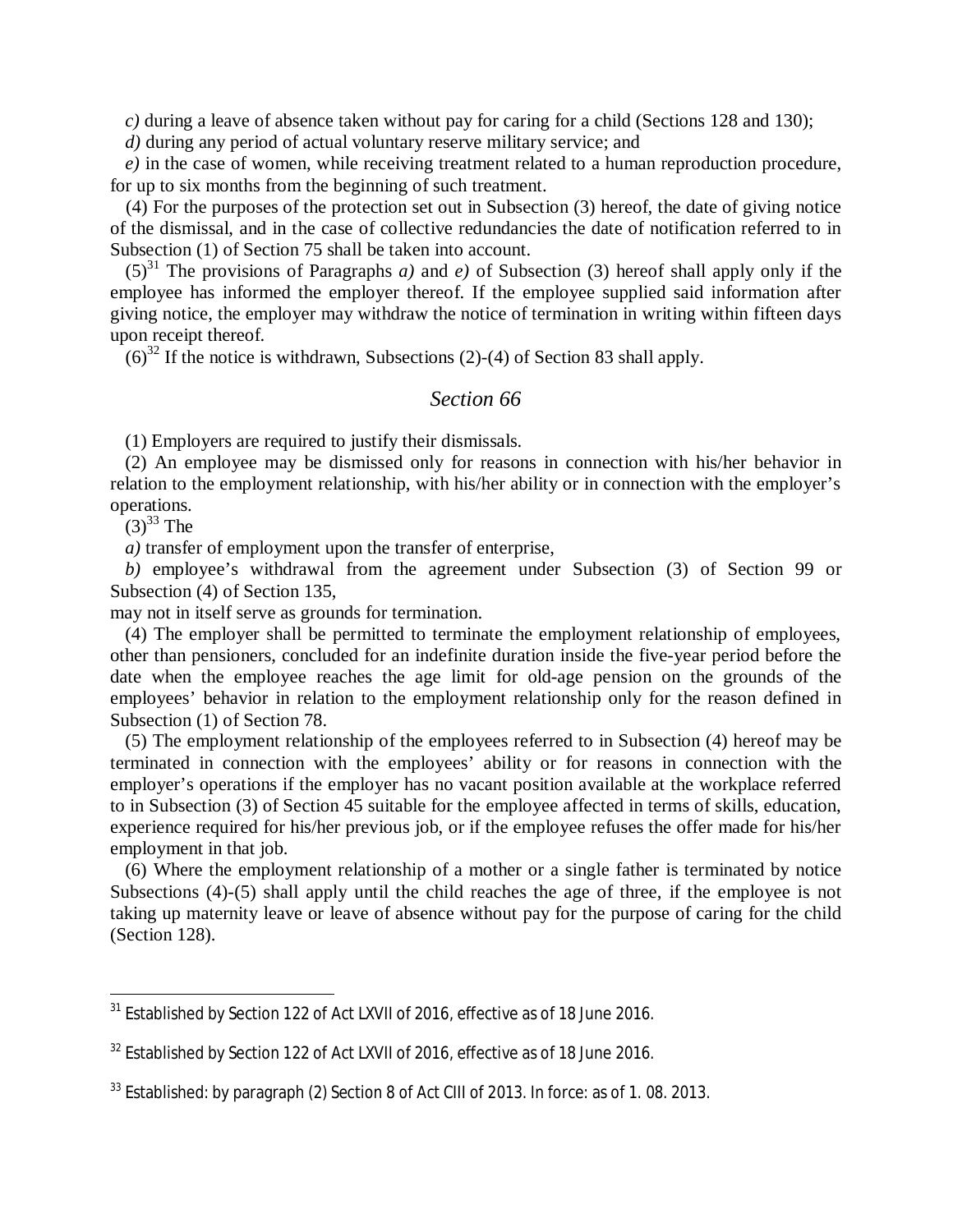(7) The employer may terminate by notice the employment relationship of an employee who is receiving rehabilitation treatment or rehabilitation benefits due to the employee's capacity related to medical reasons if the employee can no longer be employed in his/her original position and no other job is available that is considered appropriate for his/her medical condition, or if the employee refuses to accept a job offered by the employer without good reason.

(8) The employer shall be permitted to terminate a fixed-term employment relationship by notice:

*a)* if undergoing liquidation or bankruptcy proceedings; or

*b)* for reasons related to the employee's ability; or

*c)* if maintaining the employment relationship is no longer possible due to unavoidable external reasons.

(9) The employer is not required to give reasons for terminating a permanent employment relationship if the employee affected qualifies as a pensioner.

### *Section 67*

(1) Employees are not required to give reasons for terminating their permanent employment relationship.

(2) Employees are required to give reasons for terminating their fixed-term employment relationship. The reason given for termination may only be of such a nature as would render the maintaining of the employment relationship impossible or that would cause unreasonable hardship in light of his/her circumstances.

#### **39. Notice period**

### *Section 68*

(1) The notice period shall begin at the earliest on the day following the date when dismissal is communicated.

(2) Where employment is terminated by the employer, the notice period shall begin at the earliest on the day after the expiry of the following periods:

*a)* duration of incapacity to work due to illness, not to exceed one year following expiration of the sick leave period;

*b)* absence from work for the purpose of caring for a sick child;

*c)* leave of absence without pay for providing home care for a close relative.

(3) Subsection (2) shall apply in connection with collective redundancies if the conditions specified in Subsection (2) exist at the time when the notification referred to in Subsection (1) of Section 75 is given.

# *Section 69*

(1) The period of notice is thirty days.

(2) Where employment is terminated by the employer, the thirty-day notice period shall be extended:

*a*) by five days after three years;

*b)* by fifteen days after five years;

*c)* by twenty days after eight years;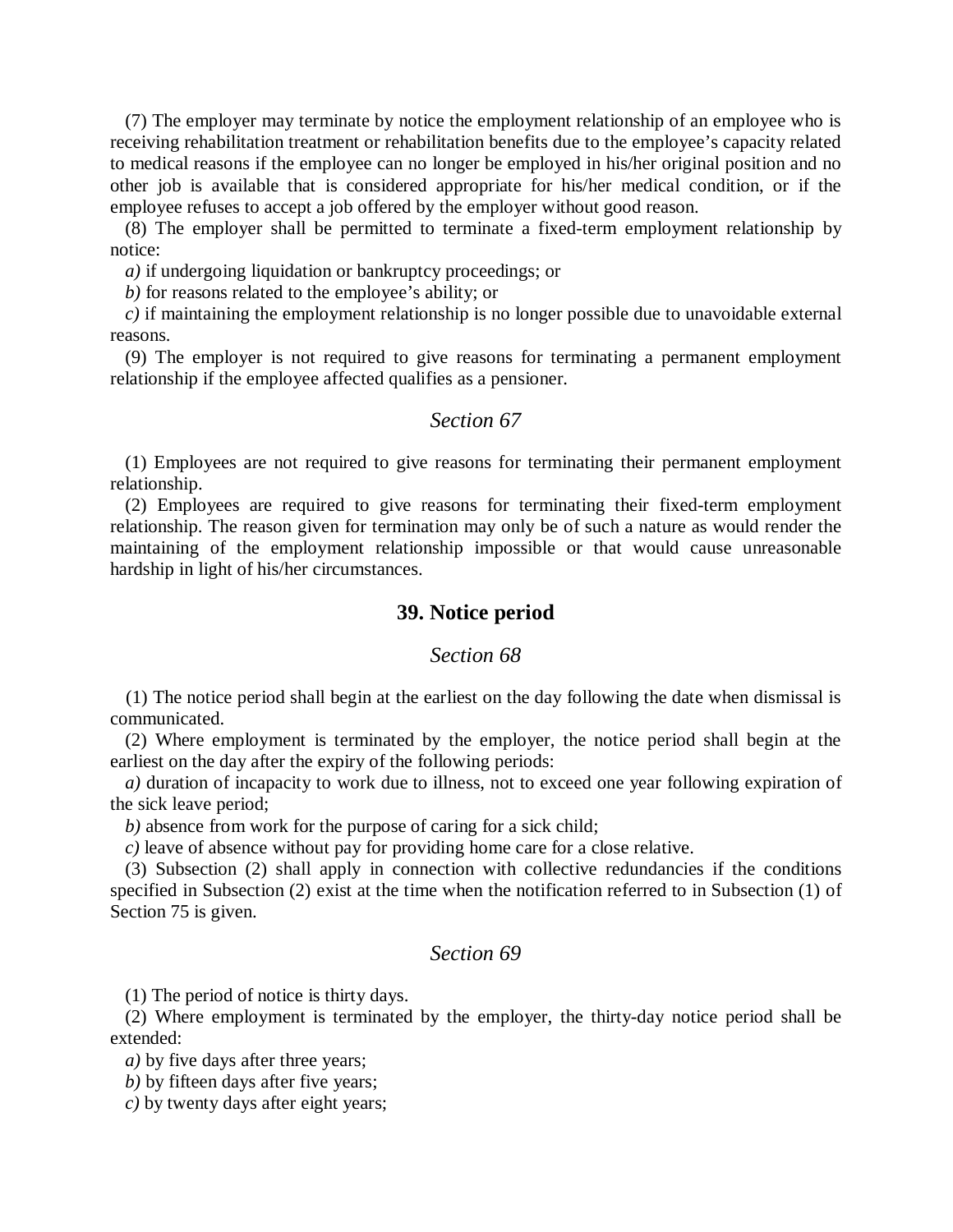*d*) by twenty-five days after ten years;

*e)* by thirty days after fifteen years;

*f*) by forty days after eighteen years;

*g)* by sixty days after twenty years

of employment at the employer.

(3) By agreement of the parties the notice periods referred to in Subsections (1)-(2) may be extended by up to six months.

(4) For the purposes of calculation of notice periods, the duration specified in Subsection (2) of Section 77 shall not be taken into consideration.

(5) The period of notice for the termination of a fixed-term employment relationship by notice may not go beyond the fixed term.

# *Section 70*

(1) In the event of dismissal the employer shall excuse the employee concerned from work duty for at least half of the notice period. Any fraction of a day shall be applied as a full day.

(2) The exemption from work duty shall be allocated in not more than two parts, at the employee's discretion.

(3) For the period of being excused from his duties the employee shall be entitled to absentee pay, except if he would not be eligible for any wages otherwise.

(4) If the employee was excused from his duties permanently and the circumstance precluding payment of wages occurred subsequent to having the employee excused from his duties, the wages already paid out may not be reclaimed.

#### **40. Provisions relating to collective redundancies**

### *Section 71*

(1) 'Collective redundancy' shall mean when an employer, based on the average statistical workforce for the preceding six-month period, intends to terminate the employment relationship:

*a)* of at least ten employees, when employing more than twenty and less than one hundred employees,

*b)* of 10 per cent of the employees, when employing one hundred or more, but less than three hundred employees,

*c)* of at least thirty employees, when employing three hundred or more employees,

in accordance with Subsection (3), inside a period of thirty days, for reasons in connection with its operations.

(2) For employers in operation for less than six months, the average statistical number of employees referred to in Subsection (1) shall be determined for the period applicable.

(3) Compliance with the requirements specified in Subsection (1) shall be ascertained, where applicable, separately for each place of business; however, the number of employees employed at various locations, but within the jurisdiction of the same county (Budapest) shall be calculated on the aggregate. The employee shall be accounted at the location where he/she works in the position registered at the time when the decision on collective redundancy was adopted.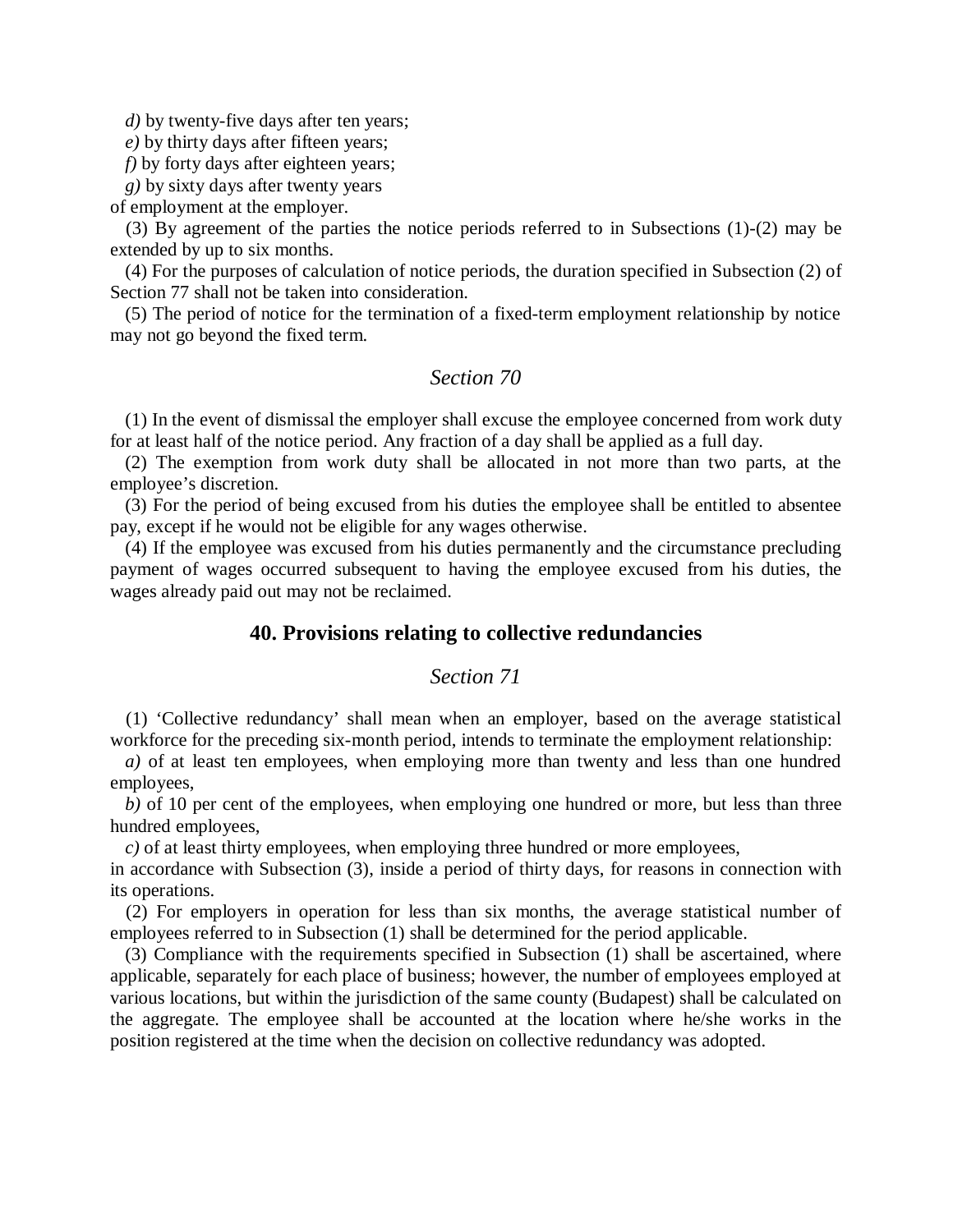$(4)^{34}$  $(4)^{34}$  $(4)^{34}$  Where the projected collective redundancy concerns members of the crew of a seagoing vessel, the employer shall notify the competent authority of the State of the flag which the vessel flies.

# *Section 72*

(1) The employer, if planning to carry out collective redundancies, shall initiate consultations with the works council.

(2) At least seven days before the consultation, the employer shall inform the works council in writing regarding:

*a*) the reasons for the projected collective redundancies;

*b)* the number of employees to be made redundant broken down by categories; or

*c)* the number of employees employed during the period specified under Subsection (1) of Section 71:

*d*) the period over which the projected redundancies are to be effected, and the timetable for their implementation;

*e)* the criteria proposed for the selection of the employees to be made redundant; and

*f*) the conditions for and the extent of benefits provided in connection with the termination of employment relationships, other than what is prescribed in employment regulations.

(3) The employer's obligation of consultation shall apply until the conclusion of an agreement, or failing this for a period of fifteen days after the beginning of negotiations.

(4) In order to reach an agreement, the negotiations shall, at least, cover:

*a*) the possible ways and means of avoiding collective redundancies;

*b*) the principles of redundancies;

*c)* the means of mitigating the consequences; and

*d)* the reduction of the number of employees affected.

(5) The agreement concluded in the course of negotiations shall be made out in writing, a copy of which shall be sent to the government employment agency.

# *Section 73*

(1) The decision for the implementation of collective redundancies shall specify:

*a)* the number of employees affected, broken down by job categories; and

*b)* the date of commencement and conclusion and the timeframe of collective redundancy, or the timetable for implementing the said redundancies.

(2) The timetable of collective redundancies shall be established in thirty-day periods. To this end, the timetable indicated in the employer's decision shall be taken into account.

(3) The number of employees shall be calculated on the aggregate, if within thirty days from the date of disclosure of the legal statement for the termination of the last employment relationship or from the date of reaching an agreement the employer communicates another statement or concludes an agreement for the termination of employment.

(4) For the purposes of Subsection (3):

*a)* legal statement for the termination of employment shall mean a notice for reasons in connection with the employer's operations;

<span id="page-27-0"></span><sup>&</sup>lt;sup>34</sup> Established by Section 123 of Act LXVII of 2016, effective as of 1 January 2017.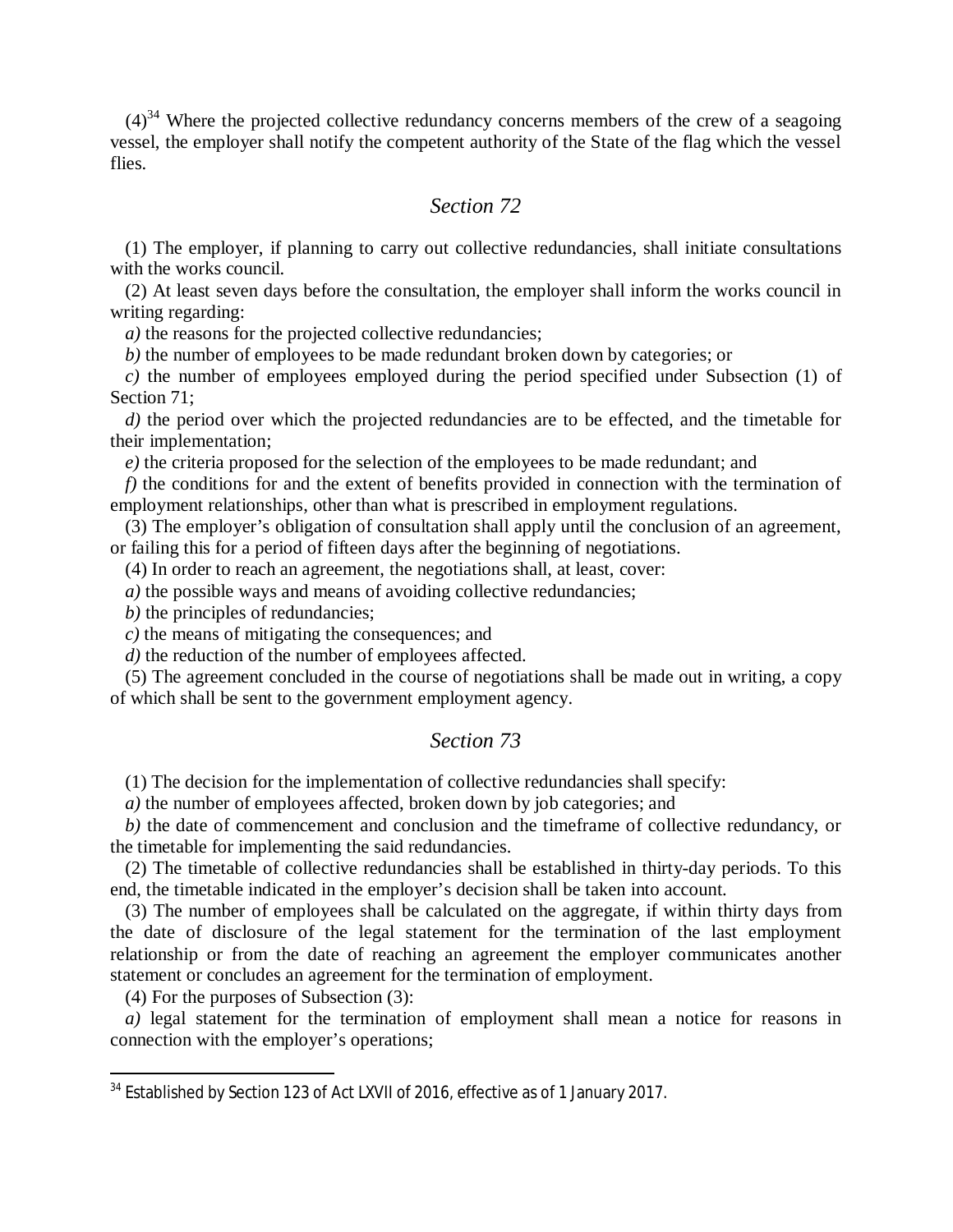*b)* agreement for the termination of employment shall be construed as a mutual agreement initiated by the employer.

(5) Termination for reasons in connection with the employer's operations shall cover the employer actions specified in Paragraph *b)* of Subsection (1) of Section 79, and - until proven otherwise - notice of dismissal, if no reasoning is required under this Act.

### *Section 74*

(1) The employer shall notify the government employment agency of its intention regarding collective redundancies, and of the details and aspects defined in Subsection (2) of Section 72, and shall supply a copy thereof to the works council.

(2) The employer shall notify in writing the government employment agency of its decision regarding collective redundancies at least thirty days prior to delivering the notice of dismissal or the legal statement defined in Paragraph *b)* of Subsection (1) of Section 79. This aforementioned notification shall contain:

*a)* the identification data;

*b)* the position; and

*c)* the qualification of the employees to be made redundant.

### *Section 75*

(1) The employer shall notify in writing the employees affected of its decision regarding collective redundancies at least thirty days prior to delivering the notice of dismissal or the dismissal without notice defined in Paragraph *b)* of Subsection (1) of Section 79. The notice of dismissal or the dismissal without notice may be delivered after thirty days following the time of notification.

(2) The notification referred to in Subsection (1) shall be sent to the works council and the government employment agency as well.

(3) Any notice of dismissal delivered in violation of Subsection (1) shall be considered unlawful.

# *Section 76*

(1) The agreement under Subsection (5) of Section 72 may lay down the guidelines for the employer to select the employees affected by the termination of employment relationships.

(2) Any employee who failed to supply the information necessary for the employer to discharge the obligation referred to in Subsection (1) hereof may not allege any breach of the agreement.

#### **41. Severance pay**

#### *Section 77*

(1) An employee shall be entitled to severance pay if his employment relationship is terminated:

*a)* by the employer;

*b)* upon the dissolution of the employer without succession; or

*c)* under Paragraph *d)* of Subsection (1) of Section 63.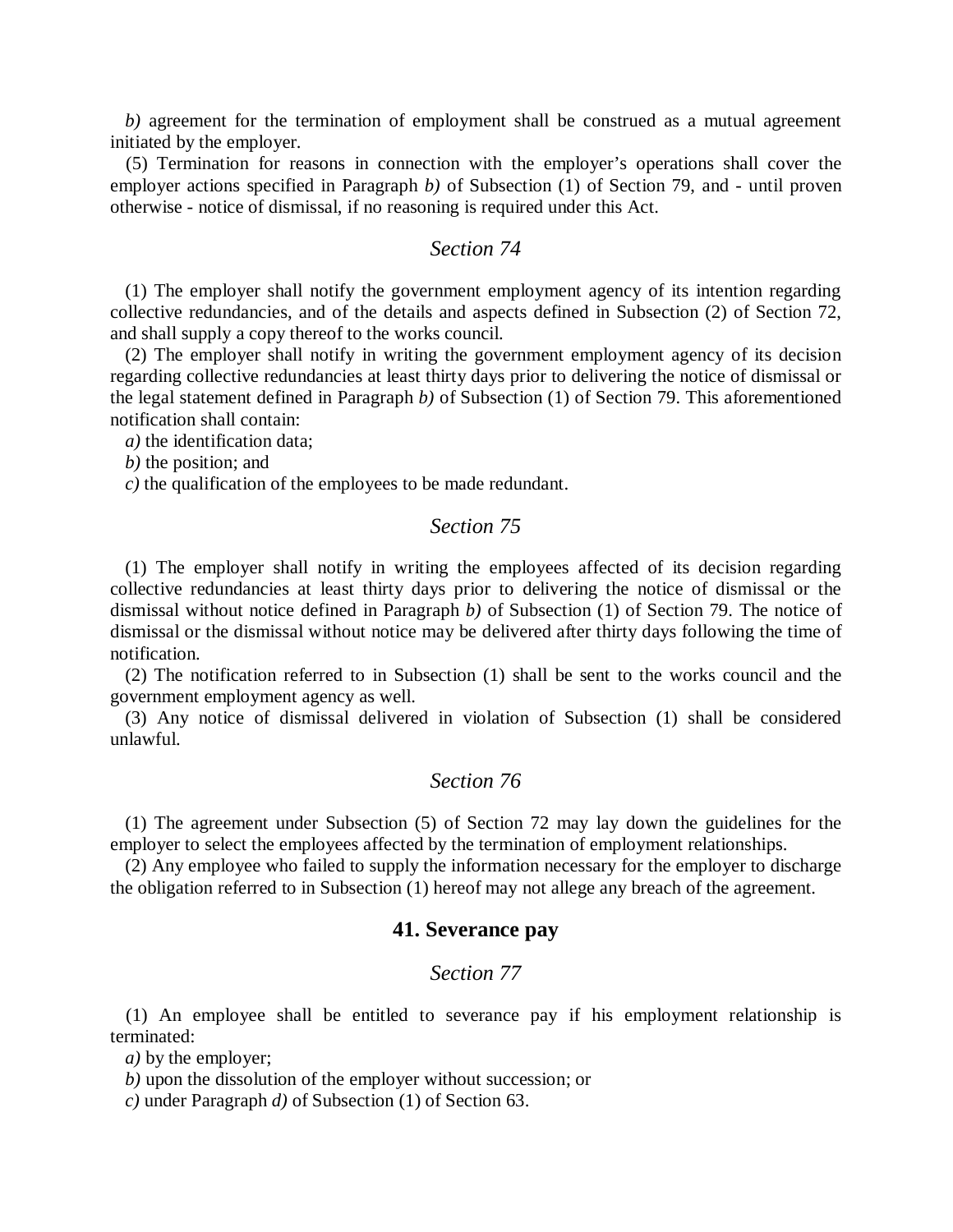(2) Entitlement to severance pay shall only apply upon the existence of an employment relationship with the employer during the period specified in Subsection (3) at the time when the notice of dismissal is delivered or when the employer is terminated without succession. In terms of entitlement for severance pay, any period of at least thirty consecutive days for which the employee did not receive any wages shall not be taken into consideration, with the exception of:

*a)* maternity leave and any leave of absence without pay for nursing or caring for a child (Section 128);

*b)* any leave of absence without pay taken for the purpose of actual voluntary reserve military service for a period of not more than three months.

(3) Severance pay shall be the sum of the absentee pay due for:

*a)* one month, in the case of at least three years;

*b)* two months, in the case of at least five years;

*c)* three months, in the case of at least ten years;

*d)* four months, in the case of at least fifteen years;

*e)* five months, in the case of at least twenty years;

*f)* six months, in the case of at least twenty-five years of employment.

(4) The amount of severance pay established according to:

*a)* Paragraphs *a)-b)* of Subsection (3) shall be increased by one month's absentee pay,

*b)* Paragraphs *c)-d)* of Subsection (3) shall be increased by two month's absentee pay,

*c)* Paragraphs *e)-f)* of Subsection (3) shall be increased by three month's absentee pay,

if the employment relationship is terminated as specified under Subsection (1) inside the fiveyear period before the date when the employee reaches the age limit for old-age pension.

(5) The employee shall not be entitled to receive severance pay if:

*a)* he/she is recognized as a pensioner at the time when the notice of dismissal is delivered or when the employer is terminated without succession, or

*b)* he/she is dismissed for reasons in connection with his/her behavior in relation to the employment relationship or on grounds other than health reasons.

#### **42. Termination without notice**

#### *Section 78*

(1) An employer or employee may terminate an employment relationship without notice if the other party:

*a)* willfully or by gross negligence commits a grave violation of any substantive obligations arising from the employment relationship; or

*b)* otherwise engages in conduct that would render the employment relationship impossible.

(2) The right of termination without notice may be exercised within a period of fifteen days of gaining knowledge of the grounds therefor, in any case within not more than one year of the occurrence of such grounds, or in the event of a criminal offense up to the statute of limitation for criminal liability. If the right of termination without notice is exercised by a body, the date of gaining knowledge shall be the date when the body, acting as the body exercising employer's rights, is informed regarding the grounds for termination without notice.

(3) In the event of termination without notice by the employee, the employer must proceed in accordance with Subsection (3) of Section 70 and Section 77.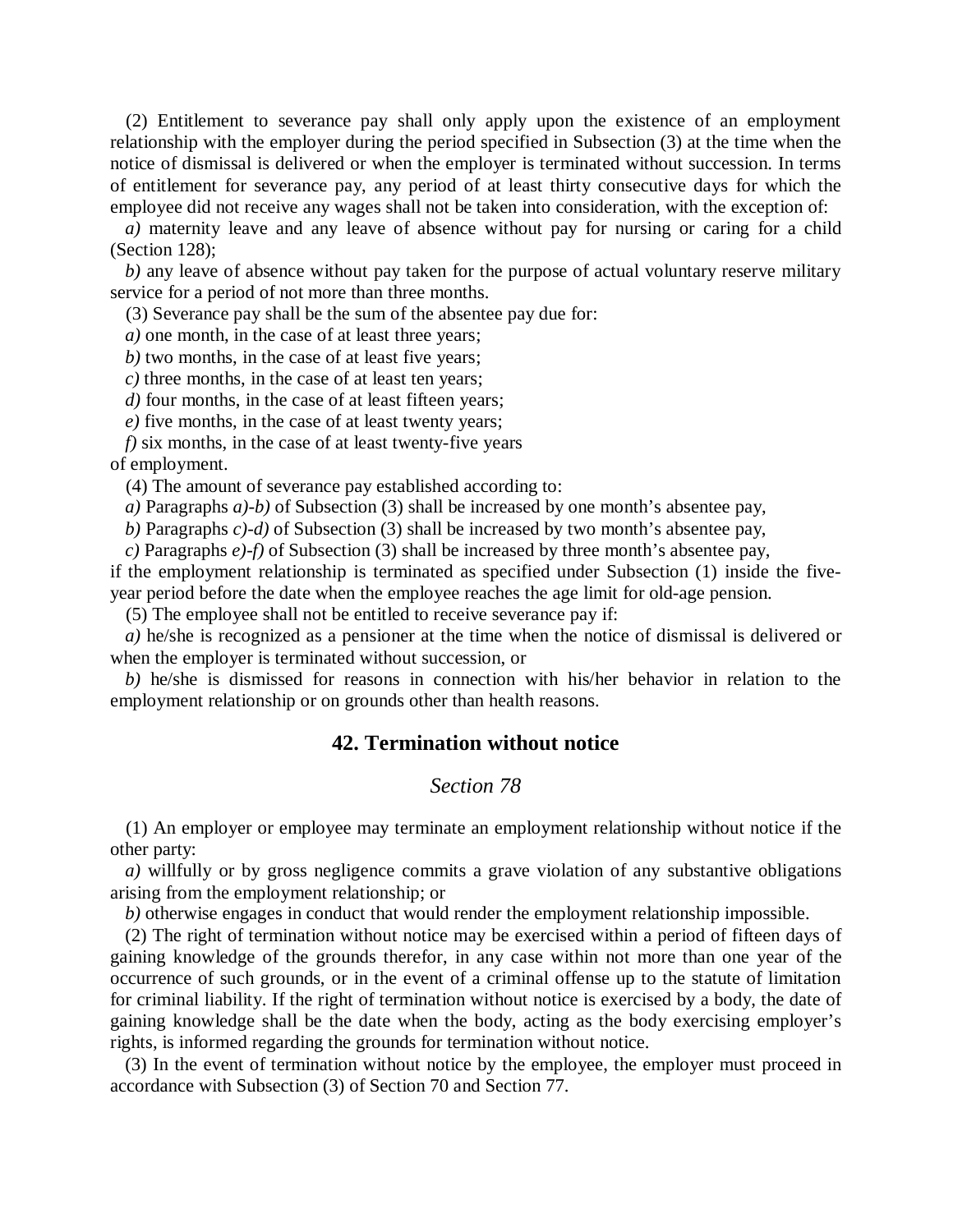#### *Section 79*

(1) The right of termination without notice may be exercised, without giving reasons:

*a)* by either party during the probationary period;

*b)* by the employer in connection with fixed-term employment relationships.

(2) In the case of termination under Paragraph *b)* of Subsection (1), the employee shall be entitled to absentee pay due for twelve months, or if the time remaining from the fixed period is less than one year, for the remaining time period.

#### **43. Procedure for the termination (cessation) of an employment relationship**

#### *Section 80*

(1) The employee, upon termination (cessation) of employment, shall relinquish his position as ordered and settle accounts with the employer. The employer shall sufficiently provide for the conditions of job transfer and accounting.

(2) Upon termination of the employment relationship by notice, the employee shall be paid his work wages and other emoluments from the last day of work, in any case on the fifth working day at the latest after the termination of employment relationship, and shall be supplied the statements and certificates prescribed by employment regulations and other relevant legislation.

#### *Section 81*

(1) At the employee's request, the employer shall - at the time of termination (cessation) of the employment relationship, in any case within one year from that time - provide a written assessment of the employee's work if the employment relationship lasted for at least one year.

(2) If the assessment contains any false facts the employee may bring action before the court for having such facts abolished or revised.

#### **44. Legal consequences of wrongful termination of employment**

### *Section 82*

(1) The employer shall be liable to provide compensation for damages resulting from the wrongful termination of an employment relationship.

(2) Compensation for loss of income from employment payable to the employee may not exceed twelve months' absentee pay.

(3) In addition to what is contained in Subsection (1) hereof, the employee is entitled to severance pay as well, if:

*a)* his employment relationship was wrongfully terminated by means other than notice; or

*b)* he did not receive any severance pay pursuant to Paragraph *b)* of Subsection (5) of Section 77 at the time his employment relationship was terminated.

(4) In lieu of Subsections (1)-(2), the employee may demand payment equal to the sum of absentee pay due for the notice period when his employment is terminated by the employer.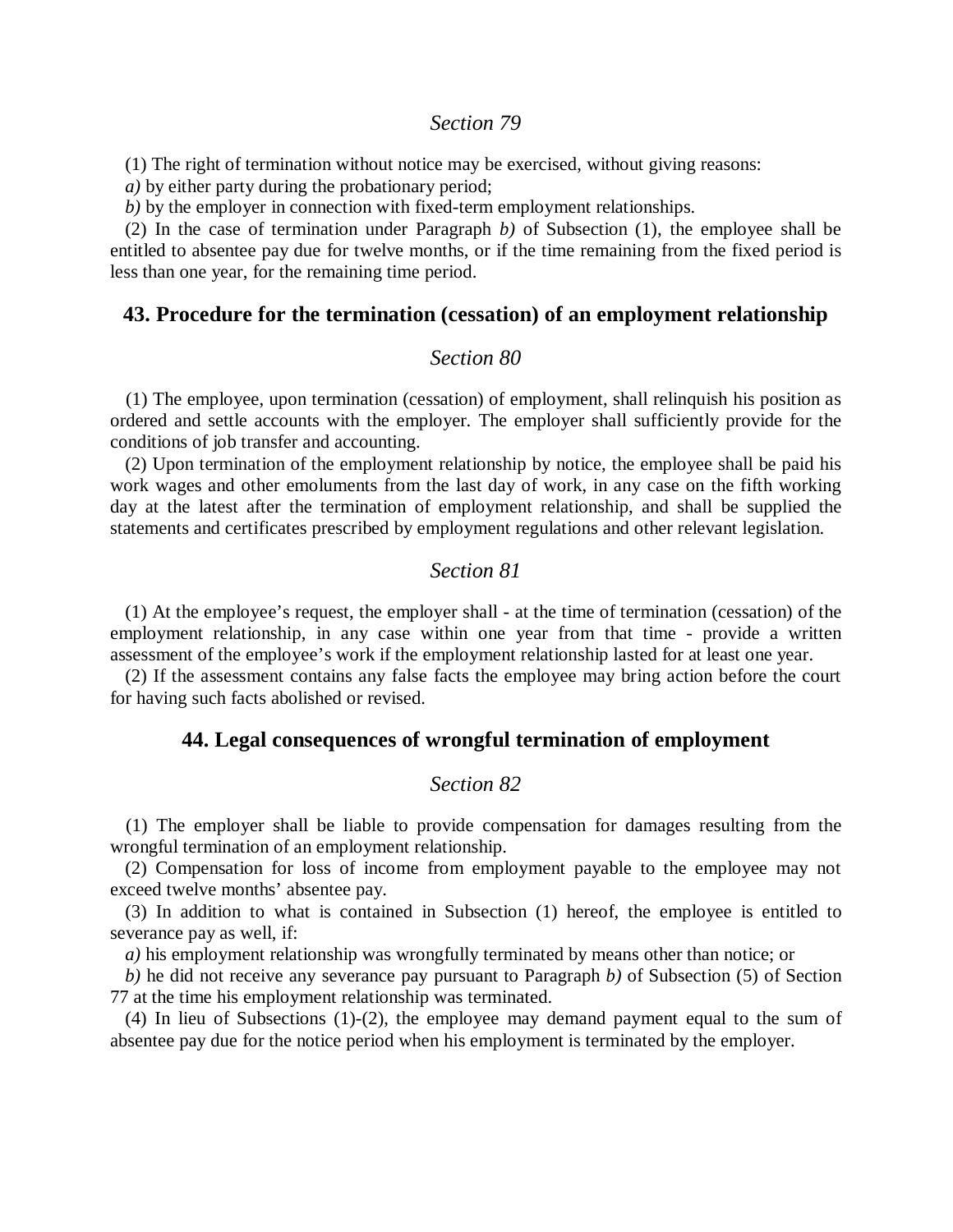# *Section 83[35](#page-31-0)*

(1) At the employee's request the court shall reinstate the employment relationship:

*a)* if it was terminated in violation of the principle of equal treatment;

*b)* if it was terminated in violation of Subsection (3) of Section 65;

*c)* if it was terminated in violation of Subsection (1) of Section 273;

*d*) if the employee served as an employees' representative at the time his employment relationship was terminated;

*e)* if the employee successfully challenged the termination of the employment relationship by mutual consent or his own legal statement therefor.

(2) As regards entitlements arising after the employment relationship was reinstated in connection with the duration of employment, the time between the termination (cessation) of the employment relationship and the day of reinstatement shall be regarded as time spent in employment.

(3) The employee shall be compensated for any lost wages, other benefits and for damages in excess thereof. The employee's absentee pay shall be taken into consideration as lost wages.

(4) In calculating lost wages and other benefits the following shall be deducted:

*a)* the income in fact earned by the employee, or which could have been earned in the given situation within reason; and

*b)* the severance pay paid when the employment relationship was terminated.

# *Section 84*

(1) The employee, if having terminated his employment relationship unlawfully, shall be liable to pay compensation in the sum of absentee pay due for the notice period when the employment relationship is terminated by the employee.

(2) The employee, if having terminated his fixed-term employment relationship unlawfully, shall be liable to pay compensation in the sum of absentee pay due for the time remaining from the fixed period, up to three months' absentee pay at most.

(3) Employers shall be entitled to demand payment for damages if such are in excess of the amount described in Subsection (1) or (2). These sums in total may not exceed the employee's absentee pay due for twelve months.

(4) The provisions on wrongful termination of employment shall apply if the employee fails to leave his post according to regulations.

### **45. Derogating agreement**

#### *Section 85*

(1) In the agreement of the parties or in the collective agreement no derogation is allowed:

*a)* from Subsection (1) of Section 63;

*b)* from Section 64;

*c)* from Subsection (1) of Section 82.

(2) In the collective agreement any derogation:

<span id="page-31-0"></span><sup>&</sup>lt;sup>35</sup> Established by Subsection (14) of Section 175 of Act CCLII of 2013, effective as of 15 March 2014.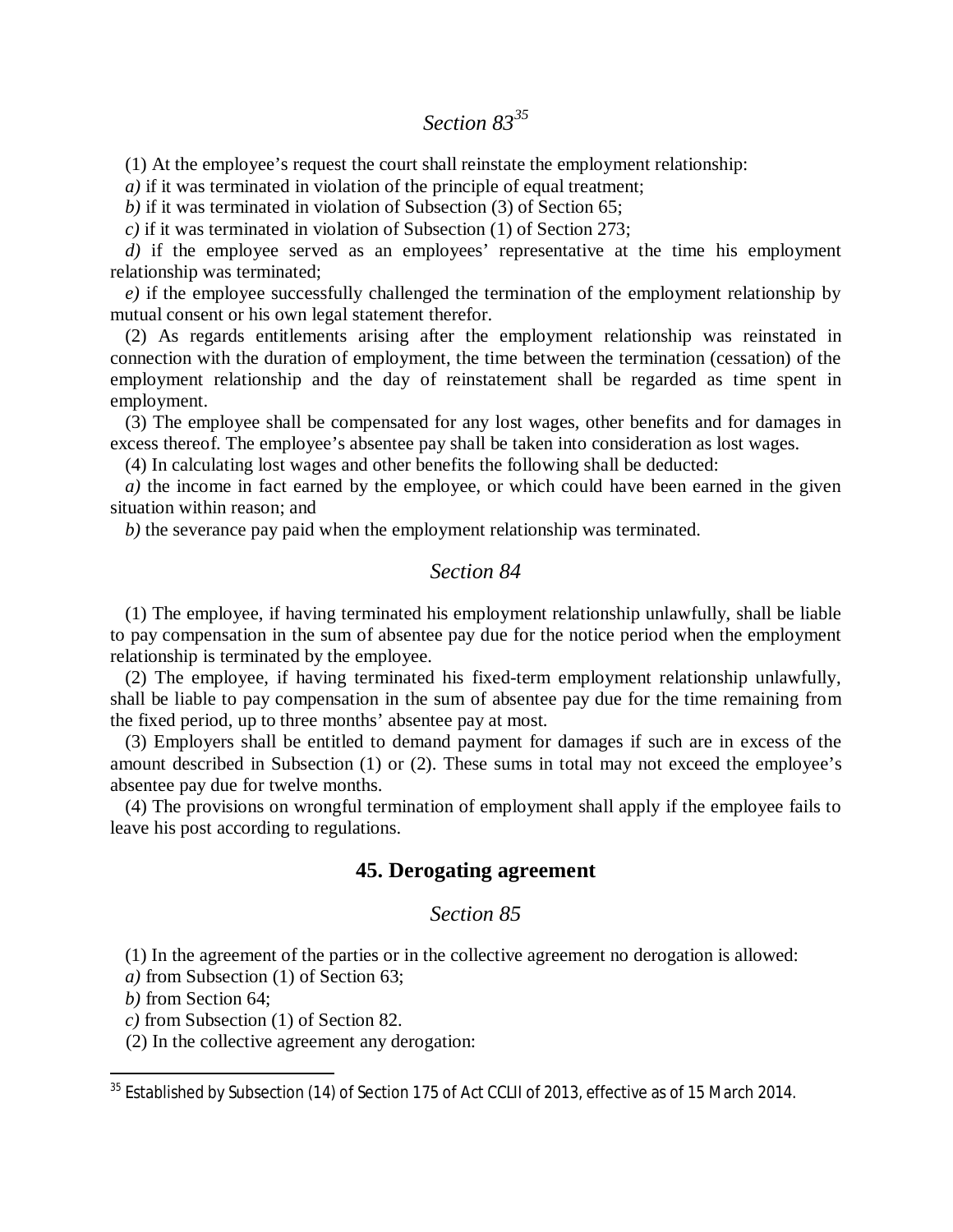*a)* from Subsections (2)-(3) of Section 63;

*b)* from Sections 65-68;

*c)* from Sections 71-76;

*d)* from Section 78;

*e)* from Section 81;

*f)* from Section 83;

is allowed only to the benefit of employees.

(3) The notice period stipulated in the collective agreement may be longer than what is contained in Subsection (1) of Section 69.

### Chapter XI

Working Time and Rest Period

### **46. Definitions**

### *Section 86*

(1) 'Working time' shall mean the duration from the commencement until the end of the period prescribed for working, covering also any preparatory and finishing activities related to working.

(2) 'Preparatory or finishing activities' shall mean operations comprising a function of the employee's job by nature that is ordinarily carried out without being subject to special instructions.

(3) Working time shall not cover:

*a)* break-time, with the exception of stand-by jobs; and

*b)* travel time from the employee's home or place of residence to the place where work is in fact carried out and from the place of work to the employee's home or place of residence.

#### *Section 87*

(1) 'Working day' shall mean a calendar day or an uninterrupted twenty-four hour period defined by the employer, if the beginning and end of the daily working time as scheduled to accommodate the employer's operations falls on different calendar days.

(2) The provisions of Subsection (1) shall also apply to determining the weekly rest periods and public holidays, where the time period between seven hours and twenty-two hours shall be regarded as a weekly rest day or public holiday.

(3) 'Week' shall mean a calendar week or an uninterrupted one hundred and sixty-eight hour period defined by the employer, if the beginning and end of the daily working time as scheduled to accommodate the employer's operations falls on different calendar days.

### *Section 88*

(1) 'Daily working time' shall mean the duration of working time fixed by the parties or specified by employment regulations for:

*a)* full-time jobs; or

*b)* part-time jobs.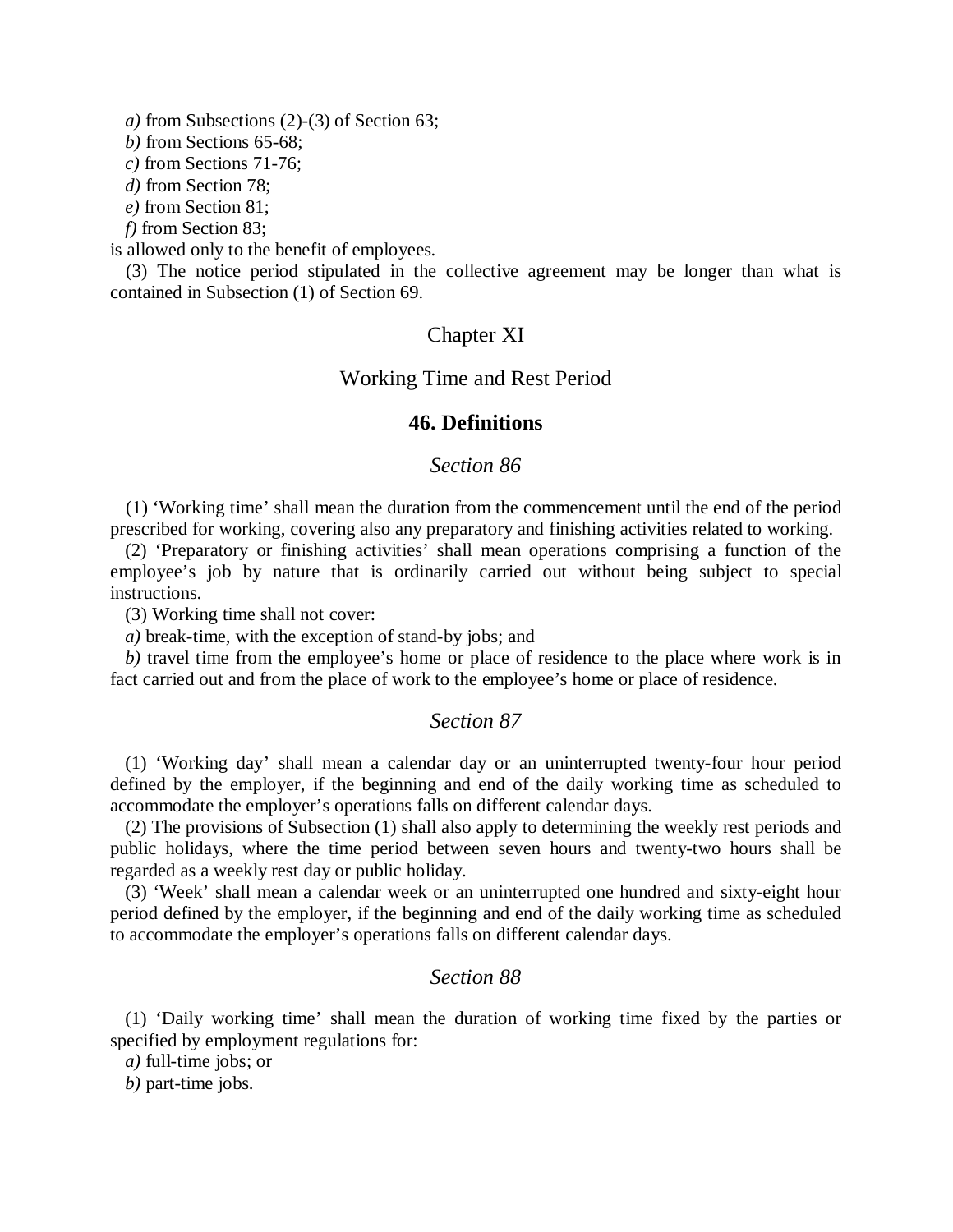(2) 'Scheduled daily working time' shall mean the regular working time ordered for a working day.

(3) 'Scheduled weekly working time' shall mean the regular working time ordered for a week.

### *Section 89*

'Night work' shall mean work carried out between twenty-two hours (22:00) and six hours  $(6:00)$ .

### *Section 90*

The method of organizing the employer's work is:

*a)* continuous, if the time of stoppage on a given calendar day is less than six hours or if operation is suspended only for the reasons and for the duration required by the technology employed in any calendar year and

*aa)* the employer is engaged in the provision of basic public services on a regular basis, or

*ab)* if economic or feasible operation cannot be ensured otherwise for objective and technical reasons;

*b)* shiftwork, if its duration reaches eighty hours in a week;

*c)* seasonal, if work is to be performed in a specific season or a given time or period of the year, irrespective of the conditions under which the work is organized.

### *Section 91*

'Stand-by job' shall mean where:

*a*) due to the nature of the job, no work is performed during at least one-third of the employee's regular working time based on a longer period, during which - however - the employee is at the employer's disposal; or

*b)* in light of the characteristics of the job and of the working conditions, the work performed is significantly less strenuous and less demanding than commonly required for a regular job.

#### **47. Daily working time**

### *Section 92*

(1) The daily working time in full-time jobs is eight hours (regular daily working time).

(2) Based on an agreement between the parties, the daily working time in full-time jobs may be increased to not more than twelve hours daily for employees:

*a)* working in stand-by jobs;

*b)* who are relatives of the employer or the owner (extended daily working time).

(3) For the purposes of Subsection (2), 'owner' shall mean any member of the business association holding more than twenty-five per cent of the votes in the company's decisionmaking body.

(4) The regular daily working time may be reduced in full-time jobs pursuant to the relevant employment regulations or by agreement of the parties.

(5) The daily working time applicable for a specific full-time job may be reduced by agreement of the parties (part-time work).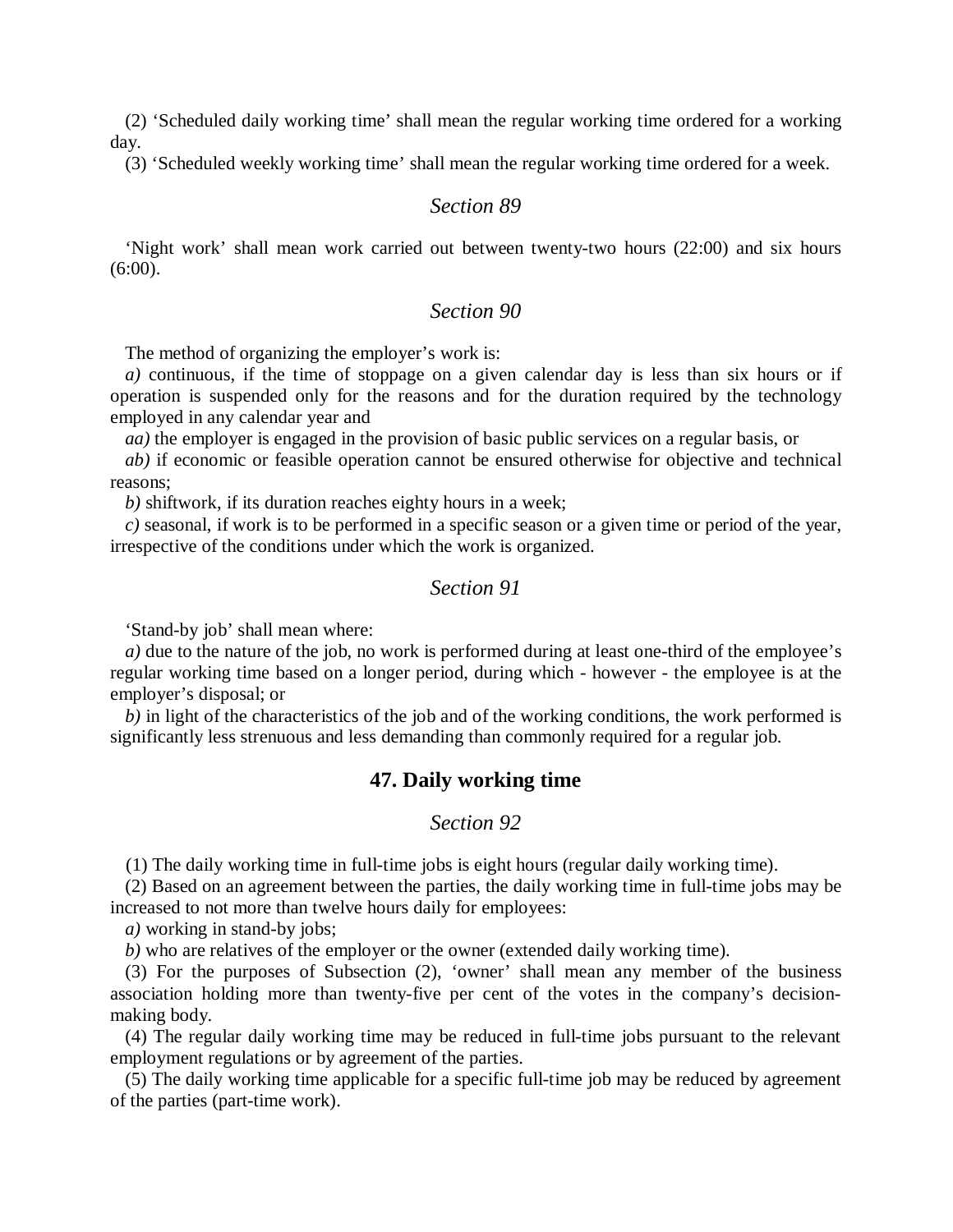### **48. Working time banking**

### *Section 93*

(1) The employer may define the working time of an employee in terms of the 'banking' of working time or working hours as well.

(2) Where working time is established within the framework of working time banking the period covered by the banking of working time shall be arranged based on daily working time and the standard work pattern. In this context the public holidays falling on working days according to the standard work pattern shall be ignored.

(3) In determining the working time according to Subsection (2) the duration of absence shall be ignored, or it shall be taken into consideration as the working time defined by the schedule for the given working day. In the absence of a work schedule the duration of leave shall be calculated based on the daily working time, whether ignored or taken into consideration.

(4) Where working time is defined within the framework of working time banking the beginning and ending date shall be specified in writing and shall be made public.

#### *Section 94*

(1) The maximum duration of working time banking is four months or sixteen weeks.

(2) The maximum duration of working time banking is six months or twenty-six weeks in the case of employees:

*a)* working in continuous shifts;

*b)* working in shifts; and

*c)* employed for seasonal work;

*d)* working in stand-by jobs; and

*e)* in jobs defined in Subsection (4) of Section 135.

(3) The maximum duration of working time banking fixed in the collective agreement is twelve months or fifty-two weeks if justified by technical reasons or reasons related to work organization.

(4) Termination or cessation of the collective agreement shall not affect work within the framework of working time banking in progress.

# **49. Procedure upon the termination of employment relationship before the expiry of working time banking arrangements**

### *Section 95*

(1) Upon the cessation of employment relationship the employee's wages shall be calculated based on the standard work pattern, the daily working time and the time actually worked.

(2) The provisions on overtime work shall apply if the employment relationship ends before the expiry of working time banking arrangements:

*a)* upon the dissolution of the employer without succession;

*b)* upon the expiration of the fixed term;

*c)* upon dismissal by the employer without notice under Subsection (1) of Section 79;

*d*) upon dismissal by the employer for reasons in connection with the employer's operations;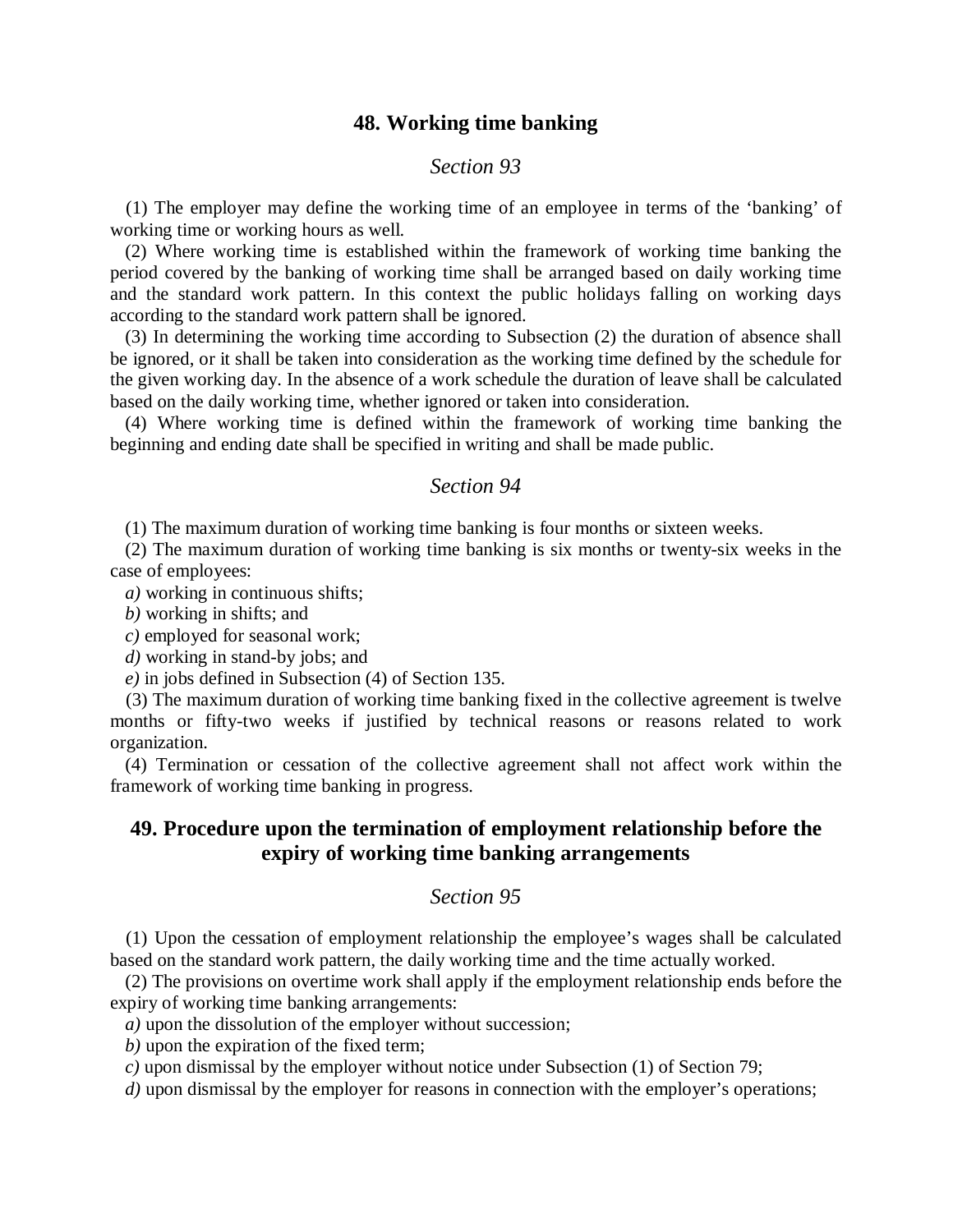*e)* upon termination by the employee without notice, with the exception of Paragraph *a)* of Subsection (1) of Section 79;

and the employee worked more than the working time determined based on the standard work pattern and the daily working time.

(3) The provisions on downtime shall apply if the employment relationship ends before the expiry of the working time banking arrangements:

*a)* upon the dissolution of the employer without succession;

*b)* upon the expiration of the fixed term;

*c)* upon dismissal by the employer without notice under Subsection (1) of Section 79;

*d*) upon dismissal by the employer for reasons in connection with the employer's operations;

*e)* upon termination by the employee without notice, with the exception of Paragraph *a)* of Subsection (1) of Section 79;

and the employee worked less than the working time determined based on the standard work pattern and the daily working time.

(4) The provisions on debts from repayable advances shall apply if the employment relationship ends before the expiry of working time banking arrangements:

*a)* by notice given by the employee;

*b)* upon termination by the employee without notice under Paragraph *a)* of Subsection (1) of Section 79;

*c)* upon dismissal by the employer without notice under Subsection (1) of Section 78;

*d*) upon termination by the employer for reasons in connection with the employee's behavior in relation to the employment relationship;

*e)* upon termination by the employer for reasons - other than medical - in connection with the employee's ability;

and the employee received wages in excess of the wages due for the scheduled working time.

 $(5)^{36}$  $(5)^{36}$  $(5)^{36}$  Subsections (1)-(4) shall also apply where working time is not defined in working time banking, if the employment relationship is terminated during the month.

### **50. Work schedule**

### *Section 96*

(1) The rules relating to work schedules (work pattern) shall be laid down by the employer.

 $(2)^{37}$  $(2)^{37}$  $(2)^{37}$  The employer may permit - in writing - the employee to schedule his working time in the interest of autonomous work organization (flexible working arrangement). Where the employee is permitted to perform certain functions of the job at a specific time or period in light of their unique characteristics, this shall have no bearing on his flexible working arrangement.

(3) In the case of flexible working arrangements:

*a)* Sections 93-112, and

*b)* Paragraphs *a)-b)* of Subsection (1) of Section 134

shall not apply, with the exception of this Subsection.

<span id="page-35-0"></span><sup>36</sup> Enacted: by paragraph (3) Section 8 of Act CIII of 2013. In force: as of 1. 08. 2013.

<span id="page-35-1"></span> $37$  Established: by paragraph (4) Section 8 of Act CIII of 2013. In force: as of 1.01.2014.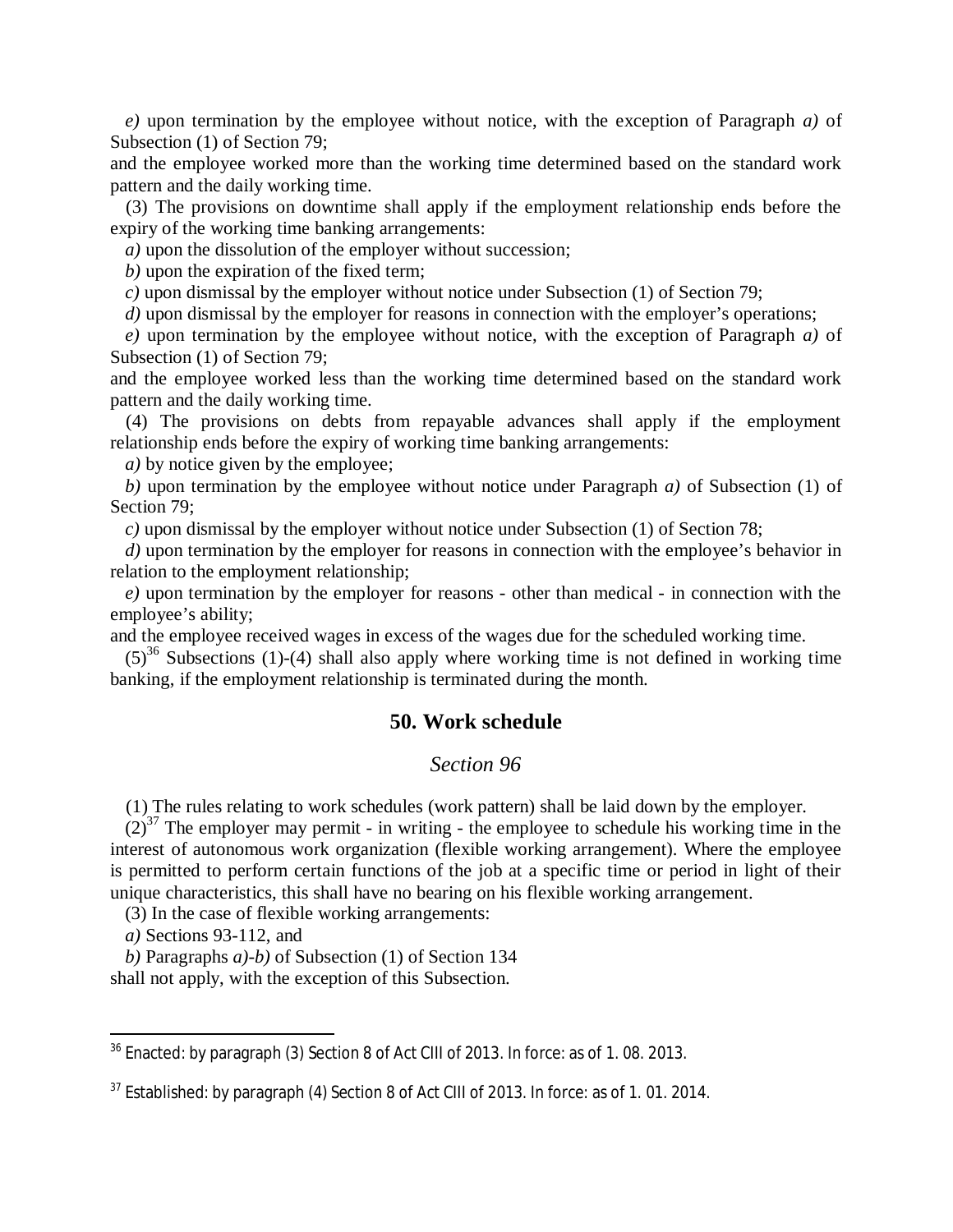(4) In connection with employment referred to in Section 53 the working arrangements applicable to the place of work shall apply.

## *Section 97*

(1) Employers shall insure that the work schedule of employees is drawn up in accordance with occupational safety and health requirements and in consideration of the nature of the work.

(2) Work shall be scheduled for five days a week, between Monday through Friday (standard work pattern).

(3) Where working time is defined within the framework of working time banking or payroll period, working time may be determined - in accordance with Sections 101-102 - irregularly for each day of the week or for certain days only (irregular work schedule).

(4) The work schedule shall be for at least one week and shall be made known at least seven days in advance in writing. If not provided, the last work schedule shall remain in force.

(5) The employer may alter the work schedule for a given day upon the occurrence of unforeseen circumstances in its business or financial affairs, at least four days in advance.

#### *Section 98*

(1) Apart from working time banking, work may also be scheduled in such a way whereby the employee completes the weekly working time scheduled based on the daily working time and the standard work pattern over a longer period that the employer has determined, beginning on the given week (payroll period).

(2) The duration of the payroll period shall be determined in accordance with the provisions of Section 94.

(3) In connection with payroll periods, Subsections (3)-(4) of Section 93 and Sections 95 shall also apply.

#### *Section 99*

(1) The scheduled daily working time of an employee may not be less than four hours, with the exception of part-time work.

(2) According to the work schedule:

*a*) the daily working time of employees shall not exceed twelve hours;

*b)* the weekly working time of employees shall not exceed forty-eight hours.

(3) As regards the employees employed under Subsection (2) of Section 92, according to the work schedule:

*a)* the daily working time of employees shall not exceed twenty-four hours;

*b*) the weekly working time of employees shall not exceed seventy-two hours;

if so agreed by the parties in writing. The agreement may be terminated by the employee with fifteen days notice effective as of the last day of the calendar month, or the last day of the working time banking arrangement if applicable.

(4) The scheduled daily or weekly working time of employees may exceed the time limits specified in Subsections (2)-(3) by a maximum of one additional hour, if the date of switching to winter time falls inside the employee's working hours as defined in the work schedule.

(5) The duration of overtime work performed according to:

*a)* Paragraph *a)* of Section 107 shall be included in the employee's daily working time;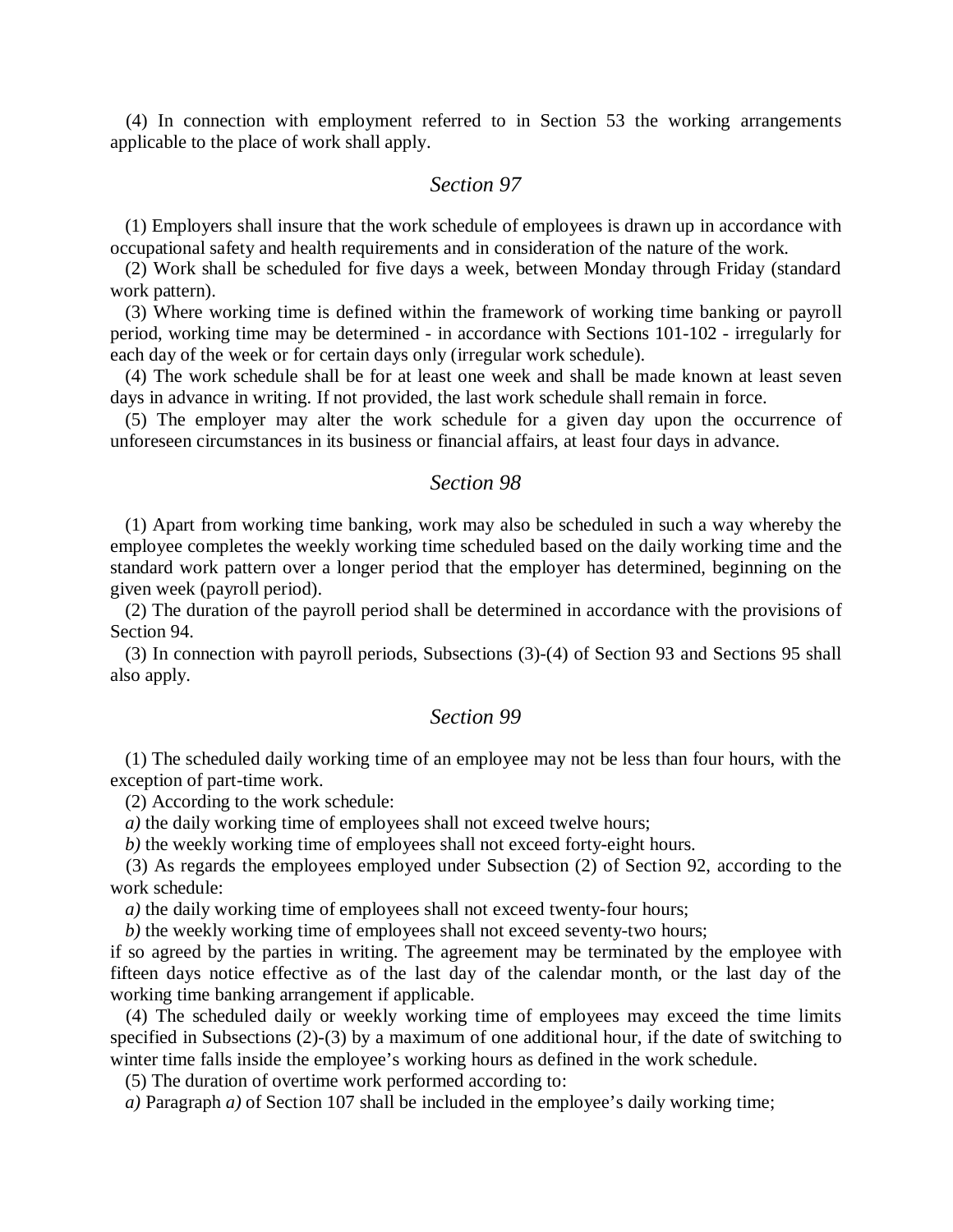*b)* Section 107 shall be included in the employee's weekly working time.

(6) The scheduled daily working time of employees shall include the entire duration of on-call duty, if the duration of work cannot be measured.

(7) In the case of an irregular work schedule, Paragraph *b)* of Subsection (2) and Paragraph *b)* of Subsection (3) shall apply with the exception that the duration of scheduled weekly working time shall be taken into account on the average.

(8) As regards the employers operating by the work schedule specified according to Subsection (5) of Section 102 instead of working time banking, Paragraph *b)* of Subsection (2) and Paragraph *b*) of Subsection (3) shall not apply in connection with any calendar week when work is performed on Saturday as well.

## *Section 100*

By agreement of the parties, the employer may schedule daily working time in up to two periods split up over the day (split daily working time). Between the split daily working times scheduled at least two hours of rest must be provided.

## **51. Scheduled working time on Sundays or public holidays**

## *Section 101*

 $(1)^{38}$  $(1)^{38}$  $(1)^{38}$  Work on Sundays may be scheduled within the framework of regular working time:

*a)* if the employer generally operates on Sundays by the nature of its business, or in jobs normally performed on Sundays;

*b)* in seasonal work;

*c)* if working in continuous shifts;

*d*) for employees working in shifts;

*e)* in stand-by jobs;

*f)* for part-time employees working Saturdays and Sundays only;

*g)* in connection with the provision of basic public services or transfrontier services, where it is necessary to work on that day owing to the nature of the service;

*h)* in the case of work performed abroad; and

*i)* at employers engaged in commercial activities covered by the Trade Act, and at providers of services auxiliary to commercial activities and providers of tourist services of a commercial nature.

(2) As regards Paragraph *a)* of Subsection (1) the provision of Subsection (3) of Section 102 shall apply mutatis mutandis.

 $(3)^{39}$  $(3)^{39}$  $(3)^{39}$ 

<span id="page-37-0"></span><sup>&</sup>lt;sup>38</sup> Established by Subsection (1) of Section 2 of Act XXIII of 2016, effective as of 16 April 2016.

<span id="page-37-1"></span> $39$  Repealed by Section 130 of Act LXVII of 2016, effective as of 18 June 2016.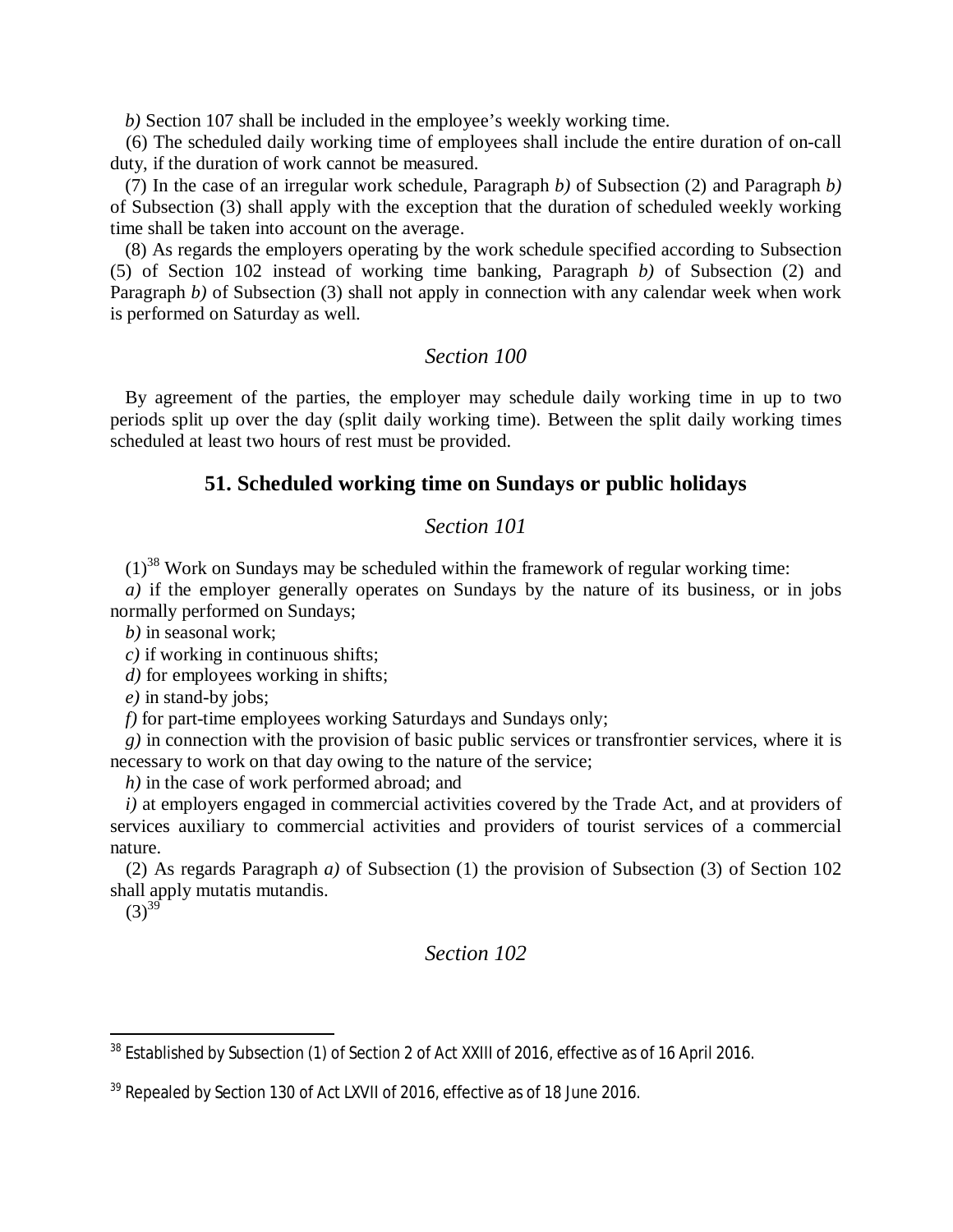$(1)^{40}$  $(1)^{40}$  $(1)^{40}$  Public holidays are 1 January, 15 March, Good Friday, Easter Monday, 1 May, Whit Monday, 20 August, 23 October, 1 November and 25-26 December.

(2) Regular working time may be scheduled for public holidays in the cases defined in Paragraphs *a)-c), g)-h)* of Subsection (1) of Section 101.

(3) An employer shall be considered to operate on public holidays by the nature of its business or a specific job shall be approved to operate or to be carried out on public holidays:

*a)* if the service provided is required on that particular day by way of local tradition or commonly accepted social custom directly connected to the public holiday; or

*b)* if provided in the interest of the prevention or mitigation of any imminent danger of accident, natural disaster or serious damage or of any danger to health, the environment or property.

(4) The provisions pertaining to scheduling work on public holidays shall apply if the public holiday falls on a Sunday, or on Easter Sunday or on Whit Sunday.

(5) The minister in charge of employment and labor is hereby authorized to decree the conditions for changes in the work schedule of employees working in standard working arrangement each year - by 31 October of the previous year - as required to accommodate the public holidays of that year. In this process no Sunday shall be declared a working day, and the change implemented shall fall within the same calendar month.

## **52. Rest breaks**

#### *Section 103*

(1) If the scheduled daily working time or the duration of overtime work performed under Paragraph *a)* of Section 107:

*a)* exceeds six hours, twenty minutes of break-time shall be provided;

*b)* exceeds nine hours, an additional twenty-five minutes of break-time shall be provided.

(2) The duration of overtime work performed under Paragraph *a)* of Section 107 shall be included in the scheduled daily working time.

(3) The break-time provided to employees by agreement of the parties or in the collective agreement may not exceed sixty minutes.

(4) During the break-time work must be interrupted.

(5) The break-time shall be provided after not less than three and not more than six hours of work.

(6) The employer shall be entitled to schedule break-times in several lots. In this case derogation from Subsection (5) is allowed, however, the duration of the break provided within the timeframe referred to in Subsection (5) must be at least twenty minutes.

## **53. Daily rest period**

<span id="page-38-0"></span><sup>40</sup> Established by Section 4 of Act XIII of 2017, effective as of 24 March 2017.

<sup>&</sup>lt;sup>41</sup> Established by Section 124 of Act LXVII of 2016, effective as of 1 January 2017.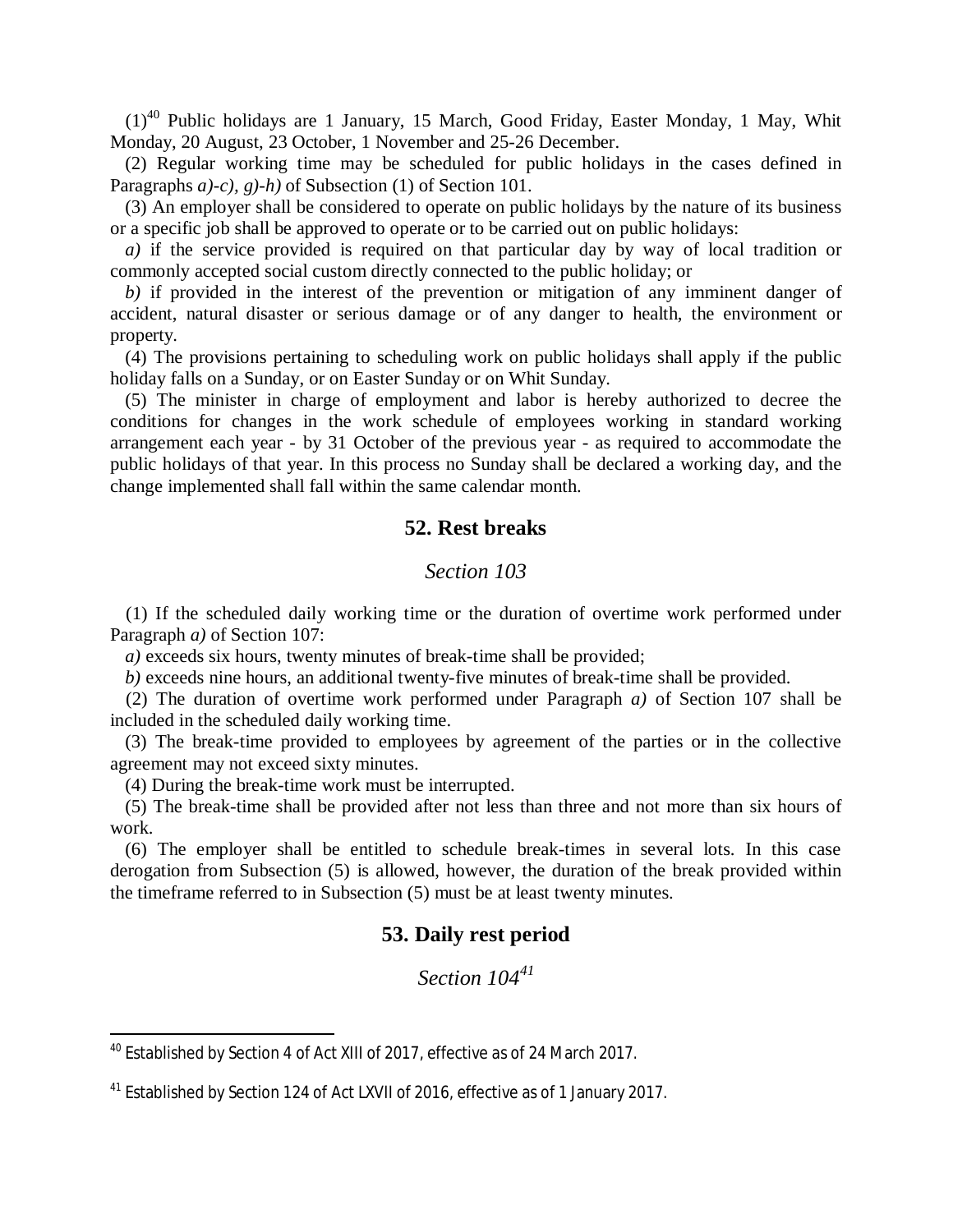(1) At least eleven hours of uninterrupted rest period shall be provided after the conclusion of daily work and before the beginning of the next day's work (hereinafter referred to as "daily rest period").

(2) The daily rest period shall be at least eight hours for employees working:

*a)* split shifts;

*b)* continuous shifts;

*c)* multiple shifts; or

*d)* in seasonal jobs.

(3) The daily rest period shall be at least ten hours if it falls on the date of switching to summer time, or at least seven hours in the cases under Subsection (2).

(4) Where Subsection (2) or Subsection (3) applies, the total duration of two consecutive daily rest periods shall be at least twenty-two hours.

(5) After an inactive stand-by period the employee shall not be entitled to a rest period.

## **54. Weekly rest day**

#### *Section 105*

(1) Employees shall be entitled to two rest days in a given week (weekly rest day).

(2) In the case of an irregular work schedule the weekly rest days may be scheduled irregularly as well.

(3) In the application of Subsection (2), after six days of work one rest day shall be allocated in a given week, with the exception of employees working in continuous shifts, shift work or in seasonal jobs.

(4) With the exception set out in Paragraph *f)* of Subsection (1) of Section 101, employees shall be allocated at least one weekly rest day in a given month on a Sunday.

#### **55. Weekly rest period**

#### *Section 106*

(1) In lieu of weekly rest days, each week employees shall be given at least forty-eight hours of uninterrupted weekly rest period.

(2) With the exception set out in Paragraph *f)* of Subsection (1) of Section 101, the weekly rest period of employees shall be allocated at least once in a given month on a Sunday.

(3) In the case of an irregular work schedule, in lieu of the weekly rest period specified in Subsection (1) employees may be allocated - in accordance with Subsection (2) - an uninterrupted weekly rest period comprising at least forty hours in a week and covering one calendar day. Employees shall be provided at least forty-eight hours of weekly rest period as an average of working time banking or the payroll period.

## **56. Overtime work**

#### *Section 107*

'Overtime work' shall mean work performed:

*a)* outside regular working hours;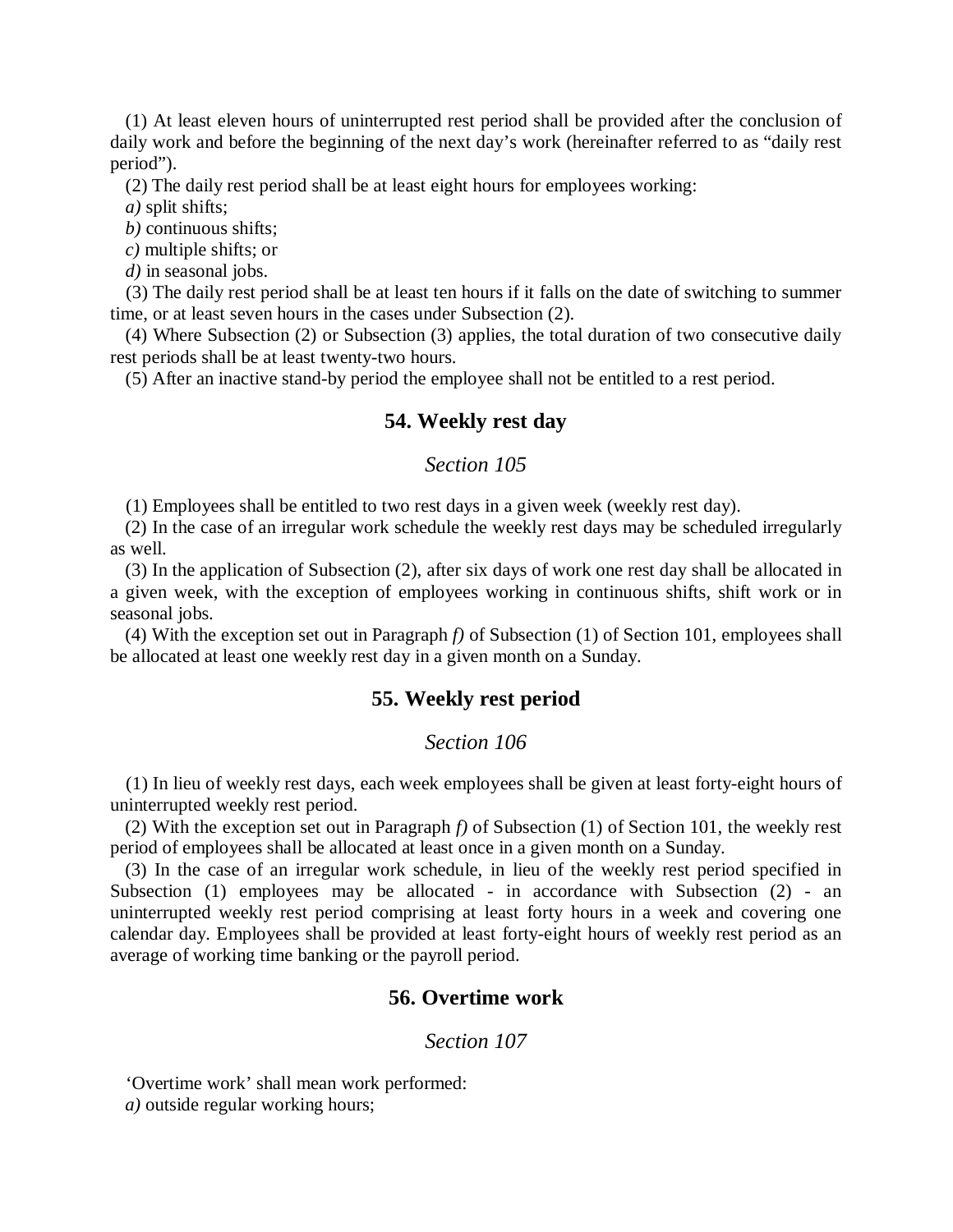*b*) over and above the hours covered within the framework of working time banking;

*c)* over and above the weekly working time covered by the payroll period, where applicable;

and

*d)* the duration of on-call duty.

## *Section 108*

(1) At the employee's request overtime work shall be ordered in writing.

(2) Overtime work may be ordered without limitation in the interest of the prevention or mitigation of any imminent danger of accident, natural disaster or serious damage or of any danger to health or the environment.

(3) Overtime work on public holidays may be ordered:

*a)* if the employee can otherwise be required to work in regular working time on such day; or

*b)* in the case defined in Subsection (2) hereof.

## *Section 109*

(1) In connection with full-time jobs, two hundred and fifty hours of overtime work can be ordered in a given calendar year.

(2) The provisions set out in Subsection (1) shall be applied proportionately:

*a)* if the employment relationship commenced during the year;

*b)* in the case of fixed-term employment relationships;

*c)* in connection with part-time jobs.

# **57. On-call and stand-by duty**

# *Section 110*

(1) An employee may be required to stand by and remain available beyond the regular daily working hours scheduled.

(2) Standing by for a period of over four hours may be ordered:

*a)* in the interest of the uninterrupted provision of basic services for the general public;

*b)* in the interest of the prevention or mitigation of any imminent danger of accident, natural disaster or serious damage or of any danger to health or the environment; and

*c)* for the proper maintenance and safe operation of technological equipment.

(3) When on stand-by duty, the employee shall be obliged to remain in a condition suitable for work and perform work as instructed by the employer.

(4) The employer shall be entitled to designate the place where the employee is required to be available (be on-call) other than that the employee shall choose the place where he is to remain so as to be able to report for work without delay when so instructed by the employer (stand-by).

(5) Subsection (1) of Section 108 shall apply to ordering availability duty as well.

(6) The duration of availability shall be made known at least one week in advance, for the upcoming month. The employer shall be entitled to derogate from this provision under Subsection (5) of Section 97.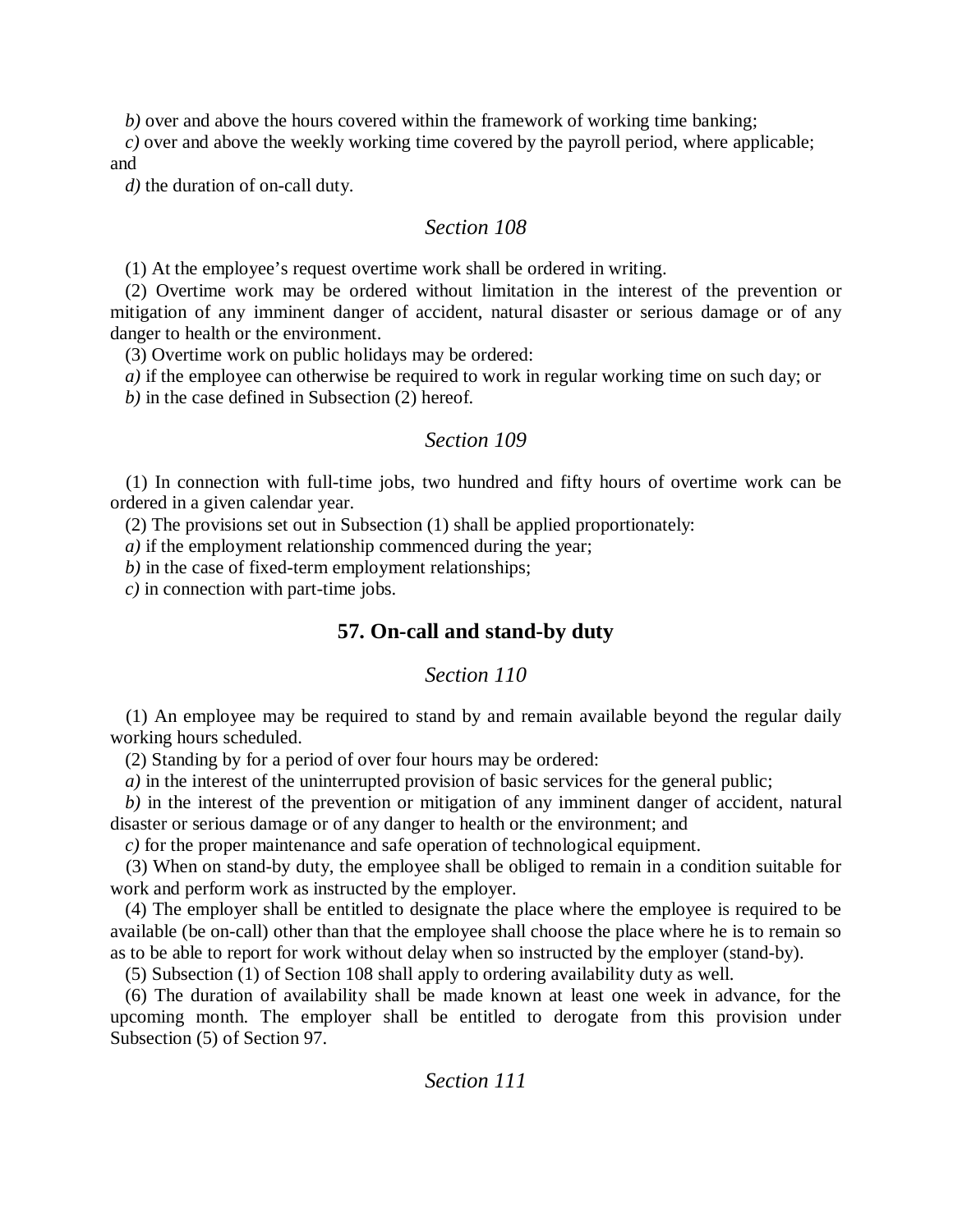The duration of on-call duty may not exceed twenty-four hours, covering also the duration of scheduled daily working time and overtime work on the first day of on-call duty.

## *Section 112*

(1) The duration of stand-by duty may not exceed one hundred and sixty-eight hours a month, which shall be taken as the average in the event that banking of working time is used.

(2) The employee may be ordered to stand by not more than four times a month if it covers the weekly rest day (weekly rest period).

## **58. Specific provisions relating to certain categories of employees**

## *Section 113*

(1) The provisions on working time and rest periods shall apply subject to the derogations set out in Subsections (2)-(4):

*a)* from the time the employee's pregnancy is diagnosed until her child reaches three years of age;

*b)* until the child reaches three years of age, if a single parent;

*c)* for any employee who works under conditions which may be harmful to his health as defined by the relevant employment regulations.

(2) In the cases referred to in Subsection (1):

*a)* an irregular work schedule may be used only upon the employee's consent;

*b)* weekly rest days may not be allocated irregularly;

*c)* overtime work or stand-by duty cannot be ordered.

(3) The employees mentioned in Paragraphs *a)-b)* of Subsection (1) may not be ordered to work in night shifts.

(4) The scheduled daily working time of employees employed under conditions set out in Paragraph *c*) of Subsection (1) shall not exceed eight hours in respect of night work.

(5) Subject to the exception set out in Subsection (2) of Section 108, an employee caring for his/her child as a single parent may be required to work overtime or in stand-by duty only with his/her consent as from the time his/her child reaches three years of age up to the time when the child reaches four years of age.

## *Section 114*

(1) Young workers may not be ordered to work at night and may not be ordered to work overtime.

(2) The daily working time of young workers is limited at eight hours, and the number of working hours performed under different employment relationships shall be added up.

(3) As regards young workers:

*a*) the maximum duration of working time banking is one week;

*b)* if the scheduled daily working time is over four and a half hours or six hours, the break-time provided shall be at least thirty minutes or forty-five minutes, respectively;

*c)* the daily rest period allocated shall be at least twelve hours.

(4) In the case of young workers Subsection (2) of Section 105 and Subsection (3) of Section 106 shall not apply.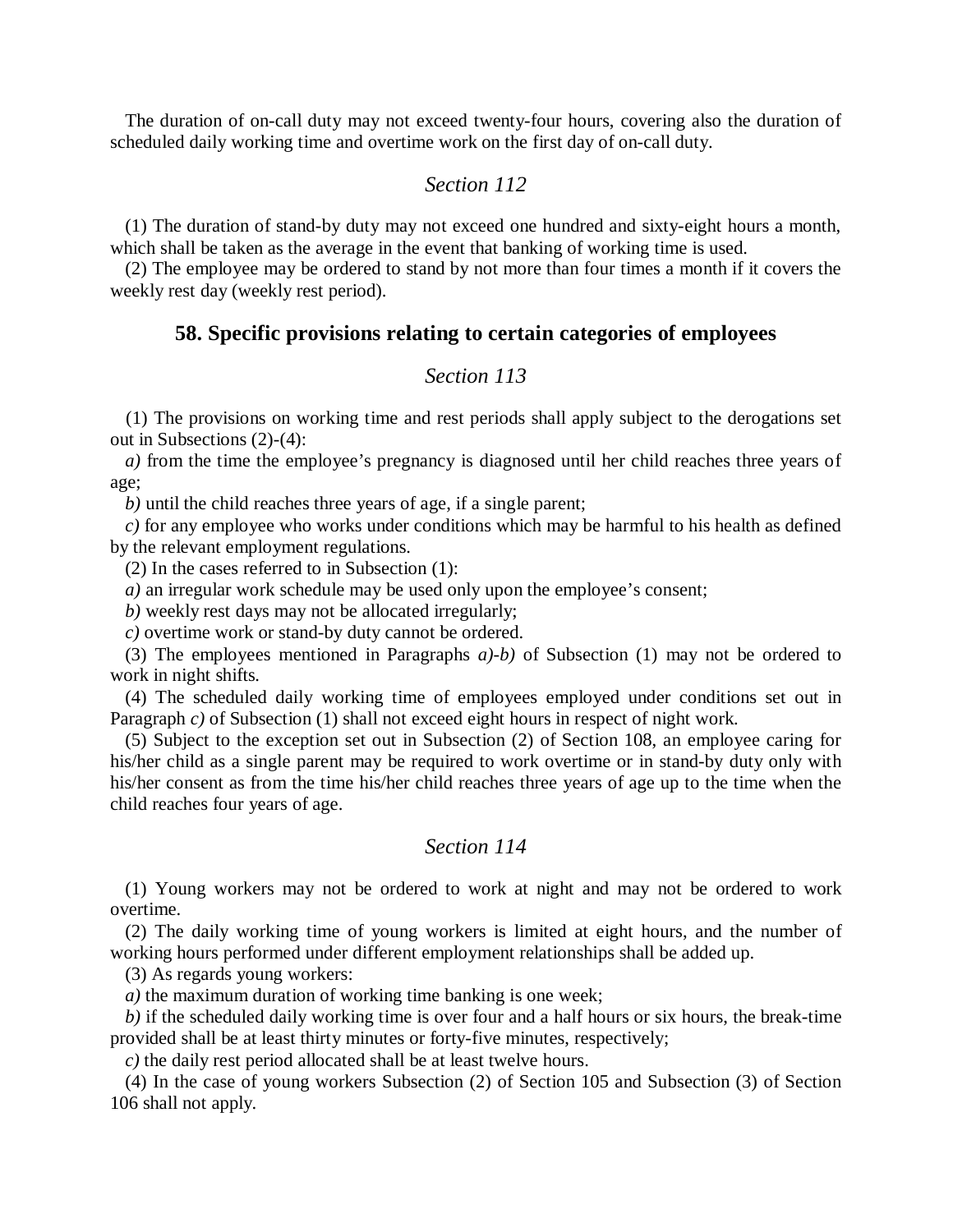## **59. Vacation**

## *Section 115*

(1) Employees are entitled to paid annual leave based on the time spent at work, comprising vested vacation time and extra vacation time.

(2) In the application of Subsection (1), time spent at work shall include:

*a)* any duration of exemption from work as scheduled;

*b)* any duration of paid leave;

*c)* any duration of maternity leave;

*d*) the first six months of leave of absence without pay for caring for a child (Section 128);

 $(e)^{42}$  $(e)^{42}$  $(e)^{42}$  any duration of incapacity to work;

*f)* any duration of leave taken up to three months for the purpose of actual voluntary reserve military service;

*g)* the duration of exemption from work specified in Paragraphs *b)-k)* of Subsection (1) of Section 55.

## *Section 116*

The amount of vested vacation time shall be twenty working days.

## *Section 117*

(1) Employees shall be entitled to extra vacation time as follows:

*a)* one working day over the age of twenty-five;

*b)* two working days over the age of twenty-eight;

*c)* three working days over the age of thirty-one;

*d)* four working days over the age of thirty-three;

*e)* five working days over the age of thirty-five;

*f)* six working days over the age of thirty-seven;

*g)* seven working days over the age of thirty-nine;

*h*) eight working days over the age of forty-one;

*i*) nine working days over the age of forty-three;

*j*) ten working days over the age of forty-five.

(2) Employees shall be first entitled to extra vacation time in the year when reaching the age specified in Subsection (1) above.

## *Section 118*

(1) Employees shall be entitled to extra vacation time as follows:

*a)* two working days for one child;

*b)* four working days for two children;

*c)* a total of seven working days for more than two children

under sixteen years of age.

<span id="page-42-0"></span><sup>&</sup>lt;sup>42</sup> Established by Section 390 of Act XCIX of 2014, effective as of 1 January 2015.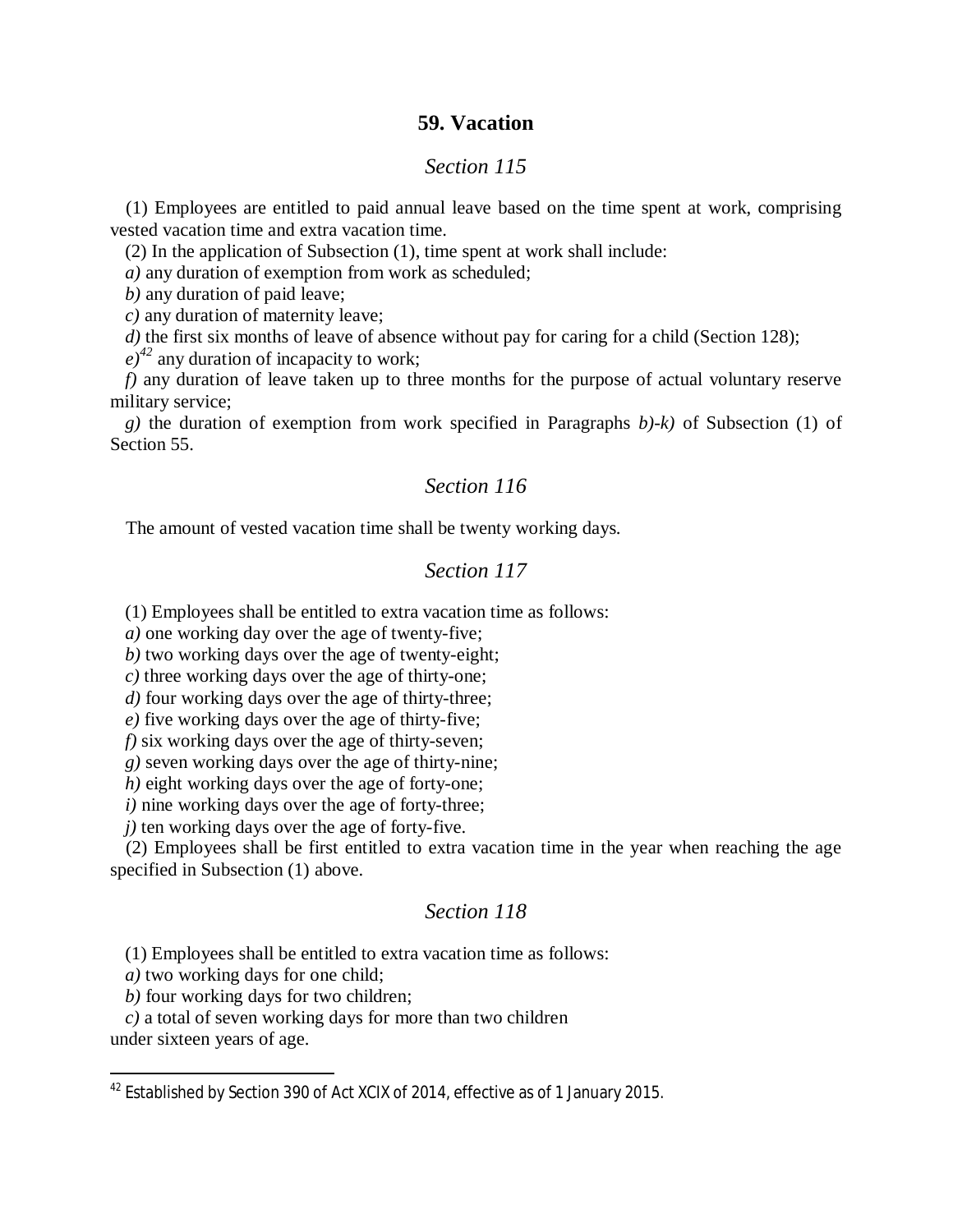(2) The extra vacation time referred to in Subsection (1) shall be increased for children with disabilities by two working days per child.

(3) For the purposes of entitlement to extra vacation time, a child shall first be taken into consideration in the year of his birth and for the last time in the year in which he/she reaches the age of sixteen.

(4) Upon the birth of his child, a father shall be entitled to five days of extra vacation time, or seven working days in the case of twins, until the end of the second month from the date of birth, which shall be allocated on the days requested by the father. Such leave shall be provided also if the child is stillborn or dies.

## *Section 119*

(1) Young workers shall be entitled to five extra days of vacation time each year. The last time such benefit applies shall be the year when the young workers reaches eighteen years of age.

(2) Employees permanently working underground or spending at least three hours a day on a job exposed to ionizing radiation shall be entitled to five extra working days of vacation each year.

# *Section 120[43](#page-43-0)*

Employees:

*a)* having suffered a degree of health impairment of at least fifty per cent as diagnosed by the body of rehabilitation experts,

*b)* eligible for disability allowance, or

*c)* eligible for special aid for the blind,

shall be entitled to five working days of extra vacation time a year.

#### *Section 121*

 $(1)^{44}$  $(1)^{44}$  $(1)^{44}$  An employee whose employment relationship commenced or terminated during the year shall be entitled to a commensurate portion of vacation time for such year, save where Subsection (4) of Section 118 applies.

(2) Any fraction of a day that comes to half a day shall count as a full working day.

## **60. Allocation of vacation time**

## *Section 122*

(1) Vacation time shall be scheduled by the employer upon hearing the employee.

(2) With the exception of the first three months of the employment relationship, employers shall allocate seven working days of the vacation time in a given year in not more than two parts,

<span id="page-43-0"></span><sup>&</sup>lt;sup>43</sup> Established: by paragraph (5) Section 8 of Act CIII of 2013. In force: as of 1.08. 2013.

<span id="page-43-1"></span><sup>&</sup>lt;sup>44</sup> Established: by paragraph (6) Section 8 of Act CIII of 2013. In force: as of 1.08. 2013.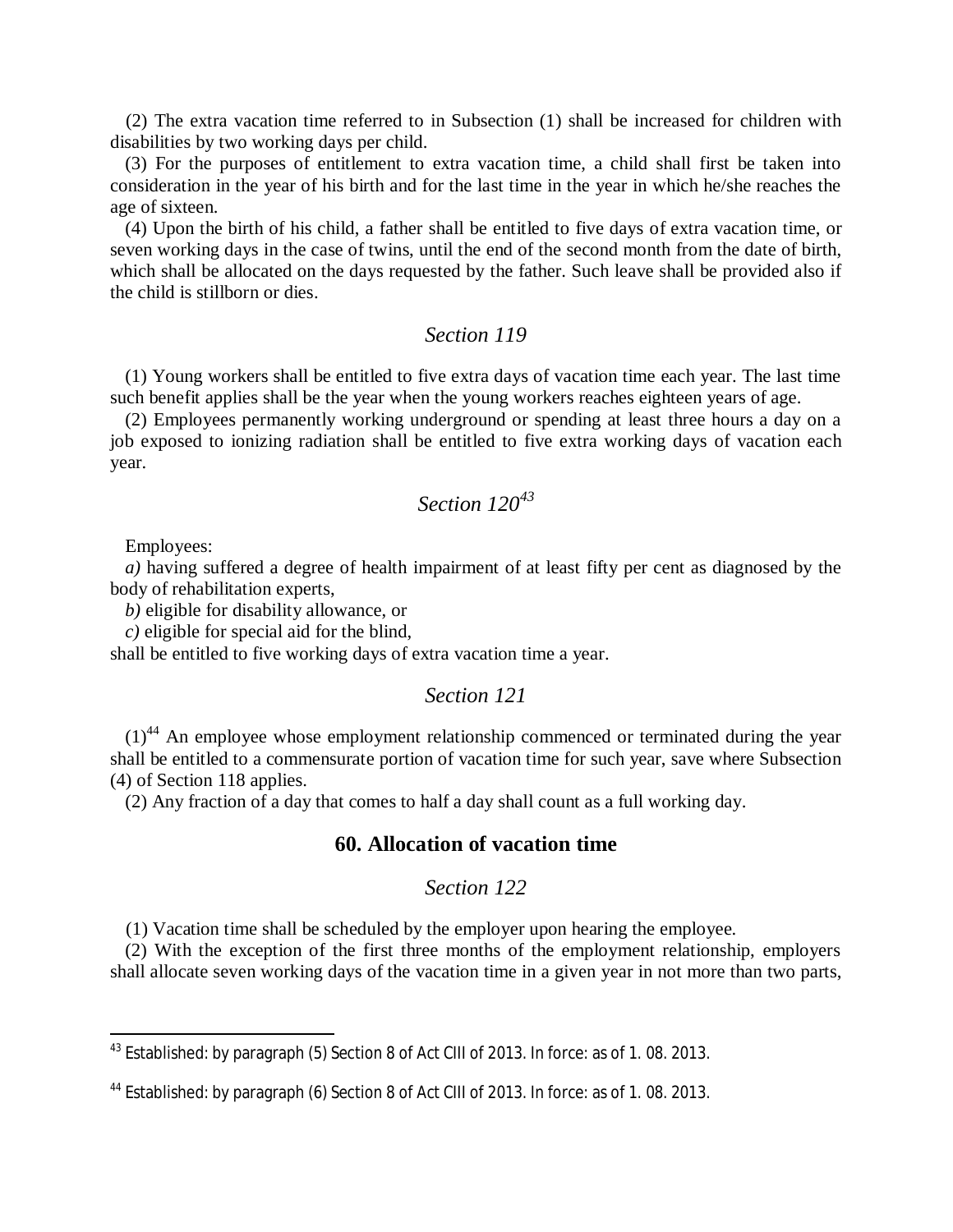at the time requested by the employee, to which the provisions of Section 121 shall apply. The employee shall notify the employer of such request at least fifteen days in advance.

 $(3)^{45}$  $(3)^{45}$  $(3)^{45}$  Unless otherwise agreed, vacation shall be allocated to contain at least fourteen consecutive days once in a calendar year, where the employee is exempted from the requirement of availability and from work duty. To this end, in addition to the vacation days allocated, the weekly rest day (weekly rest period), the public holiday and any day off under irregular work schedule shall be taken into consideration.

(4) Employees shall be notified of the scheduled date of their vacation time no later than fifteen days before the first day of vacation.

(5) With the exception set out in Section 125, vacation time shall not be financially compensated.

## *Section 123*

(1) Vacation time shall be allocated in the year in which it is due.

(2) If the employment relationship commenced on the first of October or subsequently, the employer shall be entitled to allocate vacation time by 31 March of the next year.

(3) If vacation time could not be allocated as under Subsection (1) for reasons attributable to the employee, it shall be allocated within sixty days after the cause ceases to exist.

(4) Vacation time shall be considered allocated during the year when it is due, provided that it begins during that year and the portion allocated in the following year does not exceed five working days.

(5) In the event of economic reasons of particular importance or any direct and consequential reason arising in connection with its operations, the employer:

*a)* may amend the date of vacation previously agreed upon;

*b)* may recall the employee from vacation;

*c)* may allocate one-fourth of the employee's vacation time by 31 March of the following year if so stipulated in the collective agreement.

 $(6)^{46}$  $(6)^{46}$  $(6)^{46}$  By agreement of the parties covering a calendar year, the employer shall be entitled to allocate the vacation time specified in Section 117 by the end of the year following the year when due.

(7) Employers shall reimburse the employees for any damages and expenses incurred in connection with the modification or interruption of vacation. In the case referred to in Paragraph *b*) of Subsection (5), the time spent by traveling from the place of stay during the vacation to the place of employment, or the return trip and the time spent working shall not be included in the vacation time.

*Section 124<sup>47</sup>*

<span id="page-44-0"></span><sup>45</sup> Established: by paragraph (7) Section 8 of Act CIII of 2013. In force: as of 1. 08. 2013.

<span id="page-44-1"></span><sup>46</sup> Established: by paragraph (8) Section 8 of Act CIII of 2013. In force: as of 1. 01. 2014.

 $47$  Established: by paragraph (9) Section 8 of Act CIII of 2013. In force: as of 1.08. 2013.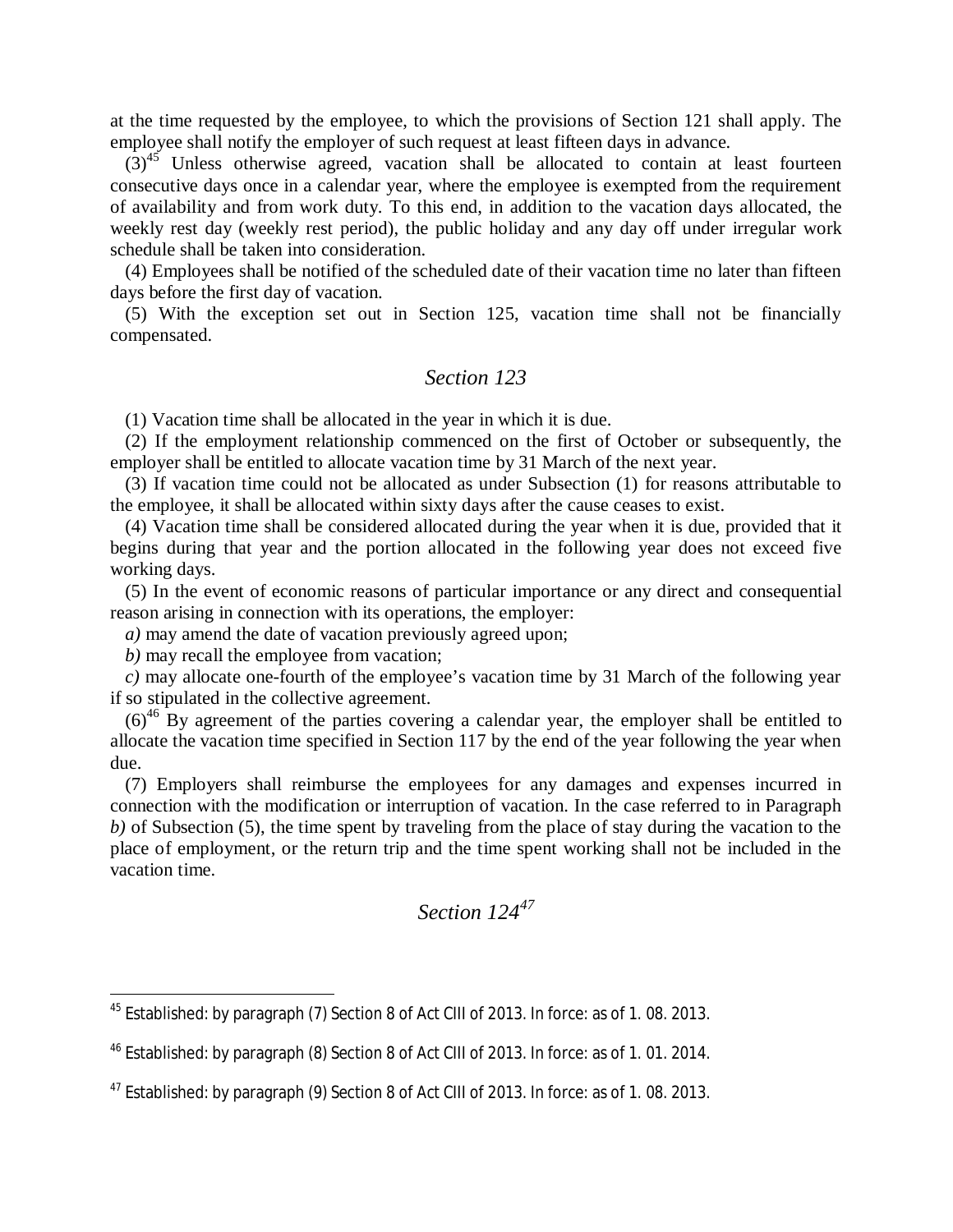(1) Vacation time shall be allocated according to the working days stipulated in the work schedule.

(2) In respect of irregular work schedule, every day of the week shall count as a working day for the purposes of scheduling vacation time, with the exception of the employee's scheduled rest days and legal holidays.

(3) In respect of irregular work schedule, vacation time may be allocated - by way of derogation from Subsection (2) - in the given calendar year so as to allow that the employee is exempted from the requirement of availability and from work duty for the same period of time as is shown in the work schedule.

(4) Vacation time shall be recorded in working days for the purposes of Subsections (1) and (2), or in the same number of hours as being exempted from work in the case of Subsection (3).

(5) In the absence of a work schedule, the vacation shall be allocated based on the standard work pattern and on daily working time, and shall be recorded taking into account the provisions of Subsection (4).

#### *Section 125*

Upon termination of the employment relationship, compensation shall be provided for any vacation time not previously allocated as due.

## **61. Sick leave**

## *Section 126*

(1) Employees shall be entitled to fifteen working days of sick leave per calendar year for the duration of time during which the employee is incapacitated to work.

(2) By way of derogation from Subsection (1), sick leave shall not be available in connection with any duration of being unfit for work due to accidents at work and occupational diseases as specified by social insurance provisions, and to pregnancy with possible delivery problems.

(3) In respect of employment relationships beginning during the year, employees shall be entitled to sick leave as commensurate for the remaining part of the year.

 $(4)^{48}$  $(4)^{48}$  $(4)^{48}$  The provisions of Section 124 shall apply in connection with the allocation of sick leave. In the application of Subsection (3) of Section 124, if the permissible time of sick leave is shorter than the scheduled daily working time, the whole of the scheduled daily working time shall be accounted as sick leave.

(5) The provision of Subsection (2) of Section 121 shall also apply to sick leave.

# **62. Maternity leave, leave of absence without pay**

## *Section 127*

 $(1)^{49}$  $(1)^{49}$  $(1)^{49}$  Mothers shall be entitled to twenty-four consecutive weeks of maternity leave, of which two weeks must be taken.

<span id="page-45-0"></span><sup>48</sup> Established: by paragraph (10) Section 8 of Act CIII of 2013. In force: as of 1. 08. 2013.

<span id="page-45-1"></span><sup>&</sup>lt;sup>49</sup> Established by Subsection (15) of Section 175 of Act CCLII of 2013, effective as of 15 March 2014.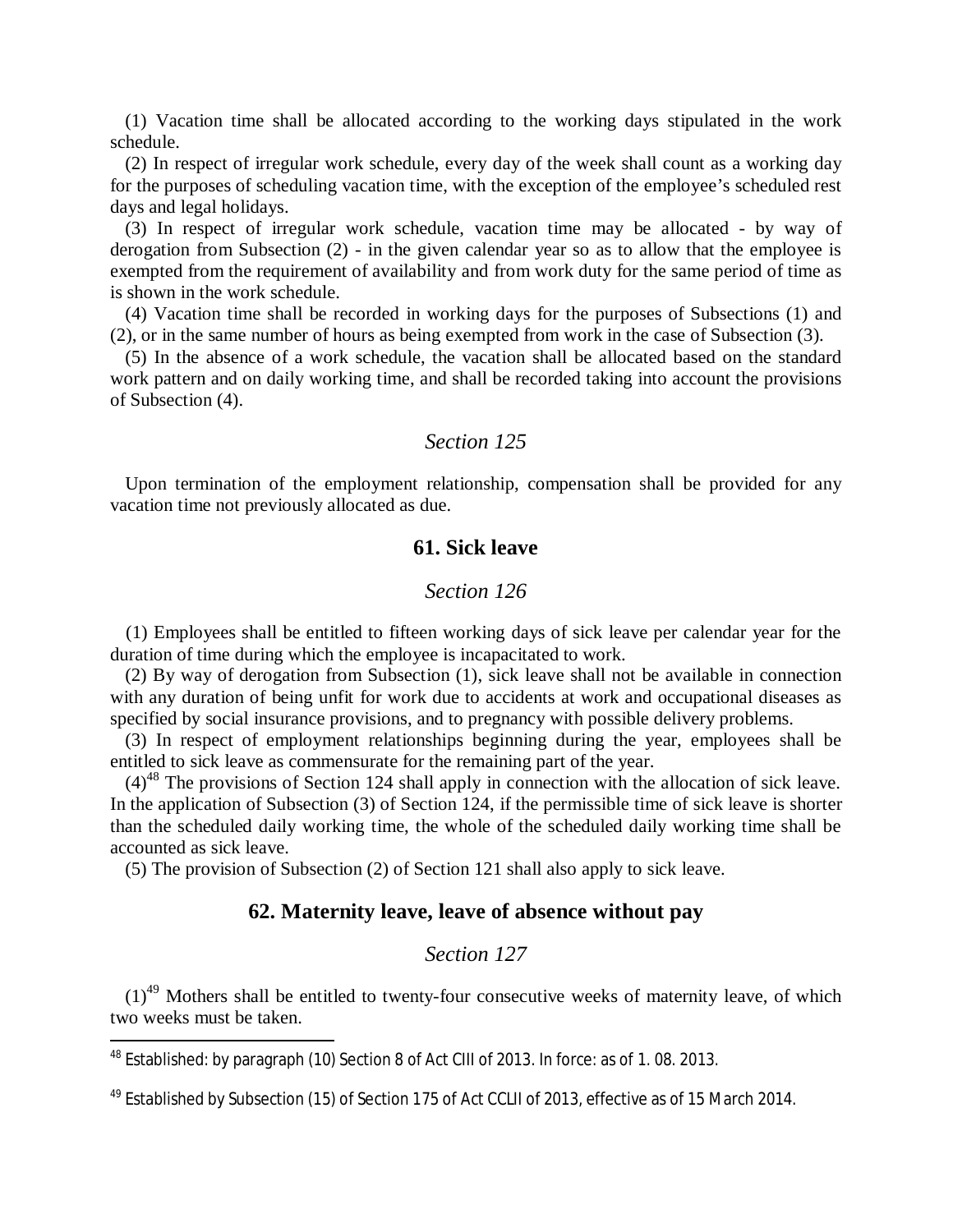(2) Maternity leave shall also be provided to a woman who has been given custody of a child for the purpose of adoption.

(3) In the absence of an agreement to the contrary, maternity leave shall be allocated so as to allow that not more than four weeks falls before the expected time of birth.

(4) If the child receives treatment in an institute for premature infants, the unused portion of the maternity leave may be used after the child has been released from the institute up to the end of the first year following birth.

(5) The duration of maternity leave, except where entitlement is specifically connected to work, shall be recognized as time spent at work.

## *Section 128*

Employees shall be entitled to unpaid leave at the times requested by the employee for the purpose of taking care of his/her child, until the child reaches the age of three.

#### *Section 129*

(1) The periods of leave referred to in Sections 127-128 shall end:

*a)* if the child is stillborn;

*b)* if the child dies, on the fifteenth day following death;

*c)* on the day following placement of the child - according to the provisions set out in specific other legislation - into temporary custody, temporary or permanent foster care, or in a social institution with room and board for over thirty days.

(2) In the cases described in Subsection (1), the period of leave shall be no less than six weeks from the date of birth.

# *Section 130[50](#page-46-0)*

In addition to what is contained in Section 128, employees shall be entitled to unpaid leave for providing care for a child in person until the child reaches the age of ten, during the period of receiving child-care allowance, child-care assistance benefits.

## *Section 131*

(1) Employees shall be entitled to unpaid leave for providing care for a relative in person for any extended period, foreseeably more than thirty days, for the duration of care, in any case for up to two years.

(2) Extended care and its justification shall be certified by the physician of the person in need of care.

## *Section 132*

Employees shall be entitled to unpaid leave for the duration of actual voluntary reserve military service.

<span id="page-46-0"></span><sup>&</sup>lt;sup>50</sup> Amended by Paragraph a) of Section 86 of Act CCXXIII of 2015.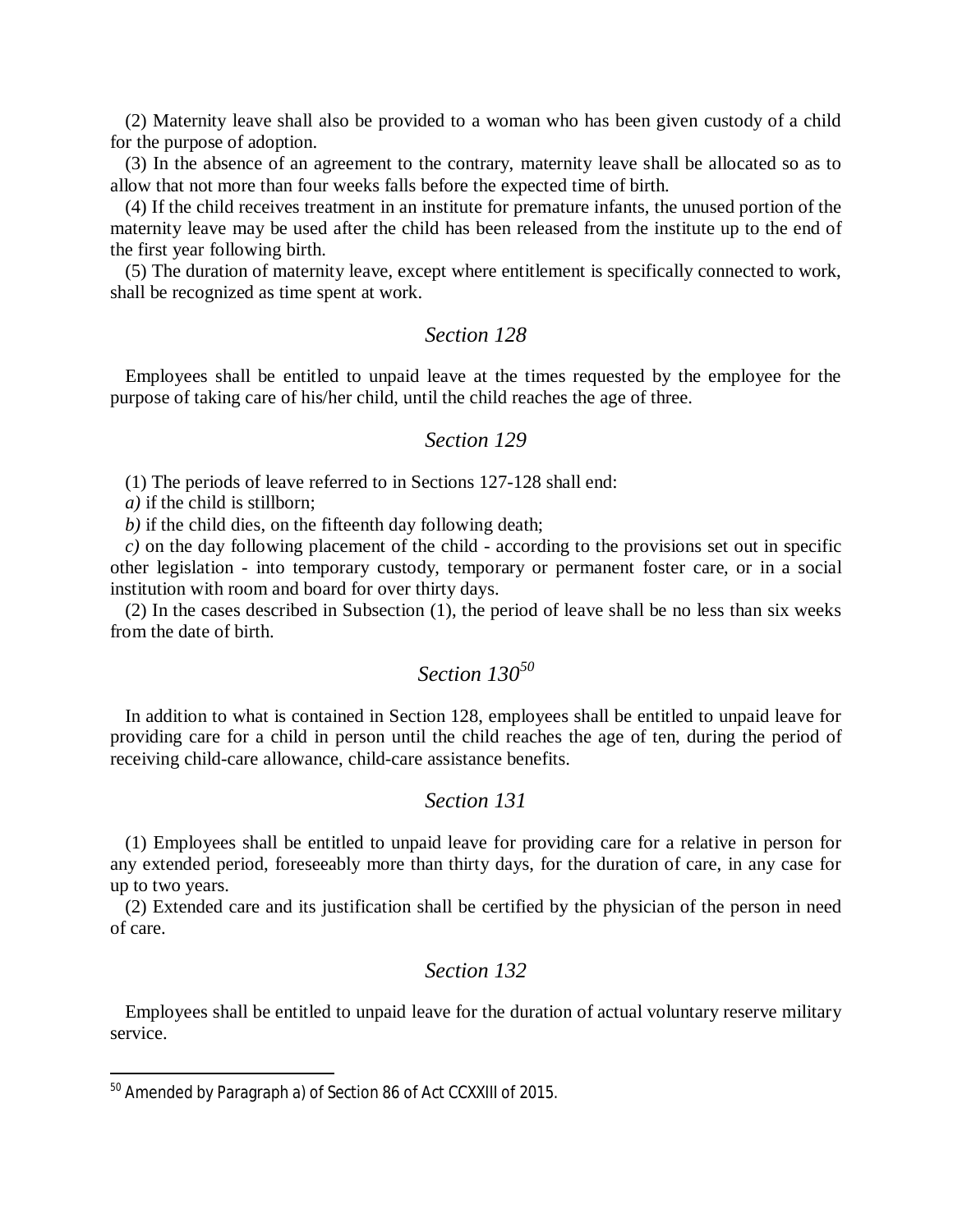## *Section 133*

(1) Employees shall convey the request for leave of absence without pay in writing, at least fifteen days in advance.

(2) The leave of absence without pay shall end at the time the employee has indicated, at the earliest on the thirtieth day from the date of delivery of the legal statement for the termination of leave.

(3) The provisions of Subsections (1)-(2) concerning time limits shall not apply to the unpaid leave defined in Section 132.

# **63. Records of working time and rest periods**

# *Section 134*

(1) Employers shall keep records of:

*a)* the durations of regular working time and overtime;

*b)* the durations of stand-by duty;

*c)* periods of leave.

(2) The records aforementioned shall be updated on a daily basis and shall contain facilities to identify the time of commencement and ending of any regular and overtime work and stand-by duty.

(3) By way of derogation from Subsection (2), the records referred to in Paragraph *a)* of Subsection (1) may be maintained in the form of verifying the work schedule made out in writing at the end of the month, updated on a daily basis.

(4) Employers shall keep records of the agreements made under:

*a)* Subsection (2) of Section 92;

*b)* Subsection (3) of Section 99;

*c)* Subsection (4) of Section 135.

# **64. Derogating agreement**

## *Section 135*

 $(1)<sup>51</sup>$  $(1)<sup>51</sup>$  $(1)<sup>51</sup>$  In the agreement of the parties or in the collective agreement no derogation is allowed:

*a)* from Subsection (2) of Section 96;

*b)* from Subsection (5) of Section 122;

*c)* from Subsection (4) of Section 126;

*d)* from Subsections (1)-(2) and (4) of Section 127;

*e)* from Section 134.

 $(2)^{52}$  $(2)^{52}$  $(2)^{52}$  In the collective agreement any derogation:

*a)* from Sections 86-93;

*b)* from Section 95;

<span id="page-47-0"></span><sup>&</sup>lt;sup>51</sup> Established: by paragraph (11) Section 8 of Act CIII of 2013. In force: as of 1.08. 2013.

<span id="page-47-1"></span> $52$  Established: by paragraph (11) Section 8 of Act CIII of 2013. In force: as of 1.08. 2013.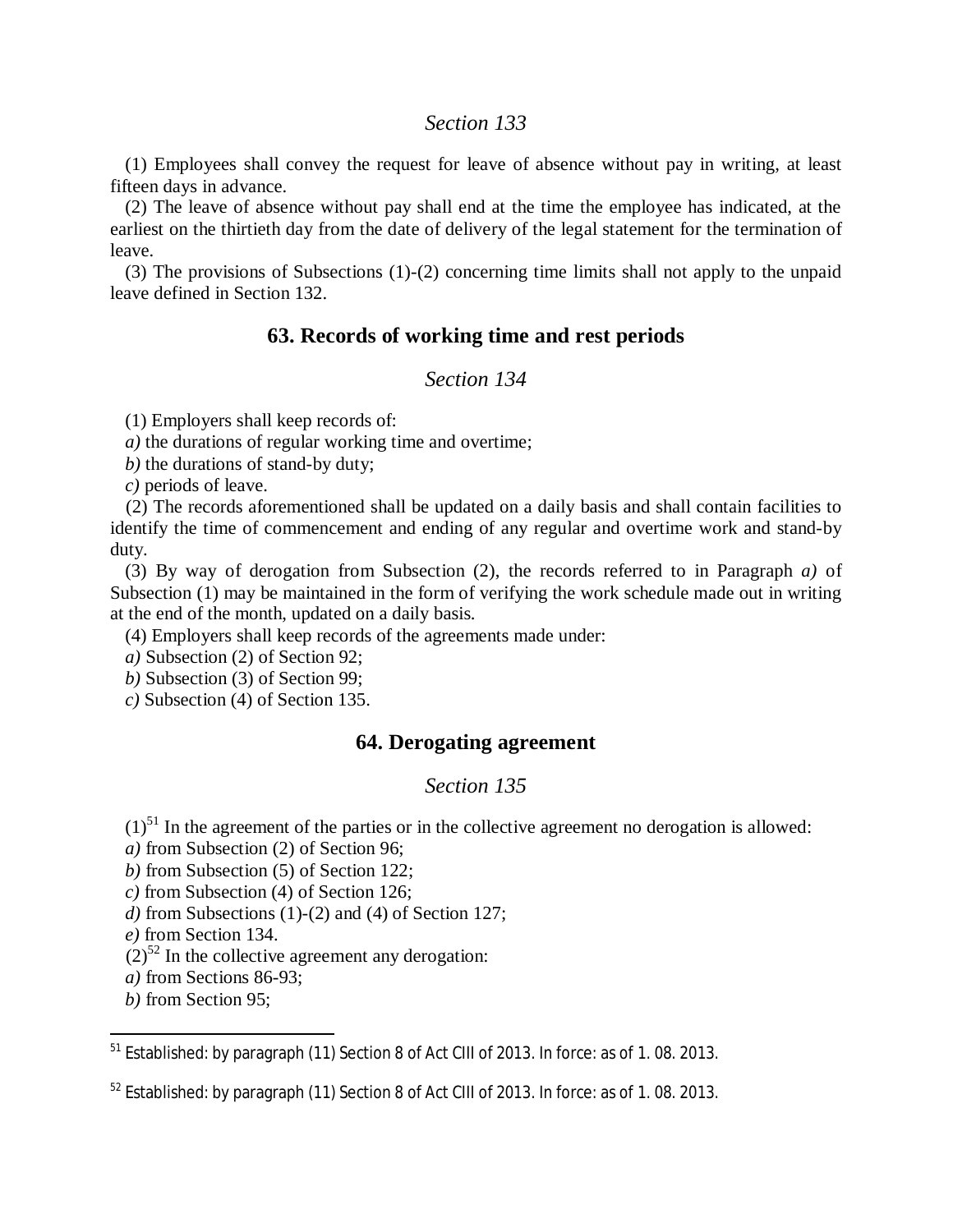*c)* from Subsection (3) of Section 96;

*d)* from Subsection (1) of Section 97;

*e)* from Section 99;

*f)* from Sections 101-108;

*g)* from Subsection (2) of Section 109;

*h)* from Section 111;

*i)* from Sections 113-121;

*j)* from Subsection (3) of Section 122;

*k*) from Subsection (6) of Section 123;

*l)* from Section 124;

*m)* from Section 125;

*n)* from Subsections (1)-(3) and (5) of Section 126;

*o)* from Subsection (5) of Section 127;

*p)* from Sections 128-133

is allowed only to the benefit of employees.

(3) The amount of overtime that may be ordered based on the collective agreement is limited at three hundred hours in a given year.

(4) The agreements of parties may derogate from the provisions contained in Subsection (2) of Section 99 and collective agreements may derogate from Sections 101-109 with respect to:

*a)* employees working as navigators, flight attendants and aviation engineers or engaged in providing ground handling services to passengers and aircraft, and participating in or providing direct support for navigation services;

*b)* employees working in travel-intensive jobs in the domestic or international carriage of passengers and goods by road;

*c)* carriers and traffic controllers working in a local public transportation system for the carriage of passengers or in a scheduled intercity transportation system inside a fifty-kilometer radius;

*d)* traveling employees and traffic controllers working in the carriage of passengers by rail and in the carriage of goods by rail;

*e)* employees working in harbors.

(5) The agreements referred to in Subsection (4) may be concluded on condition that:

*a)* the scheduled daily working time exceeds the time periods defined in Subsection (2) of Section 99 by not more than twelve hours;

*b)* the agreement may be terminated by the employee with fifteen days notice effective as of the last day of the calendar month, in case of working time banking, the last day of the working time banking arrangement.

(6) The working time of the employees specified under Subsection (4) may be split up according to the collective agreement.

## Chapter XII

#### Remuneration for Work

#### **65. Base wage**

#### *Section 136*

(1) The base wage must be at least the mandatory minimum wage.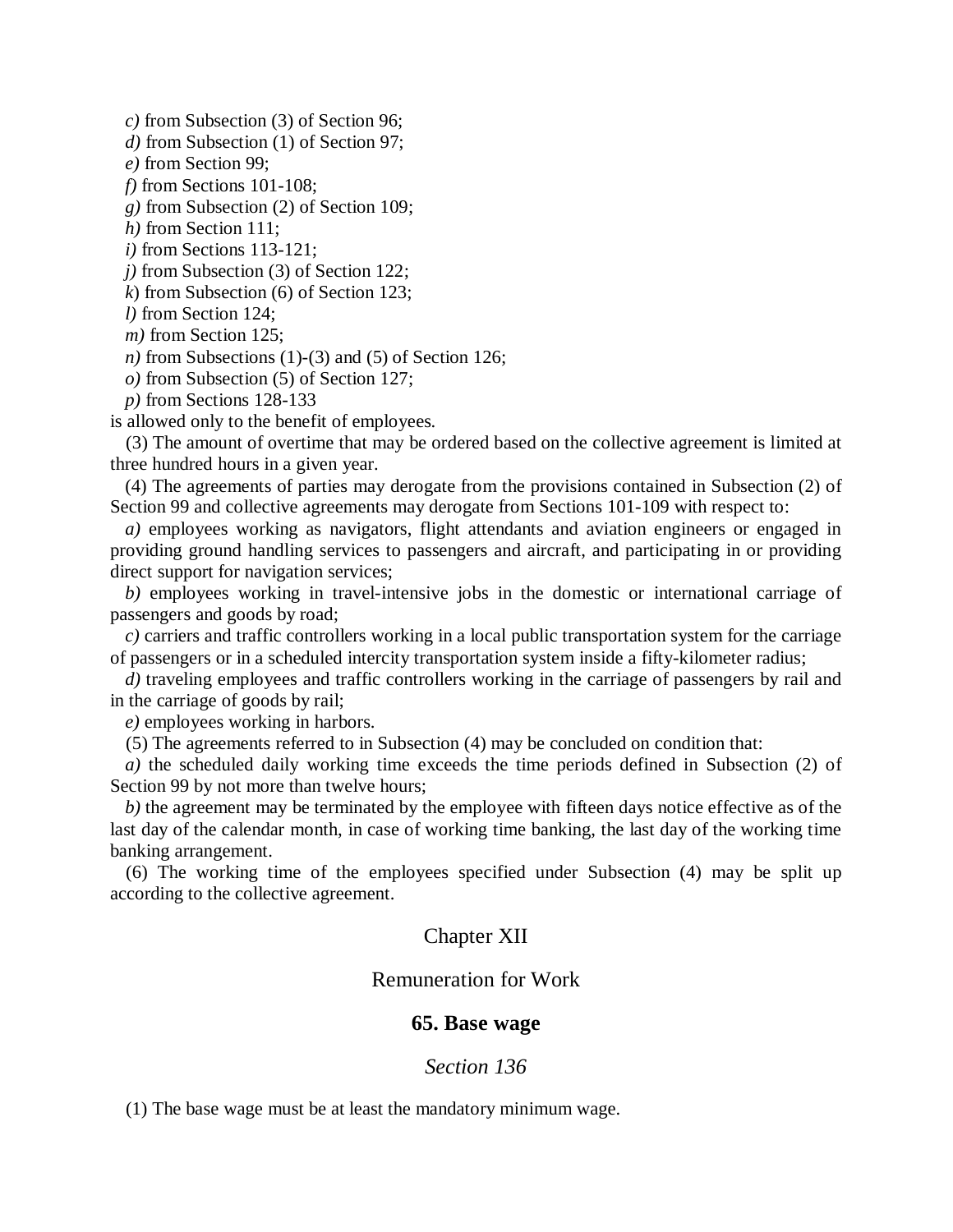(2) The base wage shall be specified on a time basis.

 $(3)$ <sup>[53](#page-49-0)</sup> In determining the base wage for a specific period of the basic monthly salary, the amount of the basic monthly salary projected for one hour under the standard work pattern for the month shall be multiplied by the number of hours scheduled for the same period under the standard work pattern.

## *Section 137*

(1) Employers may also establish wages on a performance basis, or by a combination of time basis and performance basis.

(2) Performance-based wage means where wages are paid on the basis of performance-related requirements specified for each employee separately in advance.

(3) Wages in the form of performance-based wages exclusively may be established only if so agreed in the employment contract. This also applies where wages are paid on a time and performance basis combined, if the time rate is lower than the base wage.

#### *Section 138*

(1) If wages are paid on the basis of performance, performance requirements shall be determined by the employer on the basis of preliminary and objective surveys and calculations covering the potential to perform one hundred per cent of such requirements during regular working hours.

(2) Performance requirements are to be established, and employee groups under the same performance requirements are to be determined in a manner consistent with the employer's operating conditions, such as the requirements relating to the performance of work, work organization and the technology employed.

(3) In the event of any dispute concerning performance requirements, the burden of proof to verify that the procedure did not violate the provisions laid down in Subsections (1)-(2) lies with the employer.

(4) The employees concerned shall be given written notice of performance requirements and performance-based wage factors in advance.

(5) The performance factors for full-time employees shall be established so that the wages payable upon one hundred percent fulfillment of the normative performance requirement and upon the completion of the full working time shall amount to at least the mandatory minimum wage.

(6) In the case of employees whose wages are paid on the basis of performance only, a guaranteed salary is to be established of an amount up to at least half of the base wage.

#### **66. Wage supplement**

#### *Section 139*

(1) A wage supplement is paid to employees in addition to their wages for regular working time.

<span id="page-49-0"></span><sup>&</sup>lt;sup>53</sup> Established: by paragraph (12) Section 8 of Act CIII of 2013. In force: as of 1.08. 2013.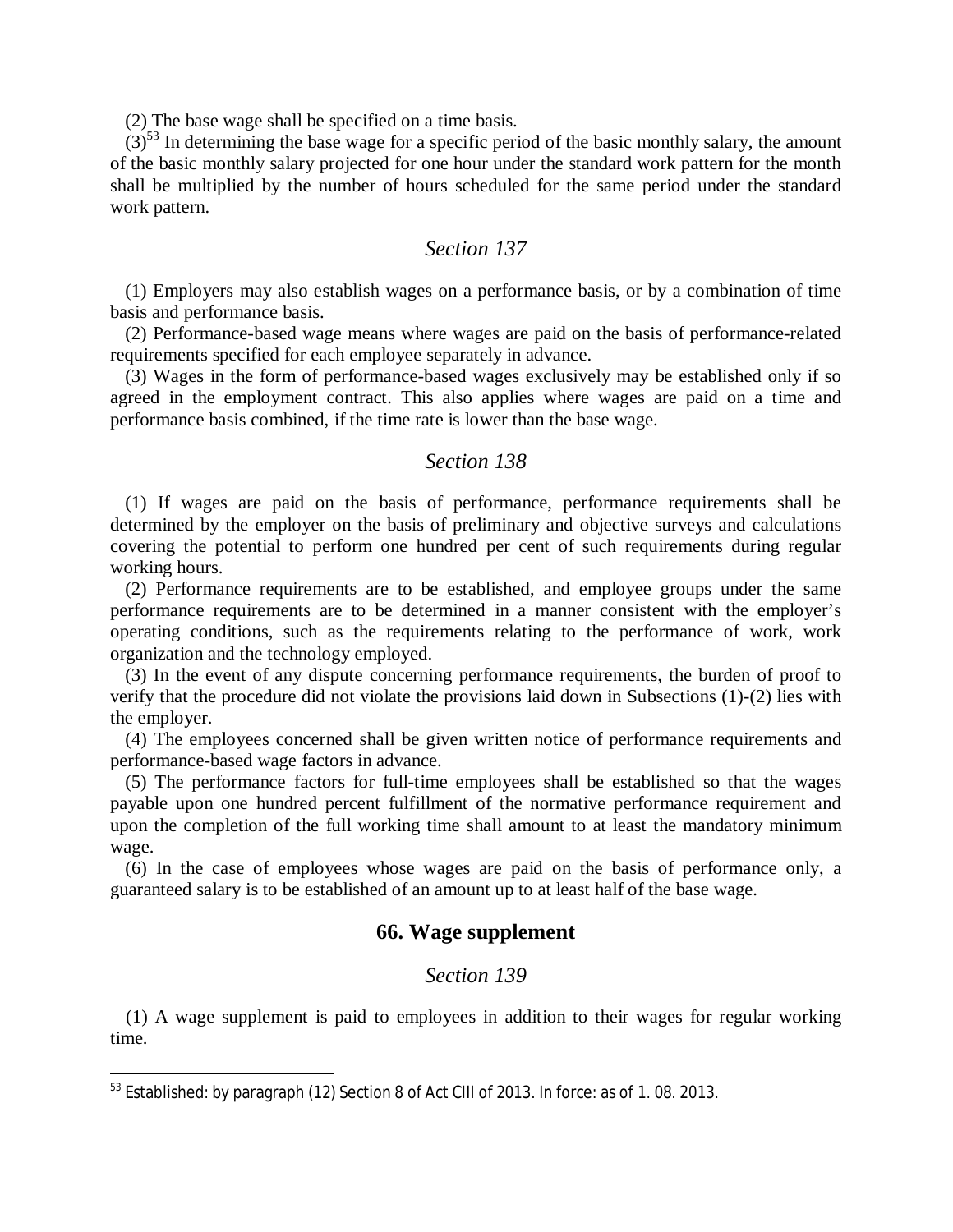$(2)^{54}$  $(2)^{54}$  $(2)^{54}$  Unless otherwise agreed, the amount of wage supplement is calculated based on the employee's base wage for one hour.

 $(3)$ <sup>[55](#page-50-1)</sup> In determining the base amount of wage supplement, the amount of the basic monthly salary shall be divided, by way of derogation from Subsection (3) of Section 136:

*a)* by one hundred and seventy-four hours in the case of regular daily working time,

*b)* by the commensurate part of one hundred and seventy-four hours in the case of irregular daily working time or part-time work.

## *Section 140[56](#page-50-2)*

(1) Employees working on Sundays shall be entitled to a fifty per cent wage supplement (Sunday premium):

*a)* if the employee can be ordered to work in regular working time only under the conditions referred to in Paragraph *d), e)* or *i)* of Subsection (1) of Section 101, and

*b)* for overtime work:

 $b\hat{a}$ <sup>[57](#page-50-3)</sup> for the employees referred to in Paragraph *a*),

*bb)* if the employee cannot be ordered to work in regular working time under Subsection (1) of Section 101.

(2) Employees required to work on public holidays shall be entitled to a one hundred per cent wage supplement.

(3) The wage supplement under Subsection (2) shall be paid for working on Easter Sunday or on Whit Sunday, or on public holidays falling on Sundays.

#### *Section 141*

(1) If the beginning of the scheduled daily working time of employees changes frequently, for work performed between eighteen hours (18:00) and six hours (6:00) a thirty per cent wage supplement (special payment for shift work) shall be paid.

(2) For the purposes of Subsection (1), changes shall be considered frequent if - on a monthly basis - the beginning of the scheduled daily working time differs for at least one-third of all working days, and if the earliest and the latest start time are at least four hours apart.

#### *Section 142*

Employees - other than those entitled to shift premium - shall be entitled to a fifteen per cent wage supplement for night work, provided that it exceeds one hour.

<span id="page-50-0"></span><sup>54</sup> Established: by paragraph (13) Section 8 of Act CIII of 2013. In force: as of 1. 08. 2013.

<span id="page-50-1"></span><sup>&</sup>lt;sup>55</sup> Enacted: by paragraph (13) Section 8 of Act CIII of 2013. In force: as of 1.08. 2013.

<span id="page-50-2"></span><sup>&</sup>lt;sup>56</sup> Established by Subsection (2) of Section 2 of Act XXIII of 2016, effective as of 16 April 2016.

<span id="page-50-3"></span><sup>57</sup> Amended by Point 1 of Section 129 of Act LXVII of 2016.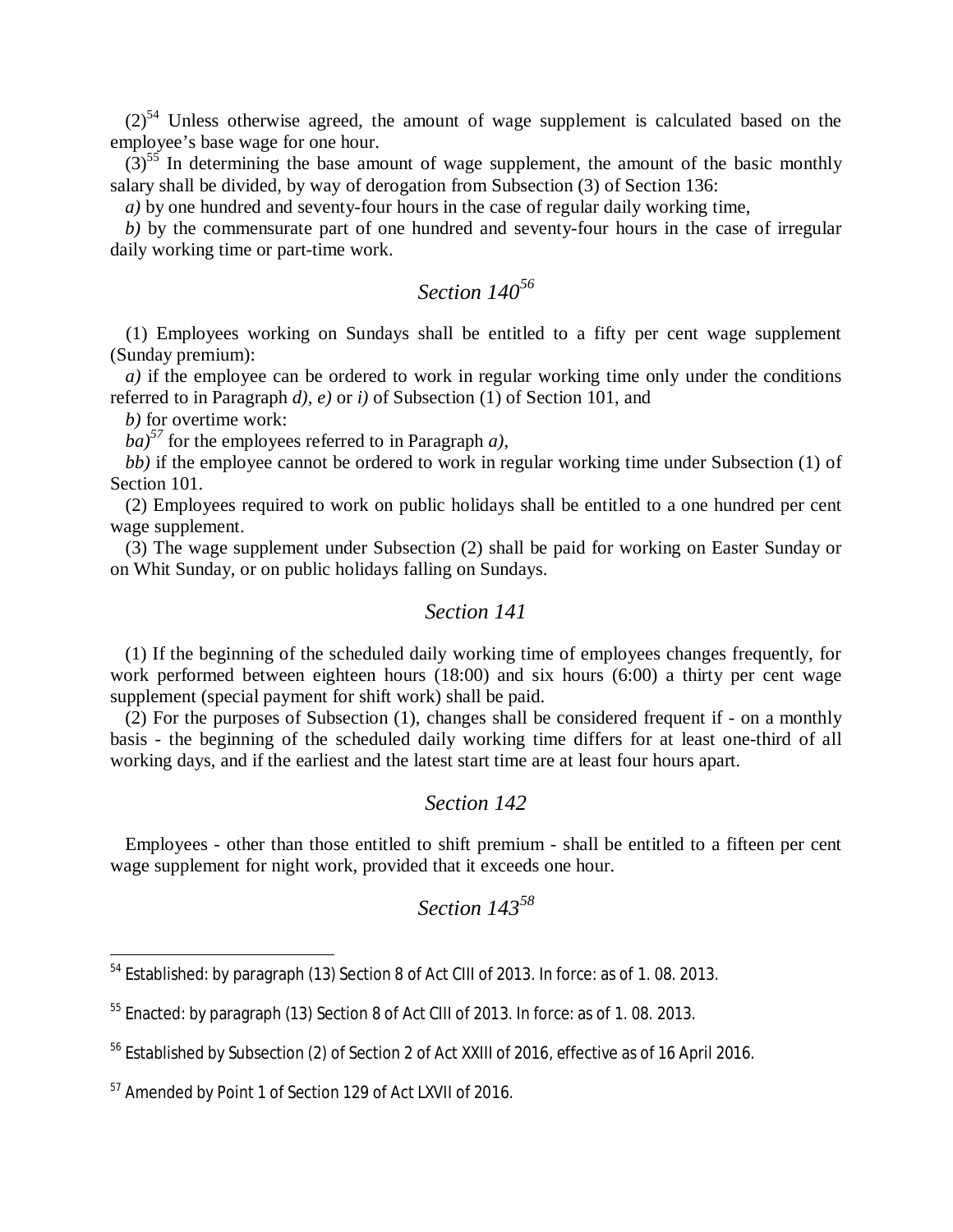(1) The compensation referred to in Subsections (2)-(5) shall be paid to employees in addition to their wages for regular working time.

(2) In accordance with the relevant employment regulations or by agreement of the parties, employees shall be entitled to a fifty per cent wage supplement or to time off:

*a)* for overtime work performed in addition to the daily working time shown in the work schedule;

*b)* over and above the hours covered within the framework of working time banking; or

*c)* for work performed above and beyond the payroll period.

(3) The duration of time off may not be less than the overtime work ordered or the work performed, and shall be remunerated by a commensurate part of the base wage.

(4) Where overtime work is ordered on the scheduled weekly rest day (weekly rest period), a one hundred per cent wage supplement shall be paid. The wage supplement shall be fifty per cent if the employer provides another weekly rest day (weekly rest period).

(5) Where overtime work is ordered on a public holiday, the employee shall be entitled to a wage supplement as under Subsection (4).

(6) The time off or the weekly rest day (weekly rest period) mentioned in Subsection (4) shall be allocated at the latest during the month following the month when the overtime work was performed, or by the end of the banking of working time or the payroll period in the case of an irregular work schedule. In connection with work performed in derogation of the above, or over and above the relevant working time banking arrangement, the time off shall be provided at latest by the end of the next working time banking cycle.

(7) By agreement of the parties, time off shall be provided at latest by 31 December of the following year.

## *Section 144*

(1) For stand-by duty and on-call duty, a twenty per cent and forty per cent wage supplement shall be paid, respectively.

(2) In connection with work performed a wage supplement shall be paid in accordance with Sections 139-143.

(3) In connection with on-call duty, if the work performed cannot be measured a fifty per cent wage supplement shall be paid by way of derogation from Subsections (1)-(2).

#### *Section 145*

(1) By agreement of the parties, the base wage may include the wage supplements referred to in Sections 140-142 as well.

(2) In the employment contract the parties,

*a)* in lieu of wage supplement;

*b)* in the case of stand-by and on-call duty; may stipulate a fixed monthly payment covering regular wages and wage supplements as well.

 $(3)$ <sup>[59](#page-51-0)</sup> In determining the commensurate part of the fixed supplement Subsection (3) of Section 136 shall apply mutatis mutandis.

<sup>58</sup> Established: by paragraph (15) Section 8 of Act CIII of 2013. In force: as of 1.08. 2013.

<span id="page-51-0"></span> $59$  Enacted: by paragraph (16) Section 8 of Act CIII of 2013. In force: as of 1.08. 2013.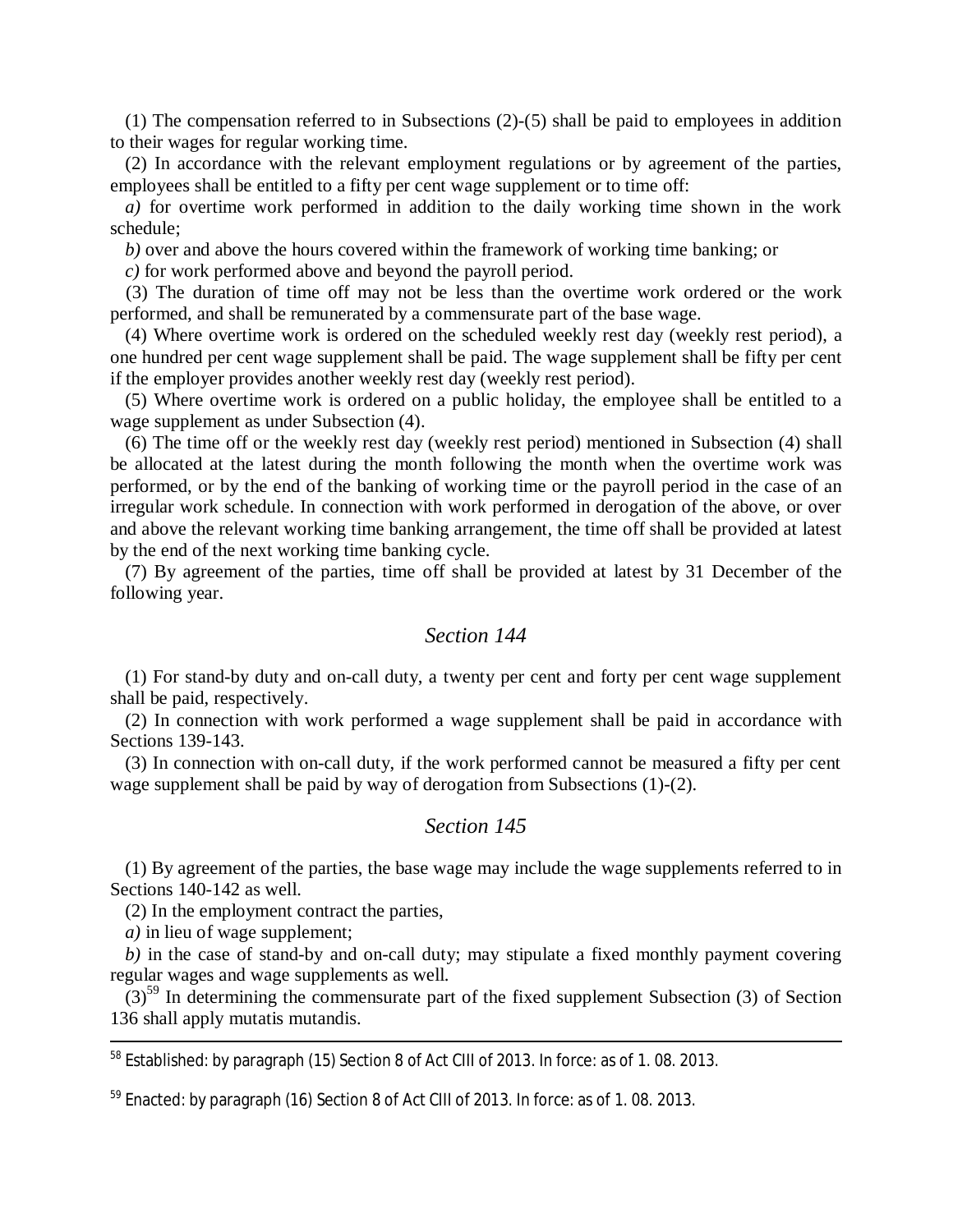# **67. Payments for periods of absence**

## *Section 146*

(1) In the event of the employer's failure to provide employment as contracted during the scheduled working time (downtime), the employee shall be entitled to his base wage, unless it is due to unavoidable external reasons.

(2) If the employee is exempted from work under the employer's consent, remuneration for such lost time shall be paid on the basis of their agreement.

(3) The employee shall be entitled to absentee pay:

*a)* for the duration of leave;

*b)* in the cases referred to in Paragraphs *c)-g)* of Subsection (1) of Section 55 and in Subsection (2) of Section 55;

*c)* in the case referred to in Paragraph *i)* of Subsection (1) of Section 55, if heard as a witness;

*d)* if wages are paid on a time or performance basis for the daily working time, if working time is reduced on account of a public holiday falling on a regular working day;

*e)* where payment of wages is prescribed by the relevant employment regulations without performing any work and without specifying the actual amount of such payment.

 $(4)^{60}$  $(4)^{60}$  $(4)^{60}$  By way of derogation from Paragraph *d*) of Subsection (3), if the employee is unfit for work on a public holiday, seventy per cent of the absentee pay shall be paid. No absentee pay shall be paid if the employee is drawing sick pay or benefits for accident-related injuries on account of his incapacity for work.

 $(5)^{61}$  $(5)^{61}$  $(5)^{61}$  For the duration of sick leave seventy per cent of the absentee pay shall be paid.

# *Section 147[62](#page-52-2)*

In addition to the payments defined in Subsection (1) of Section 146, an employee shall be entitled to a wage supplement as well if he would otherwise have been due for a wage supplement based on the work schedule.

# **68. Calculation of absentee pay**

# *Section 148<sup>63</sup>*

(1) The amount of absentee pay shall be calculated:

*a)* based on the base wage (Section 136) or fixed supplement (Section 145) in effect at the time when due,

*b)* based on:

<span id="page-52-0"></span> $^{60}$  Established: by paragraph (17) Section 8 of Act CIII of 2013. In force: as of 1.08. 2013.

<span id="page-52-1"></span><sup>61</sup> Enacted: by paragraph (17) Section 8 of Act CIII of 2013. In force: as of 1. 08. 2013.

<span id="page-52-2"></span> $^{62}$  Established: by paragraph (18) Section 8 of Act CIII of 2013. In force: as of 1.08. 2013.

 $^{63}$  Established: by paragraph (19) Section 8 of Act CIII of 2013. In force: as of 1.08. 2013.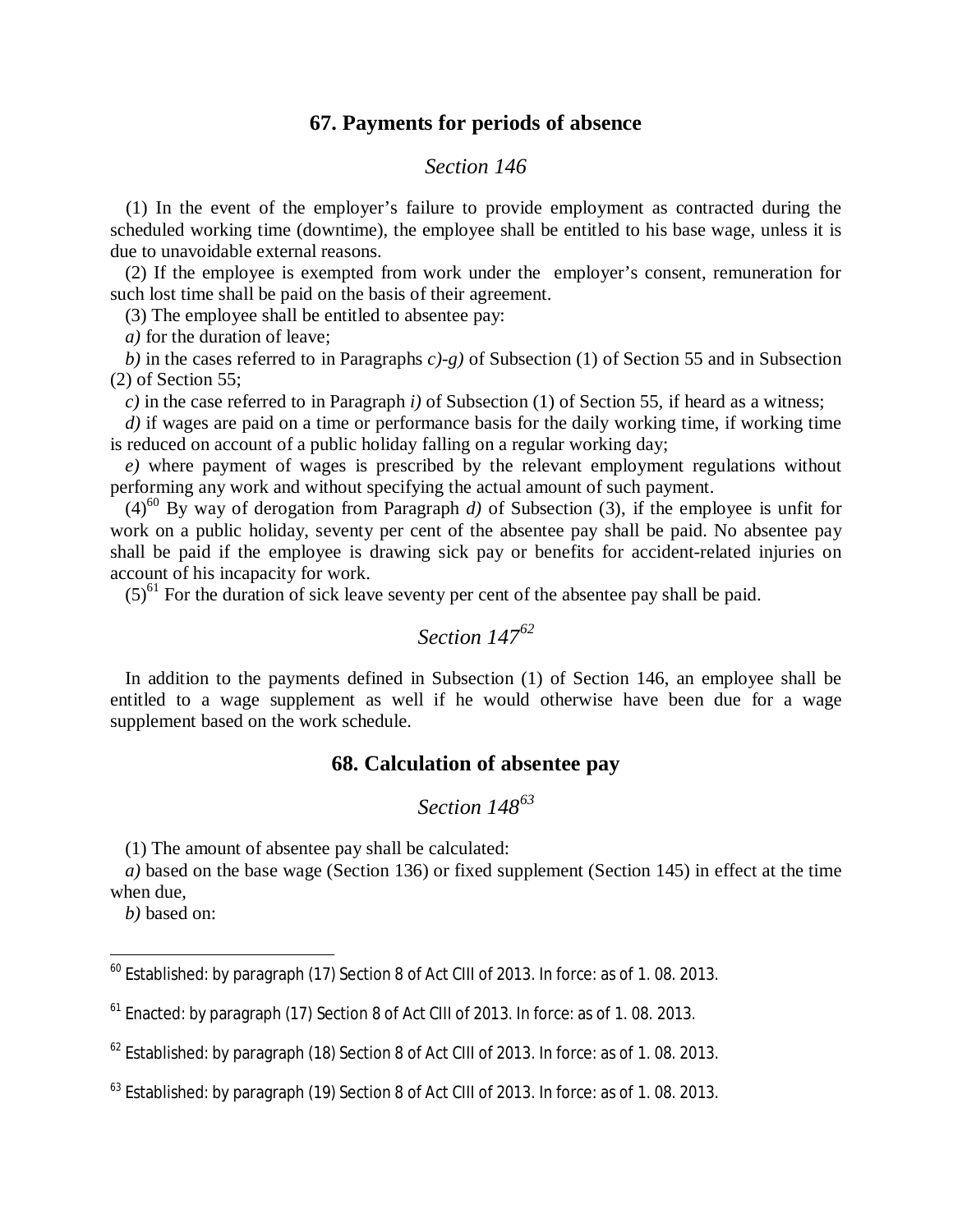*ba)* the performance-based wage (Section 150),

*bb)* the wage supplement (Section 151),

paid for the last six calendar months (relevant period) before the time when due.

(2) The due date is:

*a)* the starting date of absence;

*b)* in the case of severance pay:

*ba)* the date of delivery of notice when employment is terminated by the employer,

*bb)* the time of cessation of the employment relationship in the cases provided for in Paragraphs *b)* and *c)* of Subsection (1) of Section 77; or

*c)* in connection with liability for damages, the time when the damage occurs, or the time of cessation of the employment relationship if employment was terminated previously.

(3) The payment referred to in Paragraph *a)* of Subsection (1), if the amount is revised during the period of absence, this revised amount shall be taken into consideration for the duration of absence after the revision.

(4) In determining the amount of absentee pay, the sums calculated under Subsection (1) according to Sections 149-151 - shall be taken into consideration on the aggregate.

# *Section 149[64](#page-53-0)*

(1) In the case of monthly salary, in determining the amount of absentee pay under Paragraph *a)* of Subsection (1) of Section 148, the provisions of Subsection (3) of Section 136 shall apply.

(2) The amount of absentee pay under Paragraph *a)* of Subsection (1) of Section 148 may be paid, and accounted, by payment of the monthly salary or hourly wage and the fixed supplement for the duration of absence.

#### *Section 150*

(1) In determining the amount of absentee pay, the performance-based wage paid under Subsection (3) of Section 137 shall be taken into account.

(2) The performance-based wage shall be taken into consideration as commensurate for the relevant period, irrespective of the date of payment.

 $(3)^{65}$  $(3)^{65}$  $(3)^{65}$  In the case of performance-based wages, the base wage shall not apply when calculating the amount of absentee pay.

(4) In determining the absentee pay for one hour, the performance-based wage due for regular working time during the relevant period shall be divided by the number of hours worked in regular working time during the relevant period, for which the performance-based wage was paid (divider).

 $(5)^{66}$  $(5)^{66}$  $(5)^{66}$  In determining the amount of absentee pay, where wages are paid on a time and performance basis combined, the pay for work at time rates shall be taken into account in accordance with Paragraph *a)* of Subsection (1) of Section 148.

<span id="page-53-0"></span><sup>&</sup>lt;sup>64</sup> Established: by paragraph (20) Section 8 of Act CIII of 2013. In force: as of 1.08. 2013.

<span id="page-53-1"></span><sup>&</sup>lt;sup>65</sup> Established: by paragraph (21) Section 8 of Act CIII of 2013. In force: as of 1.08. 2013.

<span id="page-53-2"></span><sup>&</sup>lt;sup>66</sup> Enacted: by paragraph (22) Section 8 of Act CIII of 2013. In force: as of 1.08. 2013.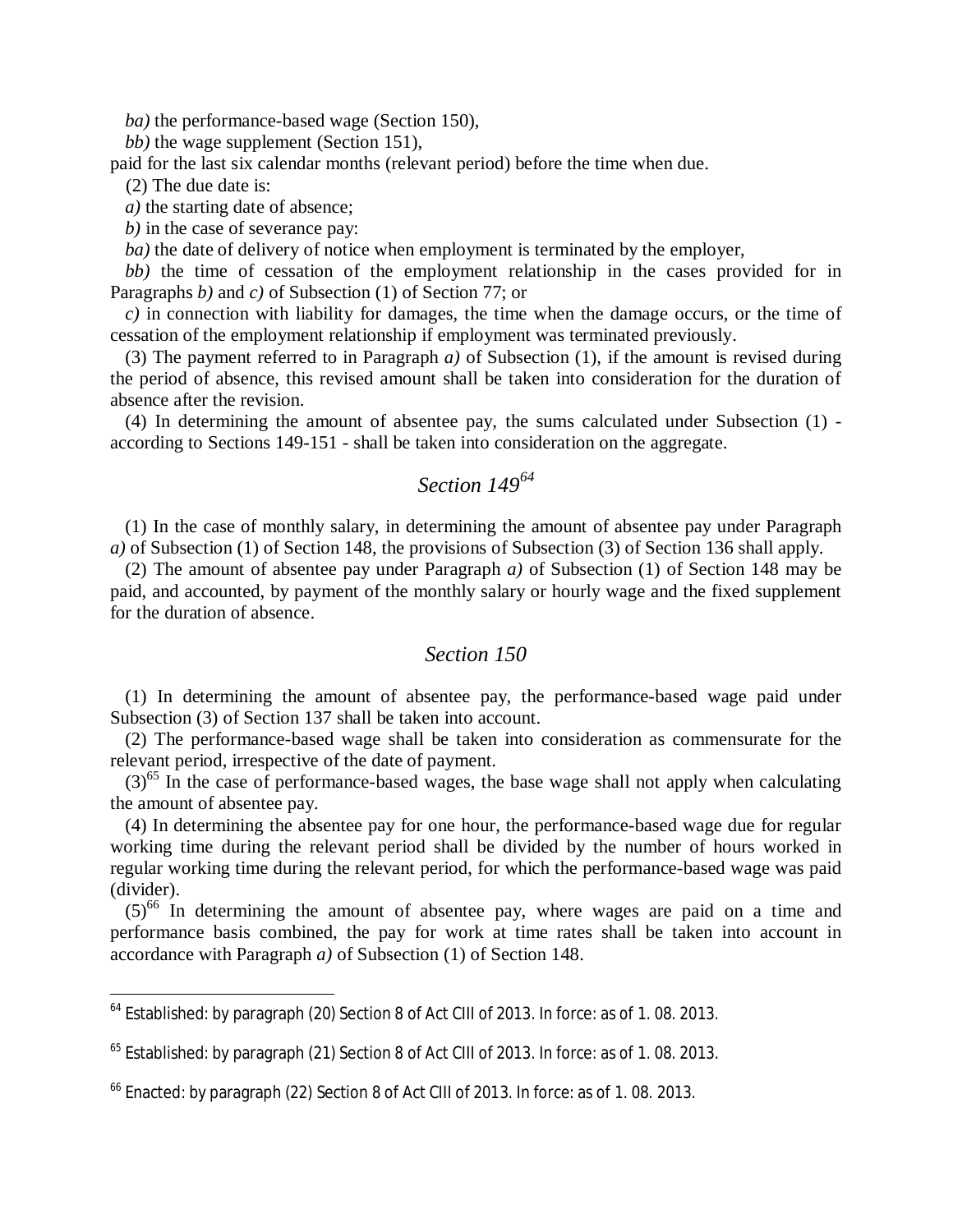# *Section 151[67](#page-54-0)*

(1) In determining the absentee pay, Sunday premium, shift premium, night-shift premium and the wage supplement referred to in Subsection (1) of Section 144 shall be taken into consideration in accordance with Subsections (2)-(5) hereof.

(2) A Sunday premium shall be taken into account when determining the amount of absentee pay if the employee was working during at least one-third of the Sundays within his scheduled working time during the relevant period.

(3) A shift premium and a night shift supplement shall be taken into account when determining the amount of absentee pay if the employee was working during at least thirty per cent of the scheduled working time within the relevant period during hours when shift premium or night shift supplement is normally paid.

(4) A wage supplement paid for on-call and stand-by duty shall be taken into account when determining the amount of absentee pay if the employer ordered the employee to work on-call or stand-by duty during the relevant period covering at least ninety-six hours in a month on average.

(5) In determining the absentee pay for one hour, the wage supplement paid for the relevant period shall be divided by the number of hours worked in scheduled working time during the relevant period (divider).

#### *Section 152*

(1) In determining the absentee pay, if no wages had been paid during the relevant period, the base wage shall be taken into account.

(2) If the employment relationship was concluded for a period of less than six months, for the purposes of calculating the absentee pay the calendar months or month shall be recognized as the relevant period. In the absence of a full calendar month, the base wage or the monthly fixed payment shall be taken into account.

#### **69. Mandatory minimum wage, guaranteed wage minimum**

#### *Section 153*

(1) The Government is hereby authorized to determine the amount and scope of:

*a)* the mandatory minimum wage, and

*b)* the guaranteed wage minimum,

following consultations in the Nemzeti Gazdasági és Társadalmi Tanács (*National Economic and Social Council*) by means of a decree.

(2) The mandatory minimum wage specified by the Government for certain groups of employees may differ.

(3) The amount and scope of the mandatory minimum wage shall, in particular, be determined based on the requirements prescribed for specific occupations, the indicators of the national labor market, the status of the national economy, and the unique requirements of certain economic sectors and geographical areas in terms of workforce.

(4) The amount of the mandatory minimum wage shall be reviewed each calendar year.

<span id="page-54-0"></span> $67$  Established: by paragraph (23) Section 8 of Act CIII of 2013. In force: as of 1.08. 2013.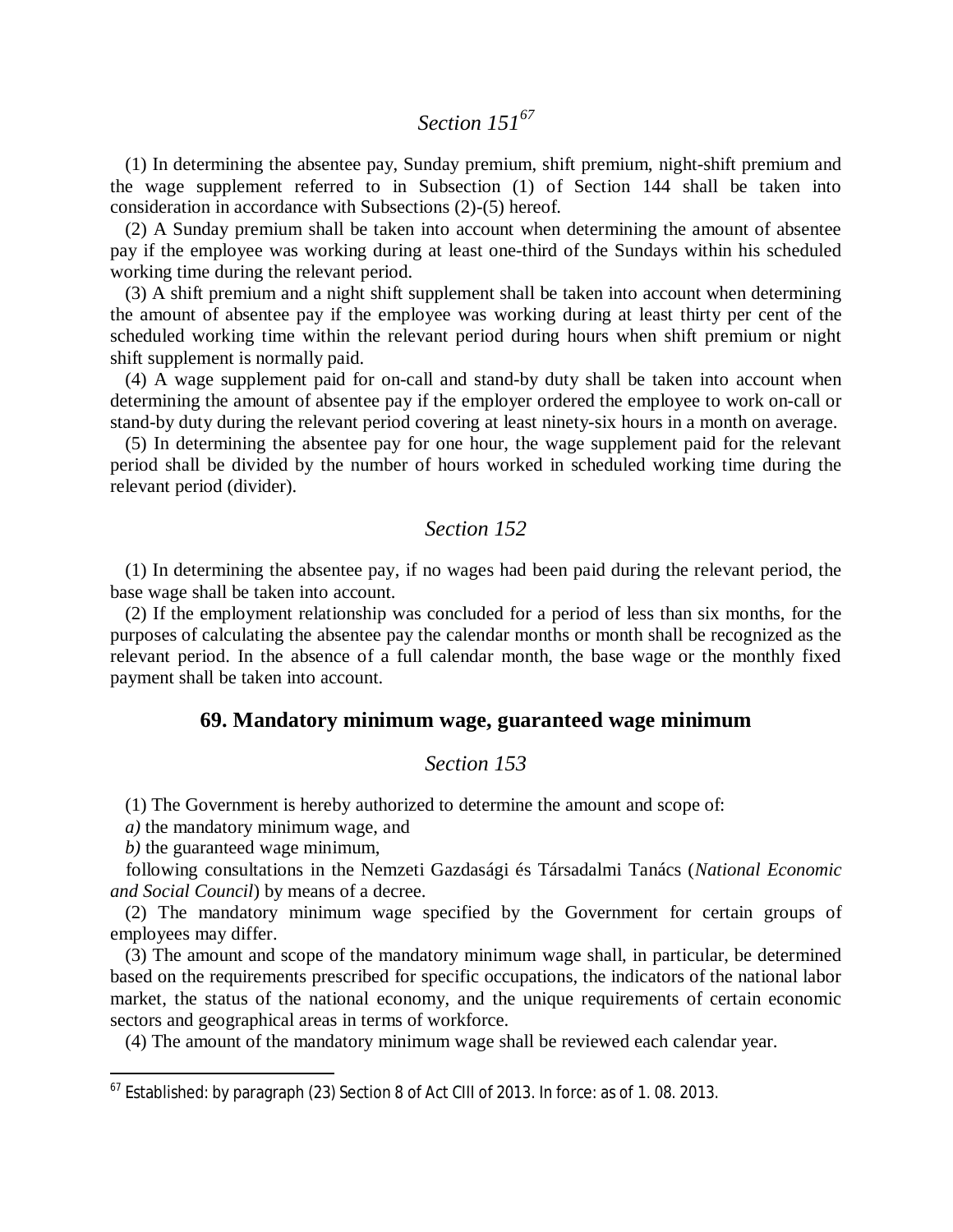(5) The Government is hereby authorized to decree - following consultations in the Nemzeti Gazdasági és Társadalmi Tanács - the expected level of pay increases deemed necessary to preserve the net value of wages below 300,000 forints gross, and the level of non-wage benefits that can be taken into consideration within that framework, and the detailed rules relating to the expected level of pay increases.

## **70. Protection of wages**

## *Section 154*

(1) With the exception of work performed abroad or unless otherwise prescribed by the relevant legislation, all wages shall be established and paid in forints.

(2) Wages may not be paid by means of vouchers or any other means of substitute payment instruments.

#### *Section 155*

(1) In the absence of an agreement to the contrary, the wages of employees shall be retrospectively accounted at least once a month.

(2) The payroll statement of wages paid shall be made available in writing by the tenth day of the following month.

(3) The payroll statement referred to in Subsection (2) shall have facilities to allow the employee to check the authenticity of calculations, as well as the grounds and sums of deductions.

 $(4)^{68}$  $(4)^{68}$  $(4)^{68}$  If the payroll statement of wages for the given month needs to be revised due to reasons arising after the statement was completed, the employee affected shall be informed of the revision at the latest when the payroll statement of wages is prepared for the following month. If there is any difference in wages, it shall be paid together with next month's wages. If there is any overpayment, the employer may deduct the excess sum in accordance with the provisions on debts from repayable advances.

## *Section 156[69](#page-55-1)*

(1) In the case of an irregular work schedule and:

*a)* if wages are paid on a monthly basis, the employee shall be paid his basic monthly salary, irrespective of the length of the scheduled working time;

*b)* if wages are paid by the hour, the employer shall account and pay the employee's wages based on the number of working days under the standard work pattern for the month and the daily working time, unless there is an agreement to the contrary.

(2) Upon expiry of the working time banking arrangement or the payroll period, the employee's wages shall be calculated based on the standard work pattern and the daily working time, and on the time actually worked.

<span id="page-55-0"></span><sup>&</sup>lt;sup>68</sup> Established: by paragraph (24) Section 8 of Act CIII of 2013. In force: as of 1.08. 2013.

<span id="page-55-1"></span> $^{69}$  Established: by paragraph (25) Section 8 of Act CIII of 2013. In force: as of 1.08. 2013.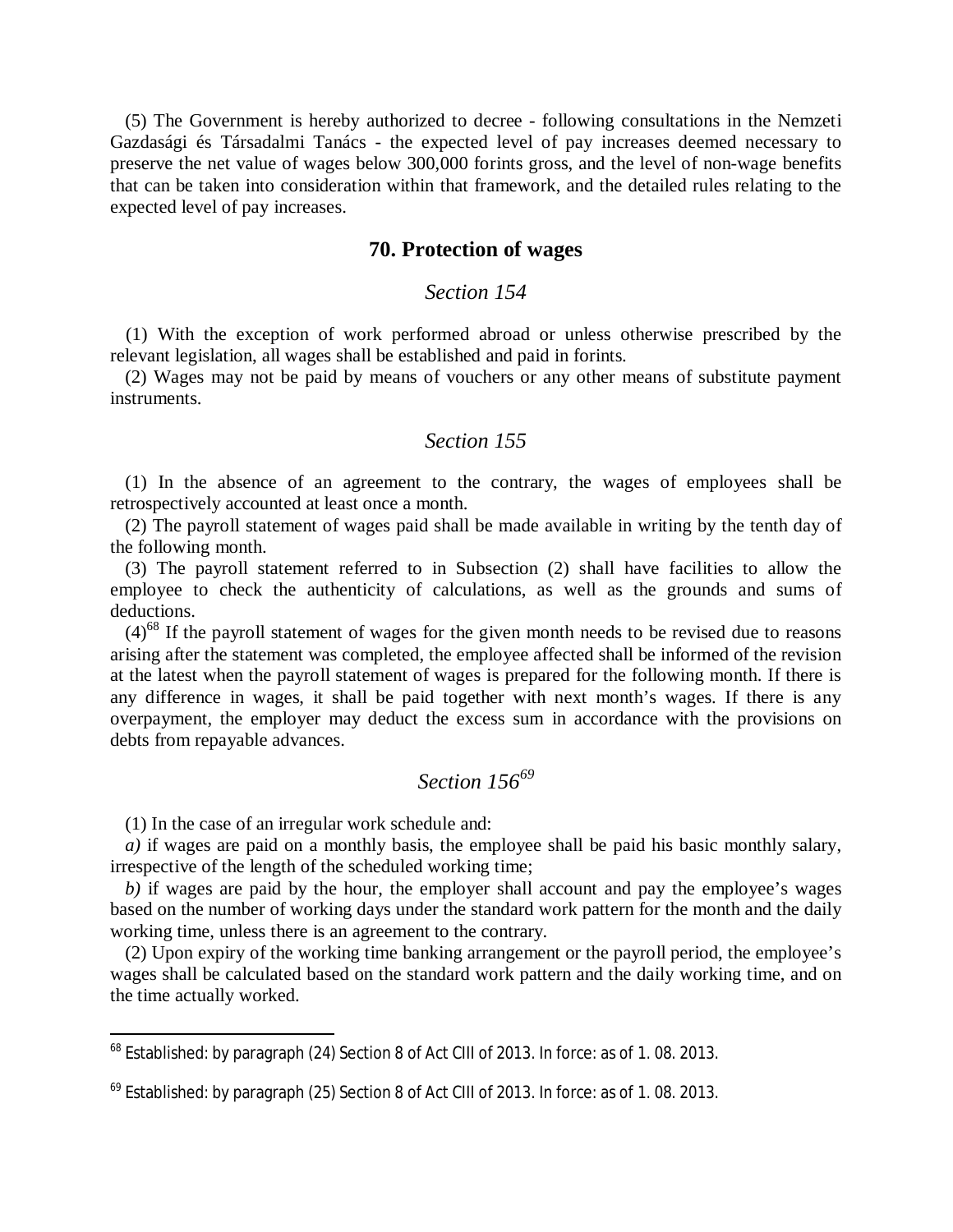(3) Following expiry of the working time banking arrangement or the payroll period, if the employee was underpaid compared to the amount of wages calculated as under Subsection (2), the difference shall be paid together with next month's wages.

(4) The provisions on debts from repayable advances shall apply if the employee was overpaid compared to the amount of wages calculated as under Subsection (2).

### *Section 157*

(1) Wages shall be paid by the tenth of the month following the month to which it pertains.

(2) In the case of employees whose wages are paid on the basis of performance only, if the result serving as a basis for the employee's wages, in full or in part, can only be established after a period of more than one month, it shall be paid at the time as appropriate. An advance shall be paid at least monthly, amounting to half of the base wage.

#### *Section 158*

(1) Wages shall be paid in cash, or by way of transfer to the payment account the employee has indicated.

(2) If wages are paid by way of transfer to the employee's payment account, the employer shall ascertain that the employee shall have access to his wages on payday.

(3) Payment of wages may not invoke any cost on the employees' part, except if the transfer is made to a payment account opened at a payment service provider that is established or has a branch in a state other than Hungary.

(4) Wages shall be paid to the employee or his authorized representative, except if the employee's access is restricted by a court ruling or by resolution of the relevant authority.

#### *Section 159*

(1) If wages are paid in cash, the exceptions set out in Subsections (2)-(6) shall be observed, unless there is an agreement to the contrary.

(2) If payday falls on a weekly rest day (weekly rest period) or a public holiday, the wages shall be paid at the latest on the last preceding working day.

(3) If an employee is not at his place of employment for justified reasons on payday, his wages shall be paid on the last preceding working day spent at such place, or shall be sent to his place of residence at the employer's expense.

(4) The employer shall pay at latest on the working day preceding the date when vacation commences:

*a)* the wages due on a payday falling within the time of the vacation; and

*b)* the wages payable for the time of leave.

(5) If employment was terminated prior to payday, the employer shall forward the wages to the address indicated by the employee. The costs thereof shall be borne by the employer.

(6) Wages shall be paid at the employee's place of employment or at the employer's main offices during working time. In places of entertainment wages shall only be paid to the persons working therein.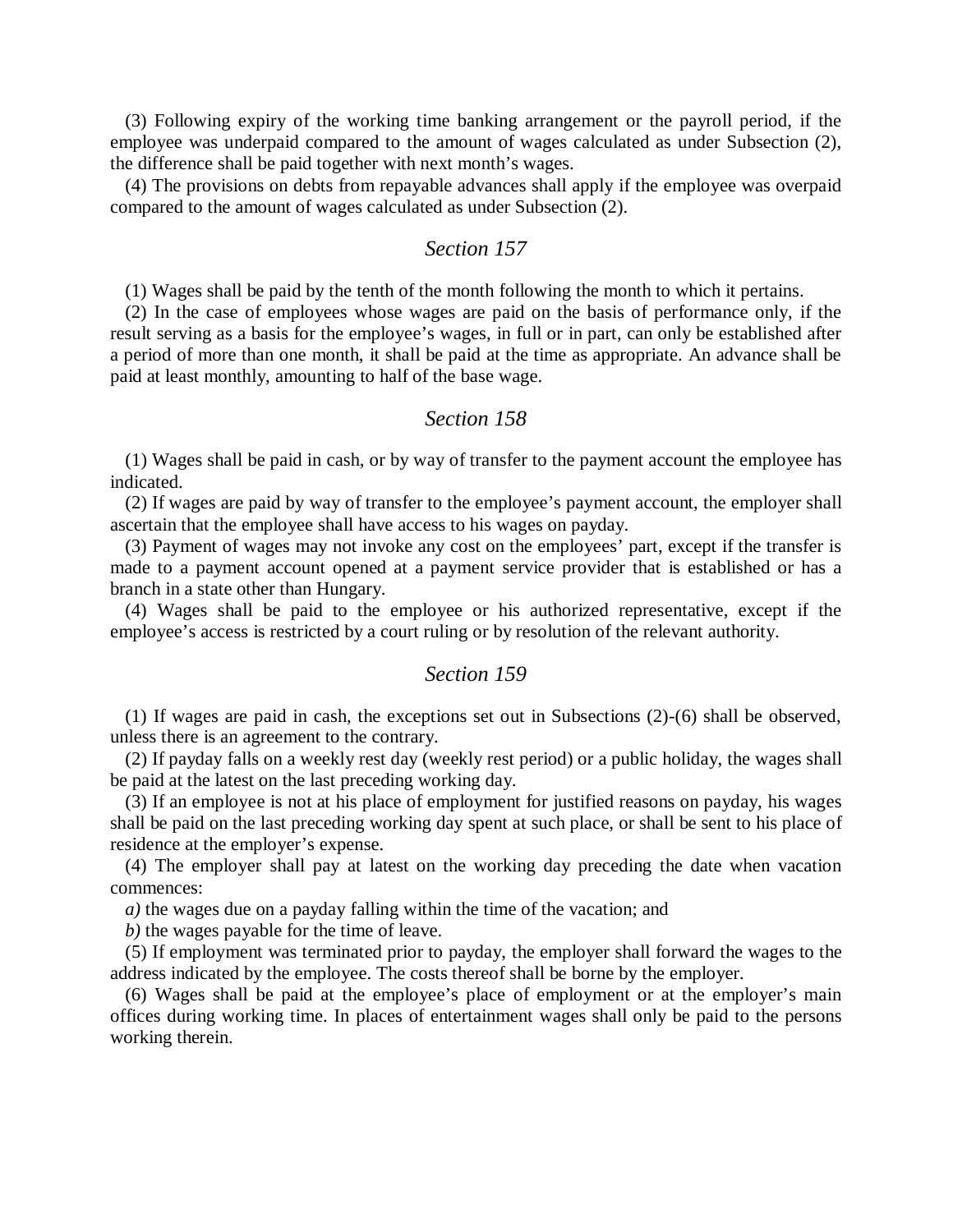# *Section 160[70](#page-57-0)*

The interest provided for in Section 6:47 of the Civil Code shall apply by agreement of the parties.

#### *Section 161*

(1) Deductions from wages shall only be made on the basis of the relevant legislation, or - up to the deduction-free part of the wages - on an enforcement order.

(2) Employers may deduct their claims from wages:

*a)* up to the deduction-free part of the wages based on the employee's consent; or

*b)* if it originates from the provision of an advance.

(3) It is forbidden to implement a wage deduction which benefits the employer, his representative or a mediator in exchange for establishing or sustaining the employee's employment relationship.

#### *Section 162*

No set-off is permitted in relation to deduction-free wages.

## *Section 163*

(1) The employee may not waive his claim to his wages by way of a unilateral act.

 $(2)^{71}$  $(2)^{71}$  $(2)^{71}$  Assignment shall apply in connection with pecuniary claims. The deduction-free part of the wages shall not be assigned.

 $(3)^{72}$  $(3)^{72}$  $(3)^{72}$  Assumption of debt shall apply in connection with pecuniary claims. Employees shall not be allowed to assume the debts of employers.

### *Section 164*

Any wages paid without legal grounds may be reclaimed after sixty days if the employee should have recognized, or has himself caused, the unsubstantiated nature of the payment.

# **71. Derogating agreement**

## *Section 165*

(1) In the agreement of the parties or in the collective agreement no derogation is allowed:  $a^{3}$ <sup>73</sup> from Subsections (1[\)](#page-57-3) and (2) of Section 136;

<span id="page-57-0"></span><sup>&</sup>lt;sup>70</sup> Established by Subsection (16) of Section 175 of Act CCLII of 2013, effective as of 15 March 2014.

<span id="page-57-1"></span> $<sup>71</sup>$  Established by Subsection (17) of Section 175 of Act CCLII of 2013, effective as of 15 March 2014.</sup>

<span id="page-57-2"></span> $72$  Enacted by Subsection (17) of Section 175 of Act CCLII of 2013, effective as of 15 March 2014.

<span id="page-57-3"></span> $^{73}$  Established: by paragraph (26) Section 8 of Act CIII of 2013. In force: as of 1.08. 2013.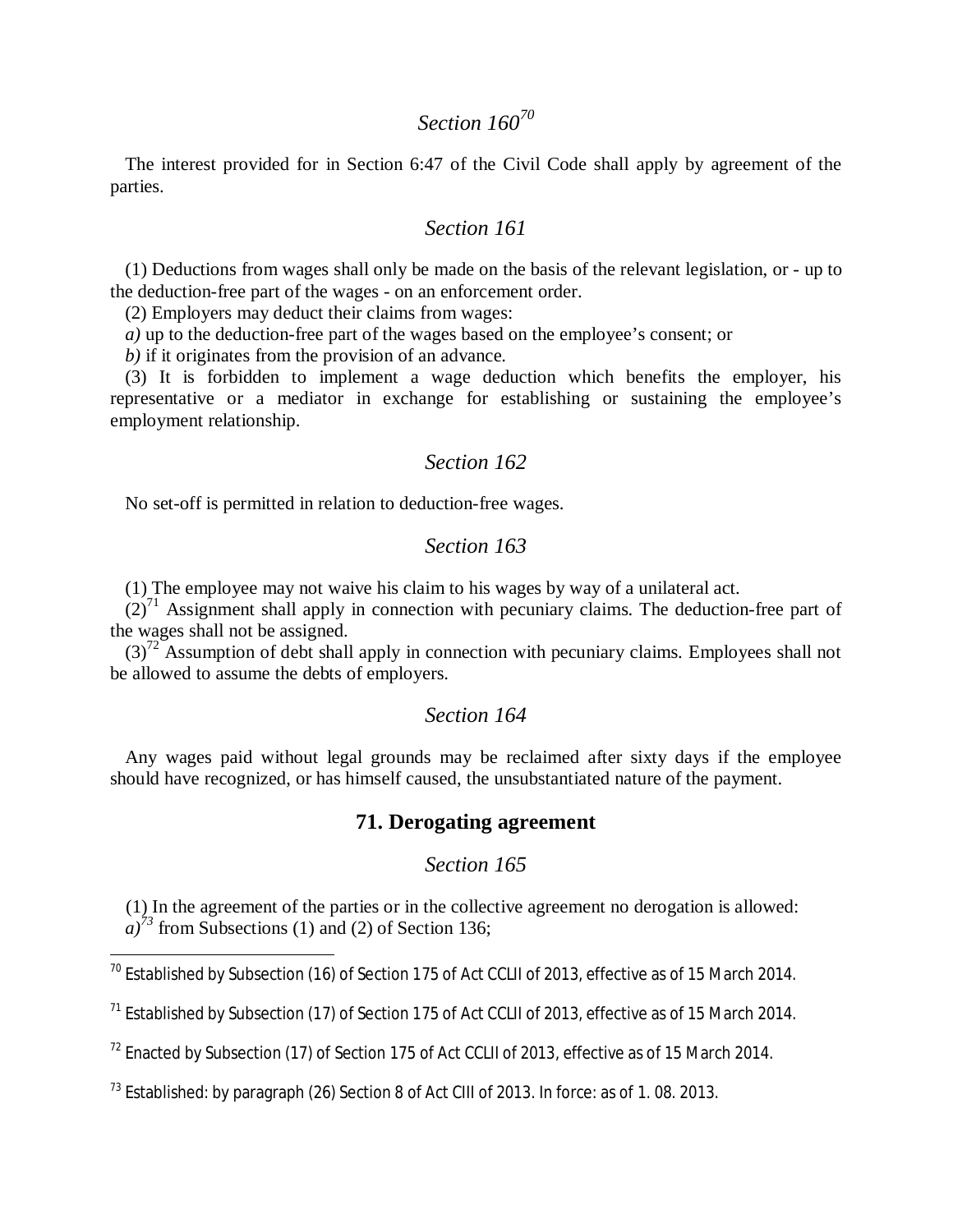*b)* from Subsection (3) of Section 137;

*c)* from Subsections (1)-(5) of Section 138;

- *d)* from Subsection (1) of Section 139;
- *e)* from Section 154;

*f)* from Subsections (5)-(6) of Section 159;

*g)* from Sections 161-163.

 $(2)^{74}$  $(2)^{74}$  $(2)^{74}$  In the collective agreement derogations:

*a)* from Subsection (3) of Section 136;

*b)* from Subsection (6) of Section 138;

*c)* from Section 160;

*d)* from Section 164;

are allowed only to the benefit of employees.

## Chapter XIII

## Employer's Liability for Damages

#### **72. Liability for damages caused**

## *Section 166*

(1) The employer shall be liable to provide compensation for damages to the employee caused in connection with the employment relationship.

(2) The employer shall be relieved of liability if able to prove:

*a*) that the damage occurred in consequence of unforeseen circumstances beyond his control, and there had been no reasonable cause to take action for preventing or mitigating the damage; or

*b)* that the damage was caused solely by the unavoidable conduct of the aggrieved party.

(3) Where the employee is employed by another employer under Section 53, the liability of the employers shall be joint and several.

## *Section 167*

(1) The employer shall compensate the employee for all his losses in full. No compensation is required if the employer is able to prove that the occurrence of such loss could not have been anticipated.

(2) The portion of the damage resulting from the employee's wrongful conduct or that was incurred due to the employee's failure to perform his obligations in relation to the mitigation of damage shall not be compensated.

(3) The court, under special and equitable circumstances, may grant partial exemption from providing compensation to the employer held liable for damages, upon weighing the financial standing of the parties, the gravity of the infringement and the consequences of providing compensation.

<span id="page-58-0"></span><sup>74</sup> Established: by paragraph (27) Section 8 of Act CIII of 2013. In force: as of 1. 08. 2013.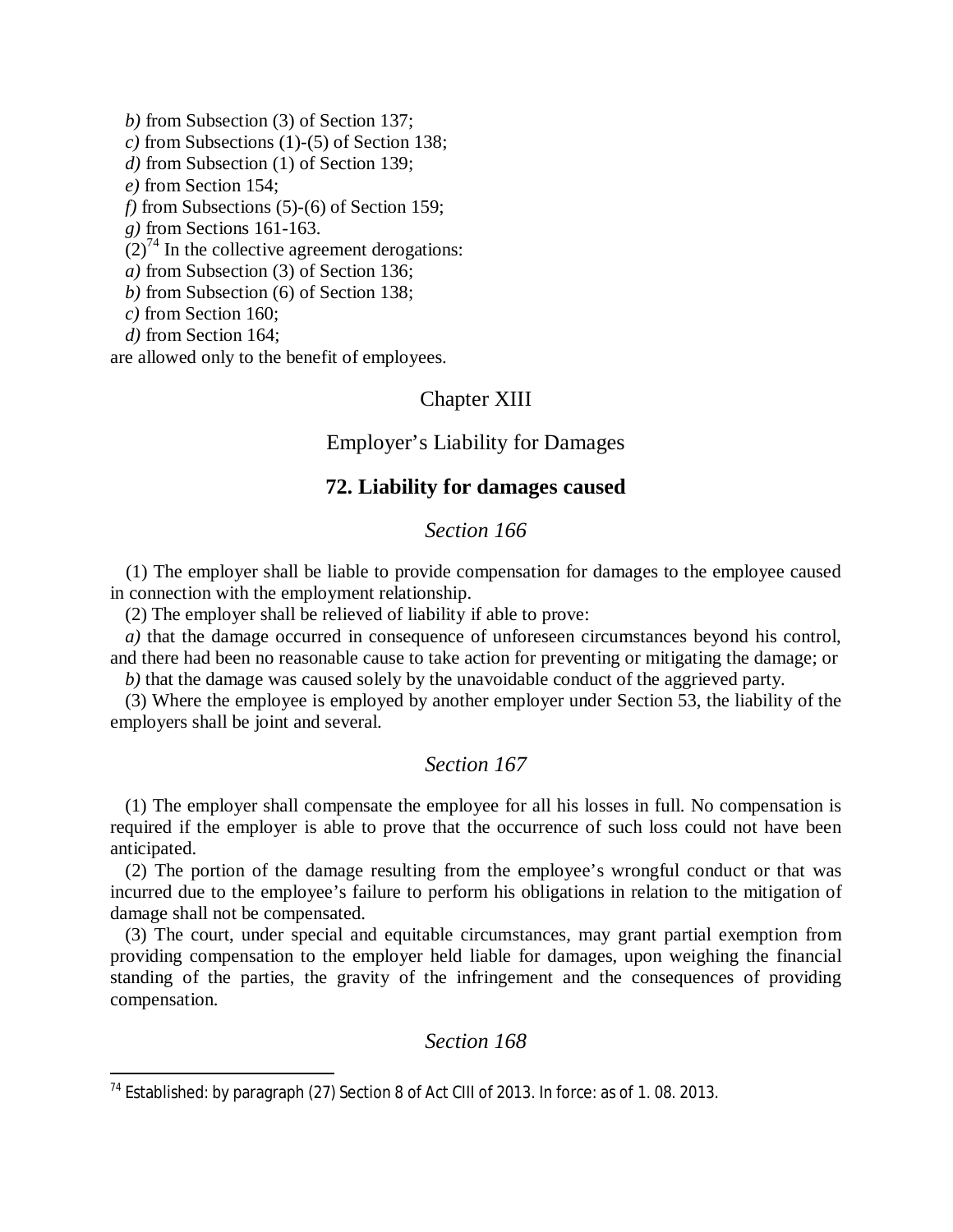(1) Employers shall be subject to liability in accordance with Sections 166-167 for damages caused to objects and things of the employees brought along to the place of employment.

(2) Employers may require things brought to the workplace to be deposited in a safe place or to have them reported. Articles which are not essential for the commute to and from work, or for the work itself may be carried into the workplace upon the employer's consent. In the event of breaching these rules the employer shall be held liable for damages only if caused willfully.

#### **73. Extent and mode of compensation for damage**

# *Section 169*

(1) For the purposes of determining loss of income from employment, the lost wages and the cash value of the regular benefits for which the employee is entitled on the basis of the employment relationship in addition to his wages shall be taken into consideration, provided that such were regularly received prior to the occurrence of the damages.

(2) Other regular earnings and legitimate income lost due to the grievance shall be compensated for as income lost from gainful activities other than employment.

(3) Damages prevented by the employee by extraordinary work performance in spite of his severe handicap originating from the grievance shall also be compensated.

(4) The value of benefits that, by nature, are only provided in connection with work, and for any expense reimbursements shall not be compensated.

#### *Section 170*

(1) The value of in kind benefits and the amount of damage to property shall be determined by the retail prices in effect at the time the compensation is established.

(2) Depreciation shall also be included in the valuation of damage to property. If the damage to property can be repaired without any loss of value, only the repair cost shall be assessed for the amount of damages.

#### *Section 171*

(1) Employers shall also be liable for reimbursing the relatives of employees for any damages incurred in connection with the incidence of damage.

(2) In the event of the employee's death in connection with the incidence of damage, the dependent relative of such employee may demand compensation in substitution for the lost support, in addition to what is contained in Subsection (1), in the amount required to ensure his/her previous living standards, also taking into account of his/her factual or presumably achievable wages or income.

# *Section 172[75](#page-59-0)*

(1) The following shall be deducted from the amount of compensation:

*a)* benefits provided under the social security system or by a voluntary mutual insurance fund;

<span id="page-59-0"></span> $75$  Established by Subsection (18) of Section 175 of Act CCLII of 2013, effective as of 15 March 2014.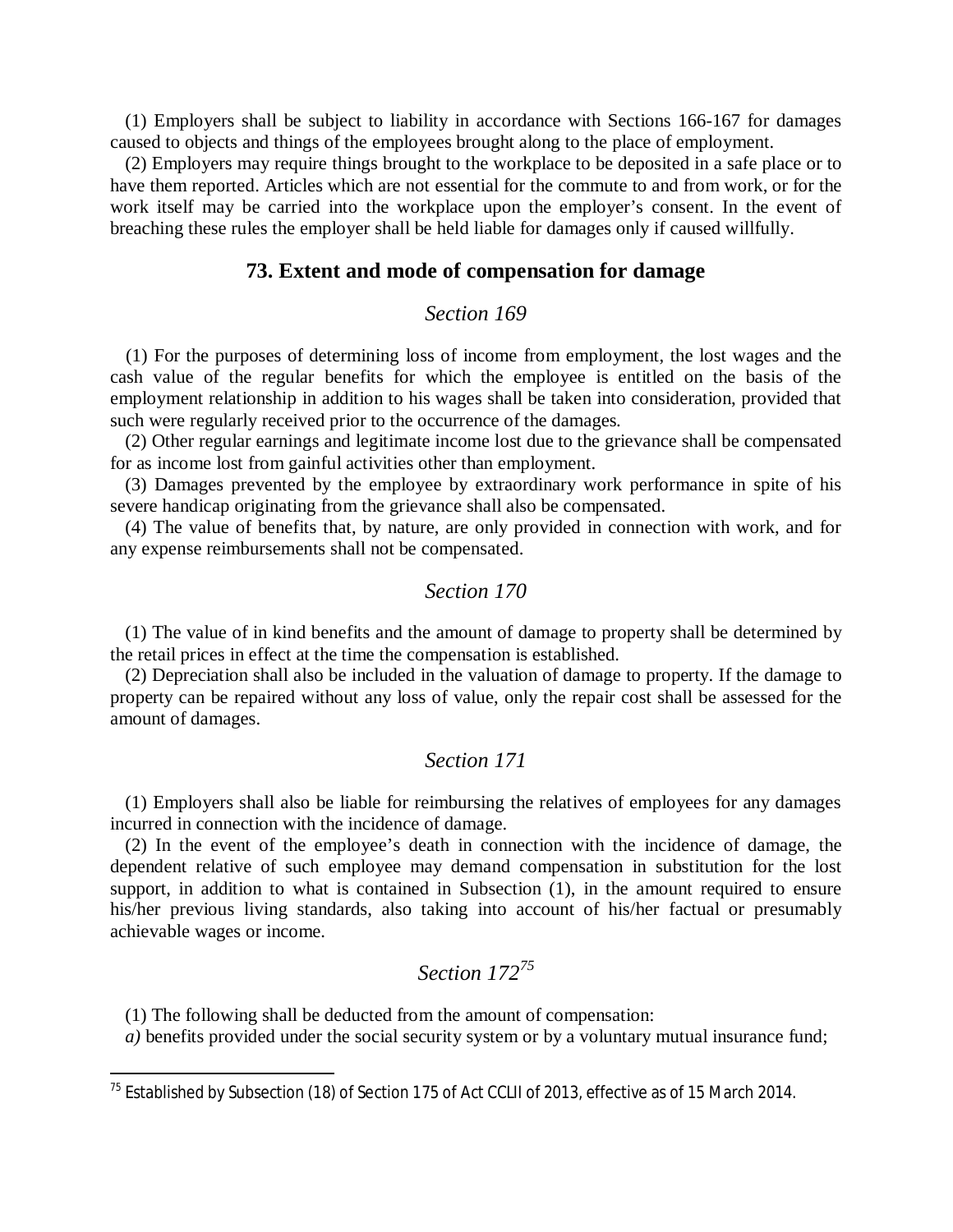*b)* the income in fact earned by the beneficiary, or which could have been earned in the given situation within reason;

*c)* the profit earned by the beneficiary through the utilization of the damaged property;

*d)* the benefit gained by the beneficiary as a result of expenses saved in consequence of the occurrence of the damage.

(2) In calculating the income on which the compensation is based, the contribution applicable on the basis of social security regulations shall be deducted from the income.

#### *Section 173*

(1) Compensation may be provided in the form of regular payments as well. Regular payments shall, on general principle, be awarded if the compensation is intended to be used for the support of the employee or his relative eligible thereto, or as a supplement to such support.

(2) If the amount of damage, in part or in full, cannot be precisely calculated, the employer shall be liable to pay a general compensation in the amount as is appropriate to provide full indemnification to the aggrieved party. General compensation may also be awarded in the form of regular payments.

#### *Section 174*

(1) In the event of any material changes in the circumstances subsequent to the award of damages, both the aggrieved party and the employer, and the insurance company - if indemnification is provided on the basis of liability insurance -, may request the amount of damages to be revised.

(2) The amount of damages awarded to a young worker shall be reviewed upon his reaching eighteen years of age or after one year following his graduation from vocational training, and the damages for the subsequent period shall be established in accordance with any changes in the young person's capacity to work or in his education.

(3) For the purposes of establishing the rate of change in wages applied as the basis for the revision of damages, the rate of change in annual wages actually implemented at the employer's strategic business unit where the aggrieved party was employed at the time of the incidence of damage for the employees working in identical positions shall apply. If there are no employees in identical positions, the average annual change in wages at said strategic business unit shall apply as the basis for such modification.

(4) In the event that the strategic business unit referred to in Subsection (3) is wound up, for the purposes of revision of damages, the rate of change in wages for the employees working in identical positions as the aggrieved party shall apply, or in the absence of such employees, the rate of average annual change in wages actually implemented at the employer shall apply.

## *Section 175*

(1) With respect to the term of limitation, damage claims for the difference between:

*a)* the loss of income and sick pay;

*b)* the loss of income and the earnings diminished on account of the grievance;

*c)* the loss of income and invalidity benefits, accident-related disability benefits, invalidity allowance or rehabilitation allowance;

shall be recognized independently.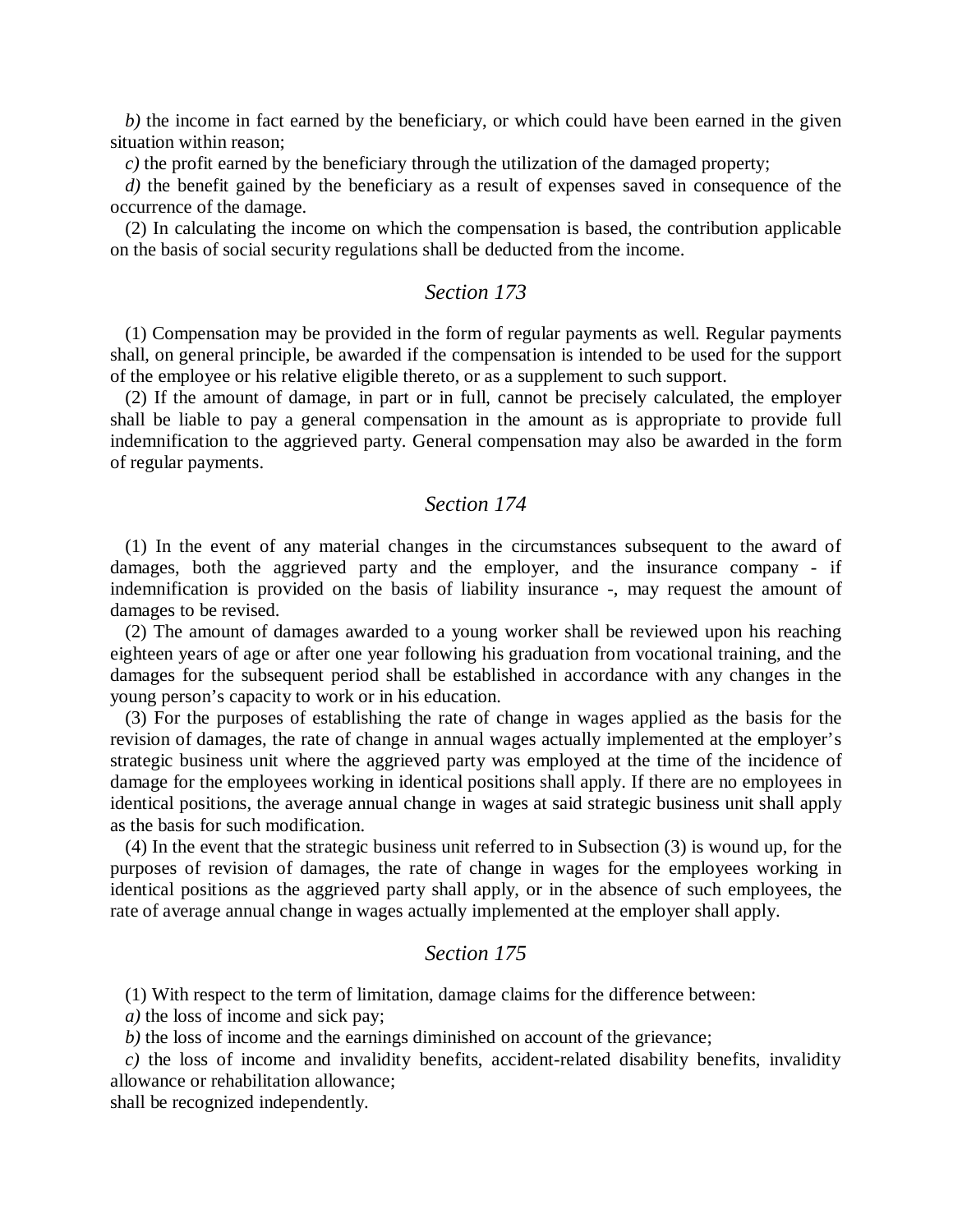(2) If, in connection with a grievance, several additional compensation claims arise each being due at different times, the term of limitation for such claims shall be applied independently, commencing as of the due date of each claim.

(3) Subject to the distinction referred to in Subsection (1), the term of limitation shall commence:

*a)* on the day of the first payment of sick pay;

*b)* from the point in time when the diminished capacity to work on account of the grievance, or health impairment first leads to damages manifested in the loss of income;

*c)* at the time of payment of invalidity benefits, accident-related disability benefits, invalidity allowance or rehabilitation allowance.

#### *Section 176*

(1) If necessary, the employer and the insurance company may request the employee or his close relatives to provide proof regarding their income from employment or on their financial situation each year.

(2) The employer shall notify the aggrieved party within fifteen days following the implementation of any change in wages based upon which the amount of compensation may be modified.

## **74. Application of civil law**

# *Section 177<sup>76</sup>*

Compensation for damages shall, furthermore, be [go](#page-61-0)verned by the provisions of Sections 6:518-6:534 of the Civil Code.

## **75. Derogating agreement**

#### *Section 178*

Derogations from the provisions of this Chapter in the collective agreement are allowed only to the benefit of employees.

#### Chapter XIV

Employees' Liability for Damages

# **76. General provisions on liability<sup>77</sup>**

<span id="page-61-0"></span><sup>&</sup>lt;sup>76</sup> Established by Subsection (19) of Section 175 of Act CCLII of 2013, effective as of 15 March 2014.

 $^{77}$  Established by Subsection (20) of Section 175 of Act CCLII of 2013, effective as of 15 March 2014.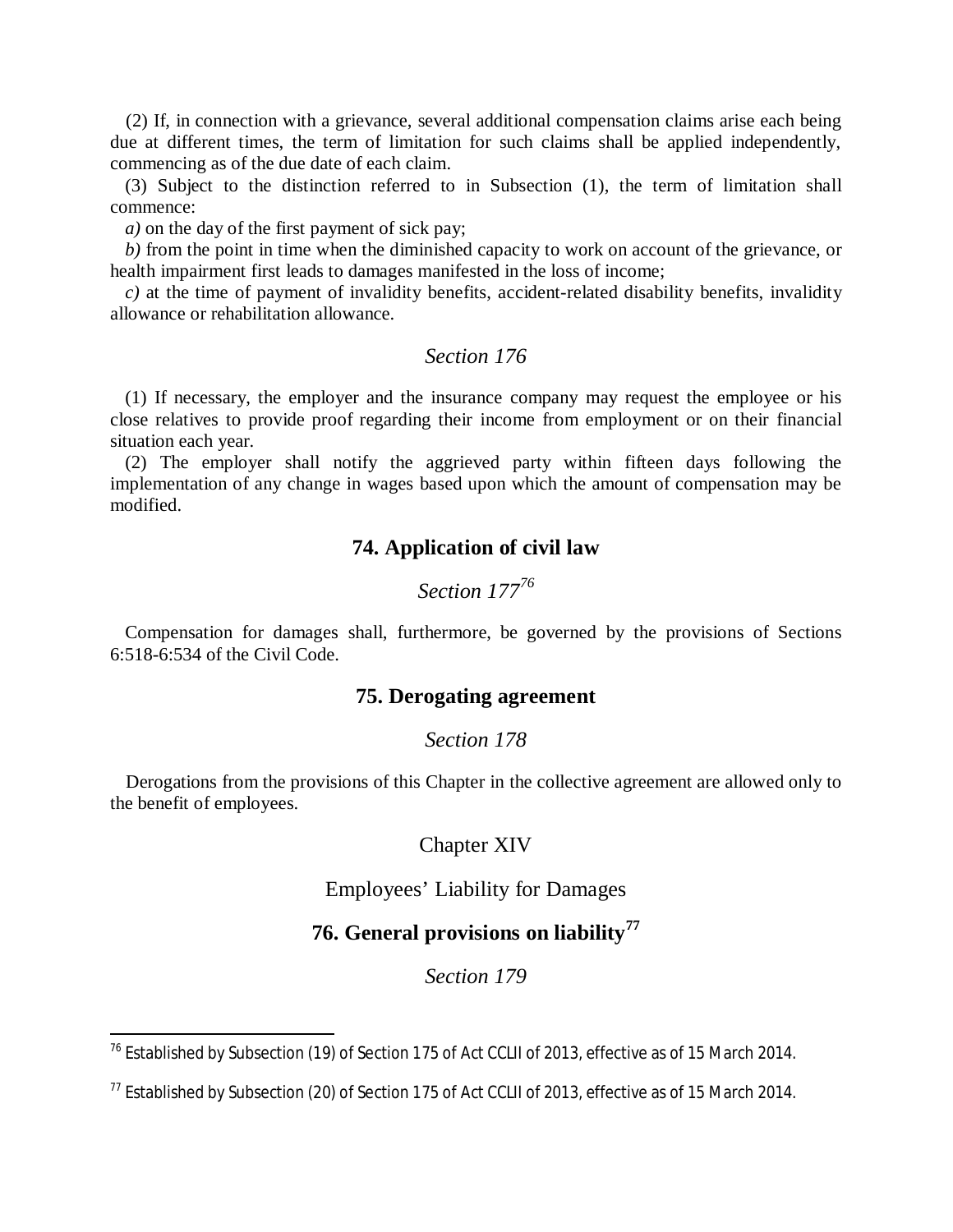(1) Employees shall be subject to liability for damages caused by any breach of their obligations from the employment relationship stemming from their failure to act as it might normally be expected in the given circumstances.

(2) The burden of proof to verify the facts referred to in Subsection (1), the occurrence of loss, as well as the causal link lies with the employer.

(3) The amount of compensation may not exceed four months' absentee pay payable to the employee. Compensation for damage caused intentionally or through grave negligence shall cover the full extent of losses.

(4) No liability shall apply with respect to any damage that is considered unforeseeable or that resulted from the employer's wrongful conduct, or that was incurred due to the employer's failure to perform his obligations to mitigate the damage.

(5) Compensation for damages shall be provided as under Section 177.

## **77. Liability for safeguarding**

## *Section 180*

(1) The employee shall be subject to liability concerning the loss of objects received for the purpose of safeguarding with the obligation to return or account for said objects, which are continuously safeguarded and exclusively used or handled by such employee.

(2) The employee shall be relieved of liability if able to prove that the given failure has occurred for a reason beyond his control.

(3) The employee shall be liable to provide compensation for the loss described in Subsection (1), only if signing a list or acknowledgement receipt upon receiving the property. Where a property is given to several employees for the purpose of safeguarding, the list or acknowledgement receipt aforementioned shall be signed by all employees involved. An employee may give authorization to another employee to accept the property in his name and on his behalf.

(4) Cashiers, handlers of money and valuables shall be liable for the money, securities and other valuables they handle, regardless of having the list or acknowledgement receipt specified in Subsection (3).

(5) The burden of proof to verify the conditions specified in Subsections (1) and (3) and the damage lies with the employer.

(6) If a property under safeguarding is physically damaged, the employee shall be relieved of liability if he is able to prove that he has acted in a manner that can generally be expected in the given situation.

#### **78. Joint liability of employees**

#### *Section 181*

(1) Liability for damages shall be borne by the employees involved consistent with the degree of their culpability, or - if this cannot be determined - in proportion to their respective involvement.

(2) Employees shall be jointly liable for damages if the degree of culpability or involvement cannot be verified.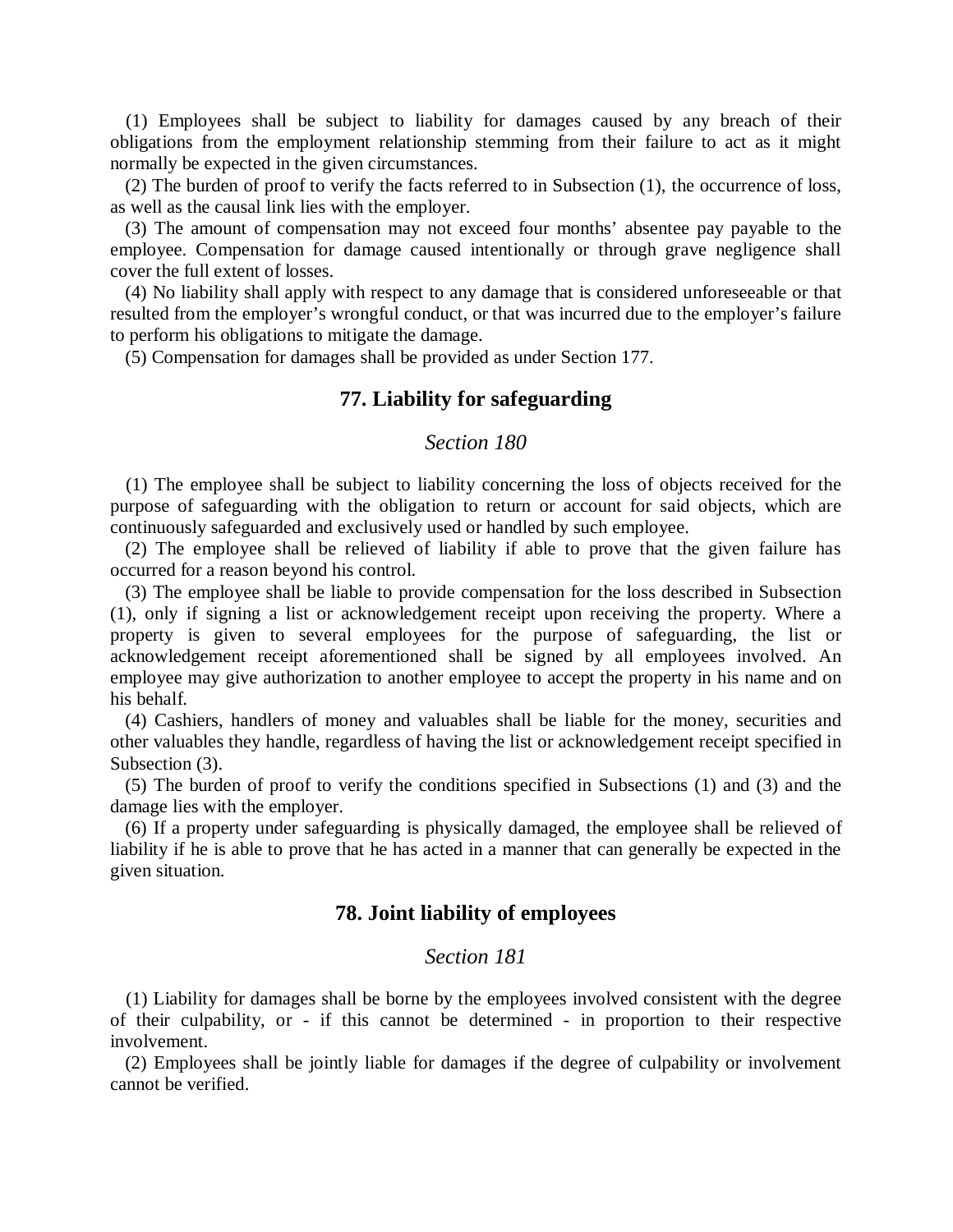(3) As regards any loss in property given to several employees for safeguarding, liability shall be borne by such employees in proportion to their wages.

(4) Liability for damages caused willfully by several persons shall be joint and several.

## **79. Inventory liability**

## *Section 182*

(1) Employees shall be liable for inventory shortages irrespective of any wrongdoing.

(2) The following shall be construed preconditions for inventory liability:

*a)* conclusion of an inventory liability agreement for the inventory period;

*b)* proper delivery and receipt of inventory stocks;

*c)* inventory shortage determined by a procedure to include all stocks on inventory and conducted according to inventory regulations; and

*d)* working at the given workplace covering at least half of the inventory period.

(3) If an employee who is not subject to liability for inventory shortages also has access to the inventory stocks, liability shall - furthermore - be contingent upon the prior written consent of the employee responsible for inventory shortages for employment in the given job or workplace.

#### *Section 183*

(1) Any shortage in materials, goods (inventory) or commodity properly deposited and received, for the purpose of sale, supply or management, caused by unknown reasons and in excess of natural quantitative degradation and permissible losses (hereinafter referred to collectively as "marketing loss") shall be construed as inventory shortage.

(2) Inventory period means the time span between two consecutive inventory controls.

#### *Section 184*

(1) The inventory liability agreement shall be made in writing.

(2) The agreement must define the specific inventory stocks for which the employee is responsible.

(3) A collective agreement for inventory liability may be concluded if an inventory is administered by more than one employee. Such agreement shall define the positions where an inventory count is to be taken when filled by a new employee.

(4) The inventory liability agreement shall be terminated when the employee no longer handles the stocks due to changes in his position.

(5) The employee shall have the right to cancel in writing - without explanation - the inventory liability agreement effective as of the last day of the inventory period. In the case of a collective agreement for inventory liability, the agreement shall be considered cancelled only in respect of the employee who made the legal statement.

#### *Section 185*

(1) The employer shall establish:

*a)* the scope of materials and/or goods for which marketing loss can be claimed in view of the characteristics, size of the material or of the conditions of warehousing or storage;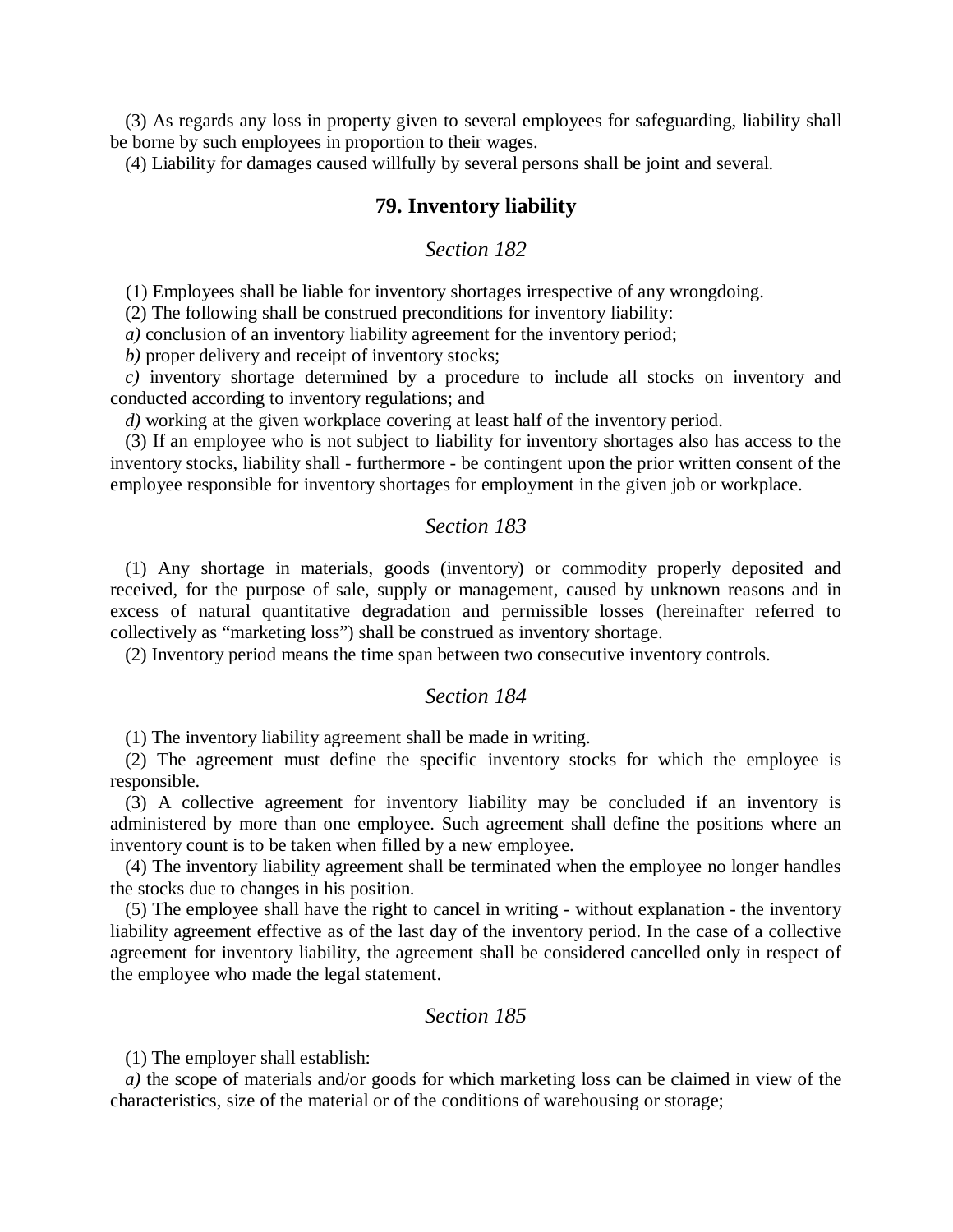*b)* the permissible amount of marketing loss;

*c)* the method and rules of delivering and receiving inventory stocks;

*d)* the procedure for determining inventory shortage or inventory liability;

*e)* the employer's liabilities for the safe storage of inventory stocks.

(2) The employee shall be informed in writing regarding the conditions prescribed according to Subsection (1) hereof prior to the conclusion of an inventory liability agreement or before the inventory period.

(3) When taking inventory, the presence of the employee, or his representative if the employee is not available, or the employees specified in the procedural rules in respect of collective liability, shall be provided for. If the employee fails to attend or delegate a representative, the employer shall appoint an unbiased representative with expertise in the field in question.

(4) The employee affected shall be notified regarding the inventory count and its outcome. The employee may make his opinion known during the procedure, and - unless the employee failed to attend in spite of being duly notified - shall be heard.

#### *Section 186*

(1) Unless otherwise provided for in the agreement for inventory liability, the employee who permanently handles the inventory stocks by himself shall be liable for the full amount of shortages.

(2) The employee subject to liability for inventory shortages may only be accountable for up to six months' absentee pay if an employee who is not subject to liability for inventory shortages also has access to the inventory stocks.

(3) In respect of a collective agreement for inventory liability, the amount of compensation for damages may not exceed the aggregate amount of six months' absentee pay of the employees included in the agreement. A collective agreement for inventory liability may specify the sharing of responsibility among the employees concerned; joint and several liability, however, may not be stipulated. If the sharing of responsibility is not specified in the collective agreement for inventory liability, the employees shall bear liability according to the percentage of their respective absentee pay.

## *Section 187*

When establishing responsibility or the amount of damages all circumstances of the case shall be taken into consideration, such as in particular, the ones having an effect on the employee's liability, or which may have influenced the safe and proper administration of inventories, such as the fulfillment of employer's obligations concerning security and the duration of the absence of the employee, if any.

## *Section 188*

Employers may submit their claims for compensation for inventory shortages during the sixtyday limitation period following the conclusion of inventory control. In the event of criminal procedure, the time limit shall be thirty days and it shall commence on the day following the date when the final decision of the investigating authority or the final ruling of the court is delivered.

#### **80. Employee guarantees**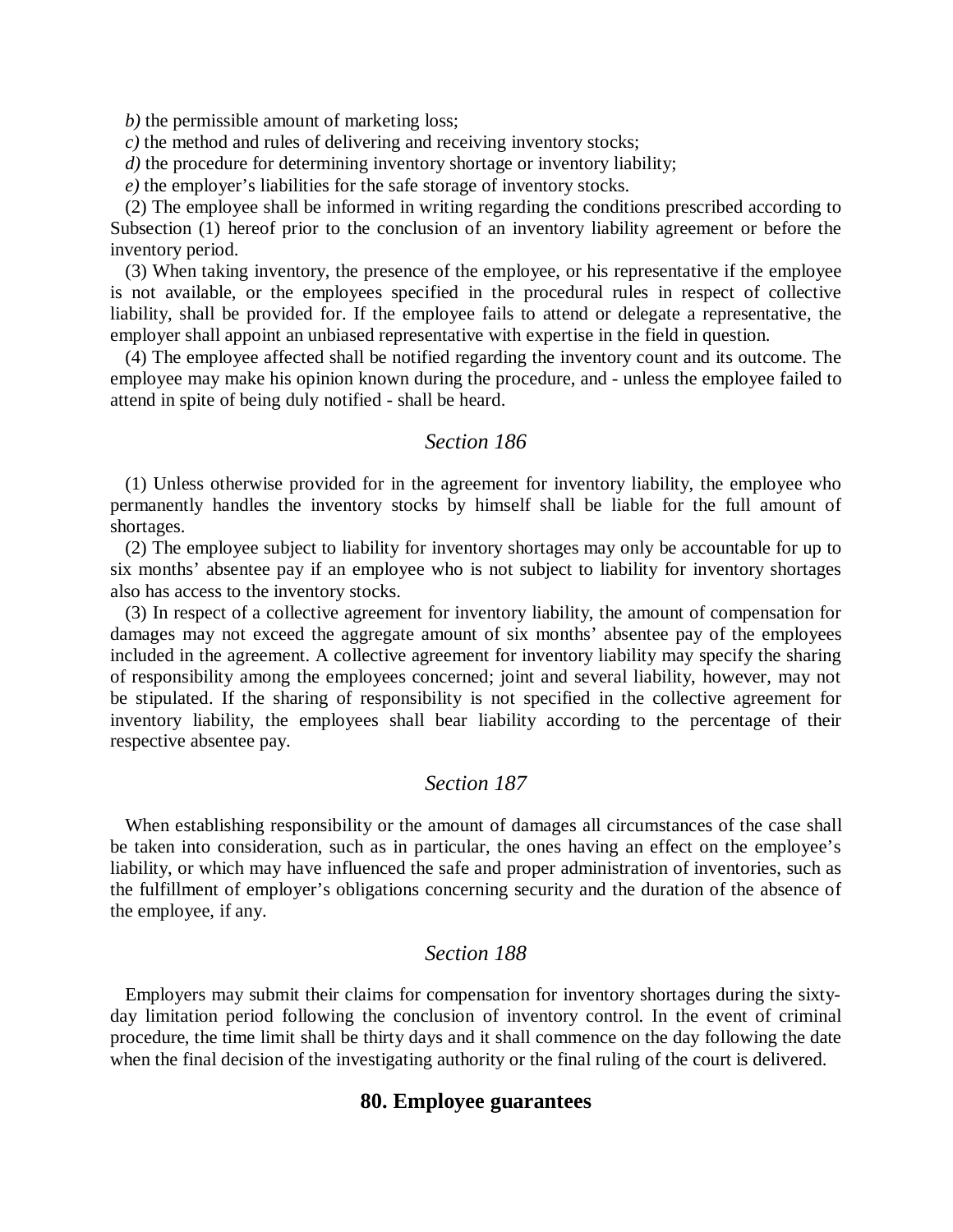## *Section 189*

(1) If so agreed by the parties in writing, employees may be required to provide guarantees to the employer if:

*a)* their job involves the handling of cash or other valuables received from, or provided to, third parties; or

*b)* their job involves the exercise of supervision of the transactions referred to in Paragraph *a)*.

(2) The amount of guarantee may not exceed the employee's base wage for one month. Any increase in the base wage shall not constitute an entitlement for the employer to demand a higher guarantee.

(3) The employer shall deposit the amount of the guarantee into a discretionary account opened at a credit institution or financial enterprise of its choice on the working day following the date of receipt at the latest.

(4) The employer shall repay the amount of the guarantee, plus interest calculated by the central bank base rate, to the employee without delay if:

*a)* the condition referred to in Subsection (1) no longer applies due to any change in the employee's job; or

*b*) the employee's employment relationship is terminated.

(5) The guarantee may be used only for satisfying compensation claims in accordance with the provisions on deductions from wages.

## **81. Mitigated compensation**

#### *Section 190*

The court, under special and equitable circumstances, may grant partial exemption from liability to the employee held liable for damages, upon weighing the financial standing of the parties, the gravity of the infringement and the consequences of providing compensation.

## **82. Derogating agreement**

## *Section 191*

(1) Derogations from the provisions of this Chapter in the collective agreement are allowed only to the benefit of employees, excluding the extent of liability for inventory shortages.

(2) Where so provided in the collective agreement, the extent of liability for damages in cases of negligence may not exceed the employee's absentee pay due for eight months.

## Chapter XV

Special Provisions Relating to Employment Relationships According to Type

#### **83. Fixed-term employment relationships**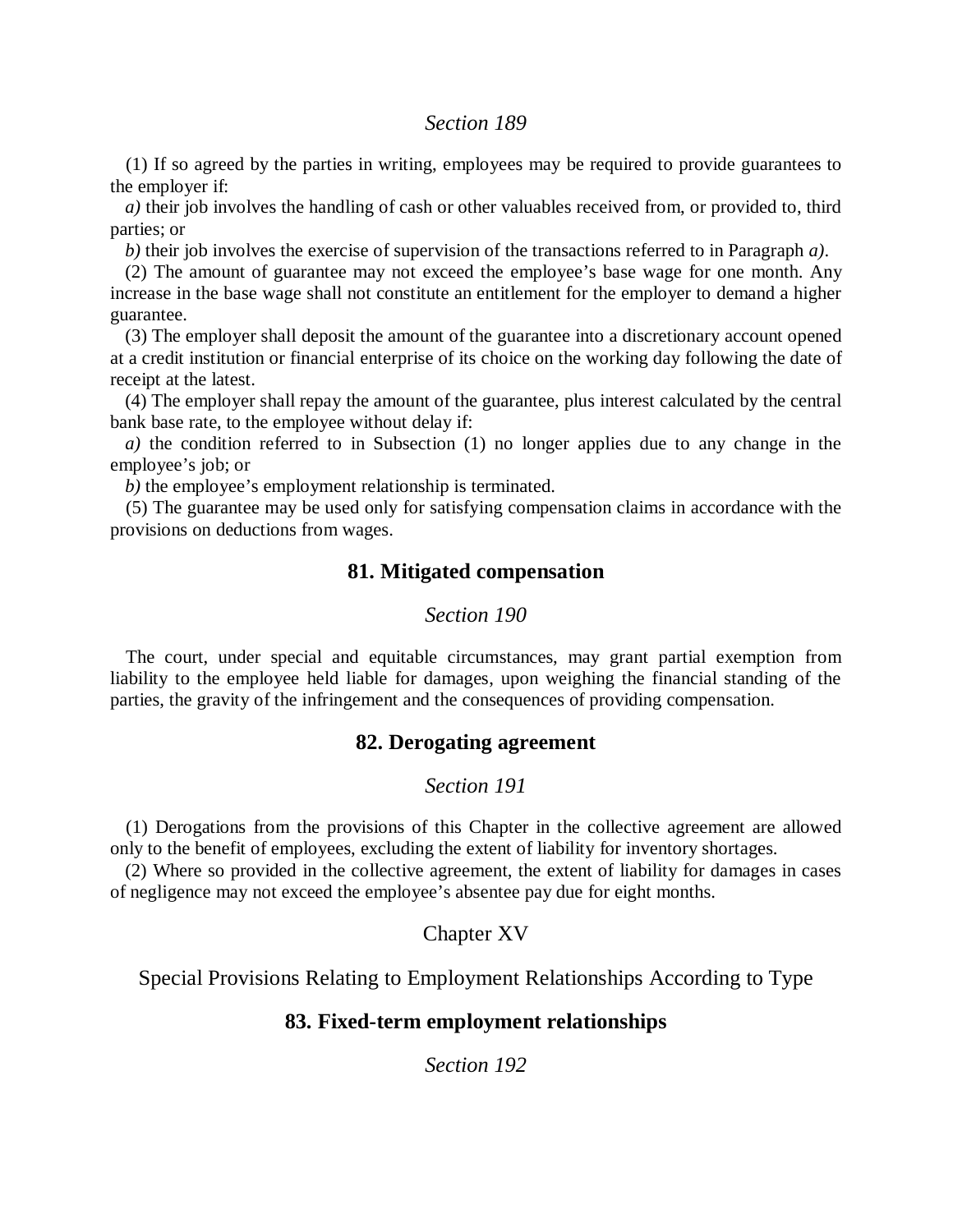(1) The period of fixed-term employment shall be determined according to the calendar or by other appropriate means. The date of termination of the employment relationship may not depend solely on the party's will, if the duration of the employment relationship is not determined by the calendar. In the latter case the employer is required to inform the employee of the expected duration of employment.

(2) The duration of a fixed-term employment relationship may not exceed five years, including the duration of an extended relationship and that of another fixed-term employment relationship concluded within six months of the termination of the previous fixed-term employment relationship.

(3) Where an employment relationship is subject to official authorization, it may only be concluded for the duration specified in the authorization. If the authorization is extended, the duration of the new fixed-term employment relationship may exceed five years together with the duration of the previous employment relationship.

(4) A fixed-term employment relationship may be extended, or another fixed-term employment relationship may be concluded within six months from the time of termination of the previous one upon the employer's legitimate interests. The agreement may not infringe upon the employee's legitimate interest.

## **84. Call for work**

## *Section 193*

(1) Part-time employees employed under employment contract in jobs for up to six hours a day shall work at times deemed necessary to best accommodate the function of their jobs. In this case the duration of working time banking may not exceed four months.

(2) The employer shall inform the employee of the time of working at least three days in advance.

#### **85. Job sharing**

#### *Section 194*

(1) The employer may conclude an employment contract with several employees for carrying out the functions of a job jointly. Where any one of the employees to the contract is unavailable, another employee to the contract shall fill in and perform the functions of the job as ordered.

(2) The scheduling of work shall be governed by the provisions on flexible working arrangements.

(3) Wages shall be distributed among the employees equally, unless there is an agreement to provide otherwise.

(4) The employment relationship shall cease to exist when the number of employees is reduced to one. In this case, the employer shall be liable to pay the employee affected absentee pay covering a period that would otherwise be due in the event of dismissal by the employer; furthermore, the rules on severance pay shall also apply.

#### **86. Employee sharing**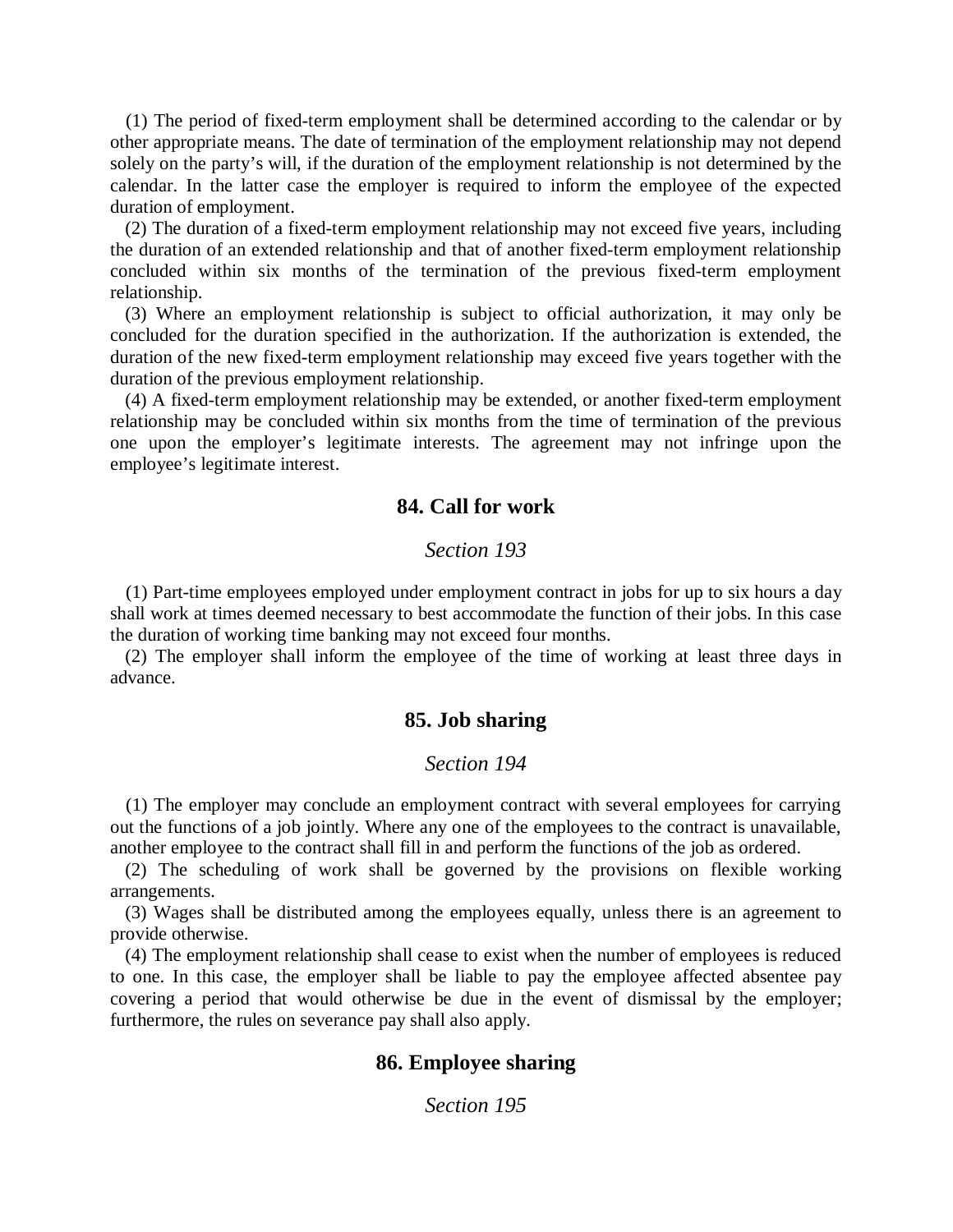(1) Several employers may conclude an employment contract with one employee for carrying out the functions of a job.

(2) The employment contract shall clearly indicate the employer designated to pay the employee's wages.

(3) The liability of employers in respect of the employee's labor-related claims shall be joint and several.

(4) Unless otherwise agreed, the employment relationship may be terminated by either of the employers or by the employee.

(5) The employment relationship shall cease to exist under Paragraph *b)* of Subsection (1) of Section 63 when the number of employers is reduced to one.

#### **87. Teleworking**

#### *Section 196*

(1) 'Teleworking' shall mean activities performed on a regular basis at a place other than the employer's facilities, using computers or other means of information technology (hereinafter referred to collectively as "computing equipment"), where the end product is delivered by way of electronic means.

(2) In the employment contract the parties shall agree on the employee's employment by means of teleworking.

(3) In addition to what is contained in Section 46, the employer shall inform the employee:

*a)* concerning inspections conducted by the employer;

*b)* concerning any restrictions as to the use of computing equipment or electronic devices; and

*c)* concerning the department to which the employee's work is in fact connected.

(4) The employer shall provide all information to persons employed in teleworking as is provided to other employees.

(5) The employer shall provide access to the employee for entering its premises and to communicate with other employees.

## *Section 197*

(1) Unless otherwise agreed, the employer's right of instruction is limited solely to the definition of duties to be discharged by the employee.

(2) The employer may restrict the use of computing equipment or electronic devices it supplies solely to the work the employee performs on its behalf.

(3) An inspection concerning the completion of the work assignment shall not constitute any right for the employer to inspect any information stored on the computing equipment of the employee used for discharging his duties, which are unrelated to the employment relationship. As regards the employer's right of access, the data necessary for control of the prohibition or restriction prescribed in Subsection (2) shall be considered to be related to obligations originating from the employment relationship.

(4) Unless there is an agreement to the contrary, the employer shall determine the type of inspection and the shortest period of time between the notification and commencement of the inspection if conducted in a property designated as the place of work. The inspection may not bring unreasonable hardship on the employee or on any other person who is also using the property designated as the place of work.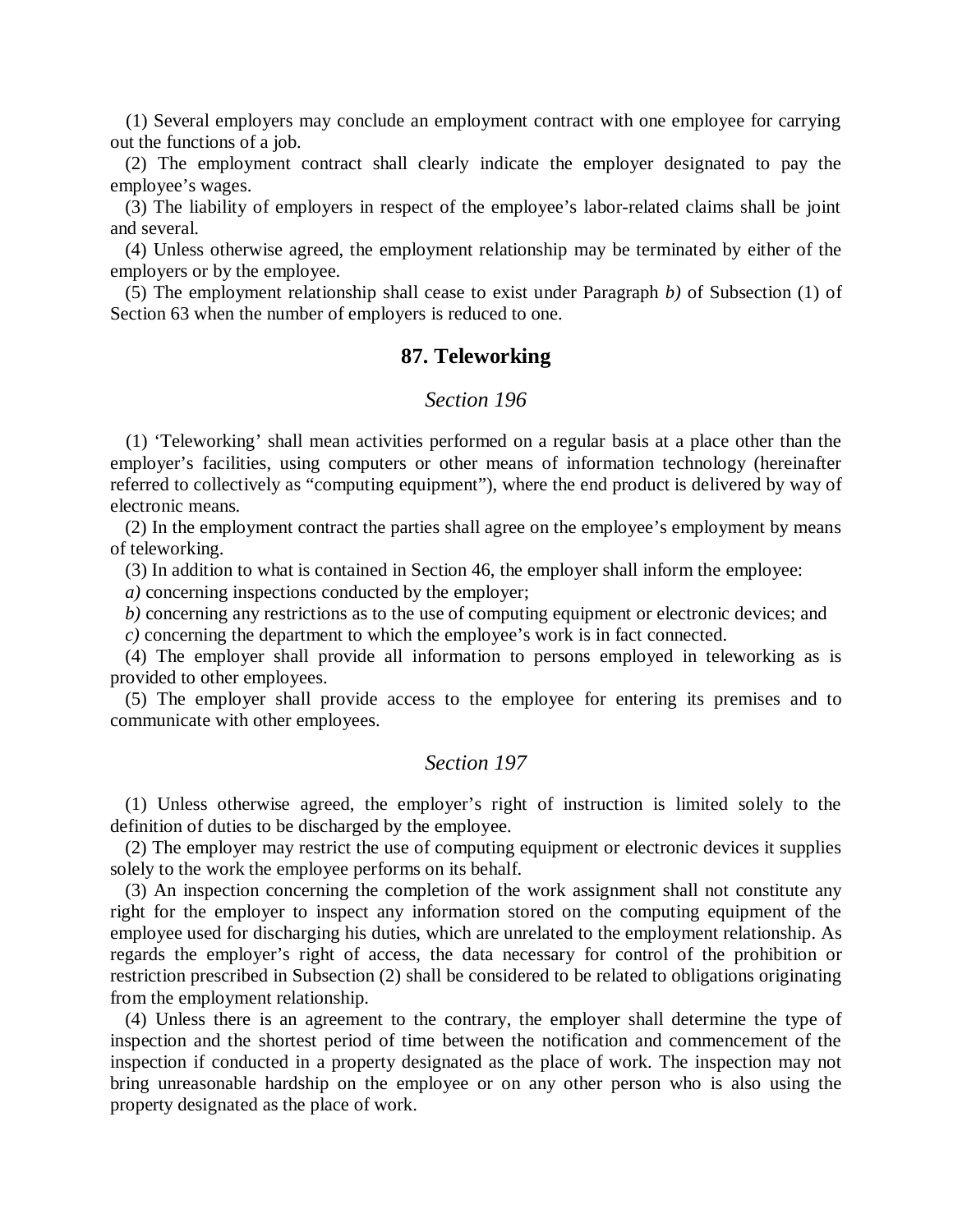(5) In the absence of an agreement to the contrary, the employee's working arrangements shall be flexible.

### **88. Outworkers**

#### *Section 198*

(1) Outworkers may be employed in jobs that can be performed independently, and that is remunerated exclusively on the basis of the work done [Subsection (3) of Section 137].

(2) The employment contract shall define the work performed by the employee, the place where work is carried out and the method and extent of covering expenses.

(3) The employee's home or another place designated by the parties shall be construed as the place of work.

#### *Section 199*

(1) Unless otherwise agreed, the employer's right of instruction is limited to the specifying of the technique and work processes to be used by the employee.

(2) In the absence of an agreement to the contrary, the employee shall carry out the work using his own means.

(3) In the absence of an agreement to the contrary, the employer shall determine the type of inspection and the shortest period of time between the notification and commencement of the inspection if conducted in a property designated as the place of work. The inspection may not bring unreasonable hardship on the employee or on any other person who is also using the property designated as the place of work.

(4) In the absence of an agreement to the contrary, the employee's working arrangements shall be flexible.

### *Section 200*

(1) The employee shall be reimbursed for the expenses actually incurred in connection with the work, or - if the expenses actually incurred cannot be determined - a fixed flat-rate sum shall be paid to the employee.

(2) Payment of remuneration and expenses shall be withheld if the work done is deemed insufficient due to reasons attributable to the employee. Payment of remuneration and expenses shall be reduced if the employer is able to use the product in part or in whole.

### **89. Simplified employment and occasional work relationships**

## *Section 201*

(1) Employers and employees covered by this Act may enter into simplified employment or occasional work relationships. Any employment contract for simplified employment or occasional work shall be considered null and void if the parties are engaged under an employment relationship at the time it was concluded.

(2) An existing employment contract may not be modified by the parties to conclude a simplified employment or occasional work relationship.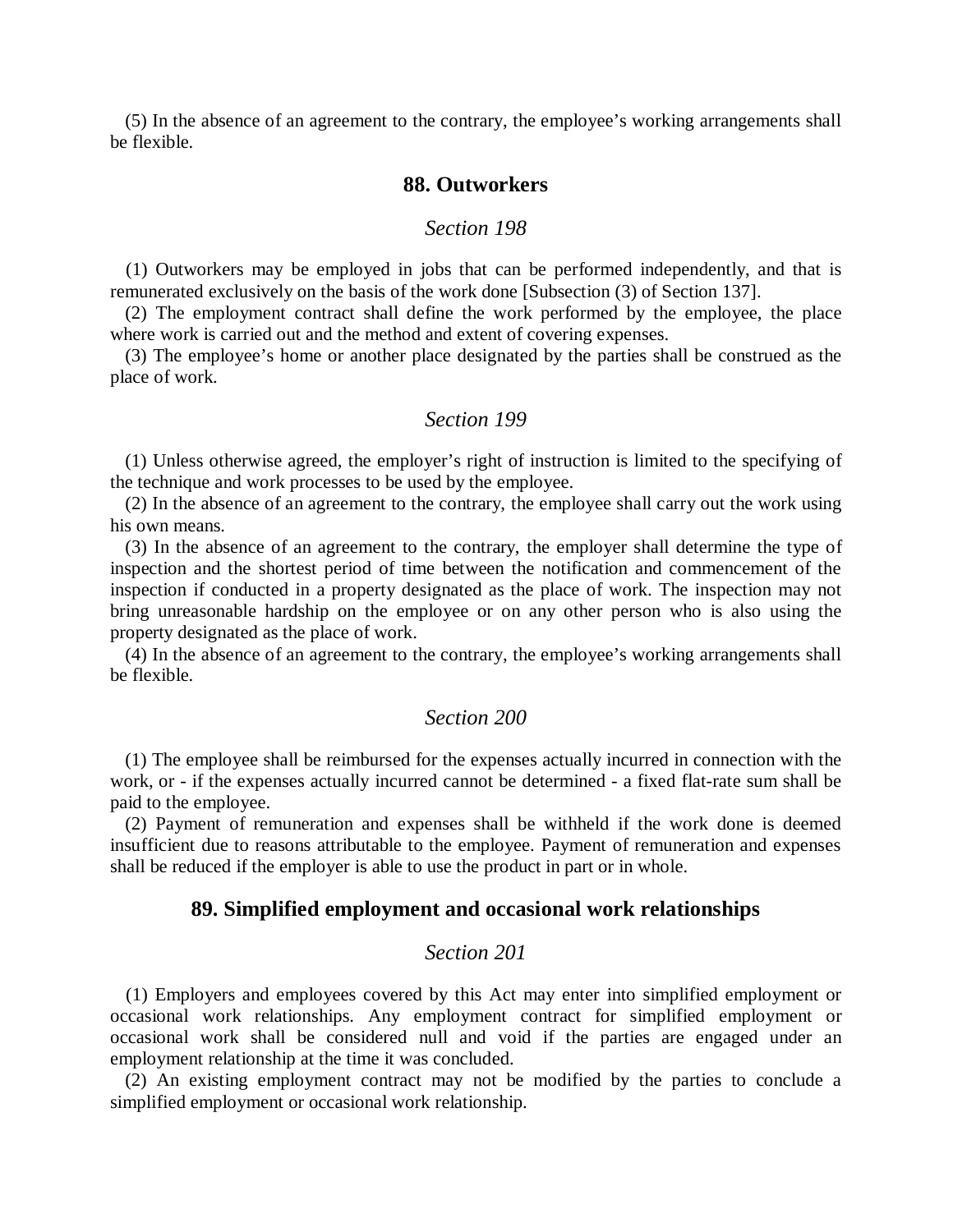## *Section 202*

(1) Section 44 shall not apply to the employment contract. When concluding the employment contract, parties may use the model employment contract specified by law.

(2) The employment relationship shall be considered concluded upon fulfillment of the notification requirement specified by law.

## *Section 203*

(1) The provisions of:

*a)* Subsection (2) of Section 49;

*b)* Section 53;

*c)* Section 56;

*d)* Section 59;

*e)* Section 61;

*f)* Section 81;

*g)* Subsections (4) and (5) of Section 97;

*h)* Section 101;

*i)* Sections 122-124;

*j)* Sections 126-133;

*k)* Subsection (4) of Section 192; and

*l)* Sections 208-211

shall not apply to the employment relationship.

(2) The certificates referred to in Section 80 need not be provided upon termination of the employment relationship.

(3) The daily working time may be arranged based on an irregular work schedule regardless of any working time banking arrangement or payroll period arrangement.

(4) The provisions of Section 134 and Subsection (2) of Section 155 shall not apply if the parties used the model employment contract to conclude the employment contract for simplified employment or occasional work.

## **90. Employment relationships with public employers**

# *Section 204<sup>78</sup>*

 $(1)<sup>79</sup>$  $(1)<sup>79</sup>$  $(1)<sup>79</sup>$  Public employer means a public foundation, or a business association in which the State, a municipal government, a nationality self-government, an association of municipal governments, a territorial development council, a budgetary agency or a public foundation has majority control either by itself or collectively.

(2) 'Majority control' means a relationship where a person controls over fifty per cent of the voting rights in a legal person that has dominant influence, directly, or indirectly through another legal person that has voting rights in that legal person (intermediary company). Indirect control

<sup>&</sup>lt;sup>78</sup> Established on the base: of Section 27 of Act CXCVI of 2013. In force: as of 30. 11. 2013.

<span id="page-69-0"></span><sup>&</sup>lt;sup>79</sup> Amended by Section 393 of Act XCIX of 2014.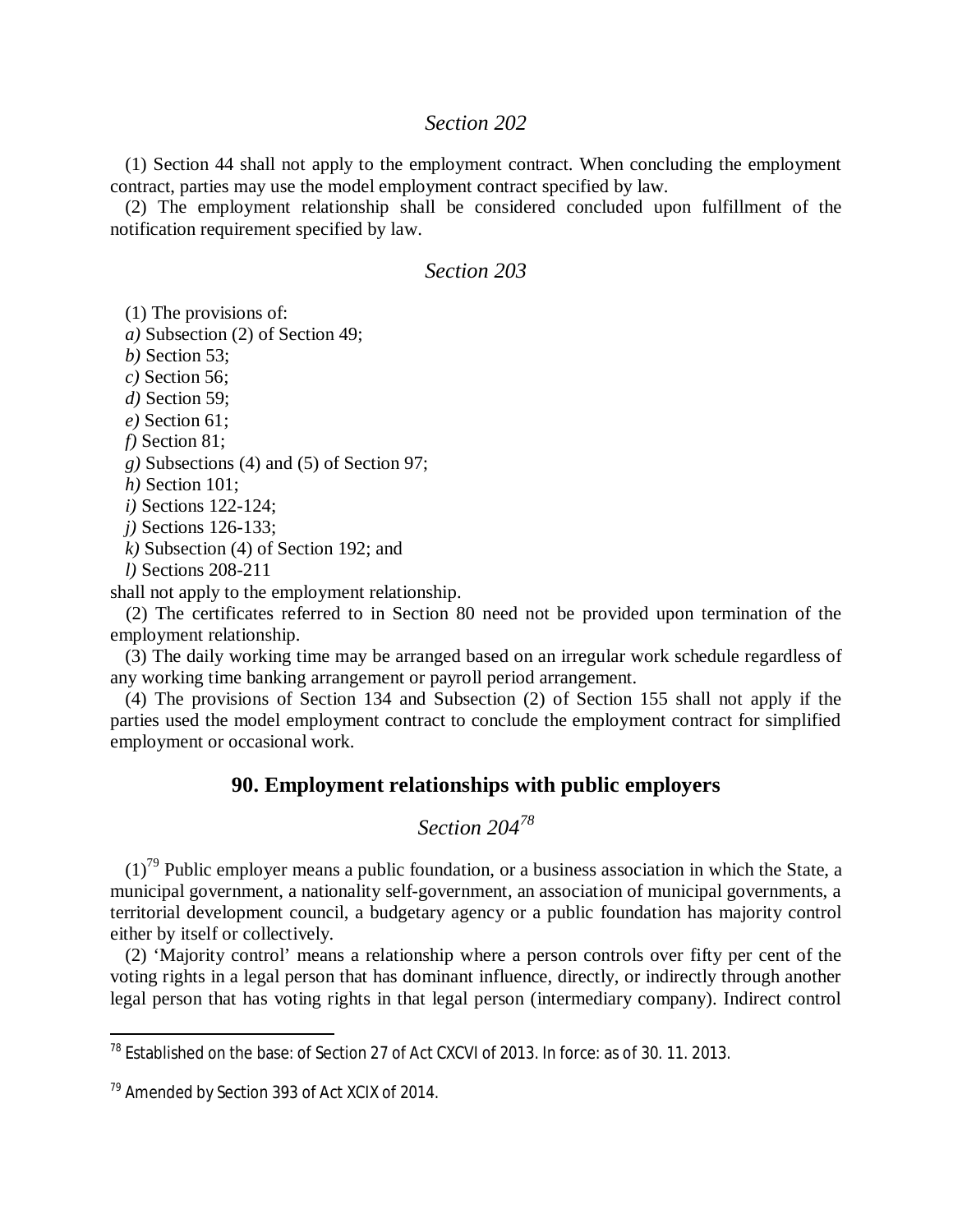shall be determined by multiplying the number of votes held by another legal person in that legal person (intermediary company) by the number of votes held by the holder of a participating interest in the intermediary company or companies. If the ratio of votes controlled by the holder of a participating interest in the intermediary company is greater than fifty per cent, it shall be treated as a whole. If the holder of a participating interest has several indirect ownerships in a given legal person, the percentage of non-majority indirect control shall not be added to the other non-majority indirect control.

#### *Section 205*

(1) In the collective agreement or in the agreement of the parties:

*a)* no derogation is allowed from Subsections (1)-(2) and (4)-(5) of Section 69 concerning the duration of the notice period;

*b)* no derogation is allowed from Section 77 concerning severance pay.

(2) In connection with employment relationships with public employers:

*a)* Subsection (3) of Section 69 shall not apply;

*b)* no derogation is allowed from Subsection (3) of Section 86.

(3) In employment relationships with public employers the full daily working time may not be reduced below the regular daily working time, unless it is deemed necessary in order to prevent any health impairment or harmful effects.

## *Section 206*

No derogation is allowed from Chapters XIX-XXI.

#### *Section 207*

(1) The entity exercising ownership rights shall have the right to define those jobs where an employment contract must be concluded only in accordance with Subsection (2) of Section 208.

(2) The entity exercising ownership rights shall have powers to establish performance requirements for the executive employees referred to in Section 208, including the related performance-based wage and other benefits.

(3) A non-competition agreement may be concluded with the executive employees referred to in Section 208 for a period up to one year, subject to approval by the entity exercising ownership rights. The entity exercising ownership rights may define the jobs in respect of which a noncompetition agreement can be concluded, and may prescribe further conditions.

(4) The consideration stipulated in the non-competition agreement may not - for the duration of the agreement - exceed fifty per cent of the absentee pay due for such period.

(5) Unless otherwise provided for by law, the entity exercising ownership rights may delegate the rights specified in Subsections (1)-(4) upon another person (organ, body).

#### **91. Executive employees**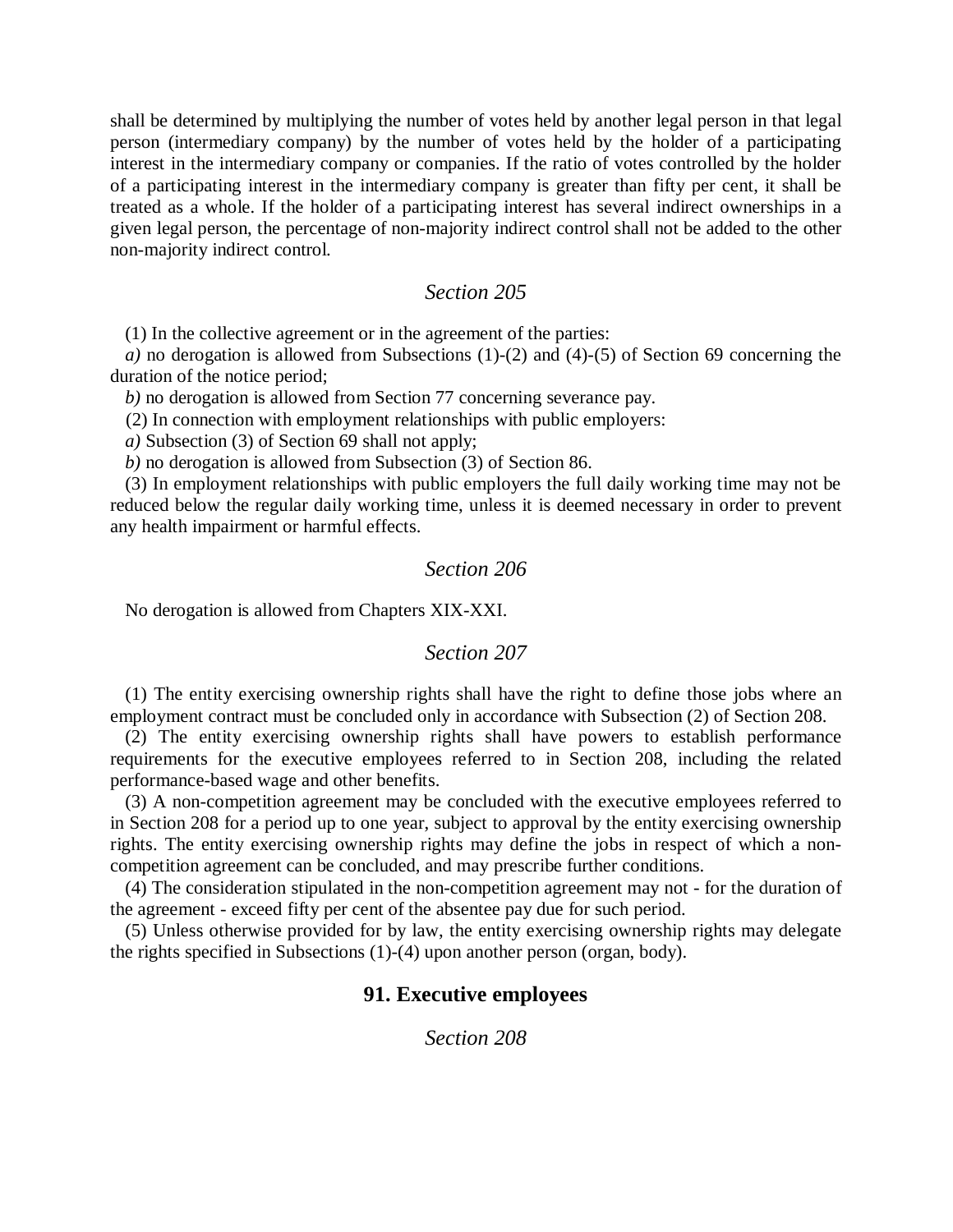(1) 'Executive employee' shall mean the employer's director, and any other person under his direct supervision and authorized - in part or in whole - to act as the director's deputy (hereinafter referred to collectively as "executive employee").

(2) Employment contracts may invoke the provisions on executive employees if the employee is in a position considered to be of considerable importance from the point of view of the employer's operations, or fills a post of trust, and his salary reaches seven times the mandatory minimum wage [Paragraph *a)* of Subsection (1) of Section 153].

# *Section 209[80](#page-71-0)*

 $(1)^{81}$  $(1)^{81}$  $(1)^{81}$  The employment contract of executive employees may derogate from the provisions of Part Two of this Act, with the exceptions set out in Subsections (2) and (3).

 $(2)^{82}$  $(2)^{82}$  $(2)^{82}$  The employment contract of executive employees may not derogate:

*a)* from Paragraphs *b), c)* and *e)* of Subsection (1) of Section 55;

*b)* from Paragraphs *a), b)* and *e)* of Subsection (3) of Section 65;

*c)* from Subsection (3) of Section 113; and

*d)* from Sections 127 and 128.

(3) Collective agreements shall not apply to executive employees.

(4) Executive employees shall work under flexible arrangements.

(5) Executive employees shall be subject to full liability for damages caused by negligence.

(6) By way of derogation from Subsections (1) and (2) of Section 84, the executive employee, if having terminated his employment relationship unlawfully, shall be liable to pay compensation in the sum of absentee pay due for twelve months.

## *Section 210*

(1) When employment is terminated by the employer, the following shall not apply:

*a)* Paragraph *c)* of Subsection (3) of Section 65;

*b)* Subsections (1)-(6) of Section 66; and

*c)* Subsection (2) of Section 68.

(2) The right of termination without notice of an executive employee may be exercised within three years of the occurrence of the cause serving grounds therefor, or in the event of a criminal offense up to the statute of limitation.

(3) The employer shall be liable to pay up to six months' absentee pay due to the executive employee from the remuneration payable upon termination of his employment, if the notice of termination is delivered after the opening of bankruptcy or liquidation proceedings. Any additional sum shall be payable upon the conclusion or termination of bankruptcy proceedings, or upon the conclusion of liquidation proceedings.

<span id="page-71-0"></span><sup>&</sup>lt;sup>80</sup> Established by Subsection (21) of Section 175 of Act CCLII of 2013, effective as of 15 March 2014.

<span id="page-71-1"></span><sup>81</sup> Amended by Point 2 of Section 129 of Act LXVII of 2016.

<span id="page-71-2"></span> $82$  Established by Section 125 of Act LXVII of 2016, effective as of 18 June 2016.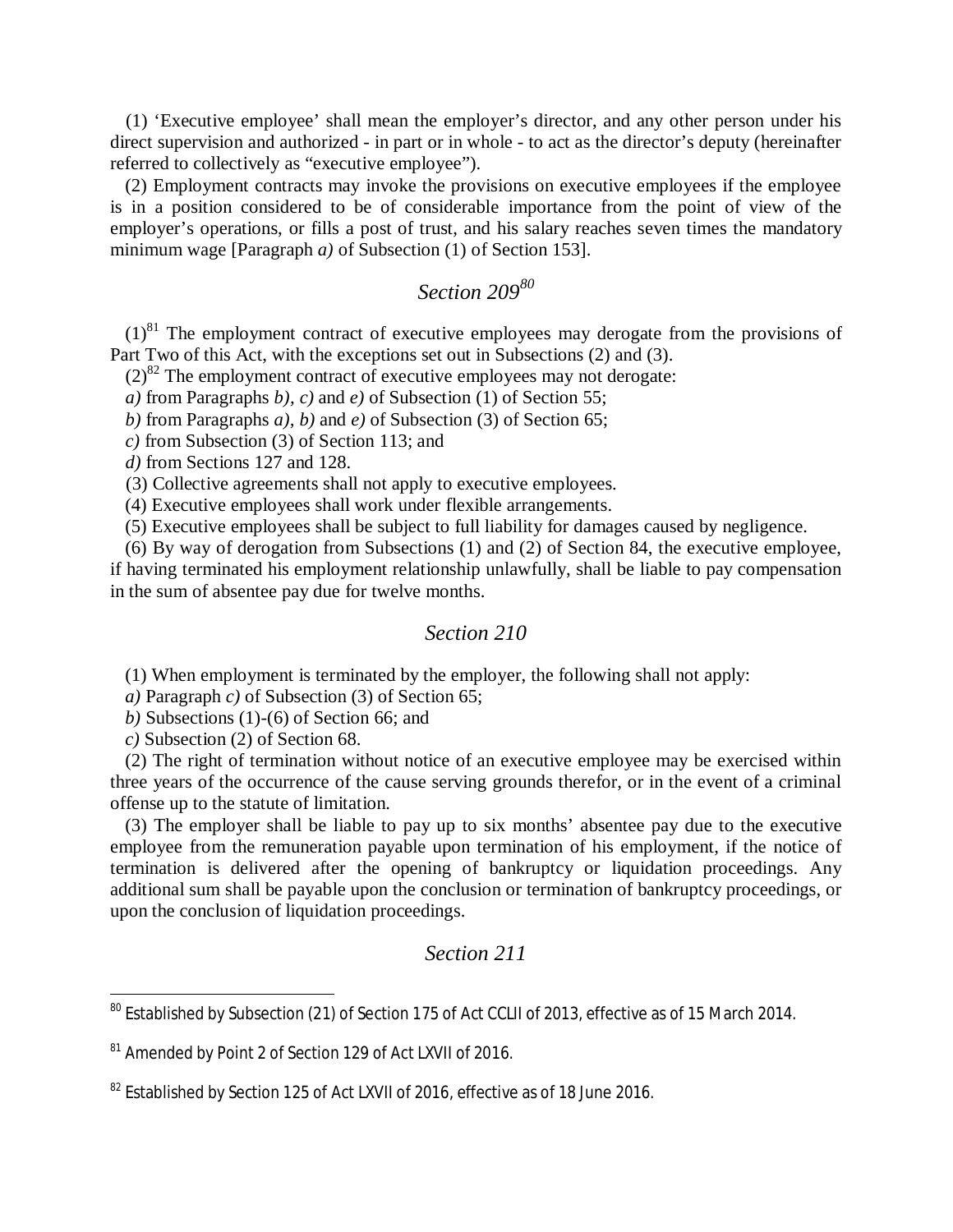(1) Executive employees may not enter into additional employment-related relationships.

(2) Executive employees:

*a)* shall not acquire shares, with the exception of the acquisition of stocks in a public limited company, in a business association which is engaged in the same or similar activities or that maintains regular economic ties with their employer;

*b)* shall not conclude any transactions falling within the scope of the employer's activities in their own name or on their own behalf; and

*c)* shall report if a relative has become a member of a business association which is engaged in the same or similar activities or that maintains regular economic ties with the employer, or has established an employment-related relationship for an executive office with an employer engaged in such activities.

# **92. Incapacitated employees**

# *Section 212*

 $(1)^{83}$  $(1)^{83}$  $(1)^{83}$  Incapacitated employees or employees whose legal capacity has been partially limited having regard to employment may conclude employment relationships only for jobs which they are capable to handle on a stable and continuous basis in the light of their medical condition.

(2) The functions of the employee's job shall be determined by definition of the related responsibilities in detail. The employee's medical examination shall cover the employee's ability to handle the functions of the job.

(3) The employee's work shall be supervised continuously so as to ensure that the requirements of occupational safety and health are satisfied.

 $(4)^{84}$  $(4)^{84}$  $(4)^{84}$  The provisions pertaining to young employees shall apply to employees, with the proviso that they may not be compelled to pay compensation for damages or restitution.

#### **93. Derogating agreement**

### *Section 213*

In the agreement of the parties or in the collective agreement no derogation is allowed:

*a)* from Section 192;

*b)* from Subsections (2)-(3) and (5) of Section 195;

*c)* from Section 196;

*d)* from Subsection (3) of Section 197;

*e)* from Section 198;

*f)* from Sections 200-207;

*g)* from Section 212.

# Chapter XVI

<span id="page-72-0"></span><sup>&</sup>lt;sup>83</sup> Established by Subsection (22) of Section 175 of Act CCLII of 2013, effective as of 15 March 2014.

<span id="page-72-1"></span><sup>&</sup>lt;sup>84</sup> Established by Subsection (23) of Section 175 of Act CCLII of 2013, effective as of 15 March 2014.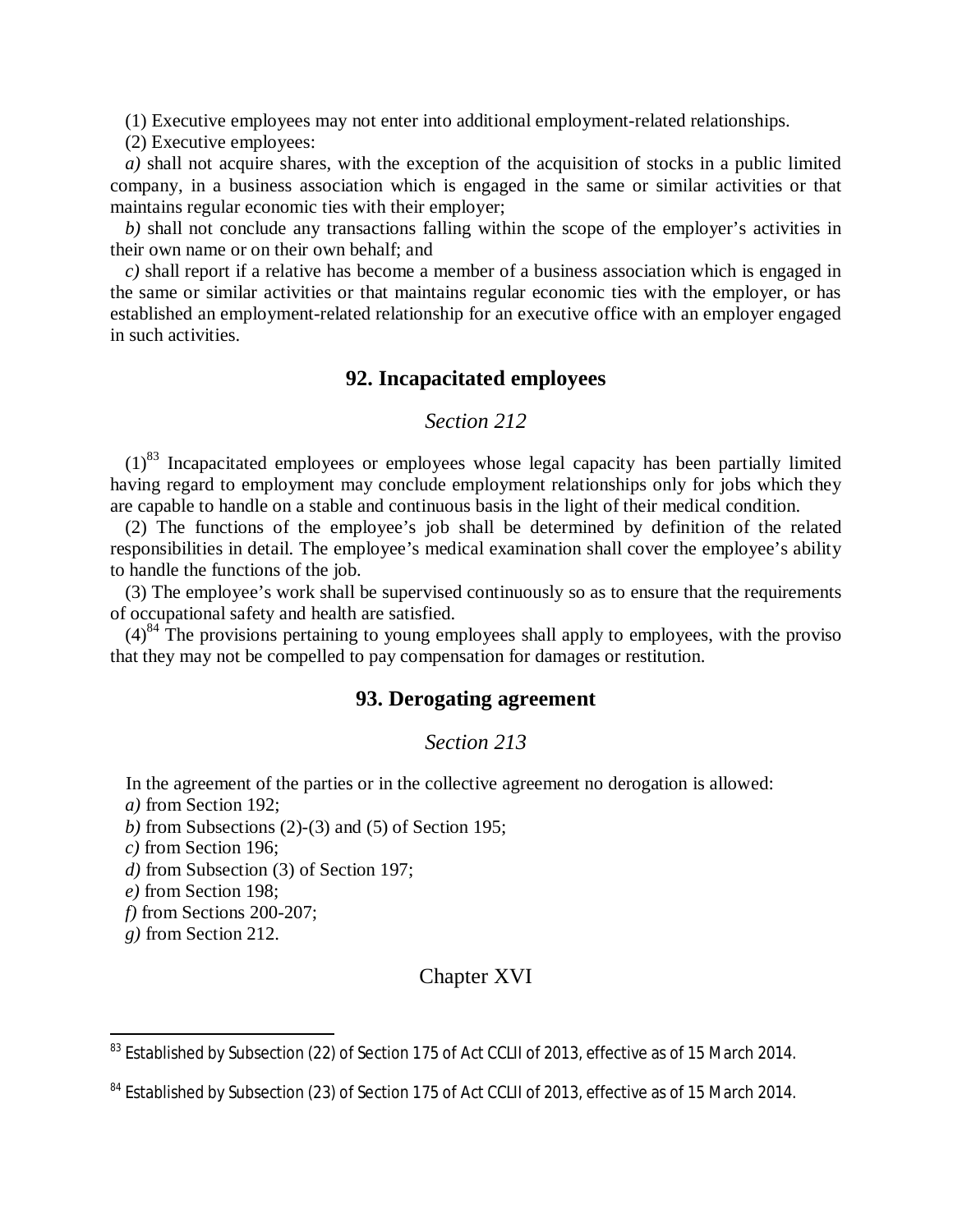# **94. Definitions**

#### *Section 214*

(1) For the purposes of this Act:

*a)* 'temporary agency work' shall mean when an employee is hired out by a temporary-work agency to a user enterprise for remunerated temporary work, provided there is an employment relationship between the employee and the temporary-work agency (placement);

*b)* 'temporary-work agency' shall mean any employer who places an employee, with whom it has an employment relationship, under contract to a user enterprise for temporary work supervised by the user enterprise;

*c)* 'user enterprise' shall mean any employer under whose supervision the employee performs temporary work;

*d)* 'temporary agency worker' shall mean an employee with a contract of employment with a temporary-work agency with a view to being assigned to a user enterprise to work temporarily, where employer's rights are exercised collectively by the temporary-work agency and the user enterprise (employee);

*e)* 'assignment' shall mean when the temporary agency worker is placed at the user enterprise to work temporarily.

(2) The duration of assignment may not exceed five years, including any period of extended assignment and re-assignment within a period of six months from the time of termination of his/her previous employment, irrespective of whether the assignment was made by the same or by a different temporary-work agency.

# *Section 215*

(1) The following may function as temporary-work agencies:

*a)* a company established in an EEA Member State that is authorized under national law to engage in the activities of temporary-work agencies, or

*b)* a business association established in Hungary whose members have limited liability, or a cooperative society in respect of employees other than its members,

provided that it satisfies the requirements prescribed in this Act and in other legislation and it is registered by the government employment agency.

(2) Where a temporary-work agency is excluded from the register, the provisions on invalidity shall apply with regard to employment contracts.

# *Section 216*

(1) The assignment of employees is not allowed:

*a)* in the cases specified by the relevant employment regulations;

*b)* with a view to replacing employees on strike;

*c)* beyond the duration specified in Subsection (2) of Section 214.

(2) The user enterprise shall not have the right to order a temporary agency worker to work at another employer.

(3) An agreement shall be considered invalid if: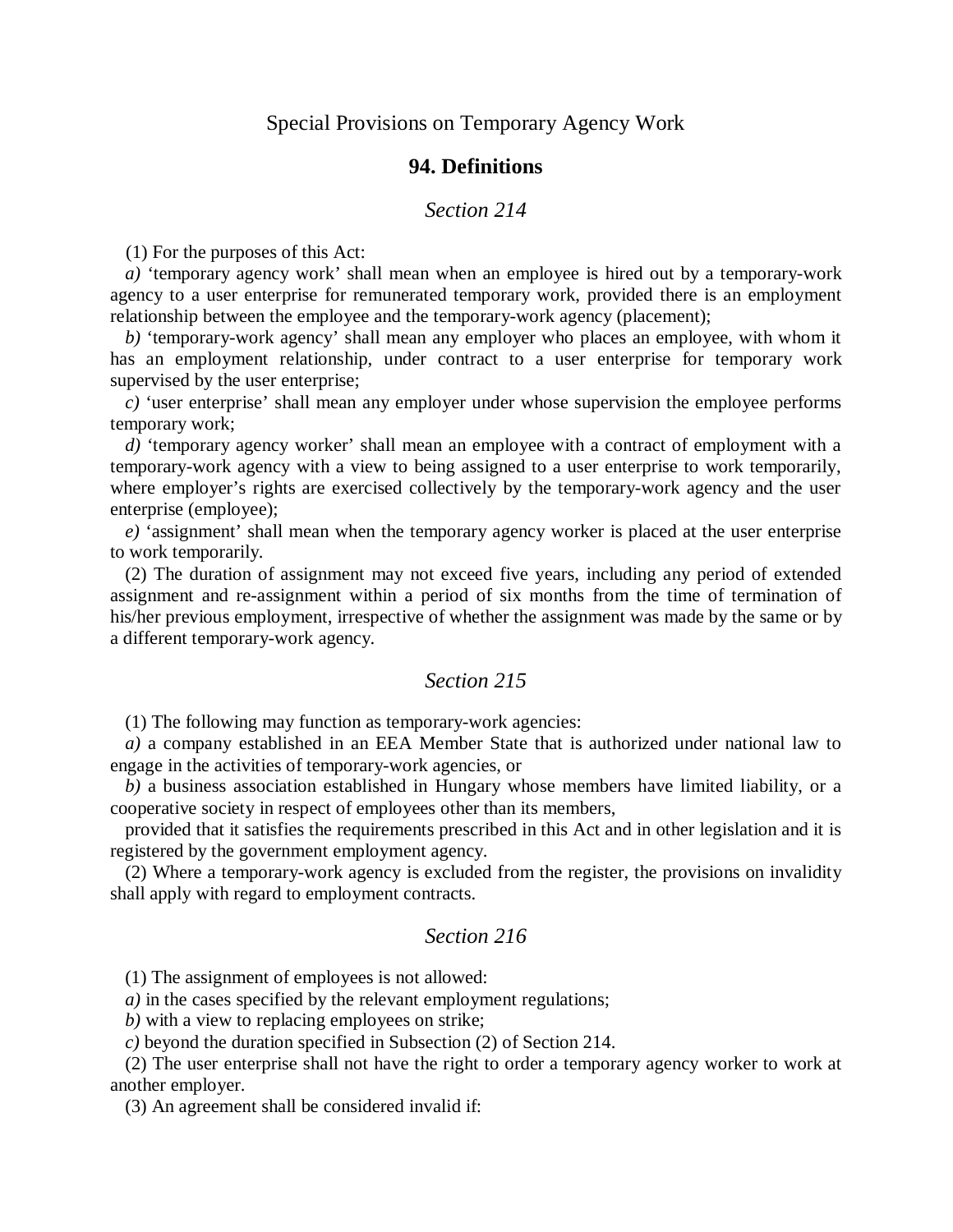*a)* it contains a clause to ban or restrict any relationship with the user enterprise following cessation or termination of the employment relationship on any grounds;

*b)* it contains a clause to stipulate the payment of a fee by the employee to the temporary-work agency for the assignment, or for entering into a relationship with the user enterprise.

(4) The user enterprise shall inform the local works council:

*a*) of the number of temporary agency workers employed and of the employment conditions;

*b)* on vacant positions;

at least once in a six-month period, and shall keep the temporary agency workers it employs informed on a regular basis.

# **95. Relationship between the temporary-work agency and user enterprise**

# *Section 217*

(1) The agreement between the temporary-work agency and the user enterprise shall specify the material conditions of placement, and the sharing of employer's rights. Employment relationship may only be terminated by the temporary-work agency. The agreement shall be made in writing. An agreement between the temporary-work agency and the user enterprise shall be null and void if:

*a)* the temporary-work agency and the user enterprise are affiliated by way of ownership in part or in whole,

*b)* at least one of the two employers holds some percentage of ownership in the other employer, or

*c)* the two employers are connected through their ownership in a third organization.

(2) The agreement between the temporary-work agency and the user enterprise may contain a clause to stipulate that non-wage benefits shall be provided to the employee by the user enterprise directly.

(3) The user enterprise shall inform the temporary-work agency in writing:

*a)* of its normal course of work;

*b)* of the person exercising employer's rights;

*c)* of the manner and the timeframe within which to supply the information necessary for the payment of wages;

*d)* of the qualification requirements pertaining to the work in question; furthermore

*e)* of all aspects that are considered significant in terms of the employment of the employee in question.

(4) Unless otherwise agreed, the temporary-work agency shall be required to cover all employment-related expenses specified in Subsection (2) of Section 51, such as the employee's costs of travel and the costs of a medical examination if one is required for employment. When requested by the user enterprise, the temporary-work agency shall, before the first day of employment, supply to the user enterprise:

*a)* a notification the temporary-work agency has submitted to the state tax authority concerning the data of the person employed by the employer and the payer, containing the date of commencement of the insurance relationship, as prescribed by the legislation on taxation; and

*b)* a copy of the document in proof of being admitted into the register of temporary-work agencies in accordance with specific other legislation.

(5) Unless there is an agreement to the contrary, the user enterprise shall supply all information to the temporary-work agency by the fifth day of the month following the current month, which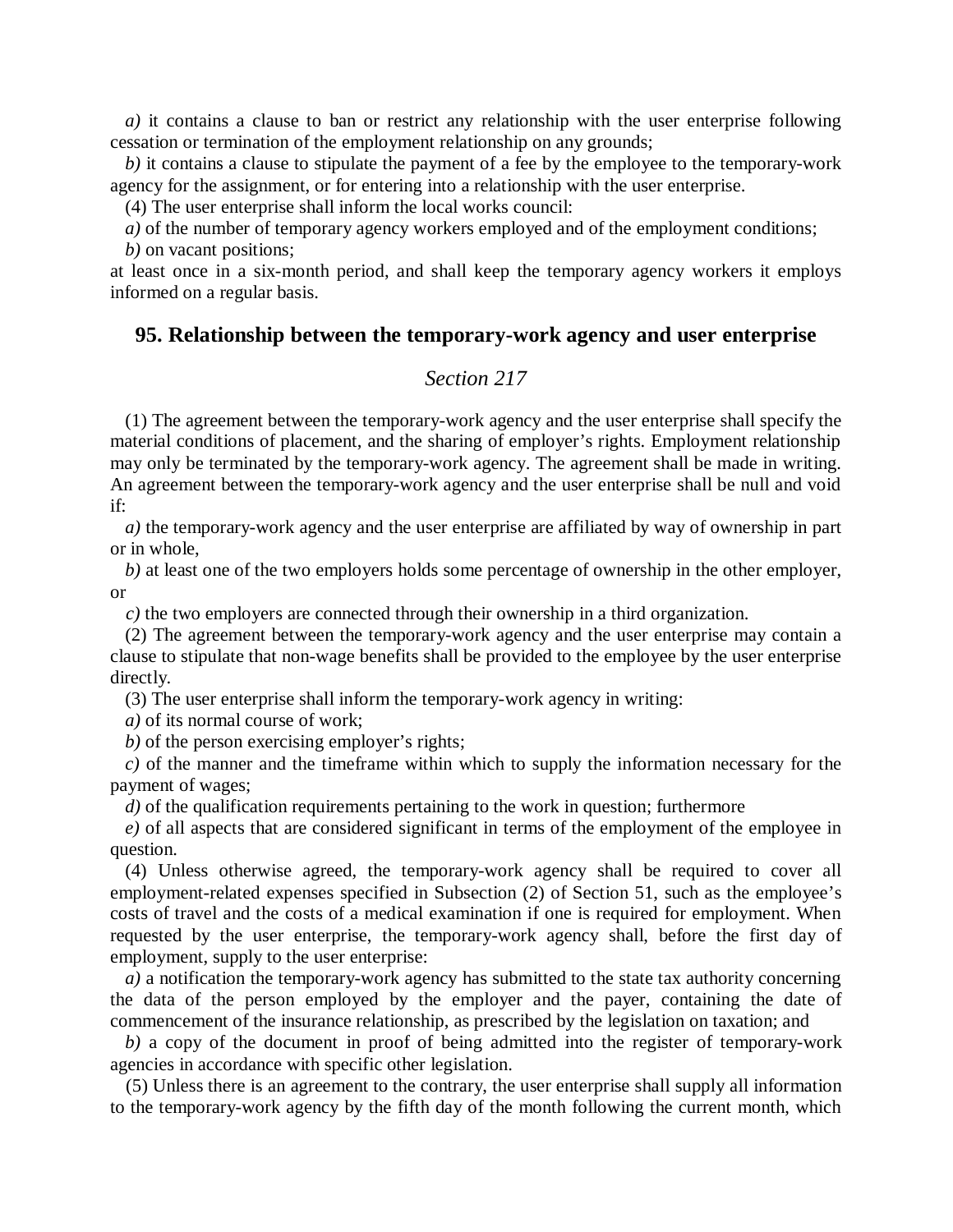are required for the payment of wages, and for carrying out tax declarations, the employer's data disclosure and payment obligations relating to the employment relationship. The user enterprise shall supply the above-specified information to the temporary-work agency within three working days from the last day of employment, if employment is terminated during the month.

# **96. Temporary employment relationships**

# *Section 218*

(1) The employment contract shall contain a clause indicating that it was concluded for the purpose of temporary work, and shall contain a description of the work and the base wage.

(2) At the time of concluding the employment contract, the temporary-work agency shall, in addition to what is contained in Section 46, inform the employee of the registration number assigned.

(3) Before the assignment the temporary-work agency shall provide to the employee the following information in writing:

*a)* the identification data of the user enterprise;

*b)* the beginning date of the assignment;

*c)* the place of work;

*d)* the normal course of work at the user enterprise;

*e)* the person exercising employer's rights on the user enterprise's behalf;

*f)* the particulars on travel to work, room and board.

(4) During the assignment, the employer's rights and obligations relating to:

*a)* occupational safety;

*b)* the provisions of Subsections (1), (3)-(5) of Section 51; and

*c)* working time and rest periods, and keeping records thereof; shall accrue upon the user enterprise.

# **97. Principle of equal treatment**

#### *Section 219*

(1) The basic working and employment conditions of temporary agency workers shall be, for the duration of their assignment, those available to the employees employed by the user enterprise under employment relationship.

(2) The basic working and employment conditions referred to in Subsection (1) shall, in particular, cover:

*a)* the protection of pregnant women and nursing mothers; and

*b)* the protection of young workers;

*c)* the amount and protection of wages, including other benefits;

*d)* the provisions on equal treatment.

(3) As regards the amount of wages and other benefits, the provisions on equal treatment shall apply as of the one hundred and eighty-fourth day of employment at the user enterprise with respect to any employee:

*a)* who is engaged with a temporary-work agency in an employment relationship established for an indefinite duration, and who is receiving pay in the absence of any assignment to a user enterprise;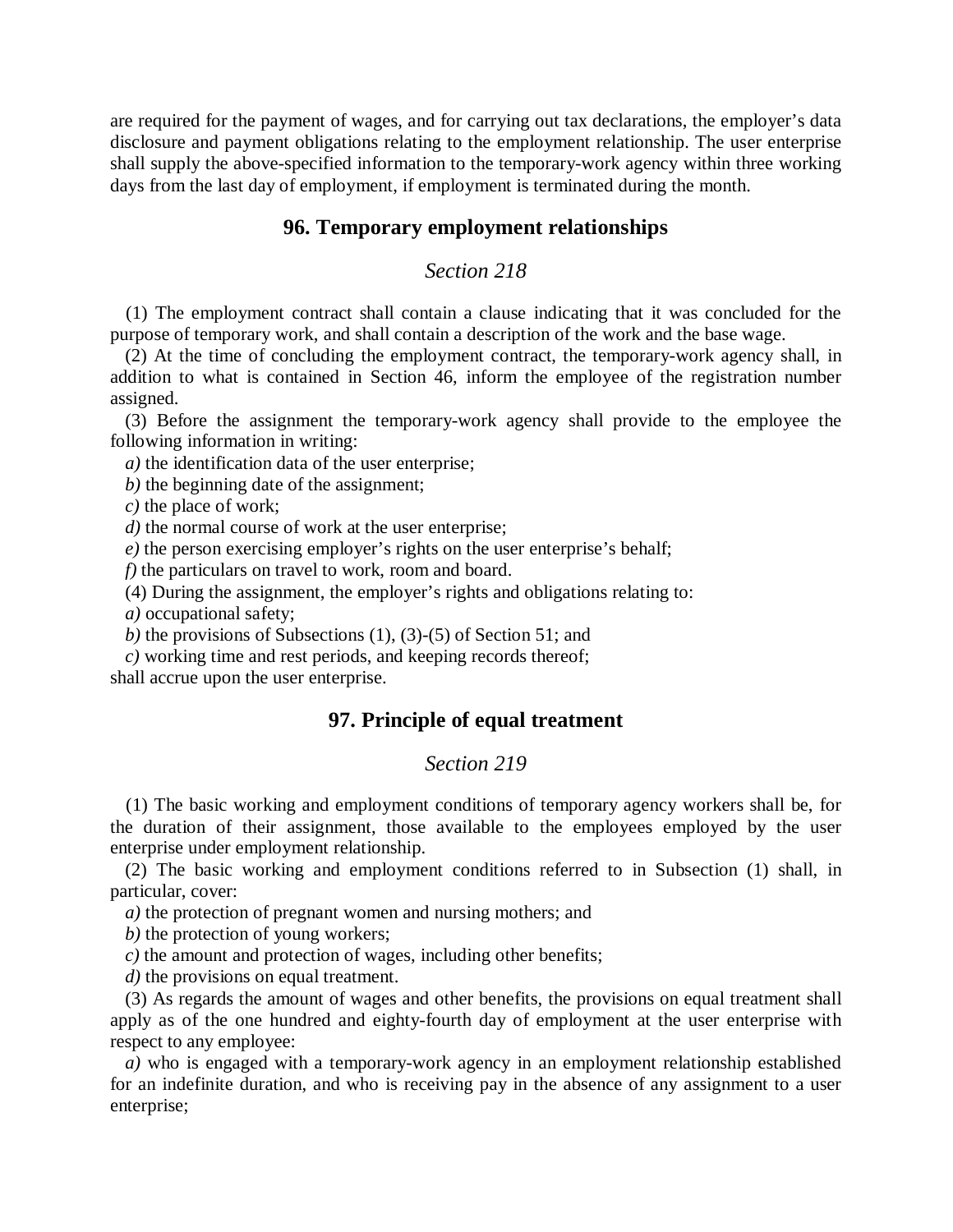*b)* who is recognized as a long-term absentee from the labor market as defined in Point 1 of Subsection (2) of Section 1 of Act CXXIII of 2004;

*c)* who is working within the framework of temporary agency work at a business association under the majority control of a municipal government or public benefit organization, or a registered public benefit organization.

(4) In the application of Subsection (3), as regards re-assignment to the same user enterprise Subsection (2) of Section 214 shall apply for the calculation of days of the duration of the assignment.

#### **98. Termination of employment**

#### *Section 220*

(1) In the application of Subsection (2) of Section 66, termination of the assignment shall be construed as a reason in connection with the temporary-work agency's operation.

(2) The notice period shall be fifteen days.

(3) If termination is effected by the temporary-work agency the employee shall be exempted from work during the notice period unless otherwise agreed.

(4) The employee may terminate the employment relationship without notice if the infringement or conduct referred to in Subsection (1) of Section 78 is committed by the user enterprise.

(5) The user enterprise shall notify the temporary-work agency in writing concerning any infringement on the employee's part within five working days from the time of gaining knowledge. The time limit mentioned in Subsection (2) of Section 78 commences upon delivery of the information.

(6) The employee shall submit the notice for termination of the employment relationship to the temporary-work agency.

# **99. Liability for damages**

### *Section 221*

 $(1)^{85}$  $(1)^{85}$  $(1)^{85}$  In connection with any damage caused, or any violation of rights relating to personality committed, by the employee the user enterprise may demand compensation or restitution from the employee in accordance with this Act.

(2) By agreement between the temporary-work agency and the user enterprise, the provisions of civil law on liability for damages caused by an employee shall apply in the case under Subsection (1).

<span id="page-76-1"></span>(3) In the application of the provisions of civil law on the employer's liability for damages caused by an employee the user enterprise shall be construed as the employer, unless there is an agreement between the temporary-work agency and the user enterprise to the contrary.

 $(4)^{86}$  $(4)^{86}$  $(4)^{86}$  For any damages caused to the employee, or for any violation of the employee's rights relating to personality committed while on assignment the user enterprise and the temporarywork agency shall be subject to joint and several liability.

<span id="page-76-0"></span><sup>85</sup> Established by Subsection (24) of Section 175 of Act CCLII of 2013, effective as of 15 March 2014.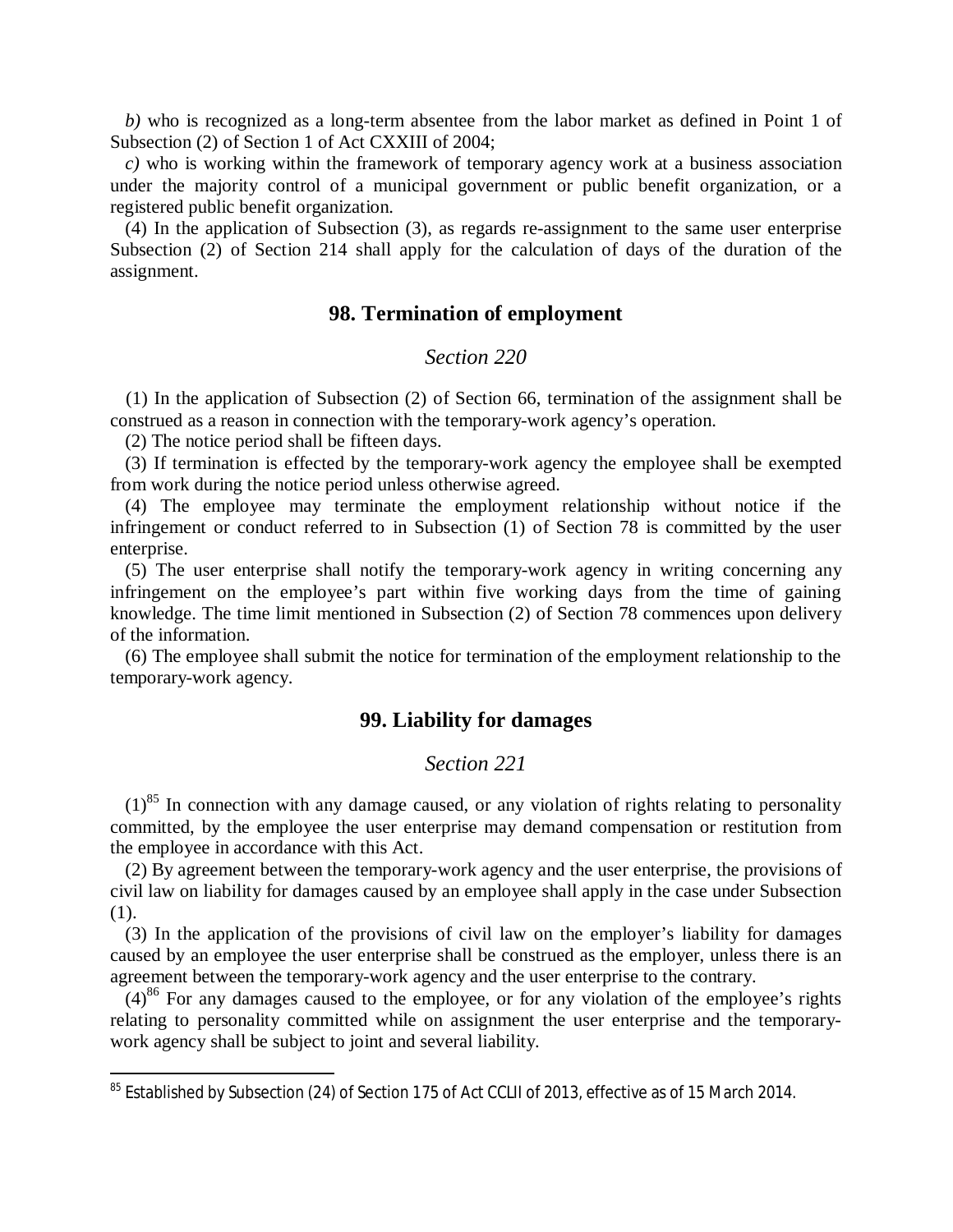# **100. Derogating agreement**

# *Section 222*

(1) In the agreement of the parties or in the collective agreement no derogation is allowed:

*a)* from Sections 214-216;

*b)* from Subsection (1) of Section 217;

*c)* from Subsections (1)-(2) and Paragraphs *a)* and *b)* of Subsection (4) of Section 218.

(2) In the collective agreement any derogation:

*a)* from Subsection (3) of Section 218;

*b)* from Subsections (2)-(3) of Section 220;

*c)* from Paragraphs *a)* and *b)* of Subsection (2) of Section 219

is allowed only to the benefit of employees.

(3) In connection with temporary agency work:

*a)* Subsections (1)-(2) and (4) of Section 69;

*b)* Sections 193-195;

*c)* Sections 198-200;

*d)* Section 212;

shall not apply.

(4) In connection with temporary agency work Sections 71-76 shall not apply.

(5) In connection with a temporary employment relationship, Subsection (2) of Section 77 shall apply with the derogation that for the purposes of entitlement to severance pay the duration of the last assignment during the employment relationship shall be taken into consideration.

# Chapter  $XVII^{87}$  $XVII^{87}$  $XVII^{87}$

*Sections 223-226<sup>88</sup>*

# **101.<sup>89</sup>**

# *Section [22](#page-77-1)7<sup>90</sup>*

# Chapter XV[III](#page-77-2)

# Agreement Related to Employment Relationships

<sup>86</sup> Established by Subsection (25) of Section 175 of Act CCLII of 2013, effective as of 15 March 2014.

<span id="page-77-0"></span> $87$  Repealed by Paragraph b) of Section 10 of Act XLIX of 2016, effective as of 1 September 2016.

<sup>88</sup> Repealed by Paragraph b) of Section 10 of Act XLIX of 2016, effective as of 1 September 2016.

<span id="page-77-1"></span><sup>89</sup> Repealed by Paragraph b) of Section 10 of Act XLIX of 2016, effective as of 1 September 2016.

<span id="page-77-2"></span> $90$  Title and Section repealed by Paragraph b) of Section 10 of Act XLIX of 2016, effective as of 1 September 2016.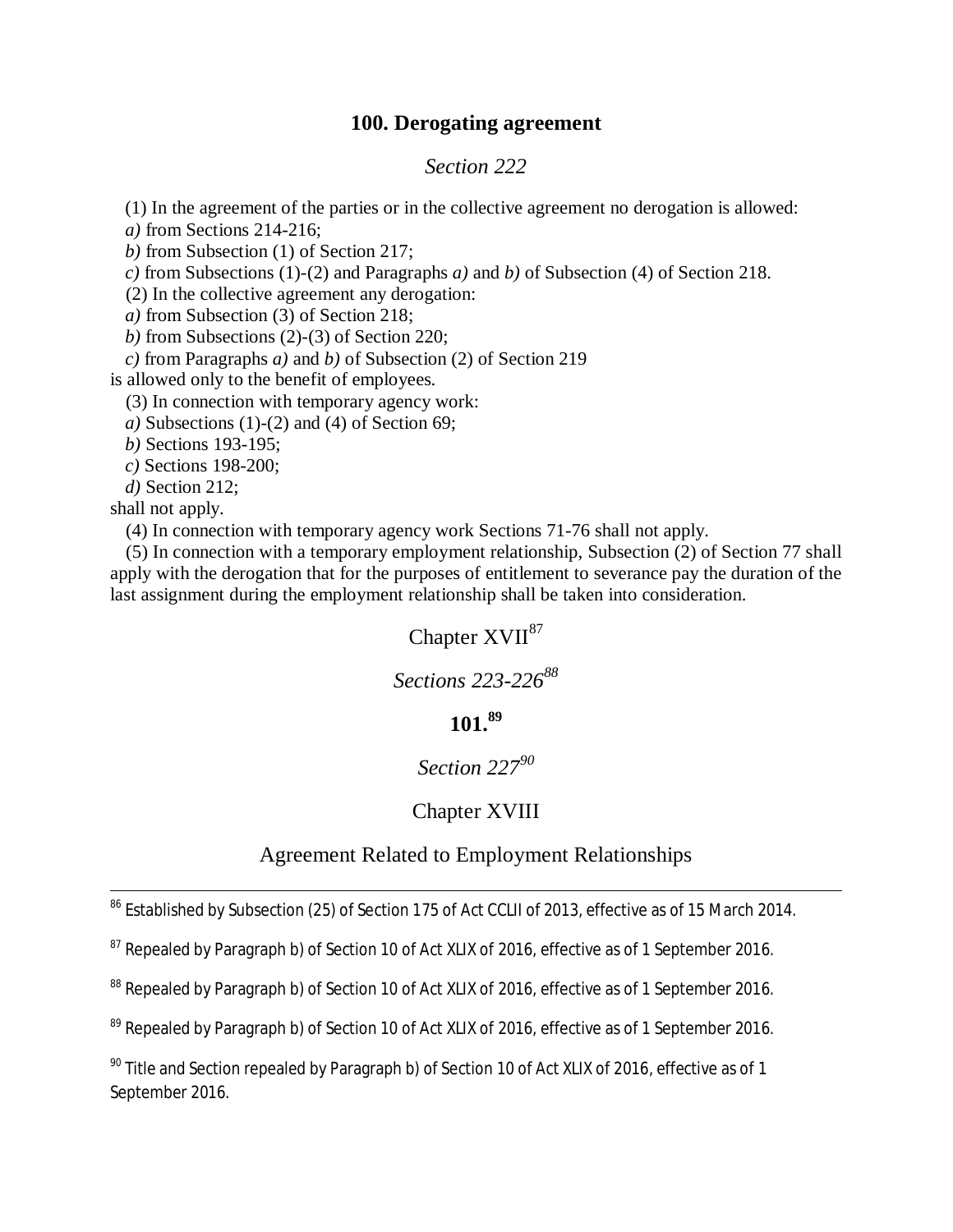#### **102. Non-competition agreement**

#### *Section 228*

(1) By agreement of the parties, the employee shall not engage in any conduct - for up to two years following termination of the employment relationship - by which to infringe upon or jeopardize the rightful economic interests of the employer.

(2) In exchange for honoring the obligation defined in Subsection (1) the employer shall be liable to pay adequate compensation. In determining the amount of such compensation, the degree of impediment the agreement has on the employee's ability to find employment elsewhere - in the light of his education and experience - shall be taken into consideration. The amount of compensation for the term of the agreement may not be less than one-third of the base wage due for the same period.

(3) The employee shall have the right to withdraw from the agreement if having terminated his employment according to Subsection (1) of Section 78.

(4) In the case of transfer of employment upon the transfer of enterprise, the rights and obligations arising from the agreement shall be transferred to the receiving employer.

 $(5)^{91}$  $(5)^{91}$  $(5)^{91}$  If any contractual penalty is stipulated, Sections 6:186-6:189 of the Civil Code shall be governing.

# **103. Study contracts**

### *Section 229*

(1) In a study contract the employer undertakes to provide support for the duration of studies while the employee undertakes to complete the studies as agreed and to refrain from terminating his employment by way of notice following graduation for a period of time commensurate for the amount of support, not exceeding five years. In the absence of an agreement to the contrary, the length of time spent in employment shall be calculated according to Subsection (2) of Section 115.

(2) No study contract may be concluded:

*a)* for providing any benefits which are due on the basis of employment regulations; furthermore

*b)* if the employer ordered the employee to complete the studies.

(3) Study contracts may only be concluded in writing.

(4) In the case of transfer of employment upon the transfer of enterprise, the rights and obligations arising from the study contract shall be transferred to the receiving employer.

(5) In the event the employer severely breaches the study contract, the employee shall be relieved of his obligations set out in the study contract.

(6) The employer shall have the right to withdraw from the study contract and may demand repayment of the support provided if the employee breaches the study contract. Breach of contract shall also cover where the employment relationship is terminated for reasons in connection with the employee's conduct in connection to the employment relationship. The

<span id="page-78-0"></span><sup>&</sup>lt;sup>91</sup> Enacted by Subsection (28) of Section 175 of Act CCLII of 2013, effective as of 15 March 2014.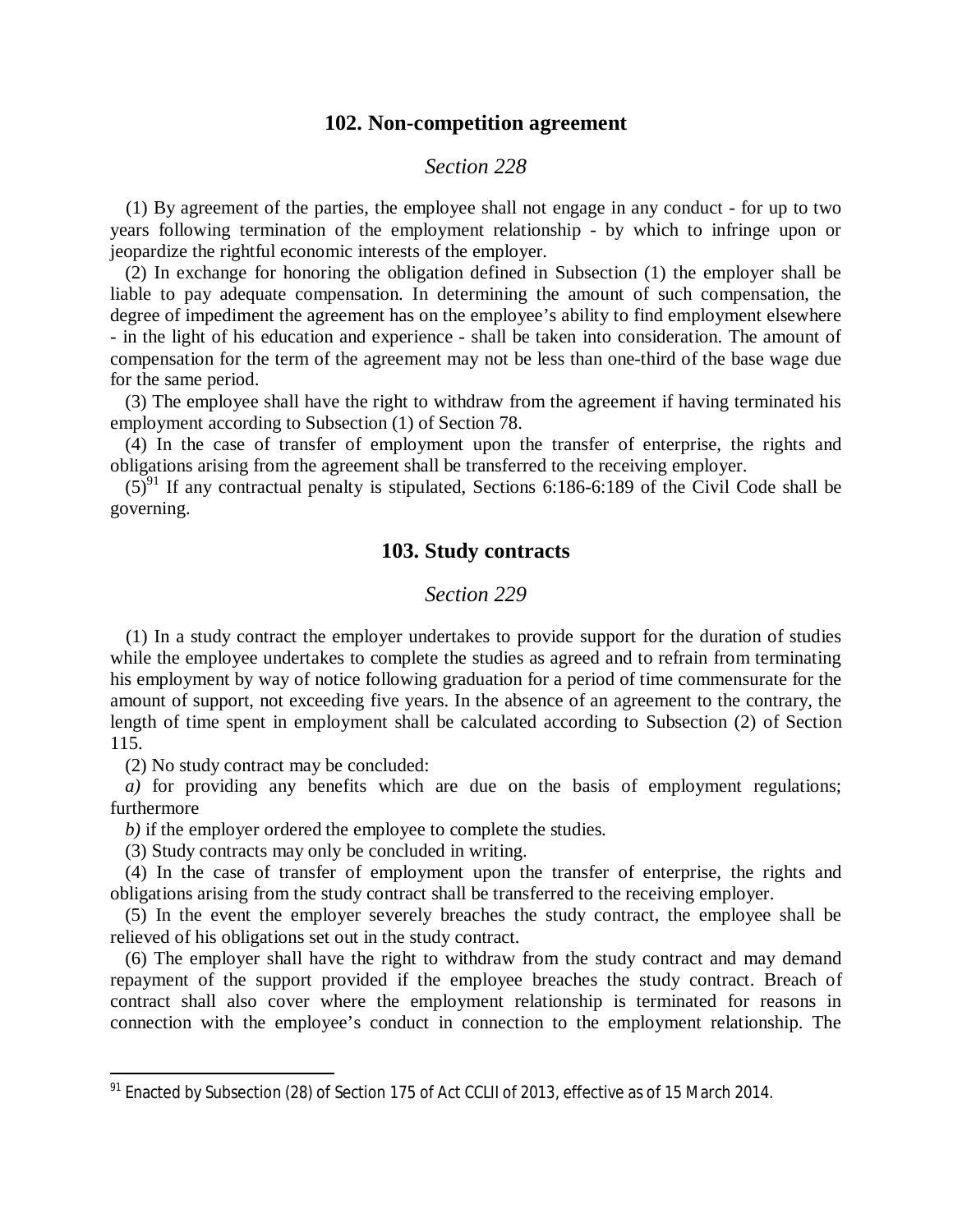obligation of repayment shall apply in proportion to the length of time that has elapsed from the term of the contract.

(7) The study contract may be terminated by either of the parties with immediate effect in the event of subsequent major changes in the party's circumstances whereby carrying out the commitment is no longer possible or it would result in unreasonable hardship. In the event of termination by the employee the employer may demand repayment of the support provided. The employer's right to demand repayment of the support shall apply in proportion to the length of time that has elapsed from the term of the contract. Where employment is terminated by the employer, repayment of the support may not be demanded.

 $(8)^{92}$  $(8)^{92}$  $(8)^{92}$  If any contractual penalty is stipulated, Sections 6:186-6:189 of the Civil Code shall be governing.

# *PART THREE*

# *INDUSTRIAL RELATIONS*

# Chapter XIX

#### General Provisions

#### *Section 230*

With a view to protecting the social and economic interests of employees and to maintaining peace in labor relations, this Act shall govern the relations between trade unions, works councils and employers, and their interest representation organizations. Accordingly, it shall guarantee the freedom of organization and the employees' participation in the formation of working conditions, furthermore, it shall regulate collective bargaining negotiations, as well as the procedures for the prevention and settlement of employment-related conflicts.

# *Section 231*

(1) In accordance with the conditions prescribed by law, employees and employers shall have the right to establish together with others, without any form of discrimination whatsoever, interest representation organizations for the promotion and protection of their economic and social interests, and, at their discretion, to join or not to join an organization of their choice, depending exclusively on the regulations of such organization.

(2) Interest representation organizations shall be entitled to establish associations or to join such, including international federations as well.

(3) Employees shall be entitled to set up trade unions at their place of employment. Trade union shall be entitled to set up organs at the employers, and to involve their members in the operation of such.

# *Section 232*

<span id="page-79-0"></span><sup>&</sup>lt;sup>92</sup> Enacted by Subsection (29) of Section 175 of Act CCLII of 2013, effective as of 15 March 2014.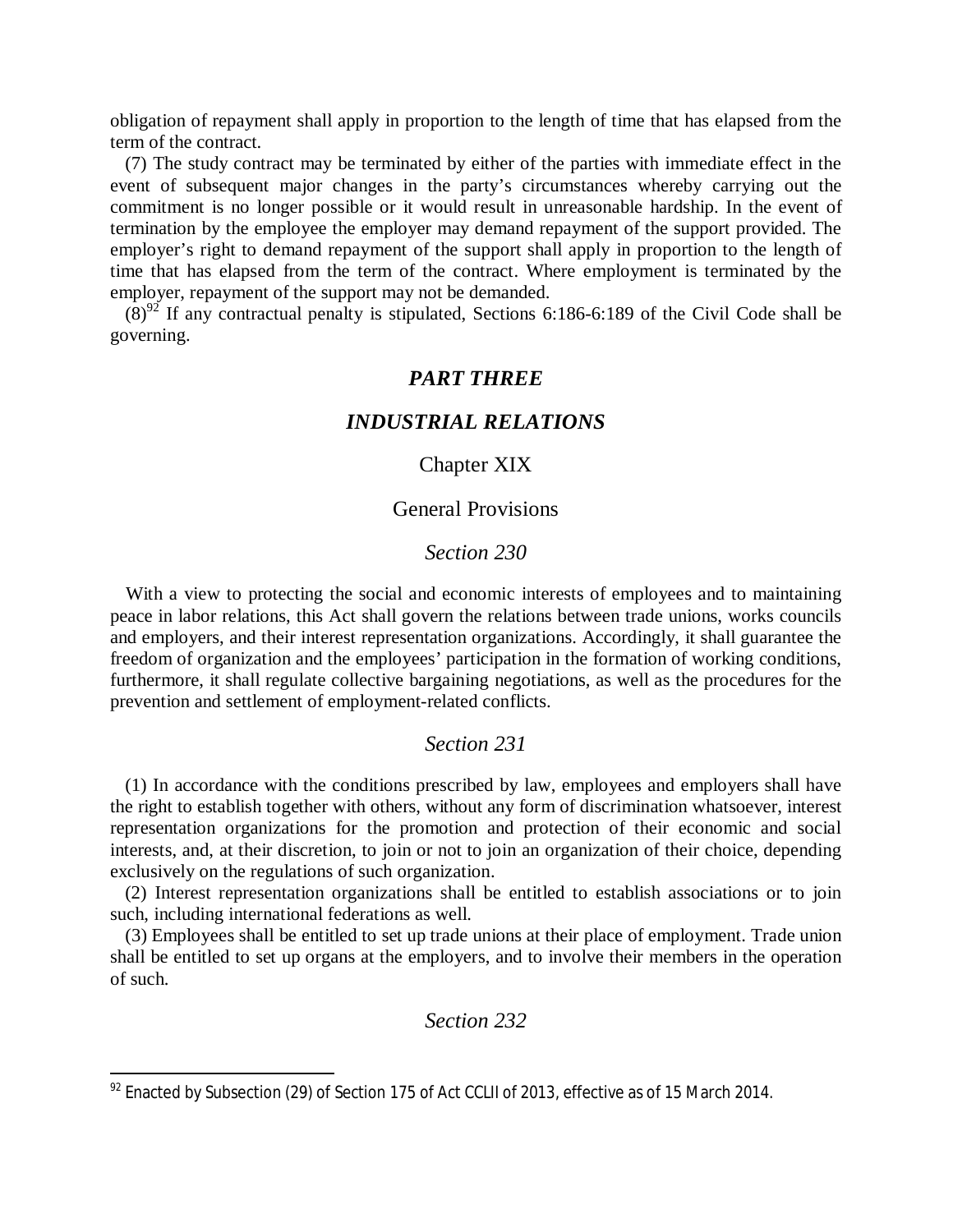The employer, the works council and the trade union shall inform each other in writing concerning their authorized representatives and officers.

# *Section 233*

(1) For the purposes of this Part:

*a)* 'information' shall mean transmission of information specified by law as related to industrial relations or employment relationships in order to enable the recipients to acquaint themselves with the subject matter and to examine it, and to formulate an opinion to prepare for consultations;

*b)* 'consultation' shall mean the establishment of dialogue and exchange of views between the employer and the works council or trade union.

(2) Consultation shall take place with a view to reaching an agreement, in such fashion as consistent with the objective thereof and ensuring:

*a)* that the parties are properly represented;

*b)* the direct exchange of views and establishment of dialogue;

*c)* substantive discussions.

(3) The employer may not carry out the proposed action during the time of consultation, or for up to seven days from the first day of consultation, unless a longer time limit is agreed upon. In the absence of an agreement the employer shall terminate consultation when the said time limit expires.

# *Section 234*

(1) The employer is not obliged to communicate information or undertake consultation when the nature of that information or consultation covers facts, information, know-how or data that, if disclosed, would harm the employer's legitimate economic interest or its functioning.

(2) The representatives acting in the name and on behalf of works councils or trade unions are not authorized to disclose any facts, information, know-how or data which, in the legitimate economic interest of the employer or in the protection of its functioning, has expressly been provided to them in confidence or to be treated as business secrets, in any way or form, and are not authorized to use them in any other way in connection with any activity in which this person is involved for reasons other than the objectives specified in this Act.

 $(3)^{93}$  $(3)^{93}$  $(3)^{93}$  Any person who is acting in the name or on behalf of the works council or trade union shall be authorized to disclose any information or data acquired in the course of his activities solely in a manner which does not jeopardize the employer's legitimate economic interest and without violating rights relating to personality.

#### Chapter XX

# Works Councils

#### **104. General provisions**

<span id="page-80-0"></span><sup>93</sup> Amended by Paragraph e) of Subsection (34) of Section 175 of Act CCLII of 2013.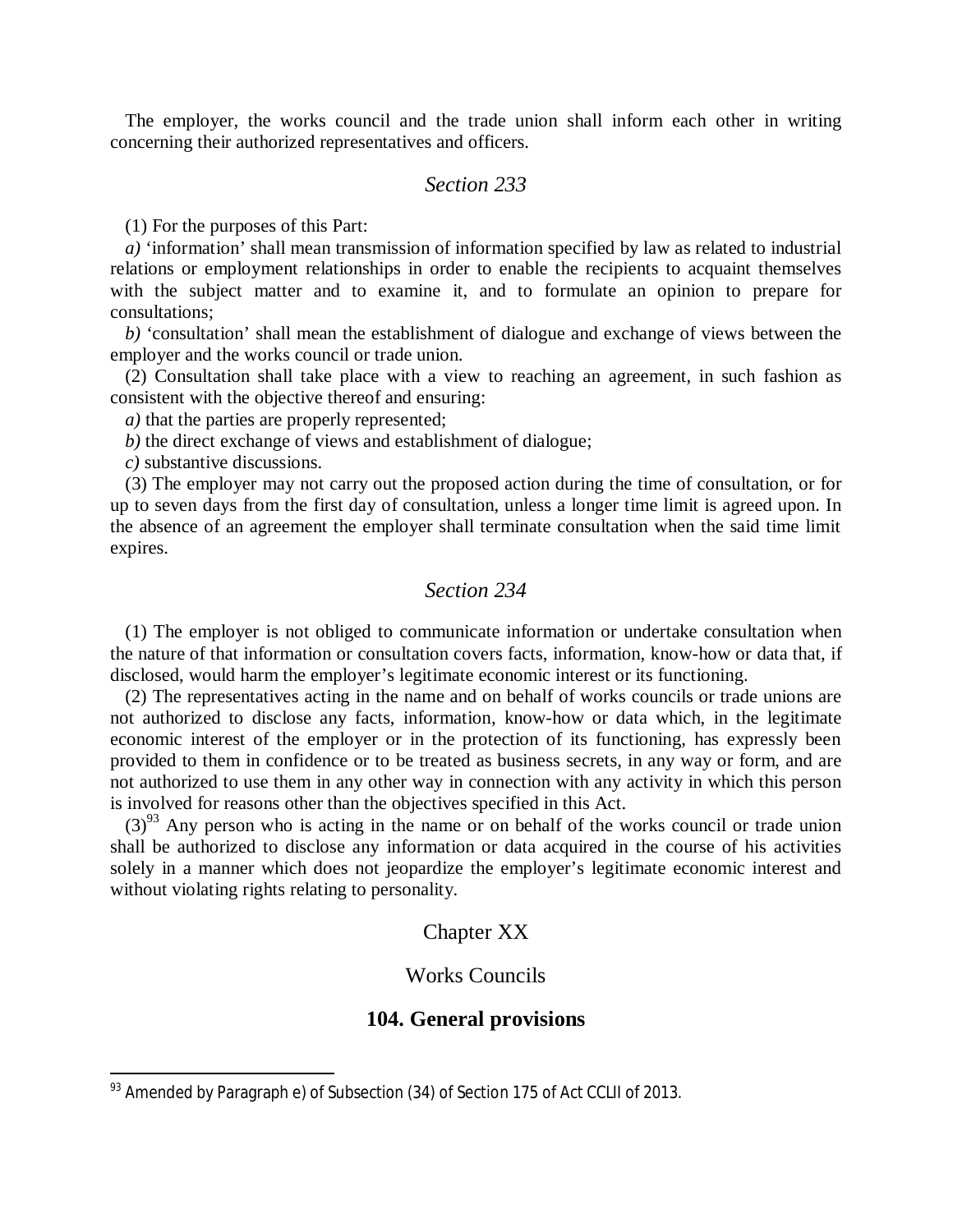# *Section 235*

(1) Cooperation between employers and employees, and taking part in the employers' decisions shall be governed by the provisions of this Chapter.

(2) As regards the rights of employees covered by this Chapter, employees shall be represented by the shop steward, the works council, central works council, or the corporate-level works council.

# *Section 236*

(1) A shop steward, or a works council shall be elected if, during the half-year prior to the date when the election committee was established, the average number of employees at the employer or at the employer's independent establishment or division (hereinafter referred to as "fixed establishment"), is higher than fifteen or fifty, respectively.

(2) A fixed establishment of the employer shall be considered independent if the head of the establishment is vested with competence in respect of the works council's rights of participation.

(3) Works councils are elected for terms of five years.

(4) The justified expenses incurred in connection with the election and operation of the works council shall be borne by the employer.

# *Section 237*

(1) The number of works council members as calculated according to Subsection (1) of Section 236 shall be:

*a*) three, if the number of employees does not exceed one hundred;

*b)* five, if the number of employees does not exceed three hundred;

*c)* seven, if the number of employees does not exceed five hundred;

*d*) nine, if the number of employees does not exceed one thousand;

*e)* eleven, if the number of employees does not exceed two thousand;

*f)* thirteen, if the number of employees is more than two thousand.

(2) A new works council member shall be elected if the number of employees and the number of works council members are not consistent with the provisions of Subsection (1) for at least six months due to an increase in the number of employees.

#### *Section 238*

(1) Employees nominated as works council members shall have legal capacity and shall have been employed by the employer - other than newly formed employers - for a period of at least six months, and works at the given fixed establishment.

(2) The following may not be elected to serve as members of a works council:

*a)* persons exercising employers' rights;

*b*) relatives of the employer's executive officers;

*c)* members of the election committee.

 $(3)^{94}$  $(3)^{94}$  $(3)^{94}$  For the purposes of Subsection (2), employers' rights shall be construed as entitlement to establish, amend and terminate employment relationships.

<span id="page-81-0"></span><sup>&</sup>lt;sup>94</sup> Established by Subsection (30) of Section 175 of Act CCLII of 2013, effective as of 15 March 2014.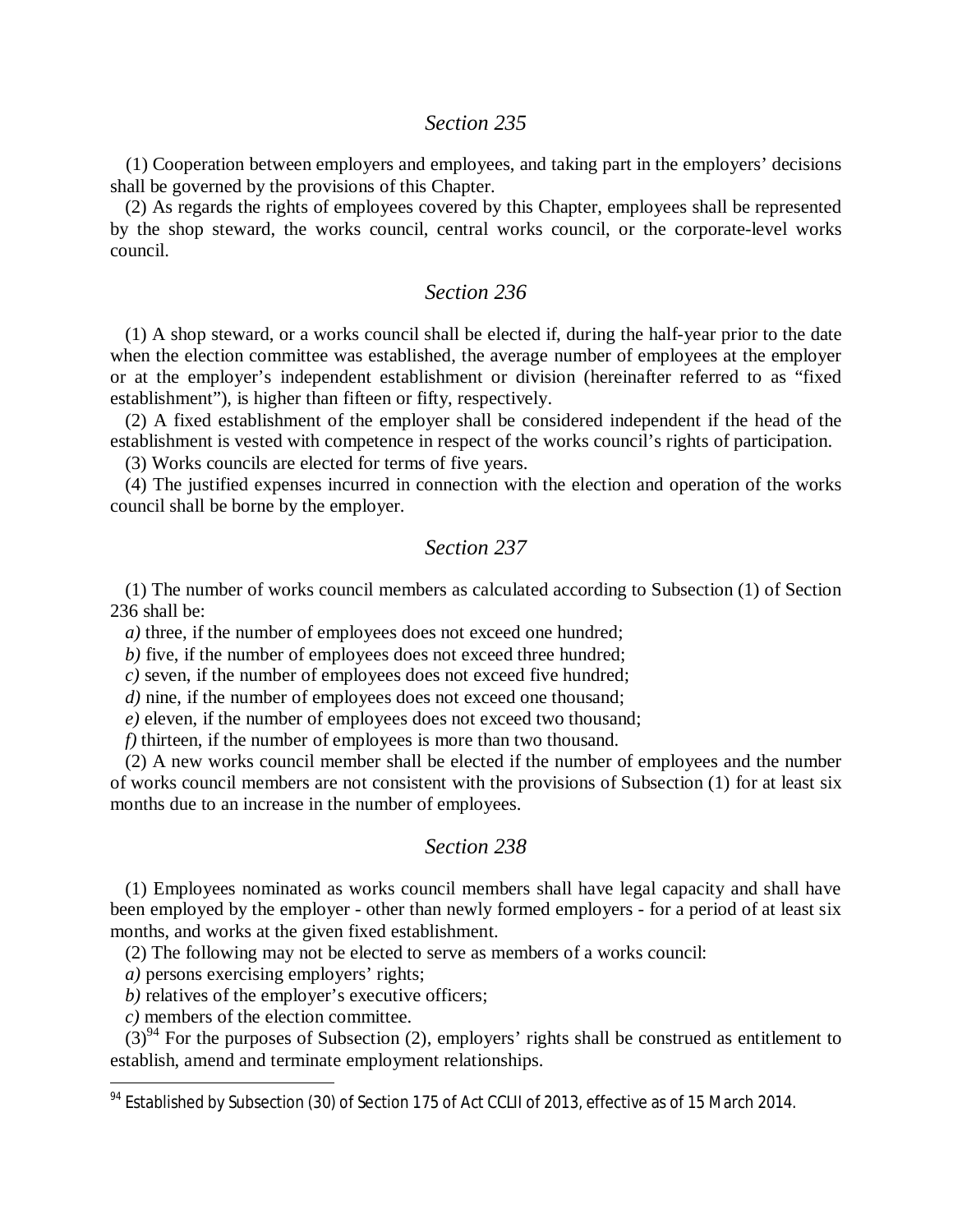### *Section 239*

All employees employed by the employer and working at the given fixed establishment shall be entitled to participate in the election of works council members.

# **105. Election of works councils**

# *Section 240*

(1) The preparation and execution of elections, and laying down the detailed rules of elections is the responsibility of the election committee.

(2) The election committee shall be set up by the works council from among the employees eligible to vote at least sixty days prior to the election. The election committee shall have at least three members.

(3) Any person who holds a seat in the works council may not serve in the election committee.

(4) In the absence of a works council, the election committee shall be created by the employees.

(5) Members of the election committee shall be exempted from work for the duration necessary to discharge their duties, and shall be entitled to absentee pay for the period of such absence.

# *Section 241*

A list of the employees eligible to vote and those who have the right to stand as candidates shall be established by the election committee and published at least fifty days before the election. The employer shall supply the information necessary for such list at the request of the election committee within five days.

#### *Section 242*

(1) A candidate may be nominated by at least ten per cent of the employees eligible to vote or by at least fifty employees eligible to vote, or by the local trade union branch represented at the employer.

(2) The election committee shall register the candidates at least thirty days prior to the election and shall publish this information.

(3) The election committee shall publish the list of candidates at least five days prior to the election.

(4) Nomination of candidates shall be construed valid if the number of candidates reaches the number of members that can be elected to the works council. In the event that the nomination proceedings are considered invalid, the nomination period shall be extended by up to fifteen days.

# *Section 243*

(1) Members of the works council shall be elected by secret ballot and popular vote.

(2) Eligible employees shall have one vote.

(3) Votes may be cast only for the number of candidates standing to be elected as under Subsection (1) of Section 237.

# *Section 244*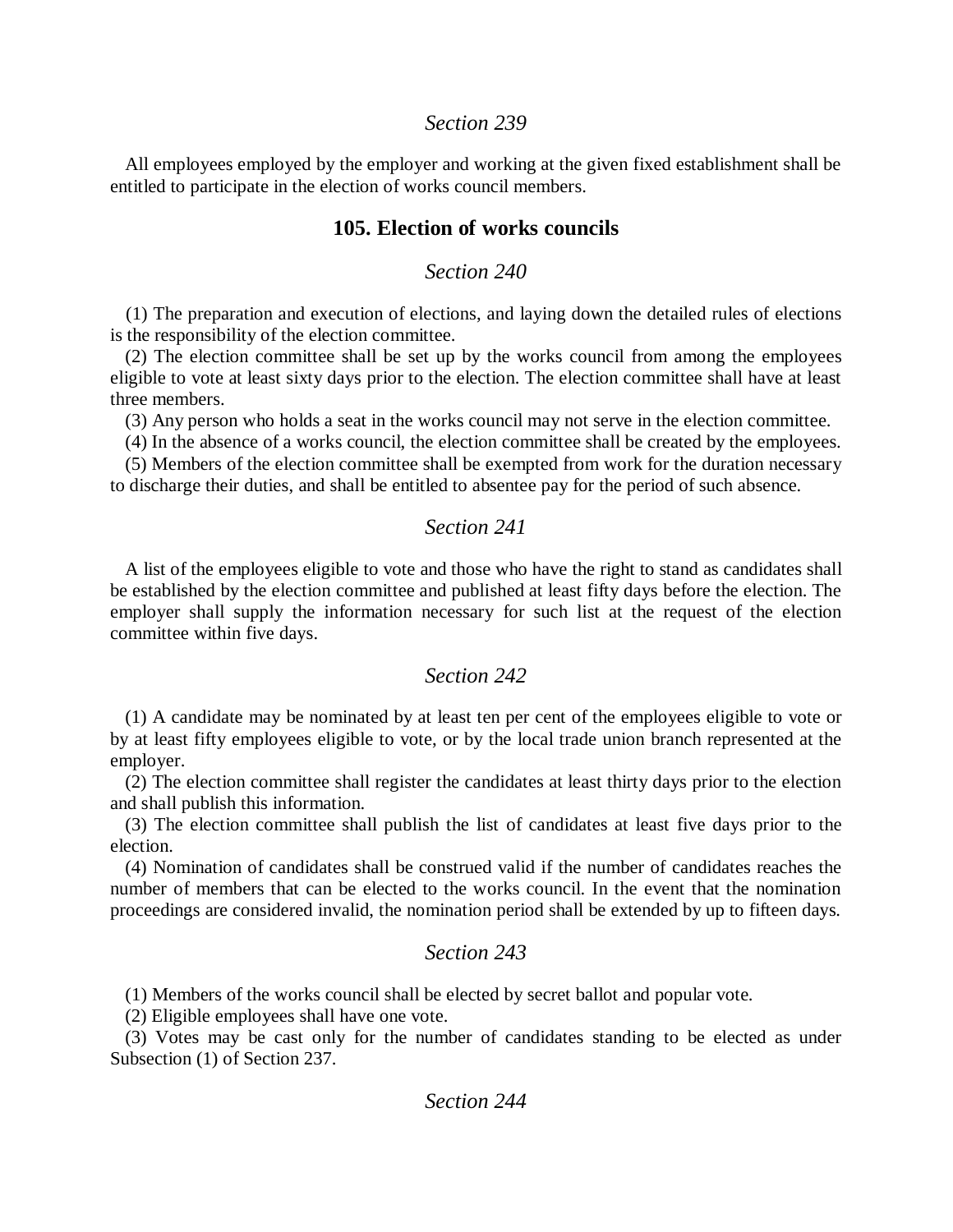(1) The results of the ballot shall be announced by the election committee.

(2) The election committee shall draw up a report on the election, which shall, in particular, contain the following:

*a)* the number of those eligible to vote;

*b)* the number of those participating in the ballot;

*c)* the number of votes validly cast, and those declared void;

*d*) the number of votes cast for each candidate;

*e*) the name of the elected works council members and alternate members;

*f)* disputes, if any, related to the election, and the decision thereon.

(3) The election committee shall publish the election report without delay.

(4) The mandate of the works council shall begin on the working day following the day of publication of the election report.

# *Section 245*

A vote shall be annulled if:

*a)* it was not cast according to regulations;

*b)* it cannot be established for whom the vote was cast;

*c)* the number of candidates for whom votes are cast is greater than the number of members eligible for election.

# *Section 246*

(1) The persons receiving the highest number of votes, or at least thirty per cent of the valid votes shall be construed as having been elected members of the workers' council, in the number specified in Subsection (1) of Section 237. In the event of a tie vote, the length of the employment relationship with the employer shall be taken into consideration.

(2) Persons receiving at least twenty per cent of the valid votes shall be regarded as alternate members of the works council.

# *Section 247*

(1) An election shall be declared valid if more than half of those eligible to vote have participated. To this end, an employee eligible to vote shall not be counted - provided that he did not participate in the election - who, at the time of the election, was:

*a)* incapacitated to work due to illness,

*b)* on leave of absence without pay.

(2) In the event of an invalid ballot, the election shall be repeated within a period of ninety days. The new election may not be held inside a period of thirty days.

(3) The second election shall be declared valid if more than one-third of those eligible to vote have participated. The nominee receiving the highest number of votes, or at least thirty per cent of the valid votes shall be declared an elected member of the works council. If the repeated election is declared invalid, a new works council ballot shall be held after one year at the earliest.

# *Section 248*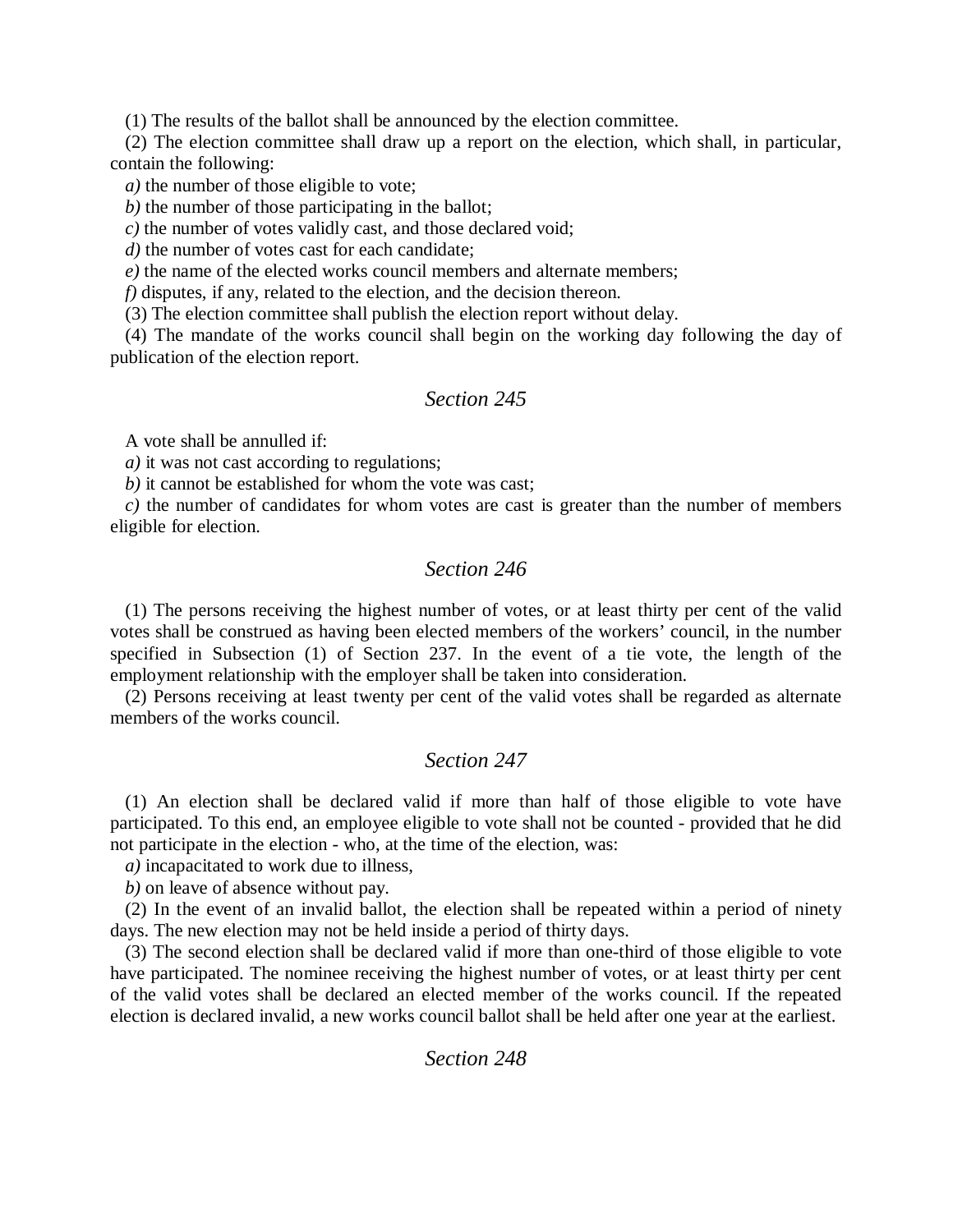(1) An election shall be declared invalid if the number of candidates specified in Subsection (1) of Section 237 did not receive thirty per cent of the votes cast.

(2) The nominees having received thirty per cent of the votes shall be declared elected members of the works council. A new election shall be held within a period of thirty days to fill the remaining positions. For the new election, new candidates may also be nominated up to the fifteenth day prior to the election.

(3) The second election shall be declared valid if more than one-third of those eligible to vote have participated. The nominees receiving the highest number of votes, or at least thirty per cent of the valid votes shall be declared elected members of the works council.

(4) Persons receiving at least fifteen per cent of the valid votes shall be regarded as alternate members of the works council.

(5) If the repeated election is declared invalid, a new works council ballot shall be held after one year at the earliest.

### *Section 249*

(1) Employees, employers and local trade union branches represented at the employer may bring a court action in accordance with Section 289 in connection with nominations, the procedure and the outcome of elections.

(2) The court shall annual the results of the election if it finds any material infringement of the relevant procedural regulations. An infringement shall be considered material if it did have an impact on the outcome of the elections. This shall be substantiated in the action.

#### **106. Central works councils and corporate-level works councils**

#### *Section 250*

(1) A central works council may be set up by several works councils.

(2) Members to the central works council shall be delegated by the works councils from among their members. The central works council may not have more than fifteen members.

(3) Furthermore, the provisions on works councils shall apply to the central works council as well.

# *Section 251*

(1) Central works councils or, failing this, works councils may set up a corporate-level works council at a recognized or de facto group of companies.

(2) Members to such works council shall be delegated by the central works councils or the works councils from among their members. The works council may not have more than fifteen members.

(3) The rules of cooperation shall be laid down within the group of companies by the works council having the right to adopt decisions relating to employees and by the corporate-level works council.

(4) Furthermore, the provisions on works councils shall apply to the corporate-level works council as well.

# **107. Dissolution of works councils**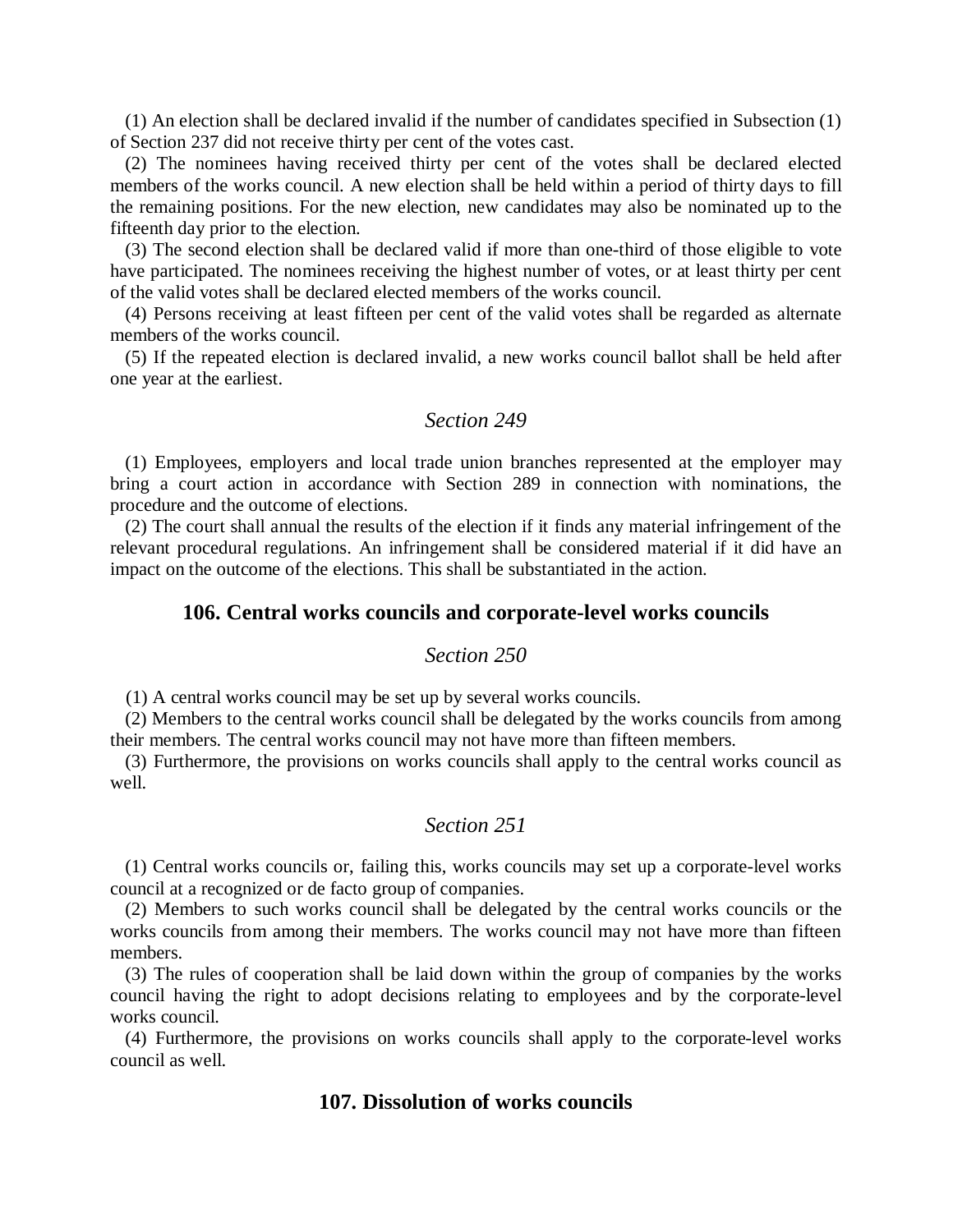# *Section 252*

The works council shall be dissolved:

*a)* if the employer is terminated without succession;

*b)* if the condition under Subsection (2) of Section 236 no longer applies;

*c)* if its mandate expires;

*d)* upon resignation;

*e)* if it is dismissed;

*f)* if its membership decreases by more than one-third;

*g)* if the number of employees drops below fifty or decreases by at least two-thirds;

*h)* if the results of the election were annulled by the court; and

*i)* in all other cases prescribed by law.

#### *Section 253*

(1) A ballot shall be held with regard to the dismissal of a works council, if so proposed in writing by at least thirty per cent of the employees eligible to vote. The ballot shall be declared valid upon the participation of more than half the employees eligible to vote. More than twothirds of the valid votes shall be required for dismissal.

(2) A motion for dismissal may not be filed for the second time within a period of one year.

(3) The provisions pertaining to the election procedure shall also apply to the dismissal of a works council.

#### *Section 254*

The mandate of a works council, if dissolved on the grounds specified in Paragraphs *b)-c)* and *f)-g)* of Section 252, shall remain in force until the new works council is elected, or for up to three months from the time of dissolution.

# **108. Termination of the mandate of works council members**

### *Section 255*

The mandate of a works council member shall be terminated:

*a)* under the condition set out in Subsection (1) of Section 238; or

*b)* upon dissolution of the works council;

*c)* under the condition set out in Subsection (2) of Section 238;

*d)* upon resignation;

*e)* upon dismissal.

#### *Section 256*

(1) A ballot shall be held with regard to the dismissal of a works council member if so proposed in writing by at least thirty per cent of the employees eligible to vote. The ballot shall be declared valid upon the participation of more than half the employees eligible to vote. More than twothirds of the valid votes shall be required for dismissal.

(2) A motion for dismissal may not be filed for the second time within a period of one year.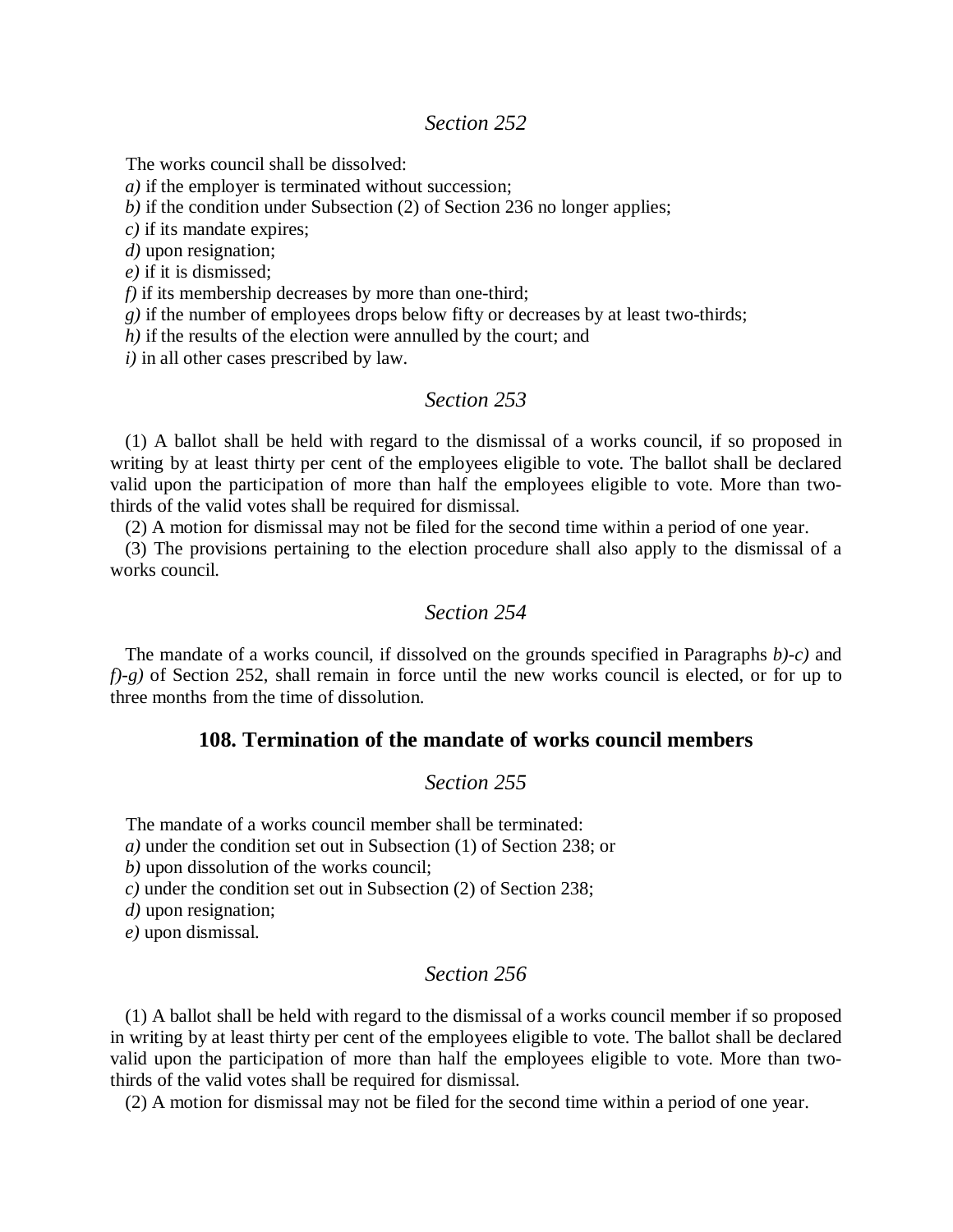(3) The provisions pertaining to the election procedure shall be duly applied for the dismissal of a works council member.

# *Section 257*

Upon termination of the mandate of a works council member, an alternate member shall be appointed according to the ranking by the number of votes received.

# **109. Merger and demerger of economic entities, transfer of employment contracts upon the transfer of enterprise**

### *Section 258*

(1) Upon the merger of economic entities, if there is a works council in each one of them, a new works council shall be elected within three months from the date of merger.

(2) Upon the merger of economic entities, if there is a works council in only one of them, a works council member shall be elected within three months for providing representation to the unrepresented employees.

(3) Upon the demerger of economic entities, a works council shall be elected for the new economic entities within three months from the date of demerger.

(4) Subsections (1)-(3) shall apply if the merger or demerger of economic entities takes place due to the transfer of employment upon the transfer of enterprise.

#### **110. Operation of works councils**

#### *Section 259*

(1) The works council shall convene within fifteen days following its election, and shall elect a chairman from among its members at its inaugural session.

(2) Members shall attend the works council meetings in person.

(3) The works council's operating regulations shall be laid down based on its order of business.

### *Section 260*

(1) With a view to discharging their duties, the chairman of the works council shall be entitled to working time reduction amounting to fifteen per cent of his monthly working time, while members of the works council shall be entitled to ten per cent. Claiming any working time reduction shall be notified at least five days in advance, except if claimed under unforeseen and overriding reasons of urgency, or under exceptional circumstances.

(2) Absentee pay shall be provided for the duration of working time reduction.

(3) The works council's consent is required for terminating the employment relationship of the chairman of the works council by notice, or for the employer's actions referred to in Section 53 affecting the chairman of the works council. The chairman of the works council shall be entitled to protection for the duration of his term in office and for a period of six months thereafter, provided that the chairman held the office for at least twelve months.

(4) The works council shall make known its opinion in writing with respect to the employer's action referred to in Subsection (3) above within eight days of receipt of the employer's written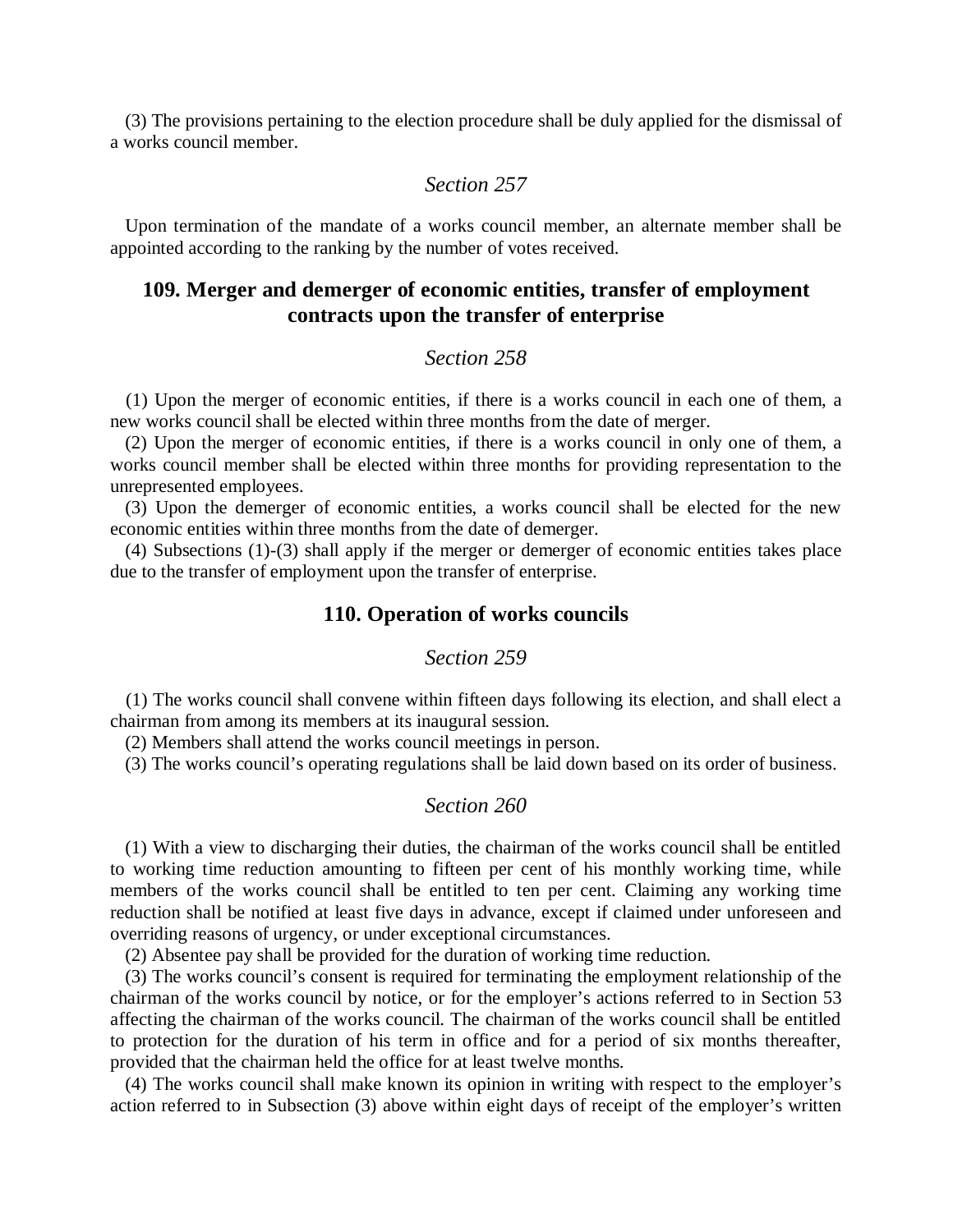notice. If the works council does not agree with the proposed action, the statement shall include the reasons therefor. Failure by the works council to convey its opinion to the employer within the above specified time limit shall be construed as agreement with the proposed action.

(5) Subsections (3)-(4) shall not apply if the employee is entitled to the protection referred to in Section 273.

# *Section 261*

Employers shall provide for - by way of the means fixed in the works agreement - the opportunity for works councils to publish information related to their activities.

#### **111. Powers and responsibilities of works councils**

# *Section 262*

(1) Works councils shall monitor compliance with the provisions of employment regulations.

(2) To the extent required for their responsibilities, works councils shall be entitled to request information and to initiate negotiations, with the reason indicated, which the employer may not refuse.

(3) The employer shall notify the works council semi-annually regarding:

*a)* the issues affecting the employer's economic standing;

*b)* changes in wages, liquidity related to the payment of wages, the characteristic features of employment, utilization of working time, and the characteristics of working conditions;

*c*) the number of employees in employment and the description of the jobs they perform.

(4) The works council shall inform the employees concerning its activities semi-annually.

#### *Section 263*

The employer and the works council shall collectively decide concerning the appropriation of welfare funds.

# *Section 264*

(1) Employers shall consult the works council prior to passing a decision in respect of any plans for actions and adopting regulations affecting a large number of employees.

(2) In the application of Subsection (1), employer's actions shall, in particular, mean:

*a)* proposals for the employer's reorganization, transformation, the conversion of a strategic business unit into an independent organization;

*b)* introducing production and investment programs, new technologies, or upgrading existing ones;

*c)* processing and protection of personal data of employees;

*d*) implementation of technical means for the surveillance of employees;

*e)* measures for compliance with occupational safety and health requirements, and for the prevention of accidents at work and occupational diseases;

*f)* the introduction and/or amendment of new work organization methods and performance requirements;

*g)* plans relating to training and education;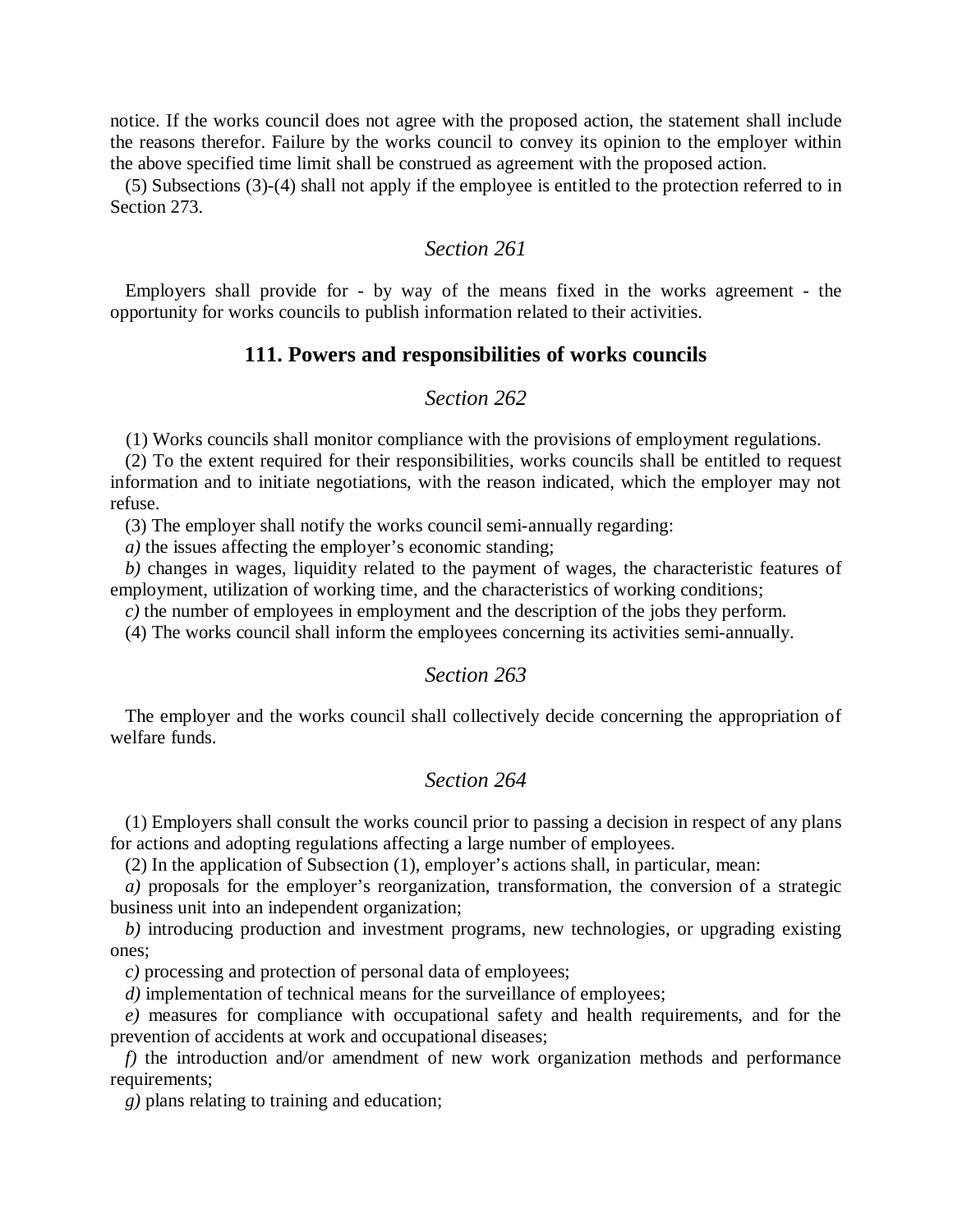*h)* appropriation of job assistance related subsidies;

*i)* drawing up proposals for the rehabilitation of employees with health impairment and persons with reduced ability to work;

*j*) laying down working arrangements;

*k)* setting the principles for the remuneration of work;

*l*) measures for the protection of the environment relating to the employer's operations;

*m*) measures implemented with a view to enforcing the principle of equal treatment and for the promotion of equal opportunities;

*n)* coordinating family life and work;

*o)* other measures specified by employment regulations.

### *Section 265*

(1) In the case of transfer of employment upon the transfer of enterprise the transferring and the receiving employer shall, within fifteen days before the effective date of transfer, inform the works council concerning:

*a)* the schedule or proposed date of transfer;

*b)* the reasons;

*c)* the legal, economic and social consequences affecting the employees.

(2) At the time referred to in Subsection (1) the transferring and the receiving employer shall with a view to the conclusion of an agreement - enter into negotiations with the works council concerning other proposed actions affecting employees.

(3) The above-specified negotiations shall cover the principles of the actions, the ways and means of avoiding detrimental consequences as well as the means for mitigating such consequences.

(4) The transferring and the receiving employer shall meet the obligation of information and negotiation if the decision underlying the transfer of employment upon the transfer of enterprise had been adopted by the body or person exercising control over the employer. The employer shall not be excused regarding their failure to satisfy the obligation to supply information and hold talks on the grounds that the controlling organization or person had failed to inform the employer concerning its decision.

# *Section 266*

Works councils shall remain unbiased in relation to a strike organized against employers, and they may not organize, support or obstruct strikes. The mandate of works council members participating in a strike shall be suspended for the duration of the strike.

#### **112. Works agreements**

#### *Section 267*

(1) The employer and the works council may conclude a works agreement for the implementation of the provisions of this Chapter and for promoting their cooperation.

(2) The works agreement may be concluded for a fixed term, extending up to the term of the works council's mandate.

(3) The works agreement may be cancelled by way of a three-month notice.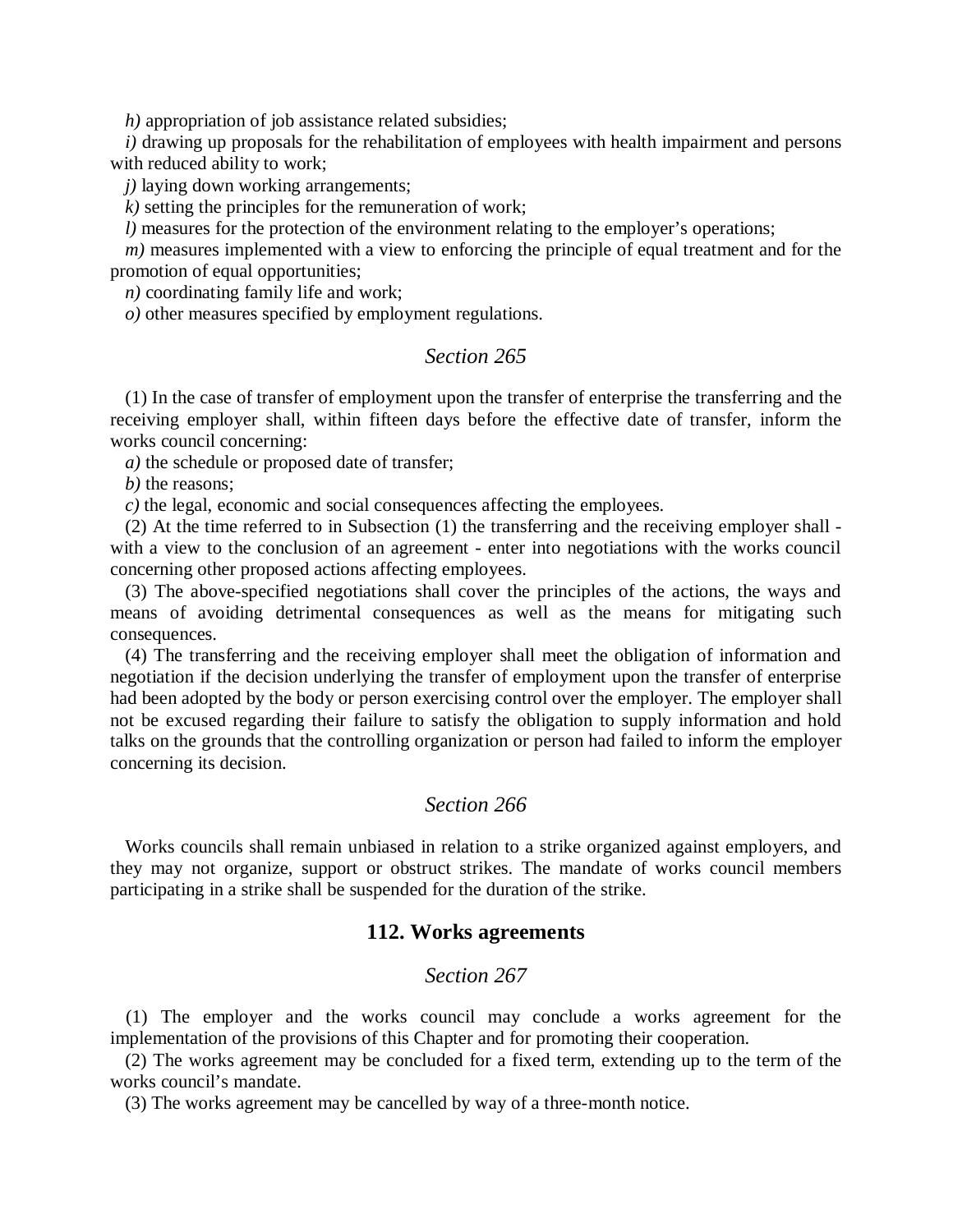(4) The works agreement shall be terminated when the works council ceases to exist.

(5) In the works agreement no derogation is allowed:

*a)* from Section 233;

*b)* from Subsection (4) of Section 236;

*c)* from Sections 238-249;

*d)* from Sections 252-255;

*e)* from Section 259;

*f)* from Section 261;

*g)* from Sections 266-268.

(6) The works agreement may not contain any restrictions concerning the provisions contained in Sections 262-265.

# *Section 268*

(1) Subject to the exception set out in Chapter XII, the works agreement may contain provisions to govern the rights and obligations specified in Paragraph *a)* of Subsection (1) of Section 277. Such agreements may be concluded on condition that the employer is not covered by the collective agreement it has concluded, or there is no trade union at the employer with entitlement to conclude a collective agreement.

(2) The works agreement concluded under Subsection (1) shall be terminated:

*a)* upon the collective agreement concluded by the employer entering into force; or

*b)* upon the trade union notifying the employer of its entitlement to conclude a collective agreement.

(3) In the cases defined in Paragraph *b)* of Subsection (2) hereof and in Paragraphs *b)-g)* of Section 252 the provisions of the works agreement shall remain to apply for six more months following the time of termination.

(4) Works agreements shall be covered by the provisions of:

*a)* Subsections (2)-(5) of Section 277;

*b)* Section 278;

*c)* Subsections (3)-(4) of Section 279;

*d)* Section 280;

*e)* Section 282.

### **113. Shop stewards**

#### *Section 269*

(1) With the exceptions set out in Section 268, the provisions pertaining to works councils shall also apply to shop stewards.

(2) Subsections (3)-(4) of Section 260 shall apply with the derogation that the rights of the works council shall be exercised by the body of employees.

# Chapter XXI

Trade Unions

*Section 270*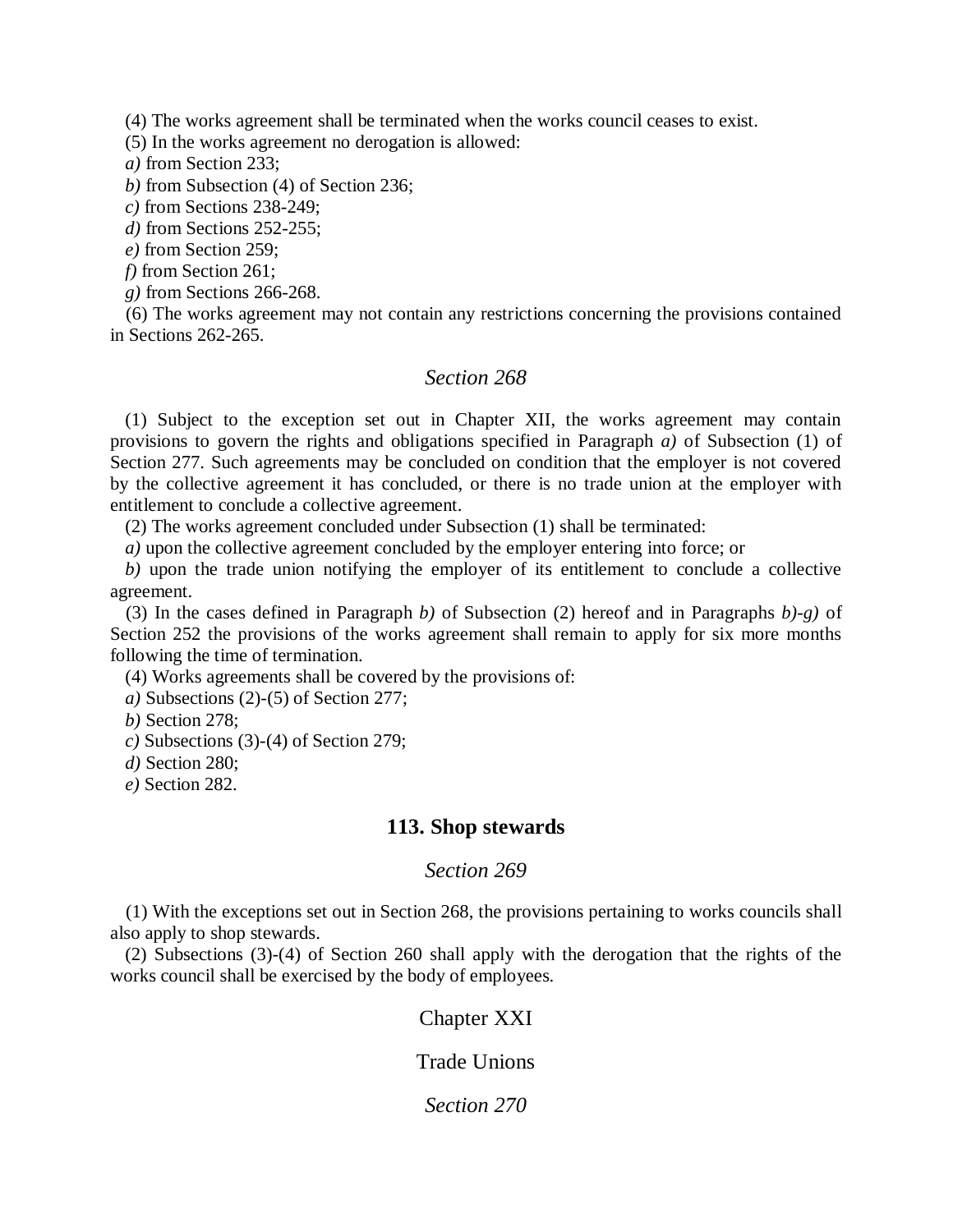(1) The rights afforded by this Act to trade unions shall be due to the local trade union branch represented at the employer.

(2) For the purposes of this Act:

*a)* 'trade union' shall mean all organizations of employees whose primary function is the enhancement and protection of employees' interests related to their employment relationship;

*b)* 'local trade union branch represented at the employer' shall mean a trade union which, according to its statutes, operates an organization authorized for representation or has an officer at the employer.

# *Section 271*

(1) Employers may not demand that employees disclose their trade union affiliation.

(2) Employment of an employee may not be rendered contingent upon his membership in any trade union, on whether or not the employee terminates his previous trade union membership, or on whether or not he agrees to join a trade union of the employer's choice.

(3) The employment relationship of an employee shall not be terminated, and the employee shall not be discriminated against or mistreated in any other way on the grounds of trade union affiliation or trade union activity.

(4) Any entitlement or benefit may not be rendered contingent upon affiliation or lack of affiliation to a trade union.

# *Section 272*

(1) Trade unions shall be entitled to conclude collective agreements in accordance with the regulations set out in this Act.

(2) Trade unions shall have the right to provide information to employees relating to industrial relations or employment relationships.

(3) Employers - upon consulting the trade union - shall provide the means for the trade union to display information connected to its activities at the employer.

(4) Trade unions may request information from employers on all issues related to the economic interests and social welfare of employees in connection with their employment.

(5) Trade unions shall be entitled to express their position and opinion to the employer concerning any employer actions (decisions), or the draft of such decision, and to initiate talks in connection with such actions.

(6) Trade unions shall have the right to represent their members before the employers or their interest groups concerning the employees' rights and obligations relating to their financial, social, as well as living and working conditions.

(7) Trade unions shall be entitled to represent their members - under authorization - before the court, the relevant authority and other organs with a view to protecting their economic interests and social welfare.

(8) Trade unions shall have the right to use the employer's premises after or during working hours, as agreed with the employer, for the purposes of interest representation activities.

(9) Employers shall not claim any compensation for withholding and transferring membership dues to the trade union.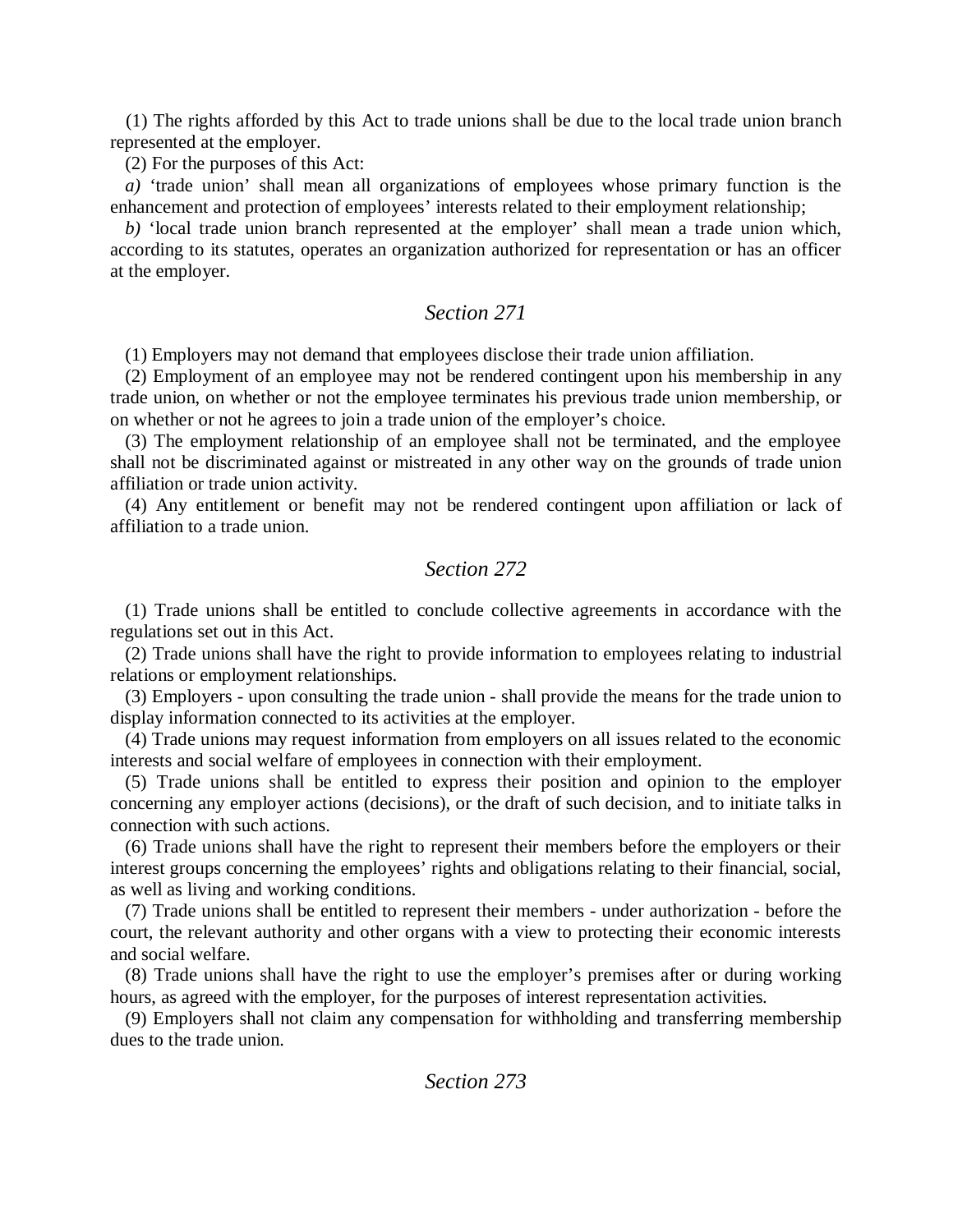(1) The prior consent of the higher ranking trade union body is required for terminating the employment relationship by notice of an employee designated according to the provisions of Subsection (3) as serving as an elected trade union official (hereinafter referred to as "union official"), and for the employer's actions referred to in Section 53 affecting said union official.

(2) Trade union officials shall be entitled to protection according to Subsection (1) for the duration of their term in office and for a period of six months thereafter, provided that the officials held the office for at least twelve months.

(3) The number of officials the trade union is entitled to designate from among the union officials employed at a fixed establishment that is considered independent according to Subsection (2) of Section 236, if the average statistical number of employees - on the first day of the calendar year - employed during the previous calendar year is:

*a)* less than five hundred, it shall be one;

*b)* between five hundred and one thousand, it shall be two;

*c)* between one thousand and two thousand, it shall be three;

*d*) between two thousand and four thousand, it shall be four;

*e)* more than four thousand, it shall be five.

(4) Apart from the union officials referred to in Subsection (3) hereof, protection under Subsection (1) shall also be afforded to one other union official designated by the supreme body of the local trade union branch represented at the employer.

(5) Trade unions shall be entitled to replace the union official designated in accordance with Subsections (3)-(4) if the employment relationship or trade union office of such union official has been terminated.

(6) The trade union shall make known its opinion in writing with respect to the employer's action referred to in Subsection (1) above within eight days of receipt of the employer's written notice. If the trade union does not agree with the proposed action, the statement shall include the reasons therefor. Failure by the trade union to convey its opinion within the above specified time limit shall be construed as agreement with the proposed action.

# *Section 274*

(1) With a view to discharging their trade union functions of interest representation, employees shall be entitled to working time reduction, and the employees designated according to Subsections (3)-(4) of Section 273 shall be exempted from work for the duration of consultation with the employer.

(2) The total amount of working time reduction available under Subsection (1) in a given calendar year shall be one hour monthly for every two trade union member employed by the employer. The amount of working time reduction available shall be determined based on the number of trade union members registered on the first of January.

(3) Working time reduction shall be provided to the employee designated by the trade union. The trade union shall notify the employer of its intention to claim working time reduction at least five days in advance, except if claimed under unforeseen and overriding reasons of urgency, or under exceptional circumstances.

(4) Working time reduction can be claimed by the end of the given year. Working time reduction shall not be financially compensated.

(5) Absentee pay shall be provided for the duration of working time reduction and for the duration of consultation with the employer.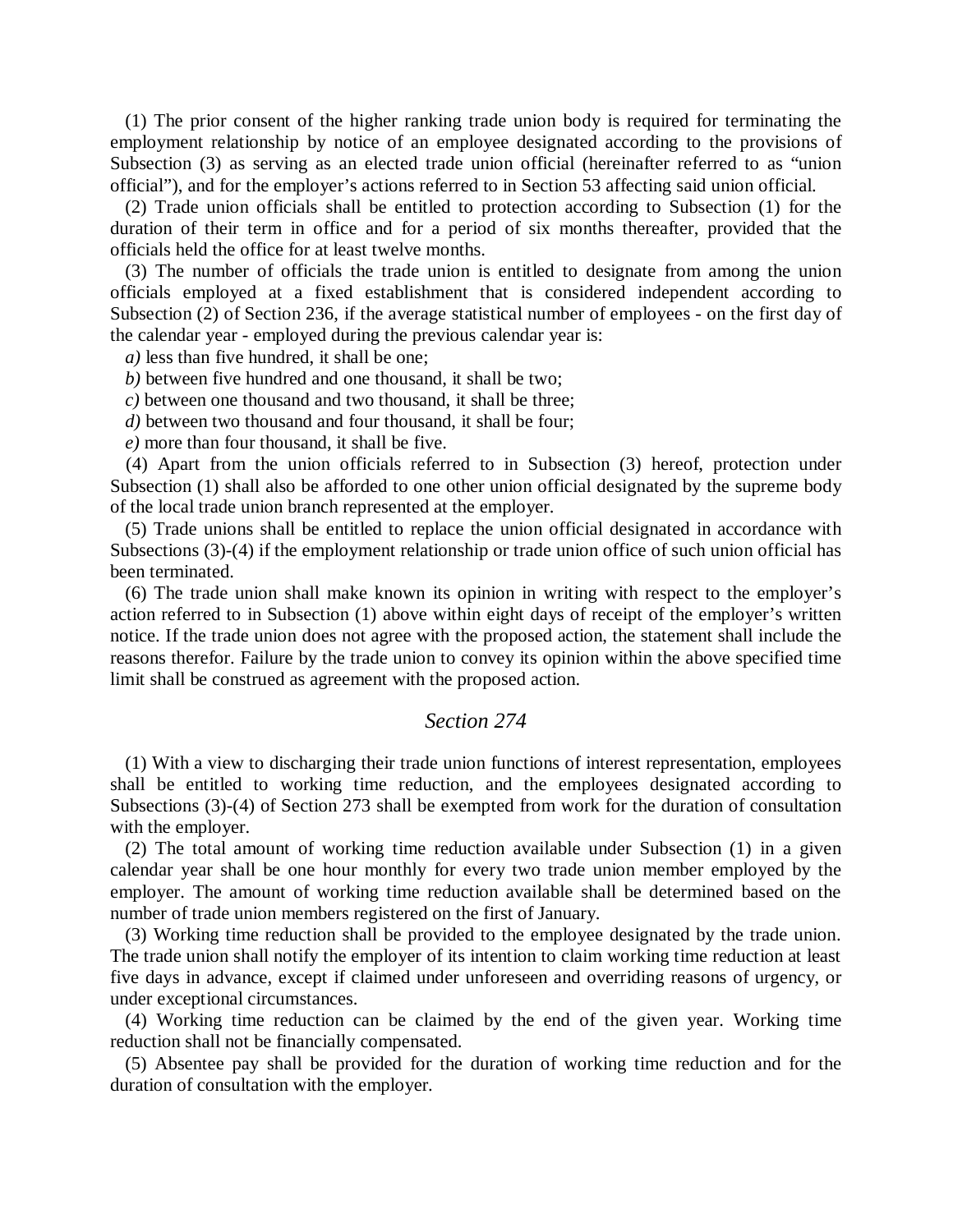## *Section 275*

A person acting on behalf of a trade union who is not employed by the employer shall be admitted onto the employer's premises if any member of the trade union in question is employed by the employer. The person admitted to visiting the employer's premises shall abide by the provisions of the employer's internal policies.

# Chapter XXII

# Collective Agreement

#### **114. Conclusion and contents of collective agreements**

### *Section 276*

(1) Collective agreements may be concluded:

*a)* by employers, and by employers interest groups by authorization of their members; and

*b)* trade unions or trade-union confederations.

(2) A trade union shall be entitled to conclude a collective agreement if its membership of employees at the employer reaches ten per cent:

*a)* of all employees employed by the employer;

*b)* of the number of employees covered by the collective agreement concluded by the employers interest group.

(3) A trade-union confederation shall be entitled to conclude a collective agreement if at least one of its local trade union branch members meets the requirements set out in Subsection (2) and if so authorized by its members.

(4) The trade unions with entitlement to conclude a collective agreement under Subsection (2) may do so collectively.

(5) An employer may enter into one collective agreement. Where a collective agreement is concluded by more than one employer, an employer may conclude the collective agreement, of which the employer shall also be a party, under authorization given in such collective agreement. The collective agreement concluded by several employers shall be construed to have a broader scope in the application of Subsection (4) of Section 277.

(6) In the application of Subsection (2) hereof, the average statistical number of employees for the half-year period before the date of conclusion of the contract shall be taken into consideration.

(7) Entering into negotiations upon an offer for the conclusion of a collective agreement may not be refused.

(8) Any trade union (trade-union confederation) that meets the requirements set out in Subsection (2) after the collective agreement is concluded shall be able to request an amendment of the collective agreement, and to participate in the negotiations relating to the amendment in an advisory capacity.

# *Section 277*

(1) The scope of collective agreements may cover:

*a)* rights and obligations arising out of or in connection with employment relationships;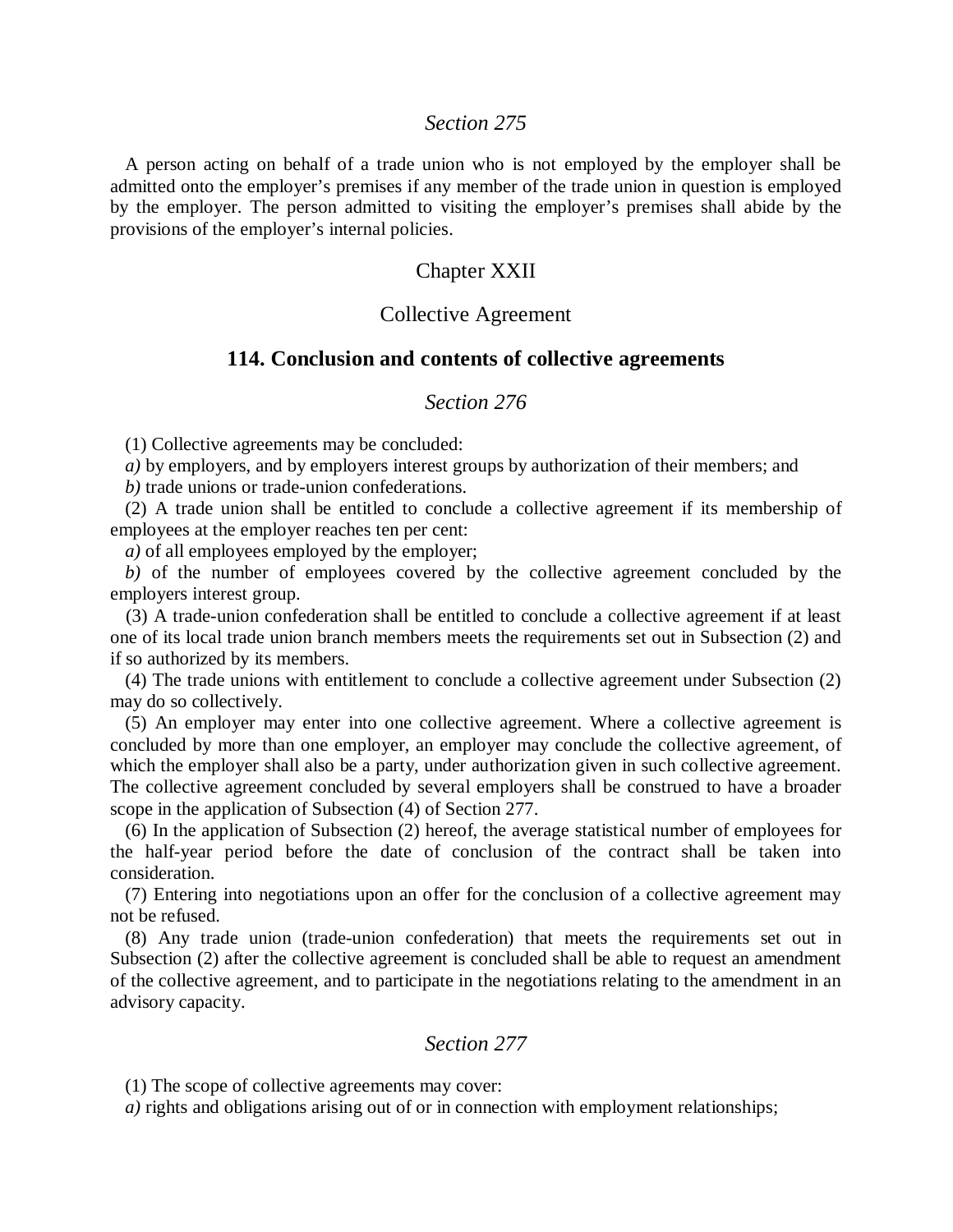*b)* conduct of the parties relating to the conclusion, implementation and termination of the collective agreement, and concerning the exercise of their rights and obligations.

(2) In the absence of any provision to the contrary, in the collective agreement derogations are allowed from the provisions of Part Two and Part Three.

(3) The collective agreement:

*a)* may not contain derogations from Chapters XIX and XX; and

*b)* may not contain any restrictions concerning the provisions contained in Sections 271-272.

(4) A collective agreement of limited effect may derogate from one with a broader scope unless otherwise provided therein - insofar as it contains more favorable regulations for the employees.

(5) Derogations for the benefit of employees shall be adjudged by a comparative assessment of related regulations.

# *Section 278*

Collective agreements may only be concluded in writing.

# **115. Scope of collective agreements**

#### *Section 279*

(1) The effect of a collective agreement shall apply to any employer who:

*a)* is a party to the collective agreement; or

*b)* is a member of the employers interest group that concluded the collective agreement.

(2) The effect of the provisions of the collective agreement governing the means of communication of the parties shall apply to the undersigning parties of the collective agreement.

(3) The effect of the provisions of the collective agreement governing employment relationships shall apply to all employees employed by the employer.

(4) In connection with employee sharing, the effect of the collective agreement concluded by the employer referred to in Subsection (2) of Section 195 shall apply to the employee in the absence of an agreement to the contrary.

(5) The collective agreement shall enter into effect when published.

# **116. Termination of collective agreements**

# *Section 280*

(1) The collective agreement may be terminated by giving at least three months' notice. A collective agreement that was concluded by more than one trade union may be terminated by either of those trade unions.

(2) Neither of the parties shall be entitled to exercise the right of termination within six months of the conclusion of the collective agreement.

(3) A fixed-term collective agreement shall cease to exist upon the expiry of the fixed term.

# *Section 281*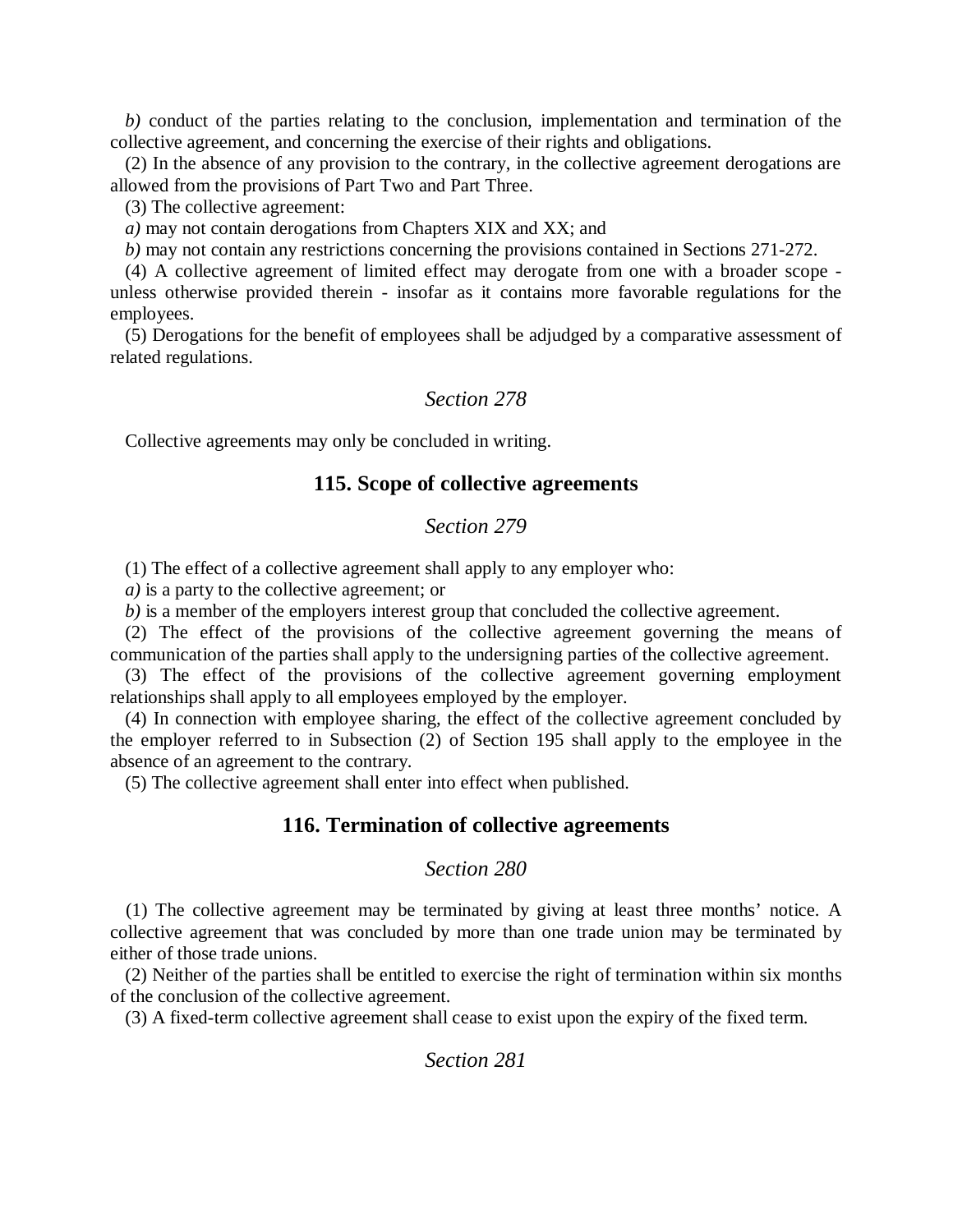(1) Upon dissolution of an employer, employers interest group or a trade union (trade-union confederation) without succession, the collective agreement shall be terminated as well.

(2) As regards a collective agreement that was concluded by more than one employer or by more than one employers interest group, the collective agreement shall cease to apply only to the employer or employers interest group terminated without succession.

(3) As regards a collective agreement that was concluded by more than one trade union, the collective agreement shall cease to apply upon the dissolution of all such trade unions without succession.

(4) The collective agreement shall cease to have effect if the trade union (trade-union confederation) that is a party to the collective agreement is not entitled to conclude a collective agreement under Subsections (2)-(3) of Section 276.

(5) If the collective agreement that was concluded by more than one trade union, Subsection (4) applies if neither of the undersigning trade unions has entitlement to conclude the collective agreement under Subsection (2) of Section 276.

### **117. Transfer of employment upon the transfer of enterprise**

#### *Section 282*

(1) In the case of transfer of employment upon the transfer of enterprise the receiving employer is required to maintain the working conditions specified in the collective agreement covering the employment relationship existing at the time of transfer for a period of one year after the date of transfer.

(2) The obligation referred to in Subsection (1) shall not apply to the employer if the collective agreement expires within one year after the date of transfer, or if the employment relationship is covered by a collective agreement after the date of transfer.

#### **118. Derogating agreement, authorizations**

#### *Section 283*

No derogation from the provisions of this Chapter is allowed, with the exception of:

*a)* Subsection (4) of Section 279;

*b)* Subsections (1) and (3) of Section 280.

#### *Section 284*

The minister in charge of employment and labor is hereby authorized to decree the regulations relating to notification and registration of the conclusion of collective agreements.

# *PART FOUR*

### *LABOR DISPUTES*

Chapter XXIII

# Enforcement of Labor-law Claims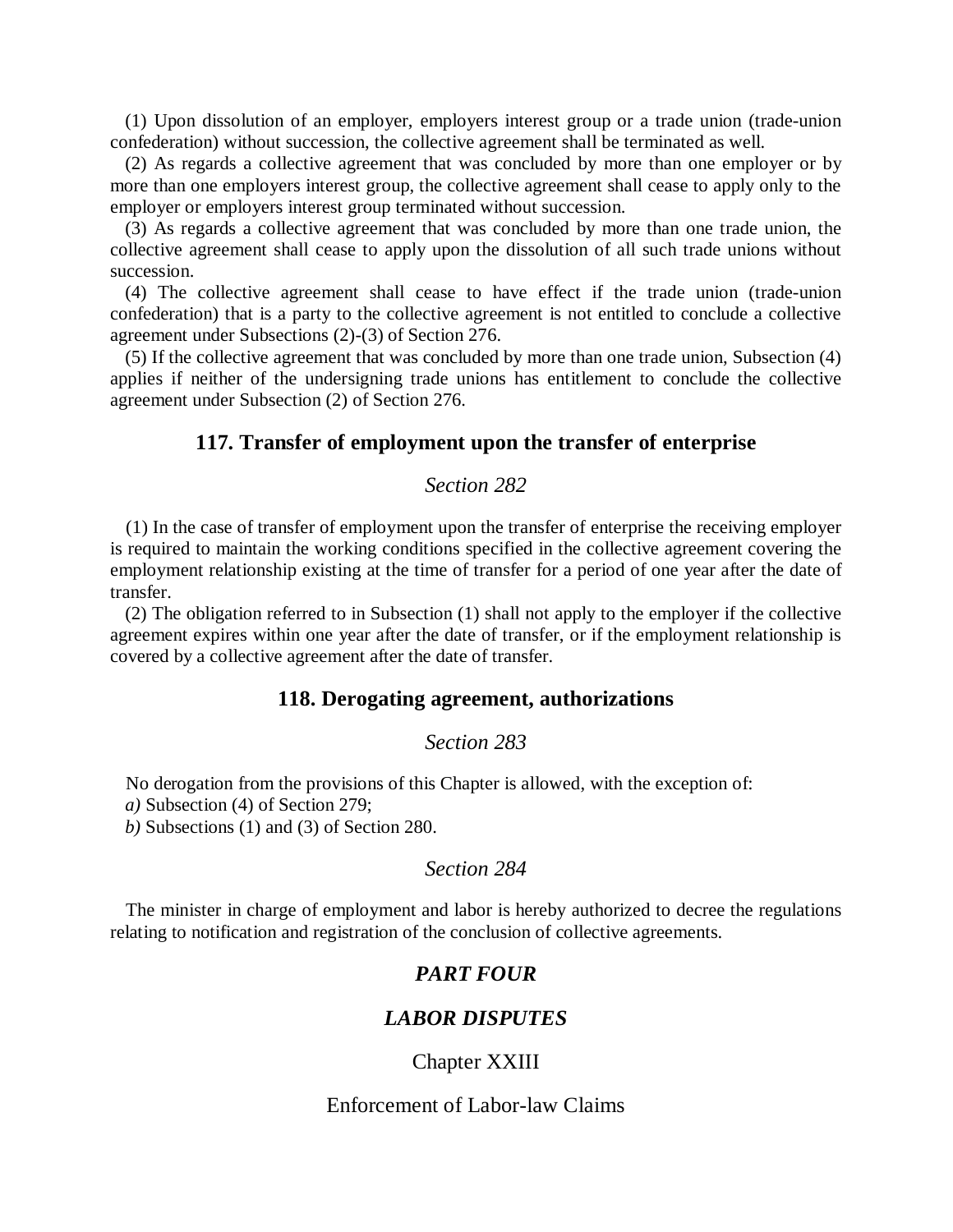# *Section 285*

(1) Employees and employer may pursue their claims arising from the employment relationship or out of this Act, and trade unions and works councils may pursue their claims arising out of this Act or a collective agreement or a works agreement by judicial process.

(2) By way of derogation from Subsection (1) hereof, employers may enforce their claims from employees arising from the employment relationship, if less than three times the mandatory minimum wage [Paragraph *a)* of Subsection (1) of Section 153], by means of a payment notice. The payment notice shall be made out in writing.

(3) A claim may be filed against a decision adopted by the employer within its right of discretion if the employer has violated the provisions pertaining to such decisions.

(4) Employees may bring an action concerning their claims arising under Section 295 in connection with their employment in Hungary before the Hungarian court.

#### *Section 286*

(1) The term of limitation for labor-law claims shall be three years.

 $(2)^{95}$  $(2)^{95}$  $(2)^{95}$  The term of limitation:

*a)* for claims for compensation for damages caused by,

*b)* for the payment of restitution for any violation of rights relating to personality resulting from,

a criminal offense shall be five years, or longer, as consistent with the statute of limitations for such criminal liability.

(3) The lapse of a claim shall be recognized *ex officio*.

(4) Furthermore, periods of limitation shall be governed by the relevant civil law provisions, where the term of limitation for the claims of employees may not be reduced by the parties.

#### *Section 287*

(1) An action shall be brought within thirty days of notification of the employer's act, in connection with:

*a)* any amendment of the employment contract implemented by unilateral decision;

*b)* wrongful termination of the employment relationship;

*c)* the sanctions applied on account of a breach of obligation by the employee;

*d)* a payment notice; and

*e)* the provisions of Subsection (2) of Section 81.

 $(2)^{96}$  $(2)^{96}$  $(2)^{96}$  Any claim in connection with:

*a)* termination by the employee under Section 40, or

*b)* termination without notice by the employee under Section 78,

may be enforced within the term of limitation.

 $(3)^{97}$  $(3)^{97}$  $(3)^{97}$  In the case of challenging the agreement or unilateral act for the termination of the employment relationship, an action may be brought within thirty days from the date when the

<span id="page-95-0"></span> $95$  Established by Subsection (31) of Section 175 of Act CCLII of 2013, effective as of 15 March 2014.

<span id="page-95-1"></span> $96$  Established: by paragraph (28) Section 8 of Act CIII of 2013. In force: as of 1.08. 2013.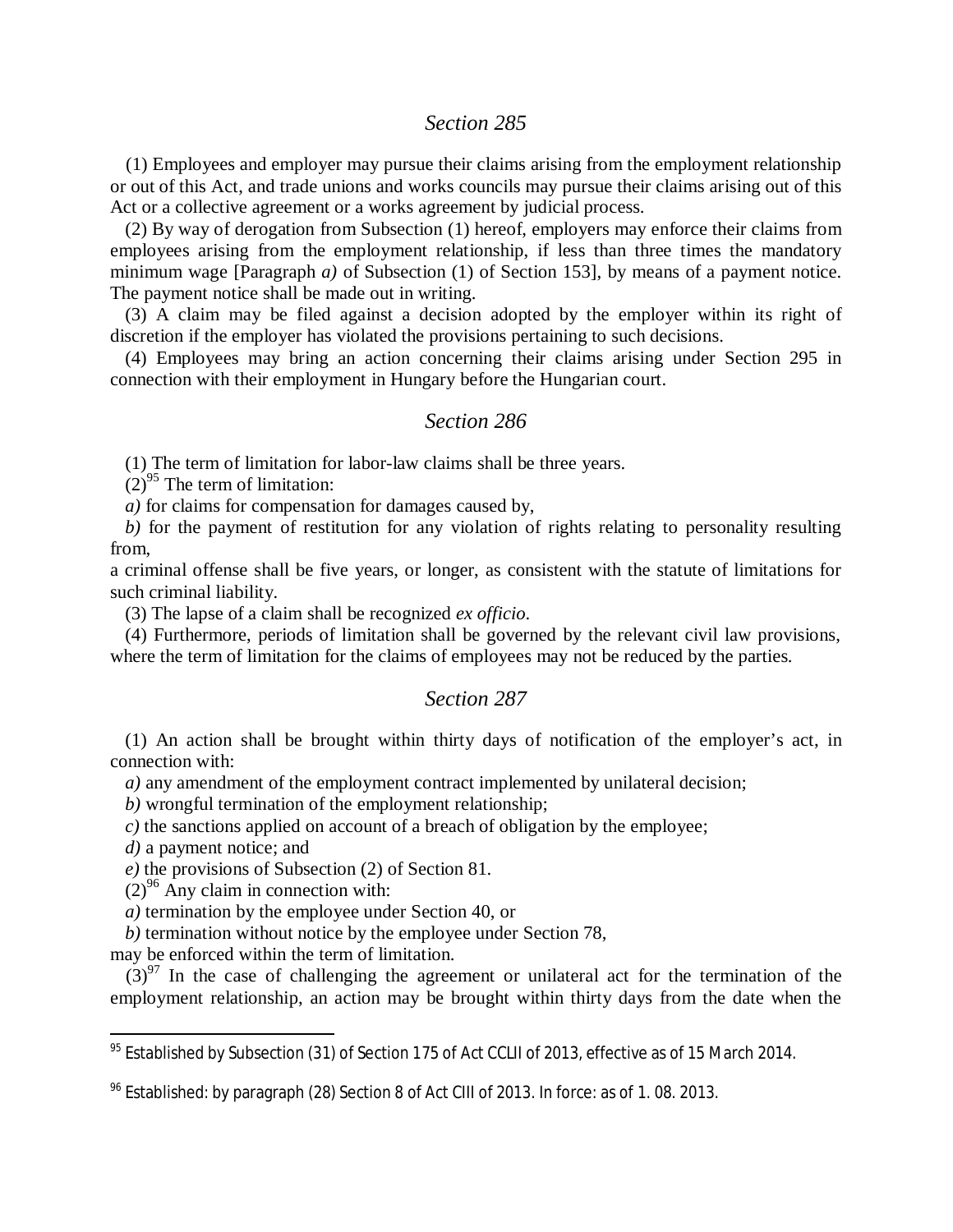action was declared declined. The action shall be declined if the other party fails to respond within fifteen days from the date of delivery, or refuses to accept it.

(4) The deadline for bringing an action shall be considered met if the statement of claim is dispatched on or before the last day of the deadline. A party that misses the deadline shall have the option to file an application for continuation. Claims may not be pursued after six months.

(5) With the exceptions set out in Paragraphs *c)-d)* of Subsection (1) hereof, such court action shall have no suspensory effect.

### *Section 288*

If conciliation is stipulated in the collective agreement or in the parties' agreement, this shall have no effect on the time limits specified in Section 287.

### *Section 289*

(1) The employer, the works council or the trade union may bring an action within five days in the event of any violation of the provisions on information or consultation.

 $(2)^{98}$  $(2)^{98}$  $(2)^{98}$  The court shall hear such cases within fifteen days in non-contentious civil action. The decision of the court may be appealed within five days from the date of delivery of the decision. The court of the second instance shall deliver its decision within fifteen days.

### *Section 290*

Special provisions for the enforcement of claims on any grounds defined in the collective agreement may be laid down in the collective agreement.

#### Chapter XXIV

#### Collective Labor Disputes

#### *Section 291*

(1) The employer and the works council or the trade union may set up a conciliation committee (hereinafter referred to as "committee") to resolve their disputes. The works agreement or the collective agreement may contain provisions for a standing committee as well.

(2) The committee shall be composed of an equal number of members delegated by the employer and the works council or trade union, and an independent chairman.

#### *Section 292*

 $97$  Established: by paragraph (28) Section 8 of Act CIII of 2013. In force: as of 1.08. 2013.

<span id="page-96-0"></span><sup>98</sup> Amended by Section 106 of Act CXXX of 2017.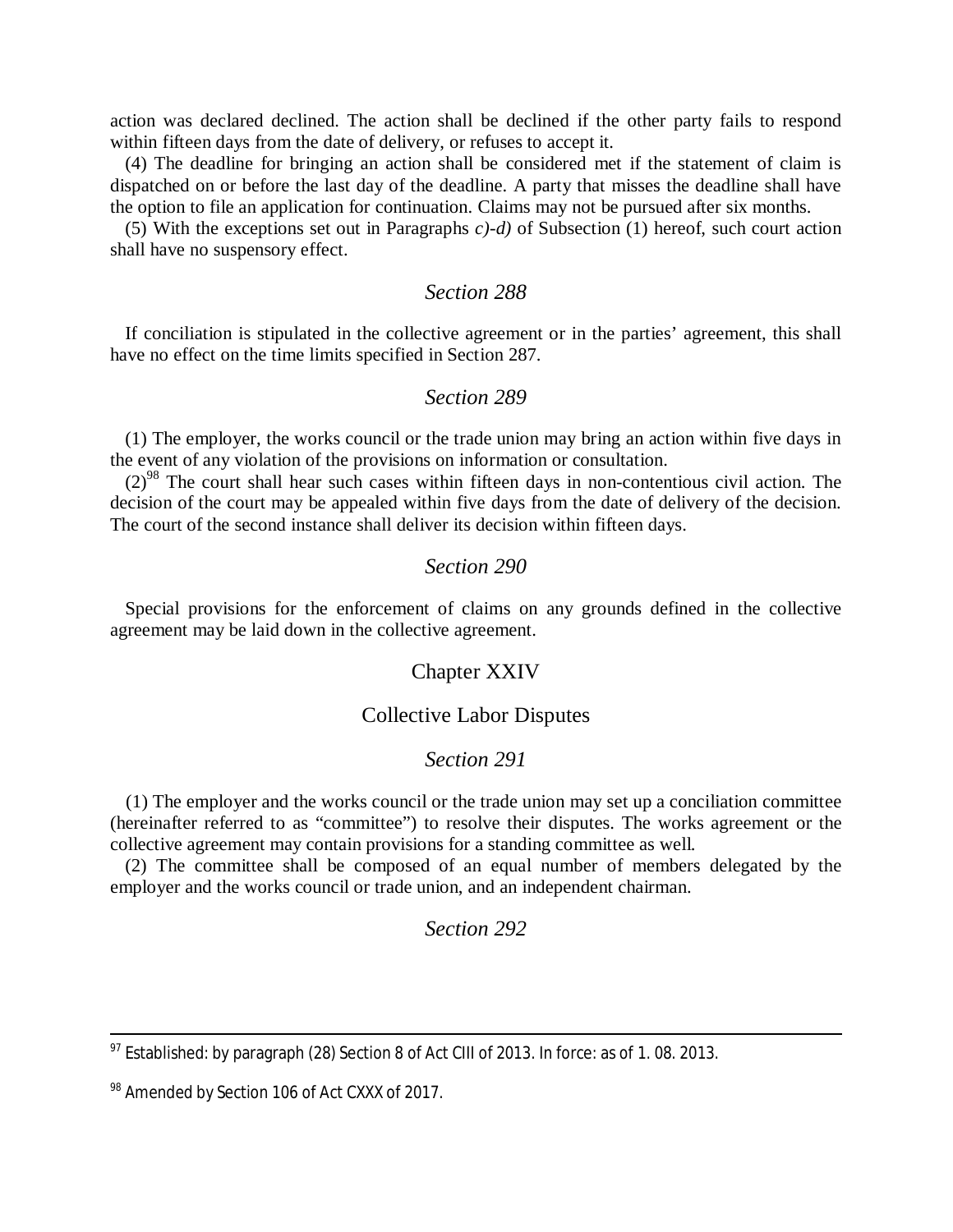(1) The chairman shall consult with the members delegated by both parties on an ongoing basis, and shall draw up an executive summary upon conclusion of the conciliation process which contains the argument of the members and the outcome of the procedure.

(2) The justified expenses incurred in connection with the committee's proceedings shall be borne by the employer.

# *Section 293*

(1) The employer and the works council or the trade union may agree in writing in advance to abide by the decision of the committee, in which case the committee's decision shall be considered to be binding. In the case of a tie vote, the chairperson's vote shall be decisive.

(2) The disputes arising in connection with Subsection (4) of Section 236 and with Section 263 shall be decided by an arbitrator. The decision of the arbitrator shall be binding upon the parties. In the absence of agreement between the parties the arbitrator shall be chosen by random selection from among the persons nominated by the parties.

(3) During the proceedings of the committee or the arbitrator the parties shall not engage in any conduct aiming to frustrate the agreement or the implementation of the decision.

# *PART FIVE*

# *CLOSING PROVISIONS*

### *Section 294*

(1) For the purposes of this Act:

*a)* 'young worker' shall mean any employee under the age of eighteen;

b)<sup>[99](#page-97-0)</sup> 'relative' shall mean spouses, next of kin, adopted persons, stepchildren, foster children, adoptive parents, stepparents, foster parents, siblings, and domestic partners, spouses of the next of kin, spouse's next of kin and siblings, and spouses of siblings;

*c)* 'child' shall mean any child raised or cared for in one's own household according to the regulations on the support of families; 'disabled child' shall mean a child eligible for increased family allowance according to the Family Assistance Act;

*d*) 'mandatory medical examination' shall mean a medical examination that the employee is required to undergo according to employment regulations, including also the examination prescribed for pregnant women;

*e)* 'employees' representative' shall mean any member of the works council, shop steward, and the workers' representative sitting on the supervisory board of a business association;

*f)* 'employment-related relationship' shall mean an employment relationship, work performed as required stemming from a cooperative membership, contract for professional services, personal service contract, the activities of executive officers and supervisory board members of business associations, and private entrepreneurs;

*g)* 'retired worker' shall mean any person:

*ga)* who has reached the retirement age for old-age pension benefits and has the service time required to receive old-age pension (entitlement to old-age pension benefits),

<span id="page-97-0"></span><sup>&</sup>lt;sup>99</sup> Established by Subsection (32) of Section 175 of Act CCLII of 2013, effective as of 15 March 2014.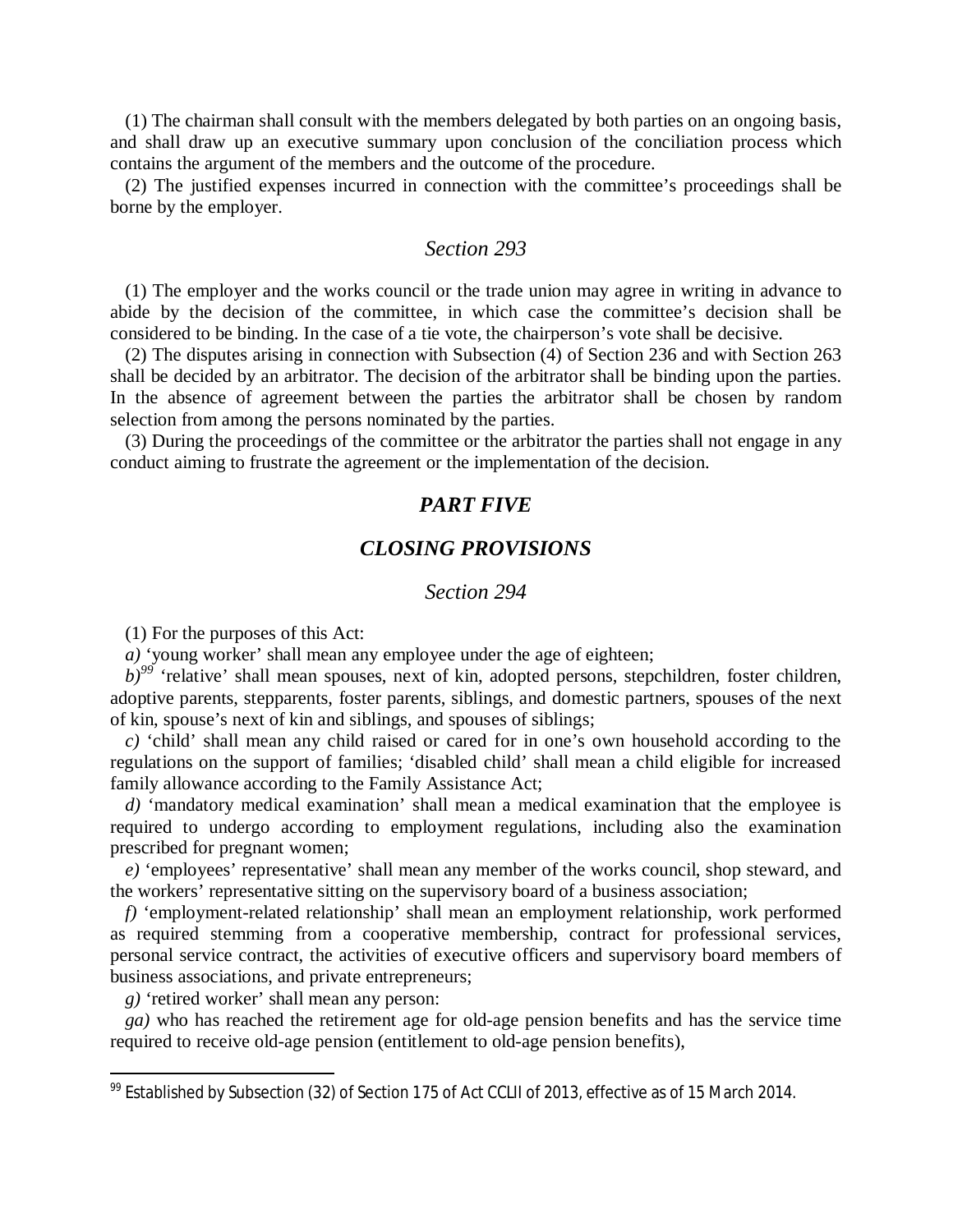*gb)* who is receiving old-age pension benefits before reaching the legal retirement age,

*gc)* who is receiving retirement aid (old-age pension) or invalidity benefits provided under the government decree on benefits provided by the Hungarian Creative Art Foundation,

 $gd$ <sup> $100$ </sup> who is receiving pension benefits provided by an ecclesiastical legal entity,

*ge)* who is receiving old-age or occupational disability benefits,

*gf)* who is receiving increased old-age or occupational disability allowance, or

*gg)* who is receiving invalidity allowance;

*h)* 'parent' shall mean:

*ha*) the biological and the adoptive parent, and the spouse living with the parent;

*hb)* any person who has filed for the adoption of the child who is living in the same household, and the relevant procedure is already in progress,

*hc)* the guardian,

*hd*) the foster parent and surrogate parent;

*i)* 'single parent' shall mean any person who is raising a child in his/her own household and who is not married, or who is widowed, divorced or separated and who does not have a domestic partner;

 $j$ <sup> $101$ </sup> 'deduction-free wage' shall mean the sum remaining after the deductions affected under the regulations on judicial enforcement;

 $k$ <sup> $102$ </sup> 'employee with three or more children' shall mean a parent who, in accordance with the Family Assistance Act:

 $ka$ <sup> $103$ </sup> is eligible for family allowance and who has received or is receiving child-care benefits or child-care allowance, child-care assistance benefits in respect of three or more children, or

*kb)* has received or is receiving child-rearing allowance in respect of three or more children.

(2) An employee shall be considered to receive the benefits referred to in Subparagraph *gb)* or *gc)* of Paragraph *g)* of Subsection (1) if the benefit was awarded by final decision.

# *Section 295*

(1) If a foreign employer employs an employee in the territory of Hungary - under agreement with a third party - in an employment relationship that is not covered by this Act pursuant to Subsection (2) of Section 3, with the exceptions set out in Subsection (4), Hungarian law shall apply to such employment relationships in terms of:

*a)* maximum working time and minimum rest periods;

*b)* minimum duration of annual paid leave;

*c)* the amount of minimum wages;

*d)* the conditions for temporary agency work as per Sections 214-222;

*e)* occupational safety;

<span id="page-98-0"></span><sup>&</sup>lt;sup>100</sup> Amended: by Section 153 of Act CXXXIII of 2013. In force: as of 1.08. 2013.

<span id="page-98-1"></span><sup>&</sup>lt;sup>101</sup> Enacted by Subsection (33) of Section 175 of Act CCLII of 2013, effective as of 15 March 2014.

<span id="page-98-2"></span><sup>&</sup>lt;sup>102</sup> Enacted by Section 392 of Act XCIX of 2014, effective as of 1 January 2015.

<span id="page-98-3"></span><sup>&</sup>lt;sup>103</sup> Amended by Paragraph b) of Section 86 of Act CCXXIII of 2015.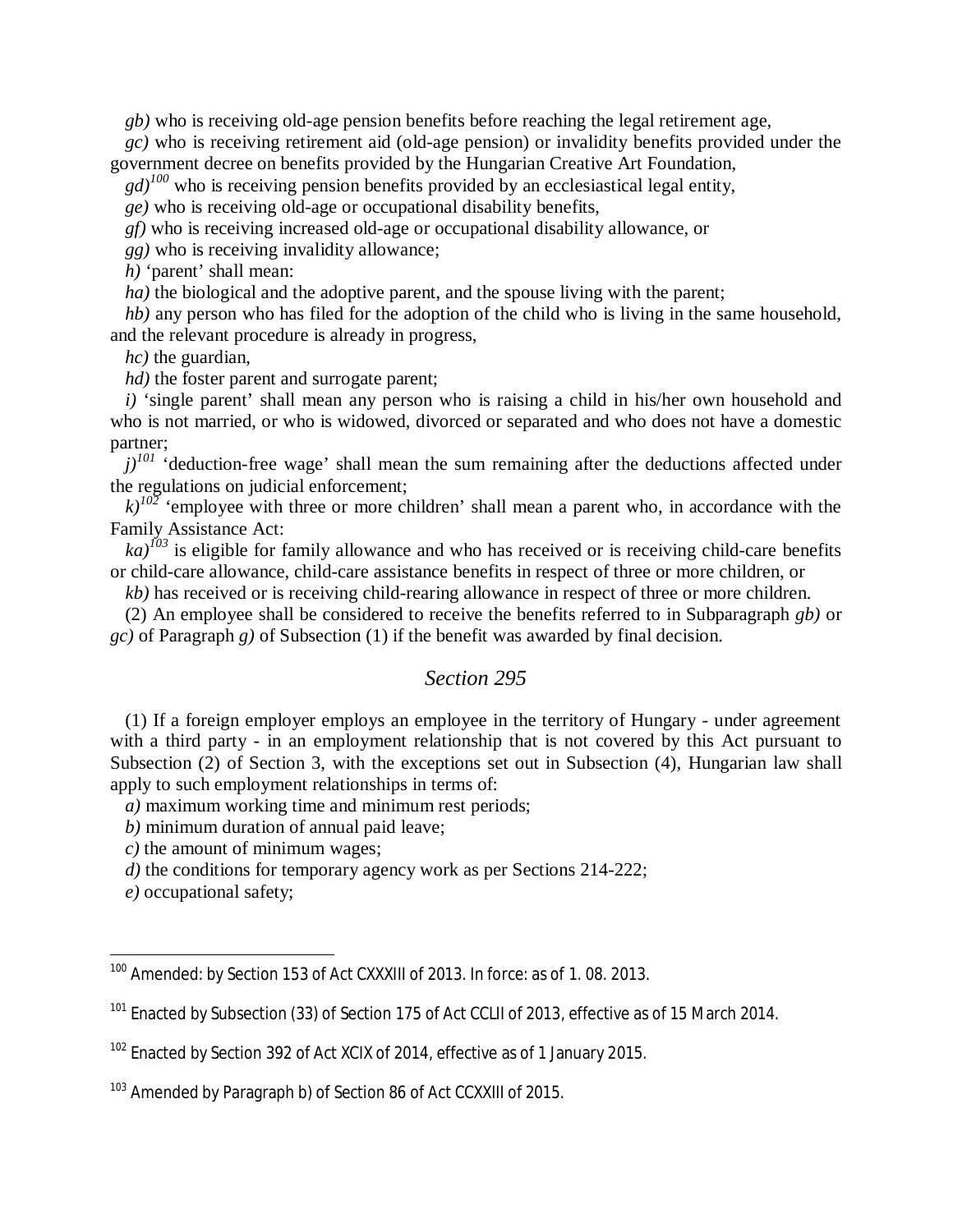*f*) the conditions of employment or work by pregnant women or women who have recently given birth, and of young people; furthermore

*g)* the principle of equal treatment;

including the provisions of a collective agreement with extended scope as pertaining to the employment relationship in question.

(2) The provisions of Subsection (1) shall also apply where employment is provided at the Hungarian branch of a foreign employer, or of an employer that belongs to the same group of companies as the foreign employer.

(3) In the application of Paragraph *c)* of Subsection (1), the concept of minimum wage shall be understood as the remuneration defined in Sections 136-153. Minimum wage shall not include payments made to voluntary mutual insurance funds, and any remuneration provided to the employee that is not subject to personal income tax.

(4) As regards employers engaged in construction work that involves the building, remodeling, maintenance, improvement or demolition of buildings, thus particularly excavating, earthwork, actual building work, the assembly and dismantling of prefabricated components, fitting and installations, renovation, restoration, dismantling, demolition, maintenance, upkeep, painting and cleaning work, in terms of the requirements specified in Subsection (1) hereof the employees employed for these activities shall be subject to collective agreements covering the entire industry or an entire sector.

(5) The provisions of Subsections (1)-(4) need not be applied if the law governing the employment relationship contains more favorable regulations for the employee in terms of the requirements defined in Subsection (1) hereof.

#### *Section 296*

(1) The provisions of Section 295 shall not apply to merchant navy enterprises as regards seagoing personnel.

(2) In the case of initial assembly and/or first installation of goods where this is an integral part of a contract and carried out by employees posted by the supplier, the provisions of Paragraphs *b)-c)* of Subsection (1) of Section 295 shall not apply in terms of minimum paid annual leave and minimum rates of pay if the period of posting for working in Hungary does not exceed eight days, with the exception of the activity defined in Subsection (4) of Section 295.

# *Section 297[104](#page-99-0)*

(1) Prior to the conclusion of a services contract the beneficiary shall inform the foreign employer in writing concerning the working conditions applicable pursuant to Section 295. In the event of failure to provide the information described above the beneficiary shall be subject to full financial liability for the employee's claims under Section 295.

(2) If the beneficiary knew or should have been aware given reasonable care that the foreign employer failed to comply with the obligation of payment of wages and contributions in connection with the employee's employment, the beneficiary shall be jointly and severally liable with the foreign employer for the payment of wages and other payroll costs otherwise payable by the foreign employer.

<span id="page-99-0"></span><sup>&</sup>lt;sup>104</sup> Established by Section 126 of Act LXVII of 2016, effective as of 18 June 2016.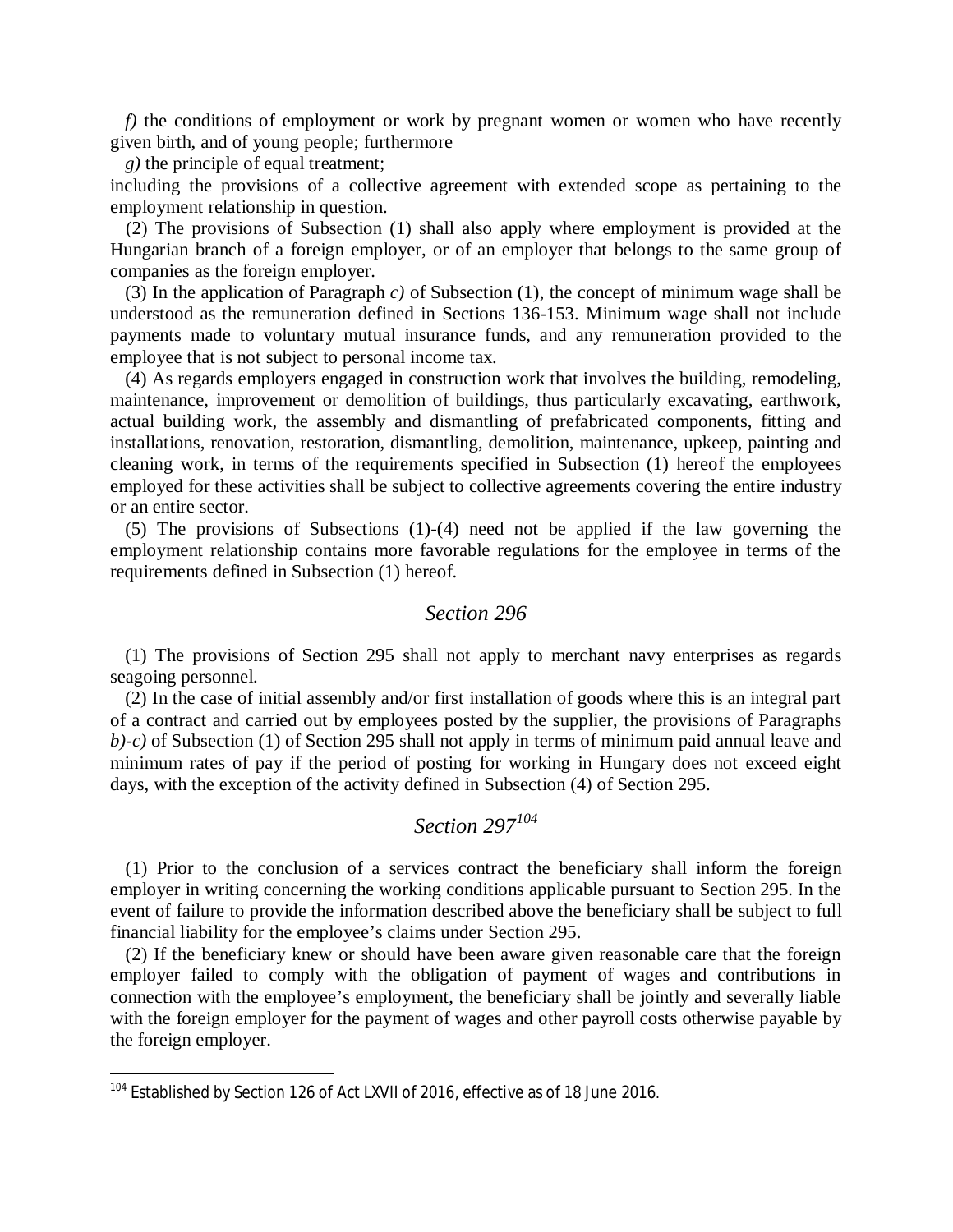(3) The beneficiary shall ensure - for the purpose of verifying compliance with Section 295 that:

*a)* the employment contract or equivalent other document of posted workers,

*b)* the time sheets of posted workers, and

*c)* proof of payment of the wages of posted workers on paper or in electronic format,

is available during the whole duration of posting, at the place where the work is carried out, and for a period of three years after the end thereof at the employer's registered office or fixed establishment for the purpose of verification.

(4) The foreign employer shall delegate an officer for implementation of communication with the employment authority acting as the designated authority, and for sending and receiving the documents referred to in Subsection (3). The foreign employer shall forthwith notify the employment authority about such delegated officer, including any changes in the person of the delegated officer.

(5) The foreign employer - if other than the delegated officer referred to in Subsection (4) shall designate a contact person for the purpose of liaison between social partners and the service provider in the interest of collective bargaining for the duration of the service.

(6) If the person designated under Subsection (5) does not permanently reside in Hungary, the contact person appointed must be available upon reasonable and justified request.

# *Section 298*

(1) This Act - with the exception set out in Subsection (2) - shall enter into force on 1 July 2012.

(2) The following provisions of this Act shall enter into force on 1 January 2013:

*a)* Section 53;

*b)* Sections 115-131;

*c)* Section 133;

*d)* Sections 148-152.

(3) The amendments and transitional provisions related to this Act are laid down in specific other act, and the provisions of this Act shall be applied in accordance with such act.

(4) Provisions in derogation from this Act may be introduced by another act in the light of unique sectoral and professional characteristics.

(5) The Government is hereby authorized to decree the detailed regulations and the conditions for the pursuit of temporary agency work and the registration of temporary-work agencies, including the conditions for public benefit temporary-work agencies and the regulations relating to the services they are to provide to temporary agency workers, and to the conditions for their entering into relationships for the performance of work, including the provision of financial security in connection therewith.

(6) The minister in charge of foreign policies is hereby authorized to decree, by authorization of the Act, the specific and detailed regulations relating to the foreign employment of employees of central administrative bodies assigned to long-term foreign service, including the basic remuneration, and the amount of per diem allowance payable to employees of central administrative bodies working in temporary foreign assignment, and the provisions for the payment of such remuneration and allowance.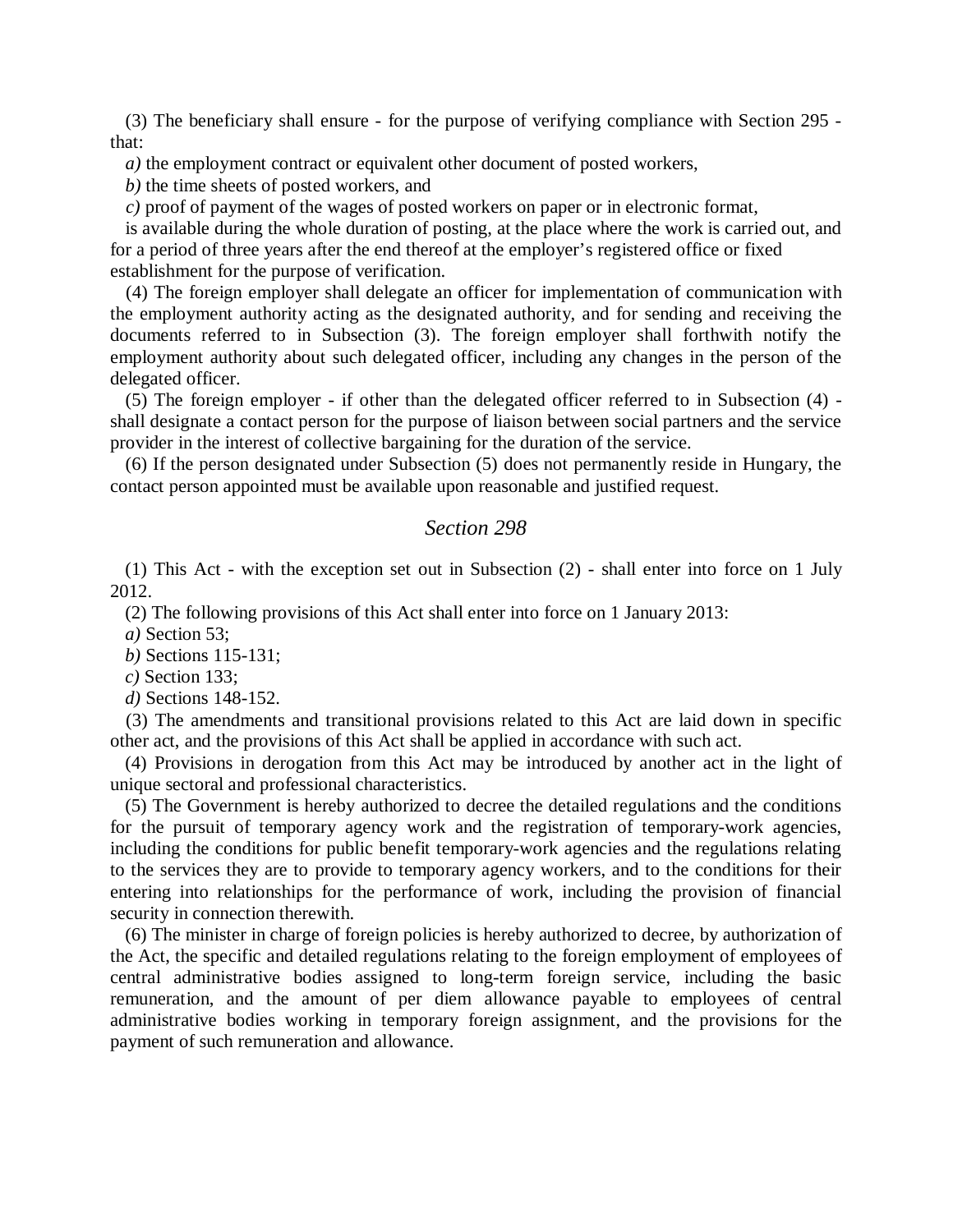$(7)^{105}$  $(7)^{105}$  $(7)^{105}$  The Government is hereby authorized to decree the regulations for the allocation of extra vacation time to the father upon the birth of a child, and the rules for the reimbursement of expenses connected to extra vacation time.

 $(8)^{106}$  $(8)^{106}$  $(8)^{106}$  The abbreviated form this Act shall be referred to in other legislation is "Labor Code".

#### *Section 299*

This Act serves the purpose of conformity with the following legislation of the Communities:

*a)* Council Directive 91/383/EEC of 25 June 1991 supplementing the measures to encourage improvements in the safety and health at work of workers with a fixed-duration employment relationship or a temporary employment relationship;

*b)* Council Directive 91/533/EEC of 14 October 1991 on an employer's obligation to inform employees of the conditions applicable to the contract or employment relationship;

*c)* Council Directive 92/85/EEC of 19 October 1992 on the introduction of measures to encourage improvements in the safety and health at work of pregnant workers and workers who have recently given birth or are breastfeeding (tenth individual Directive within the meaning of Article 16(1) of Directive 89/391/EEC);

*d)* Council Directive 94/33/EC of 22 June 1994 on the protection of young people at work;

*e)* Council Directive 2010/18/EU of 8 March 2010 implementing the revised Framework Agreement on parental leave concluded by BUSINESSEUROPE, UEAPME, CEEP and ETUC and repealing Directive 96/34/EC;

*f)* Directive 96/71/EC of the European Parliament and of the Council of 16 December 1996 concerning the posting of workers in the framework of the provision of services;

*g)* Council Directive 97/81/EC of 15 December 1997 concerning the Framework Agreement on part-time work concluded by UNICE, CEEP and the ETUC;

*h)* Council Directive 98/59/EC of 20 July 1998 on the approximation of the laws of the Member States relating to collective redundancies;

*i)* Council Directive 1999/70/EC of 28 June 1999 concerning the framework agreement on fixed-term work concluded by ETUC, UNICE and CEEP;

*j)* Council Directive 2001/23/EC of 12 March 2001 on the approximation of the laws of the Member States relating to the safeguarding of employees' rights in the event of transfers of undertakings, businesses or parts of undertakings or businesses;

*k)* Directive 2002/14/EC of the European Parliament and of the Council of 11 March 2002 establishing a general framework for informing and consulting employees in the European Community;

*l)* Directive 2003/88/EC of the European Parliament and of the Council of 4 November 2003 concerning certain aspects of the organization of working time;

*m*) Directive 2008/104/EC of the European Parliament and of the Council of 19 November 2008 on temporary agency work;

*n*<sup> $107$ </sup> Directive 2014/67/EU of the European Parliament and of the Council of 15 May 2014 on the enforcement of Directive 96/71/EC concerning the posting of workers in the framework of

<span id="page-101-0"></span> $105$  Established: by paragraph (29) Section 8 of Act CIII of 2013. In force: as of 1.08. 2013.

<span id="page-101-1"></span> $106$  Enacted: by paragraph (29) Section 8 of Act CIII of 2013. In force: as of 1.08. 2013.

<span id="page-101-2"></span><sup>107</sup> Enacted by Section 127 of Act LXVII of 2016, effective as of 18 June 2016.